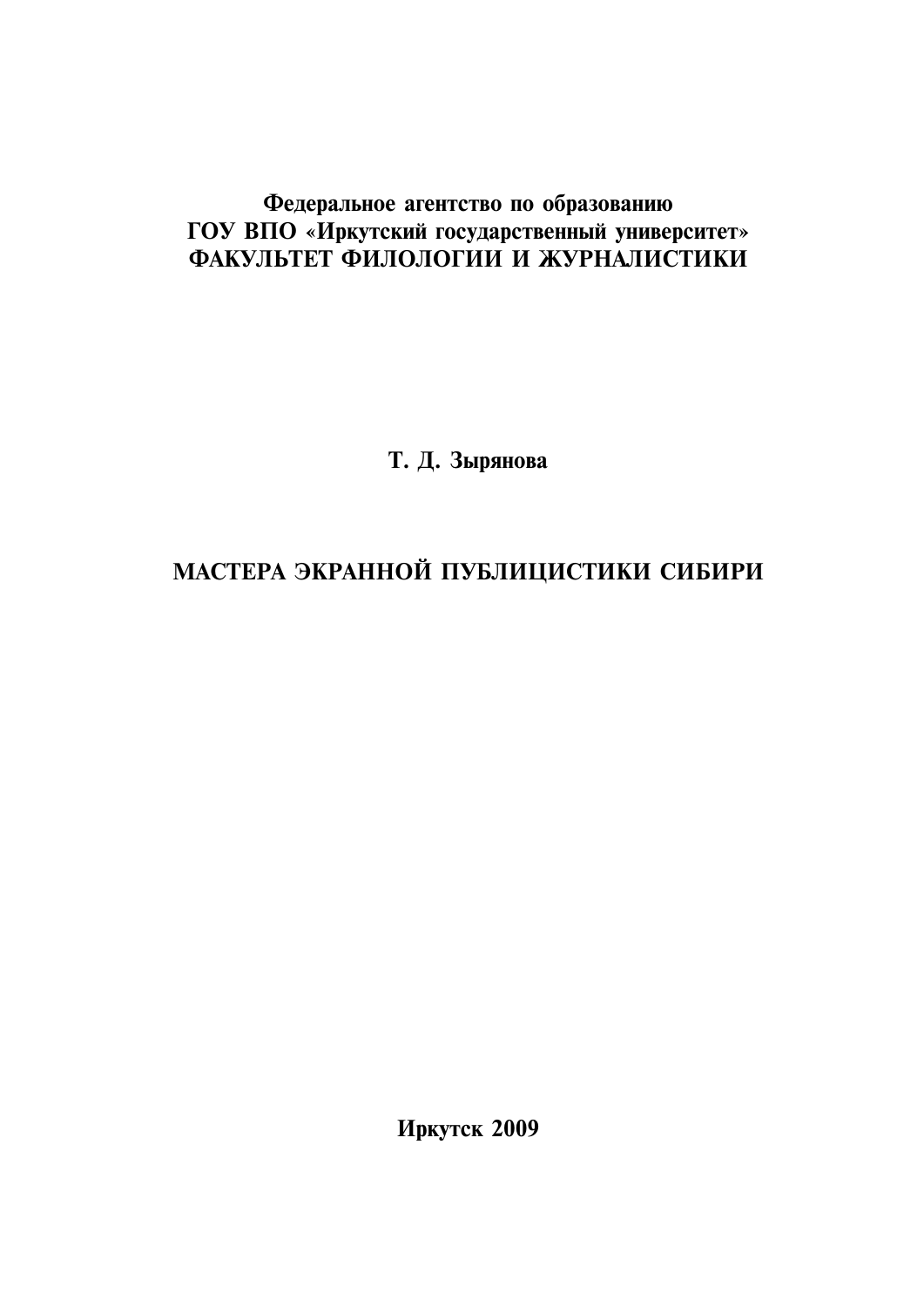#### УДК 791.4.05(571.53)(092) ББК 85.379(2Р-4Ир)Д 397

Печатается по решению ичебно-методической комиссии факильтета филологии и жирналистики Иркитского госидарственного иниверситета

Ренензенты: д-р филол. наук, проф. Н. П. Антипьев (ЛГУ); канд. искусствовед., доц. О. В. Красноярова (БЭГУП)

#### Зырянова Т. Д.

Мастера экранной публицистики Сибири: учеб. пособие / 397 Т. Д. Зырянова. – Иркутск: Изд-во Иркут. гос. ун-та, 2009. – 135 с. ISBN 978-5-9624-0384-7

Автор делится воспоминаниями о жизни и творчестве наиболее известных режиссеров и операторов, работавших на Восточно-Сибирской студии кинохроники. Даны итоговые контрольные задания и порядок анализа фильма.

Пособие предназначено для студентов 3-го курса дневного и заочного обучения специальности «Журналистика» по предметам «Экранная публицистика» и «Мастера кино и ТВ Сибири», может быть использовано как дополнительный материал к курсам «Основы телевизионной журналистики», «Проблематика в электронных СМИ», «Подготовка и выпуск ТВ-программ», «Краеведение и пресса» и др., а также рассчитано на широкий круг читателей, интересующихся искусством документального кино.

Библиогр. назв. 82.

УДК 791.4.05(571.53)(092) ББК 85.379(2Р-4Ир)Д

ISBN 978-5-9624-0384-7

© Зырянова Т. Л., 2009 © ГОУ ВПО «Иркутский государственный университет», 2009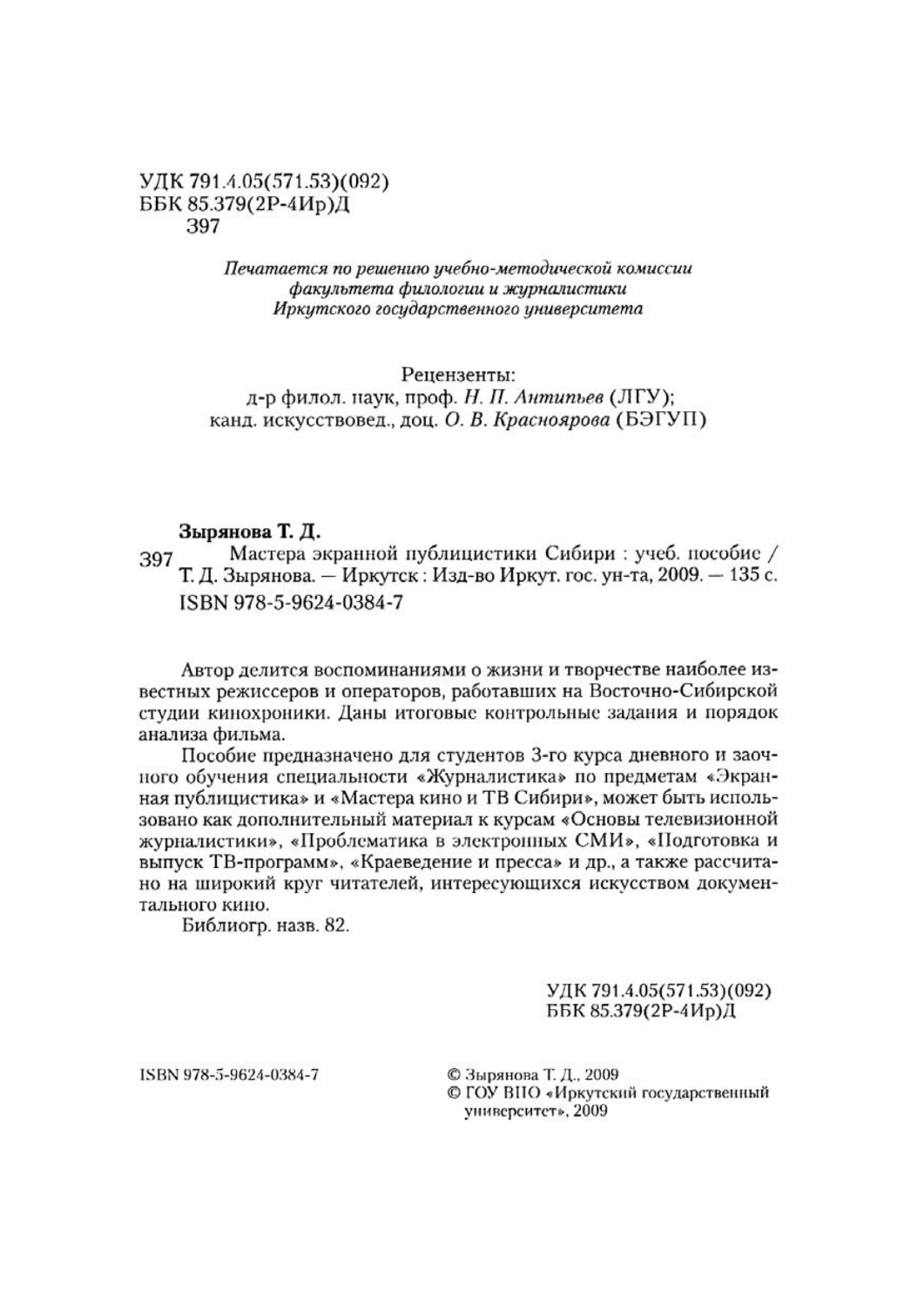### Предисловие

Представленная вашему вниманию работа написана на основе учебного курса, который автор велет в течение пяти лет. За этот период времени Т. Д. Зыряновой удалось собрать интересный историкокраеведческий материал о возникновении и развитии экранной журналистики Сибири, начиная с 1897 года и до наших дней. Использовала она в книге и личные наблюдения, поскольку ее судьба более тридцати лет была связана с судьбой Восточно-Сибирской студии кинохроники.

Данная тема актуальна для будущих журналистов поскольку сибирское кинопроизволство - предшественник телевидения. Кинохроника стала лля телевиления поллинной кузницей калров. Многие профессионалы кино перешли работать на ИГТРК, а позднее и на другие телеканалы.

Еще одно достоинство пособия - это анализ лучших документальных фильмов, получивших признание на всесоюзных, всероссийских и международных конкурсах и фестивалях. Рассказать молодым как делаются эталонные публицистические работы, поделиться с ними секретами мастерства ассов экранной журналистики, показать лучшие образцы - это именно то, что нужно начинающим телевизионщикам. Это бесценный опыт, который надо осваивать сегодняшним студентам. Поучительно и знакомство с творческими биографиями мастеров экрана.

Важный момент - знакомство через кинохронику с историей великих сибирских строек, таких как БАМ, каскад гидростанций на Ангаре и Енисее, рождение новых городов Братска, Усть-Илимска и др.

В дополнение к книге, автором создана на факультете видеотека. В заключительной части пособия даны вопросы и контрольные задания на знание истории экранной журналистики и на умение анализировать просмотренные студентами в процессе обучения кинофильмы.

Считаю, что книга эта своевременная, нужная и полезная. Предлагаю рекомендовать ее как учебное пособие не только для иркутских вузов, но и для факультетов и отделений журналистики в Улан-Удэ. Чите, Красноярске, Якутске, то есть в тех регионах, хроника жизни которых запечатлена в документальных кинокадрах.

> Л. С. Любимов. профессор кафедры телевидения. радиовещания и истории журналистики, Заслуженный работник культуры РСФСР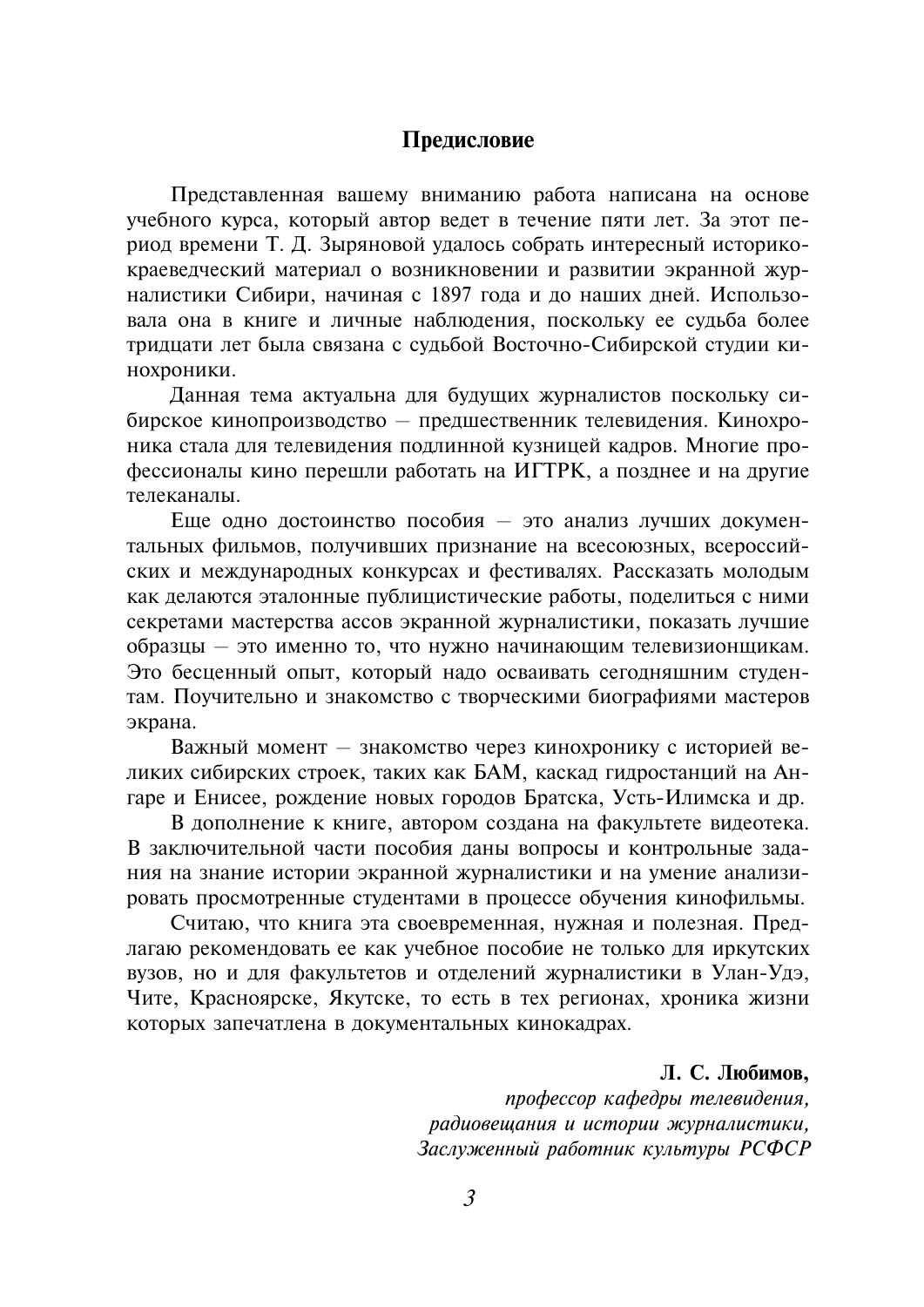# МОЙ ВЕЗДЕСУШИЙ КИНЕМАТОГРАФ

Первый публичный платный киносеанс был организован изобретателями кино братьями Люмьер и состоялся в Париже в подвале «Гран кафе» на бульваре Капуцинок 28 декабря 1895 года. Этот факт общеизвестен. Но поражает другое - скорость, с которой кинематограф проник в Россию, а затем и в далекую от Парижа Сибирь.

Уже через пять месяцев после первого парижского сеанса, в мае 1896 года оператор фирмы братьев Люмьер Камилл де ля Серф получил разрешение на съемки «во время торжества Священной коронации Их Императорских Величеств» (имеется в виду брак Николая Второго). В этом же месяце состоялись и первые киносеансы в Петербурге (4 мая) и в Москве (6 мая). А всего через десять месяцев в Иркутской газете «Восточное обозрение» от 16 марта 1897 года появилась заметка под названием «Кинематограф или движущаяся фотография». В ней сообщалось: «... в общественном собрании впервые у нас демонстрировался кинематограф, это замечательнейшее изобретение техники последнего времени. Зал собрания был почти полон. Иллюзия от картин была поразительна. Выбор сюжетов, однако,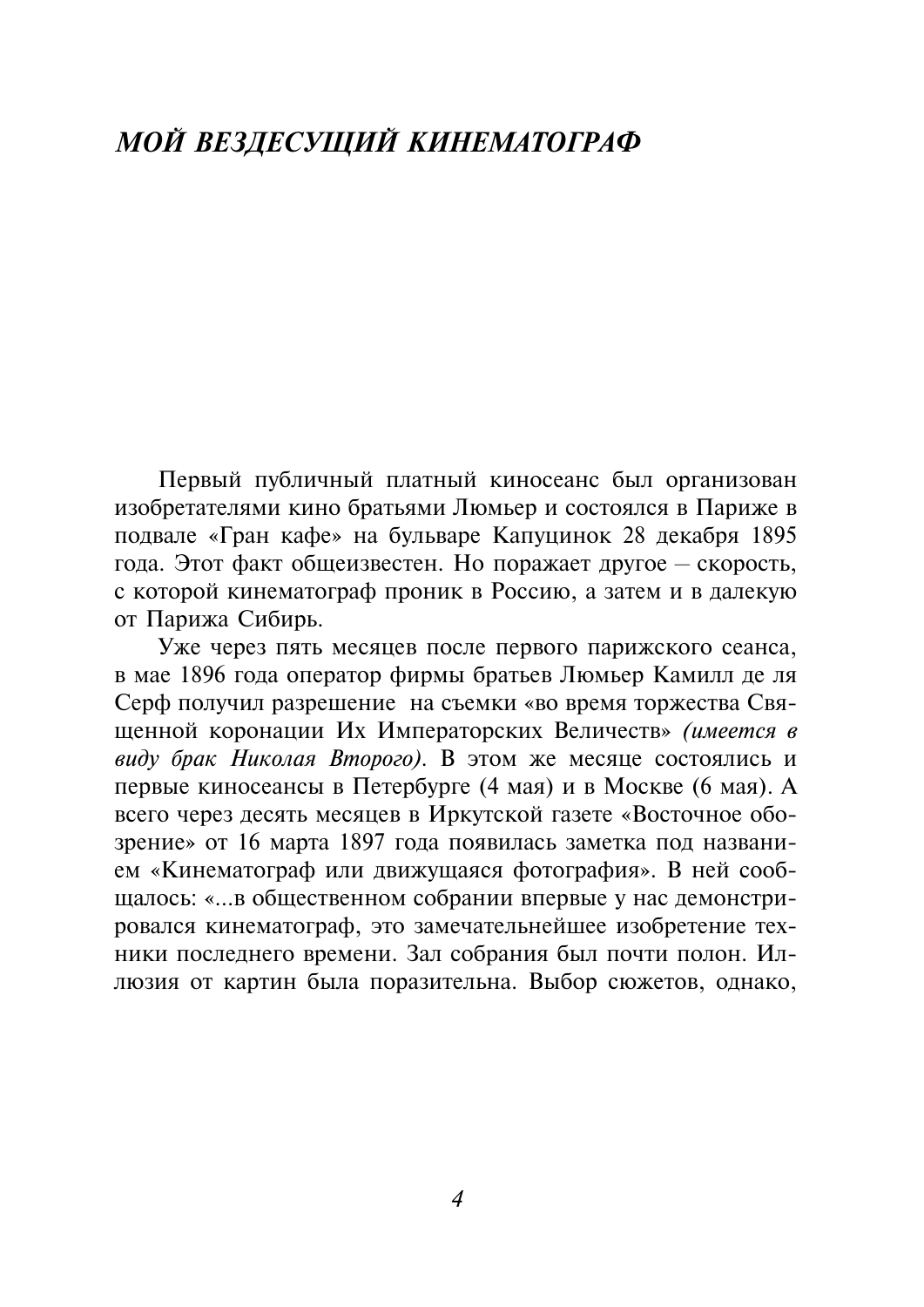нельзя назвать удачным, и некоторые картины следовало бы не демонстрировать, благодаря их содержания...» Первым демонстратором первого зафиксированного прессой сеанса был некий Маслов, никаких сведений о нем, к сожалению, не сохранилось.

К 1905 году «синематограф все увереннее входит в жизнь иркутян. Владельцы кинопередвижек Браун. Арди Нельсон. Дон-Отелло демонстрируют кино в 1-м и во 2-м общественных собраниях в театре Гиллера, в цирке Стрепетова, в Интендантском саду. Ездят по городам и весям Иркутской губернии, неизменно вызывая зрительский ажиотаж.

Подробней остановимся на личности Дон-Отелло. Это человек-легенда: версии его происхождения расходятся. Одни утверждают, что он - обрусевший итальянец, который приехал с цирком, оттуда и его звучный псевдоним. Другие считают, что он прибыл с итальянцами строить тоннели на Кругобайкальской железной дороге и там разбогател. Третьи - что он сибиряк, взявший себе цирковой псевдоним. Дело в том, что первые передвижки синематографа путешествовали по стране вместе с бродячими цирковыми труппами, они и организовали киносеансы. В 1905 году Дон-Отелло открывает первый в Иркутске стационарный кинотеатр, названный им «Электротеатр». Расположился он на улице Графа Кутайсова (ныне ул. Дзержинского). Однако зал не вмещал всех желающих. И вскоре владелец переводит свой кинотеатр в здание на углу улицы Большой, ныне Карла Маркса (аптека №4). Для расширения дела неутомимый «итальянец» создает компанию «Дон Отелло, Алексеев и Пенакис». Большая часть акций принадлежала последнему, так, по крайней мере, утверждает иркутянка, родственница Пенакиса, Тамара Георгиевна Гончарова-Желтовская. Жена Пенакиса была родной сестрой деда Тамары Георгиевны. Дед ее, Александр Илларионович Гончаров, стал одним из первых операторов Иркутска. В семейном архиве и сохранились фотографии тех лет.

Однако самым первым кинохроникером Иркутска был сам Дон Отелло. Одной из ранних документальных лет считают его фильм про Байкал, который имел большой успех у зрителей.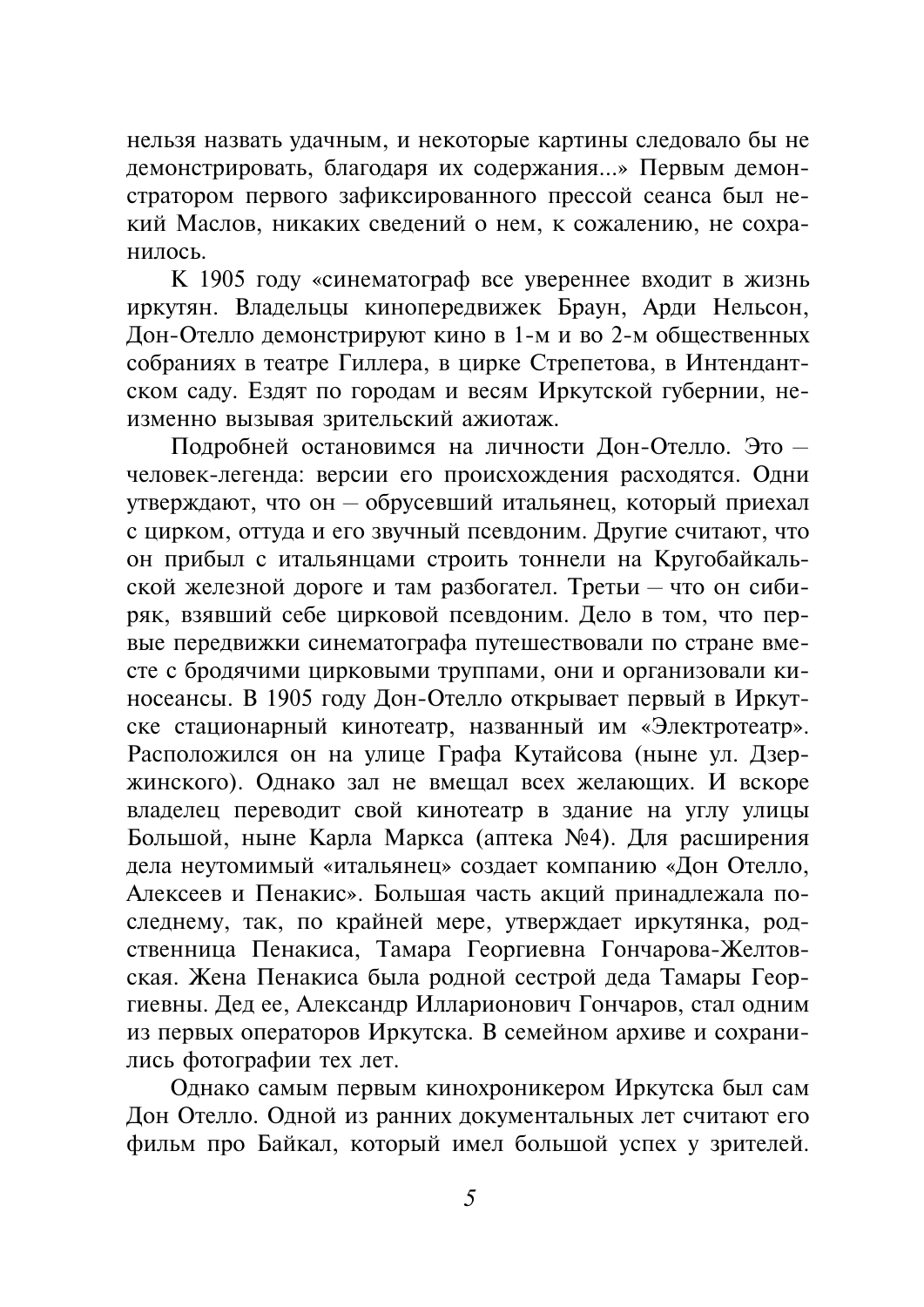Примерно в тот же период появляется фильм, отснятый на маневрах пожарных частей 24 марта 1908 года. А с апреля 1910 года в городе демонстрировался его фильм «Весь Иркутск на экране». В 1911 году газета «Голос Сибири» поместила небольппое объявление: «Новый снимок Антонио Михайловича Дон Отелло. Сегодня как в калейдоскопе пройдут все красивые постройки нашей столицы Сибири, а также памятники старины, и в заключении публика будет видеть многих своих знакомых, попавших на ленту кинематографа».

Какие же сюжеты снимал Дон-Отелло? «День памяти событий Отечественной войны 1812 года в Иркутске 26 августа 1913 года», «Заключительные маневры войск Иркутского военного округа», «Торжества по случаю открытия и освящения памятника Государю Императору Александру III 1908 года», «Полет авиатора Я. И. Седова в Иркутске», «Тайлаган. Общественные жертвоприношения иркутских бурят-шаманов», «Иркутск и иркутяне», «Кругобайкальская железная дорога» и т. д.

До 1916 года Дон Отелло неоднократно снимал события жизни города и его жителей. 4 января 1916 г. он запечатлел картину рекостава Ангары, когда вода поднялась на 10 вершков и затопила многие помещения. 31 января этого же года он отснял парад войск на Тихвинской площади, произведенный в честь прибытия в Иркутск Великого Князя Георгия Михайловича. И даже снял в годы революции вход частей Красной Армии в Ир-KVTCK.

Синематографу, своему любимому детищу, Антонио Михайлович посвятил такие строки:

Илу я болро по пути прогресса.

Не признавая никаких преград,

И будет полн всегда живого интереса

Мой вездесущий кинематограф...

И к этой цели я стремлюся смело,

Себя всецело зрителю отдав.

Итак - вперед! Свое исполнит дело

Мой вездесущий кинематограф.

Лон-Отелло.

Автомобильные гонки на ипподроме, похороны П. Р. Крав-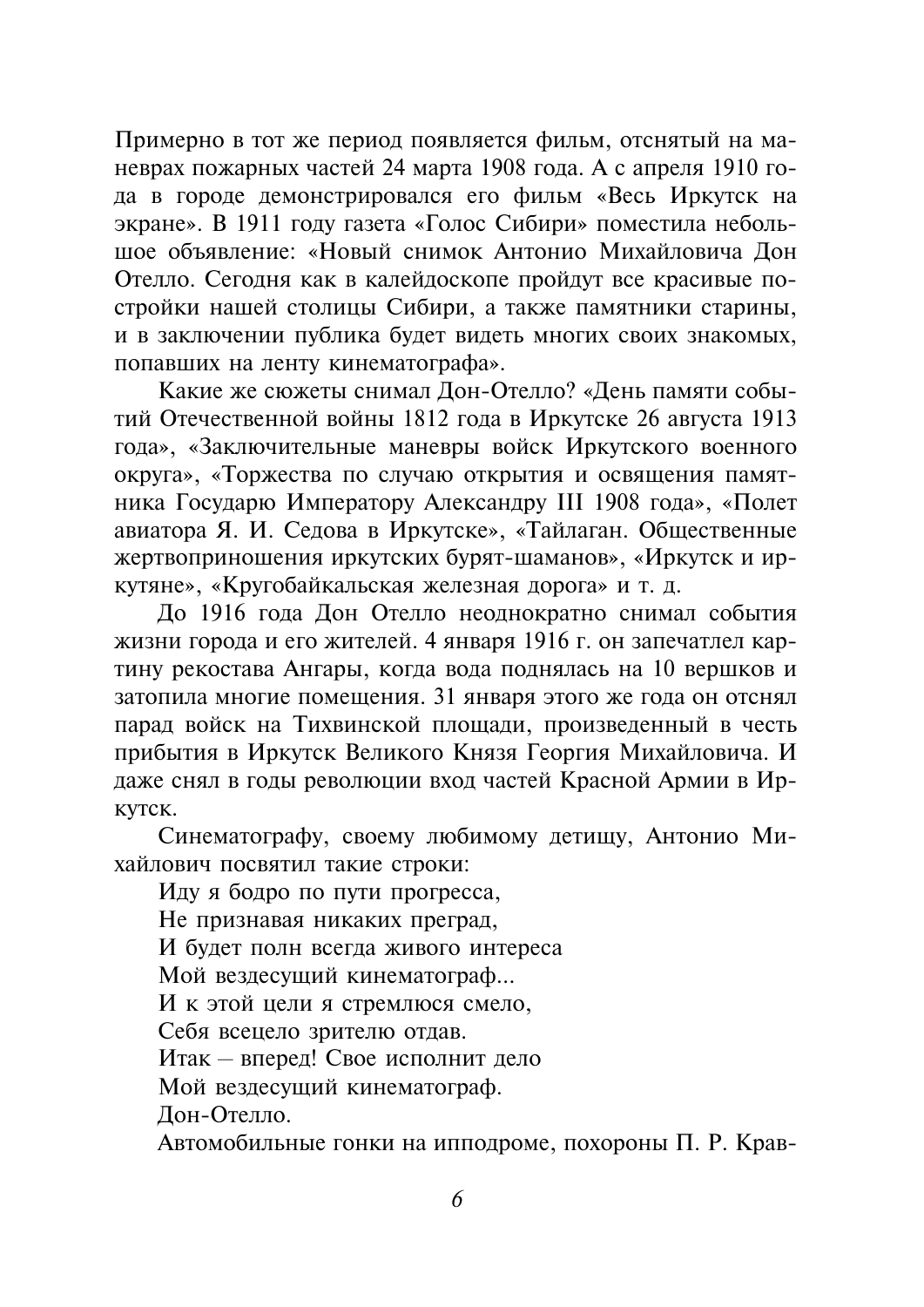ца, маневры войск округа. Все идет у зрителя на УРА и надо расширить съемки. Но Антонио Михайловичу, у которого, помимо иркутских, были уже кинотеатры в Верхнеудинске (Улан-Удэ) и Чите, времени на съемки, естественно, не хватало. Нужен был свой кинооператор. Дон-Отелло обращает внимание на смежников - в Иркутске прекрасное фотографическое общество. И уже зимой 1910 года с председателем общества И. М. Портнягиным заключается соглашение о том, что в течение лета и осени будут проводиться съемки окрестностей и достопримечательностей Байкала. Они станут демонстрироваться в кинотеатрах Дон-Отелло, а затем объединятся в фильм «Путешествие по Сибири». Аппаратура и пленка с проявкой - за киновладельцем, остальное - за фотографами. Надежного оператора, однако, найти не удалось. Но Антонио Михайловичу везет: в Харбине он знакомится с Пантелеймоном Васильевичем Кобцевым, довольно известным на Дальнем Востоке хроникёром. К счастью для себя Дон-Отелло сумел заполучить отличного оператора, который снял большую часть лент для его фир-MЫ.

Киносъемочная деятельность с приходом Кобцева разрастается. По-прежнему снимается много хроники, но теперь не только иркутской. «Приезд командирующего войсками Иркутского военного округа генерала Никитина в Харбин», «Китайские казни в Харбине» (для того чтобы Кобцев снял казнь, его даже специально арестовали), «Выезд пожарной команды в Верхнеудинске», «События в Маньчжурии», «Наводнение в Чите» и т. д. Кобцеву явно нравится этнография, и на эту тему он снимает немало лент научно-познавательного содержания: «Религиозные торжества монголов и бурят», «Монголо-бурятский праздник в Гусино-Озёрском Дацане». Наконец, нередки ленты и чисто «популярно-научного» толка: «Взрыв льда и корчевание пней», «Работа на рыбных промыслах М. И. Штыкмана» - эта 500-метровая лента была удостоена медали Хабаровской выставки Приморского края. В целом, за фирмой Дон-Отелло насчитывается около сотни лент, и они - лучшая и большая часть продукции дореволюционного сибирского кинопроизводства.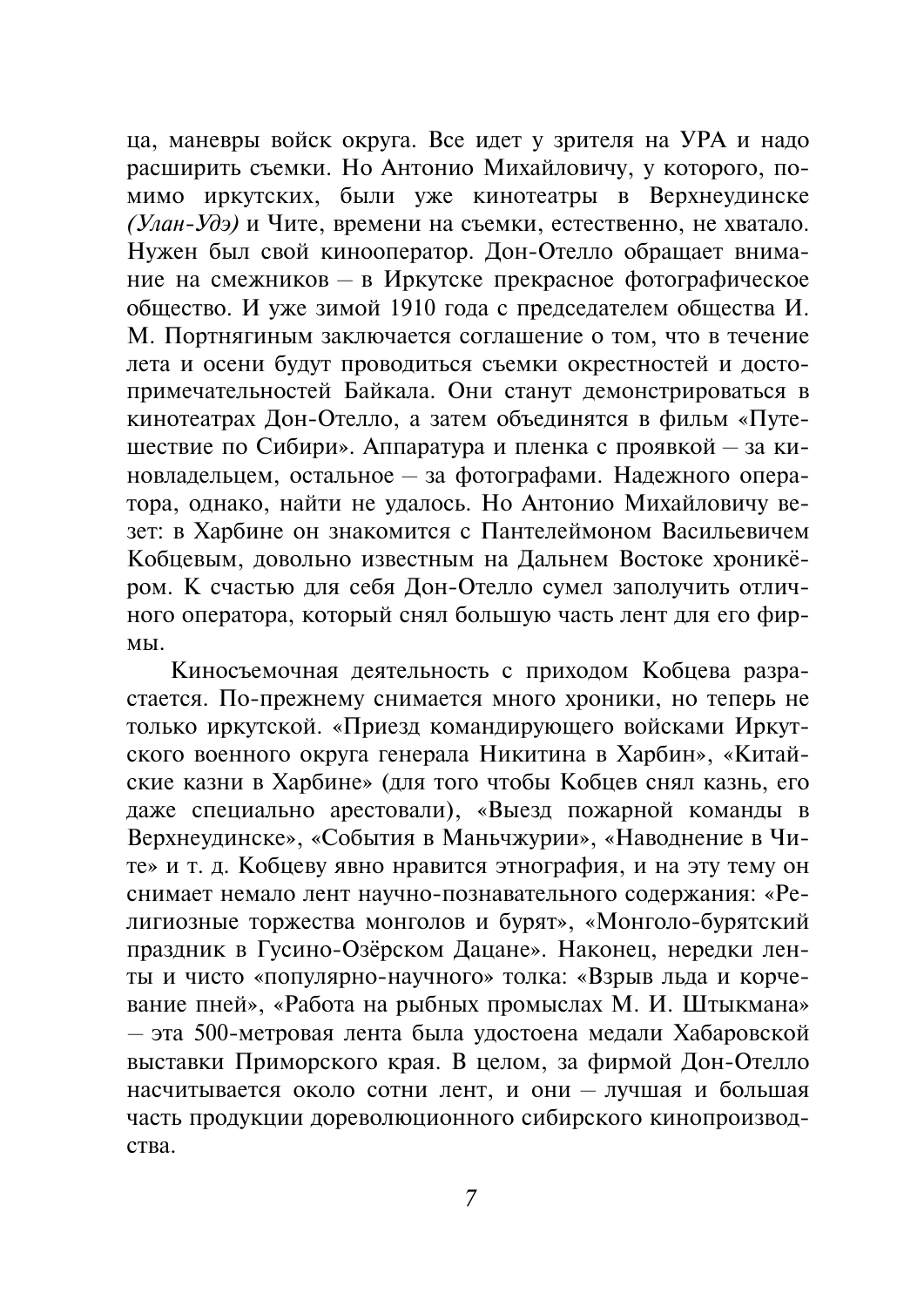Человек, впервые попавший в Иркутск и купивший газету, конечно же, обращал внимание на яркую рекламу удачливого киношника Дон-Отелло.

«1-й образцовый театр гранд-иллюзион А. М. Дон-Отелло.

Только два дня: пятницу 4 и субботу 5 ноября сегодня опять программа из лучших картин рынка, все и каждая картина илет под собственным названием, данным фирмой.

Уже доказано, что только Дон-Отелло ставит всегда только новости, и поэтому Дон-Отелло не имеет конкурентов и всегда впереди всех со всеми выдающимися картинами».

Такая реклама сейчас покажется смешной, но на тот момент она была лейственна.

Кстати, и кинотеатр «Гигант» тоже построил Дон-Отелло, он был поистине его детищем, так как он строился сразу как кинотеатр. Кинематографический сеанс обычно длился 40 минут, за это время зрителю предлагались драма, комедия, хроника, так называемый видовой (географический, этнографический или научно-популярный) фильм. Как и в других местах России, состав зрителя был разнообразным, здесь можно было встретить и рабочего, и ремесленника, и мелкого буржуа, и интеллигента

До революции 1917 года в Иркутске работало тринадцать кинематографов, из них три самых крупных располагались на Большой улице: новый театр «Иллюзион», «Электроиллюзион» и «Художественный декаданс». Два первых принадлежали фирме «Дон-Отелло и Алексеев». Предприимчивый итальянец А. М. Дон-Отелло, имея связи с зарубежными агентами, регулярно обновлял репертуар своего заведения. «Художественный декаданс» содержал турецкий подданный К. С. Ягджоглу.

С приходом новой власти кинотеатры были национализированы. Есть архивные документы о том, что кинотеатр «Гигант» национализировали 16 января 1918 года. Затем пришла очередь других созданных Дон-Отелло зрелищных заведений в огромной в то время Иркутской губернии. Владельцы киноателье и прокатных баз один за другим эмигрировали за границу. Следы Дон Отелло теряются в Харбине. Родственник его компаньона Пенактиса, уже упомянутый мной оператор Алек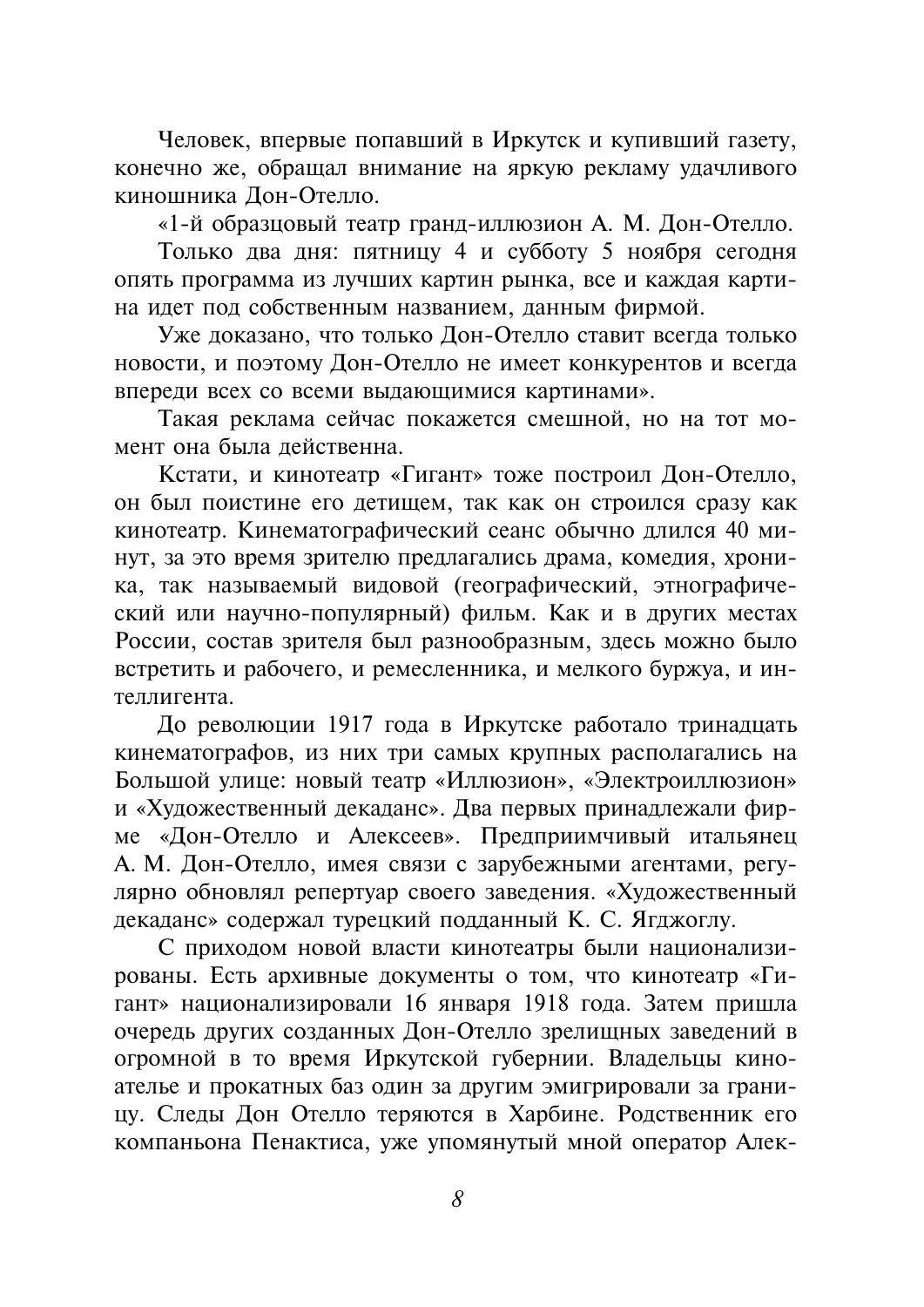сандр Илларионович Гончаров, в 1937 году был репрессирован, и в 1940-м году семья получила извещение, что он умер в лагере под Листвянкой(1 Сведения получены из разговора с Тамарой Георгиевной Желтовской.).

Так закончился первый период существования документального кинематографа в Иркутске, отличительной чертой которого была не только организация проката фильмов, но и создание собственного кинопроизводства. Благодаря этому факту, газеты того времени называли Иркутск «кинематографической столицей Сибири».

### Возрождение сибирского кинопроизводства

Следующий этап развития связан с городом Новосибирском (до 1925 года Новониколаевск). В 1928 году там был открыт корпункт «Совкино». Именно по заказу организаторов корпункта иркутский оператор-самоучка Виктор Александрович Петров 1 мая 1928 года снял сюжет с первомайской демонстрации. Это событие стало первым шагом к возрождению иркутского кинопроизводства. К 15-летию советского кино местный поэт Иннокентий Луговской написал о Петрове небольшую заметку, где предложил считать днем рождения Иркутской кинохроники эту первую съемку.

Остановимся подробнее на личности Петрова и его творческой биографии. Виктор Александрович начинал работать мастером в фото-киномастерской. Известный в то время ленинградский кинохроникер Василий Беляев зашел в мастерскую починить сломавшуюся во время съемок в Сибири и Монголии камеру. Он был удивлен талантом и изобретательностью молодого механика Виктора Петрова, который легко устранил серьезную поломку. Маститый режиссер и оператор пригласил Виктора поприсутствовать на съемке и преподал ему первые уроки мастерства. Так скромный механик заболел кинематографом. Он раздобыл кинокамеру «Энерман» и начал снимать.

Второй урок был получен от оператора из Новосибирска Василия Константинова. Именно он предложил открыть в Иркутске корпункт, чтобы вести съемки сюжетов для того же Со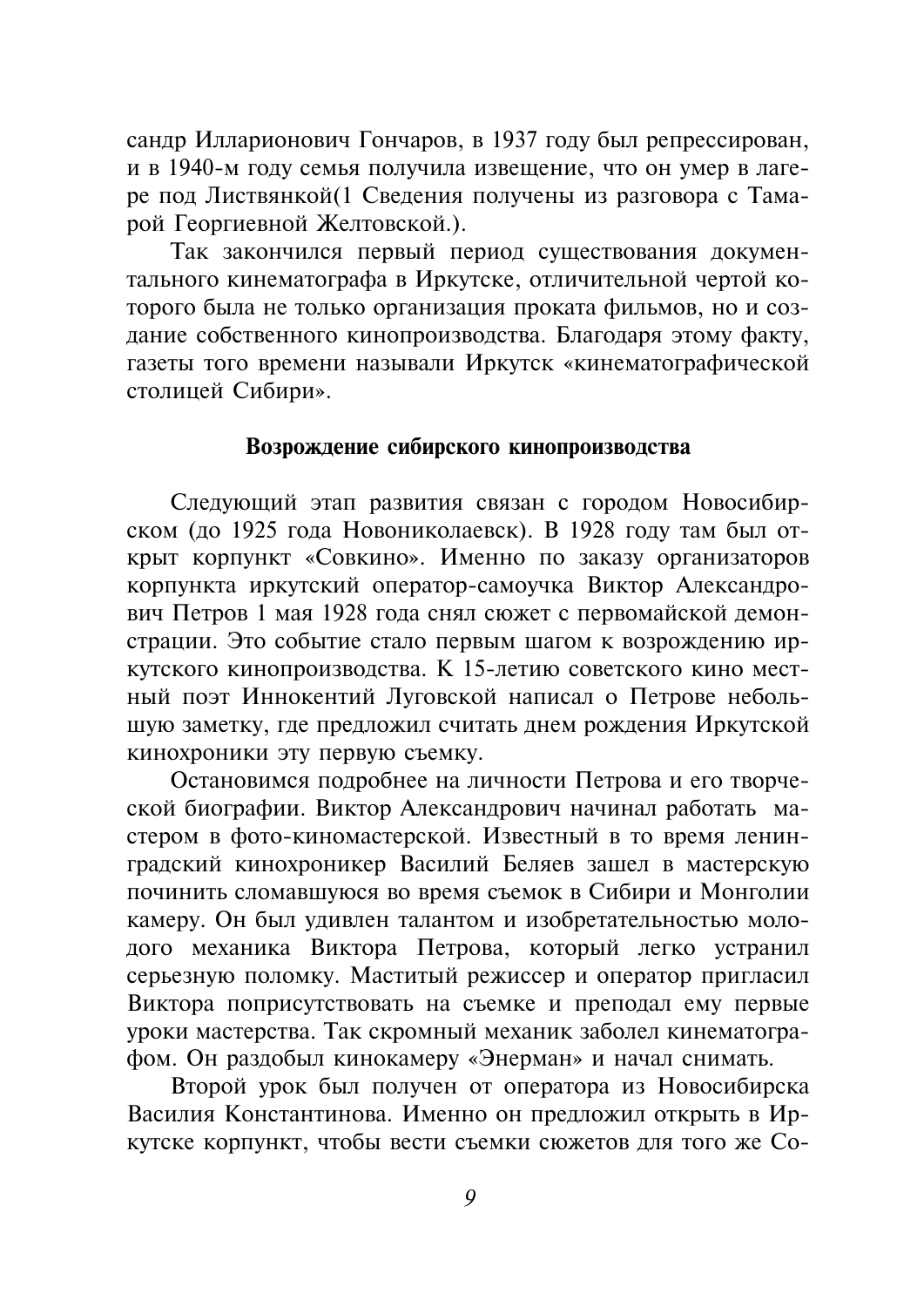юзкиножурнала. Он научил Петрова работать на таком сложном киноаппарате как «Дебри». Эта камера весила 12 килограммов, не считая штатива. Все это надо было носить на себе. А еще надо было научиться вручную обрабатывать отснятую пленку, не допуская брака. Но молодого Виктора Петрова это не пугало. Уже летом 1928 года он по таежным тропам добрался в Саяны к тофаларам и впервые запечатлел на пленку жизнь этого народа.

А вот еще свидетельство. Газета «Советская Сибирь» писала: «от кинооператора Петрова, работающего на плавучей кинопередвижке на Лене, получено сообщение, что передвижка вела бесплатные сеансы для якутов, которые никогда не видели кино».

Показывая фильмы якутам, Виктор Александрович снимал на пленку их лица, радостные и изумленные. Так один из первых кинохроникеров Иркутска попутно осуществлял и просветительскую миссию.

Наставник Петрова, Василий Константинов, уехав в Москву, сконструировал знаменитую камеру «Конвас», способную снимать и одновременно записывать звук. Эта камера долгие годы служила всем кинодокументалистам страны. Одним из первых по старой дружбе получил ее Виктор Александрович.

Тем временем в «Восточно-Сибирской правде» замелькали сообщения о том, что срочно изыскиваются средства, пленка, подбираются кадры для создания иркутской фабрики «Союзкино». Первый документ, официально подтверждающий ее создание – Приказ правления «Союзкино» от 11 сентября 1930 г. «Об образовании Восточно-Сибирского отделения» («Копейка». 27.08.2004).

В сентябре 1932 года на экраны Восточной Сибири вышел первый киножурнал Иркутского отделения Союзкинохроники. Одним из главных его создателей был теперь уже опытный оператор Виктор Александрович Петров. Он снимает сюжеты и фильмы о Байкале, Падунских порогах, о сибирских селах, создает ленту «Восточная Сибирь в документах».

С особой силой талант нашего земляка проявился в годы Второй мировой войны, которую он прошел с кинокамерой от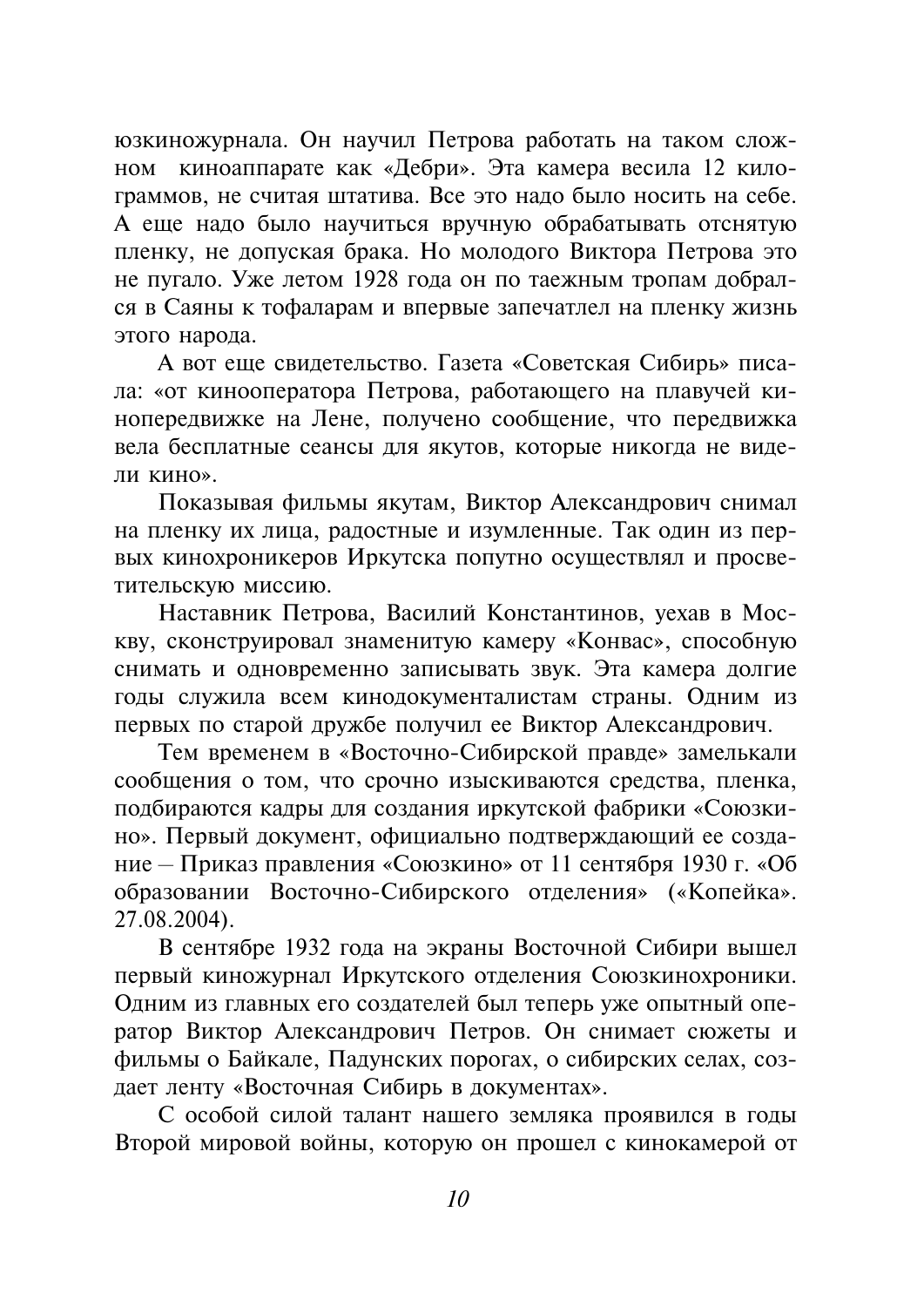начала и до конца. В. А. Петров снимал в Севастополе, Новороссийске, на Северном Кавказе, в Сталинграде, снимал освобождение Болгарии и Югославии. Его героиней в одном из сюжетов стала легендарный снайпер Людмила Павличенко, на счету у которой было свыше трехсот фашистов, сраженных ею при защите Одессы. За годы Великой Отечественной четыре ленты Петрова были отмечены государственными премиями СССР. Петров В. А. входит в число 240 фронтовых операторов, создавших кинолетопись Великой отечественной войны. О них издана книга «Фронтовые кинооператоры».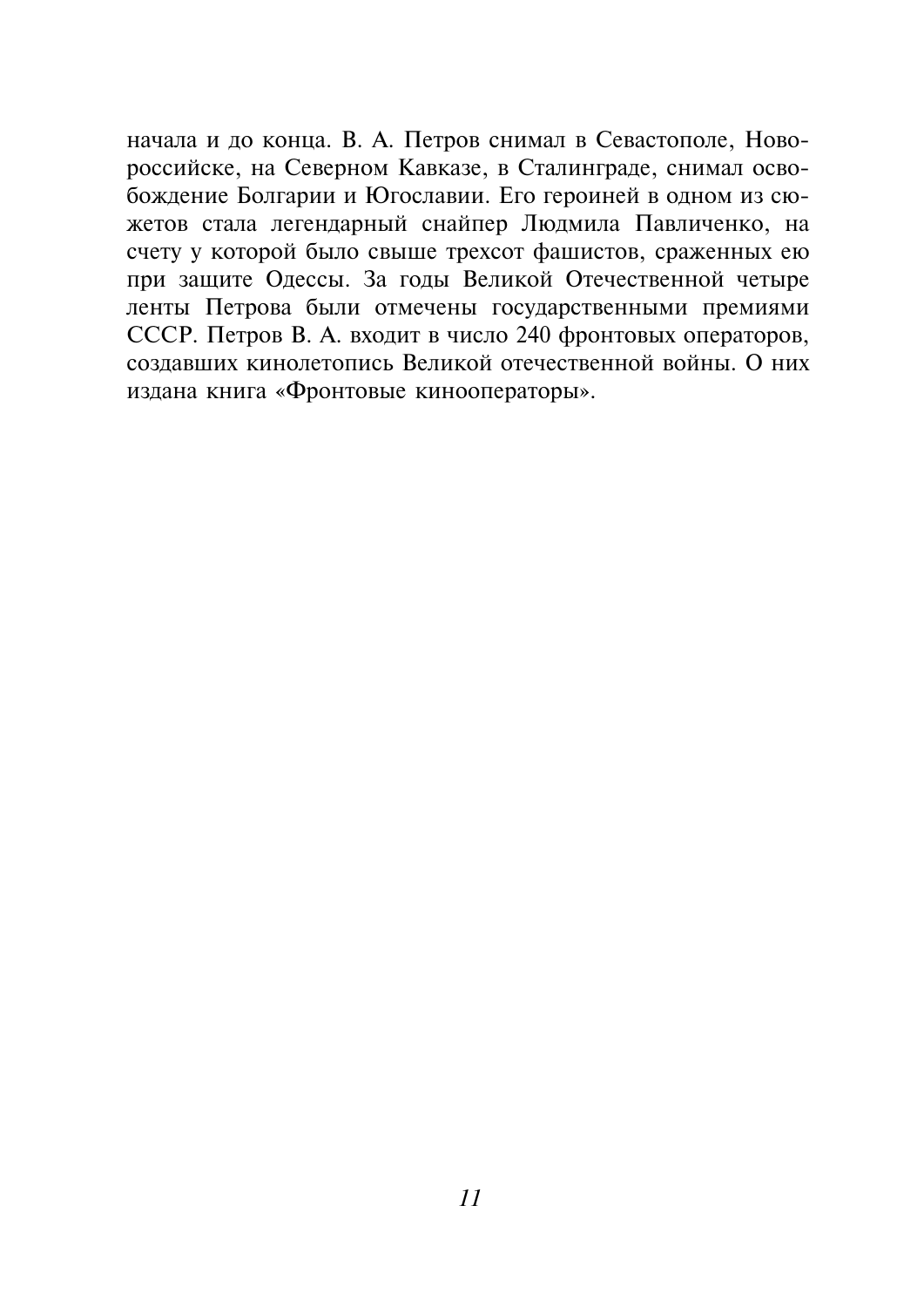# СТРАНИЦЫ ИСТОРИИ ВОСТОЧНО-СИБИРСКОЙ СТУДИИ КИНОХРОНИКИ: НАЧАЛО И КОНЕЦ

О точной дате основания Восточно-Сибирской студии кинохроники (далее ВССК или студия) до сих пор идут споры. Что принять за основу: первую съемку В. А. Петрова, состоявшуюся 1 мая 1928 года (вышеназванный приказ правления «Союзкино» от 11 сентября 1930 года), или первый номер киножурнала «Восточная Сибирь», вышедший в сентябре 1932 года. Известно, что в этом номере главной темой стали новостройки. В журнал вошли сюжеты о возведении моста через Ангару и строительстве локомотивного завода в г. Улан-Удэ (СМ, 1974, 28.02). Есть еще документы «Союзкино», меняющие статус студии. Это приказ от № 19 от 20 октября 1934 года, когда она была переименована в «Производственную базу Восточно-Сибирского края». И приказ 7 февраля 1936 г. № 14, когда ее еще раз переименовали, теперь уже в Иркутскую студию кинохроники. Трестом «Союзкино» назначалась заработная плата, шло снабжение новой техникой, оформлялось увольнение и принятие на работу.

В августе 1937 года вышел первый звуковой фильм «Аршан». В 1938 году Студия Кинохроники перебралась из подва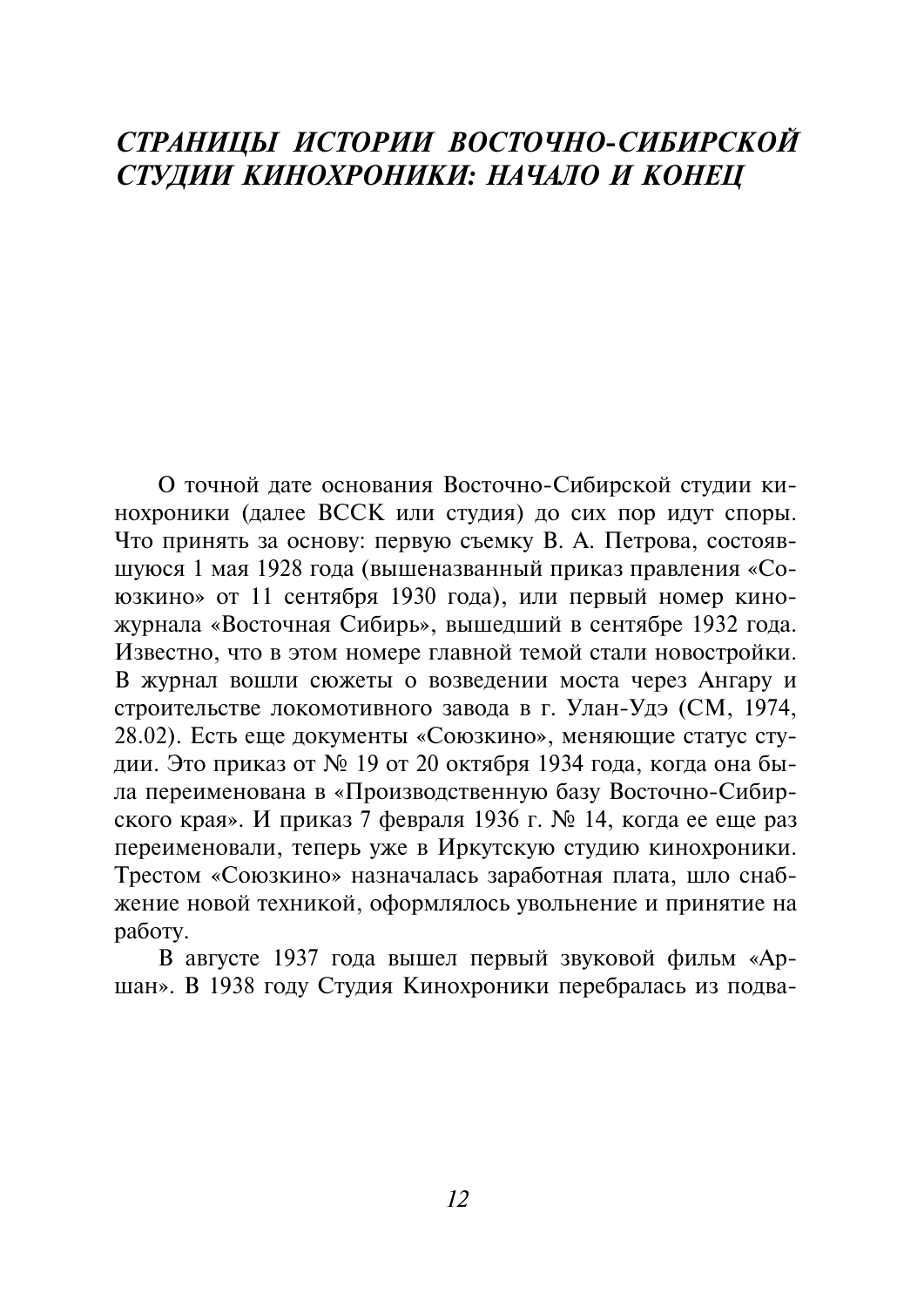лов кинотеатра «Художественный» в Польский костел, где и находилась до начала 1970-х годов. Несмотря на трудности, кинодокументалисты обретали свое лицо, нарабатывали творческое мастерство. Операторы - Виктор Петров, Константин Матков и Николай Чикмеев - плодотворно трудились в довоенные годы. Первые шаги делали Алексей Белинский, Петр Петров, Оскар Зекки

Мне кажется, что датой возникновения ВССК следует всетаки считать сентябрь 1932 года, когда на экраны вышел первый журнал «Восточная Сибирь», положивший начало возникновения регулярного кинопроизводства.

Операторы студии, среди которых многие были учениками В. А. Петрова, снимали сюжеты и фильмы по всей Восточной Сибири. Чтобы освешение жизни разных регионов Сибири было более равномерным и регулярным, стали открывать корпункты. В 1943 году был открыт корпункт в Чите, чтобы быть готовыми освещать события, происходящие на Восточном фронте. 9 марта 1949 года был открыт корпункт в Красноярске, 11 июля 1951 года - в Тувинской автономной области (республика Тыва). В Бурятии и Якутии в начале 60-х корреспондентские пункты были переименованы в филиалы студии. Это было вызвано тем, что на студии появился новый вид деятельности. Филиалы (якутский, бурятский и тувинский) начали дублировать советские фильмы, а также киножурналы «Восточная Сибирь» на национальные языки. В соответствии со всеми этими новыми задачами Иркутскую студию кинохроники в 1964 году переименовали в Восточно-Сибирскую студию кинохроники. Увеличился объем работы. Студия в это время выпускала в год 48 киножурналов «Восточная Сибирь» - это в среднем 340 сюжетов в год. Кроме того, 7-8 общеэкранных документальных фильмов, в том числе полнометражных (6-8 частей), то есть илуших по часу и более, таких, например, как «Капсе, Якутия» (1973), «Большой десант» (1978), «Жили-были Семь Симеонов» (1989), «Шторм» (1990) и др.

Кроме того, более двадцати картин снимали ежегодно по заказу различных министерств и ведомств. Например, к юбилею управления «Братскгэсстрой» была снята полнометражная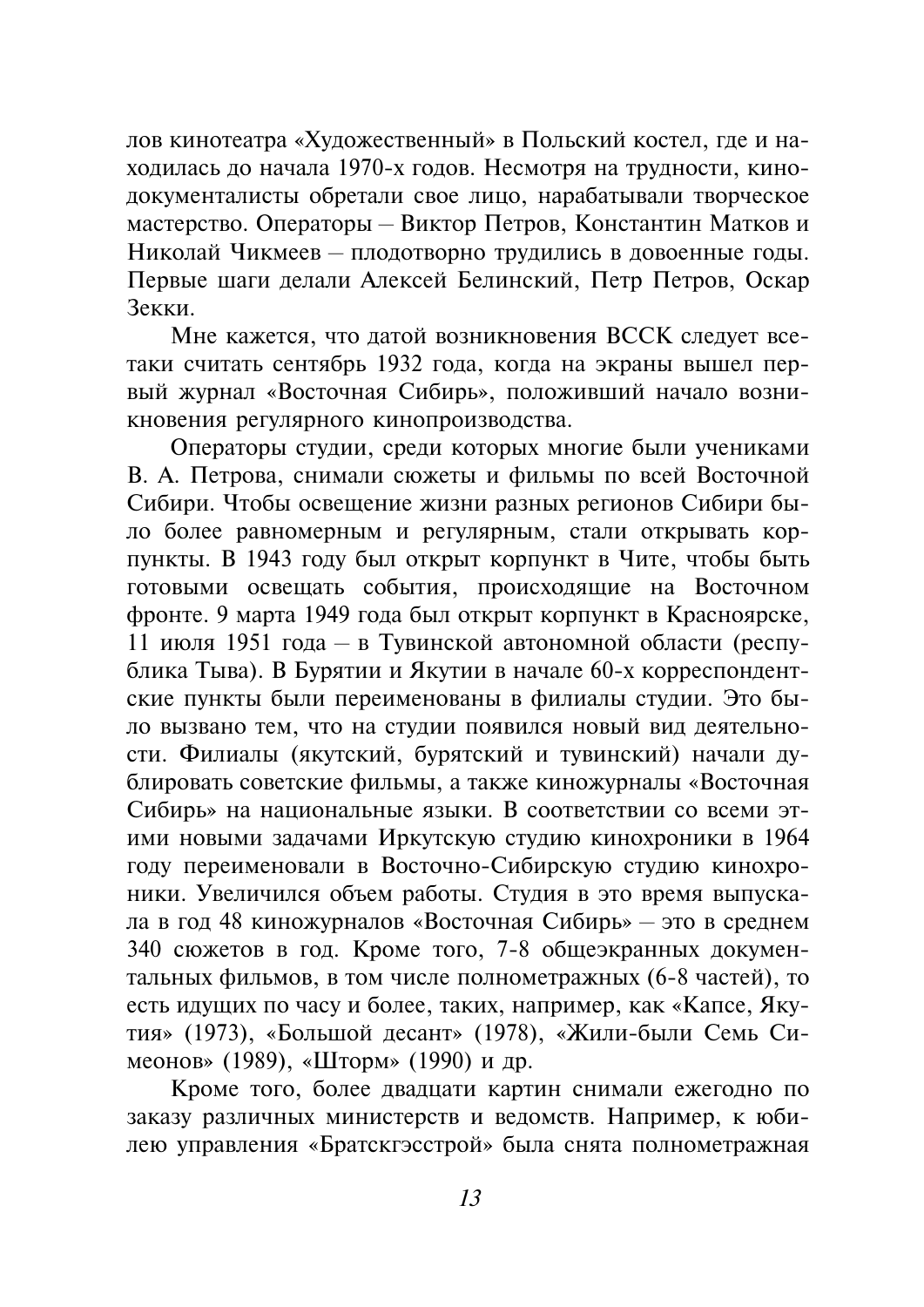картина «Братская ГЭС. Проблемы, свершения». В годы расцвета коллектив студии вместе с филиалами и корпунктами насчитывал около двухсот человек.

В 1970-х годах мы решили подсчитать свои географические владения. Оказалось, что это почти треть территории Советского Союза - 7 миллионов 325 тысяч квадратных километров. Причем ни одно значительное событие, происходившее на этой территории, не оставалось незамеченным нашими собкорами, а значит, и сохранилось в хронике.

Начиная с 50-х годов, все грандиозные проекты, так называемые «стройки века», осуществлялись в Восточно-Сибирском регионе. Это ангарские гидростанции: Иркутская, Братская, Усть-Илимская, Богучанская. Каскад ГЭС на Енисее, на северных реках (Мамакан). Вокруг них росли новые города. Дешевая электроэнергия позволяла развивать энергоемкие промышленные производства: алюминиевые заводы, металлургические и химические комбинаты, лесопромышленные комплексы. Железная дорога переходила на электротягу. А затем началось строительство Байкало-Амурской магистрали. И все это, от первого колышка и первых десантов изыскателей и строителей и до момента сдачи объектов, запечатлено в исторически бесценных хроникальных калрах.

Хронику часто сравнивают с дорогим вином: чем больше выдержка, тем она дороже. Сохранились кадры уходящей в прошлое сибирской экзотики. Десятки народностей Сибири и Крайнего Севера со своей самобытной культурой, искусством, народными промыслами, укладом жизни и бытом были постоянными объектами самого пристального внимания кинокамер.

А еще «не тронутые техникой» тайга и тундра с их обитателями! Бесчисленные сибирские реки, в том числе такие могучие, как Лена и Енисей! Растянувшийся на тысячи километров Северный Ледовитый океан! И, наконец, Байкал!

Обо всем этом сняты десятки фильмов. Ну а где отыщешь сегодня столько кинопортретов людей самых редких и самых разных романтических профессий?! Это охотники, рыбаки, оле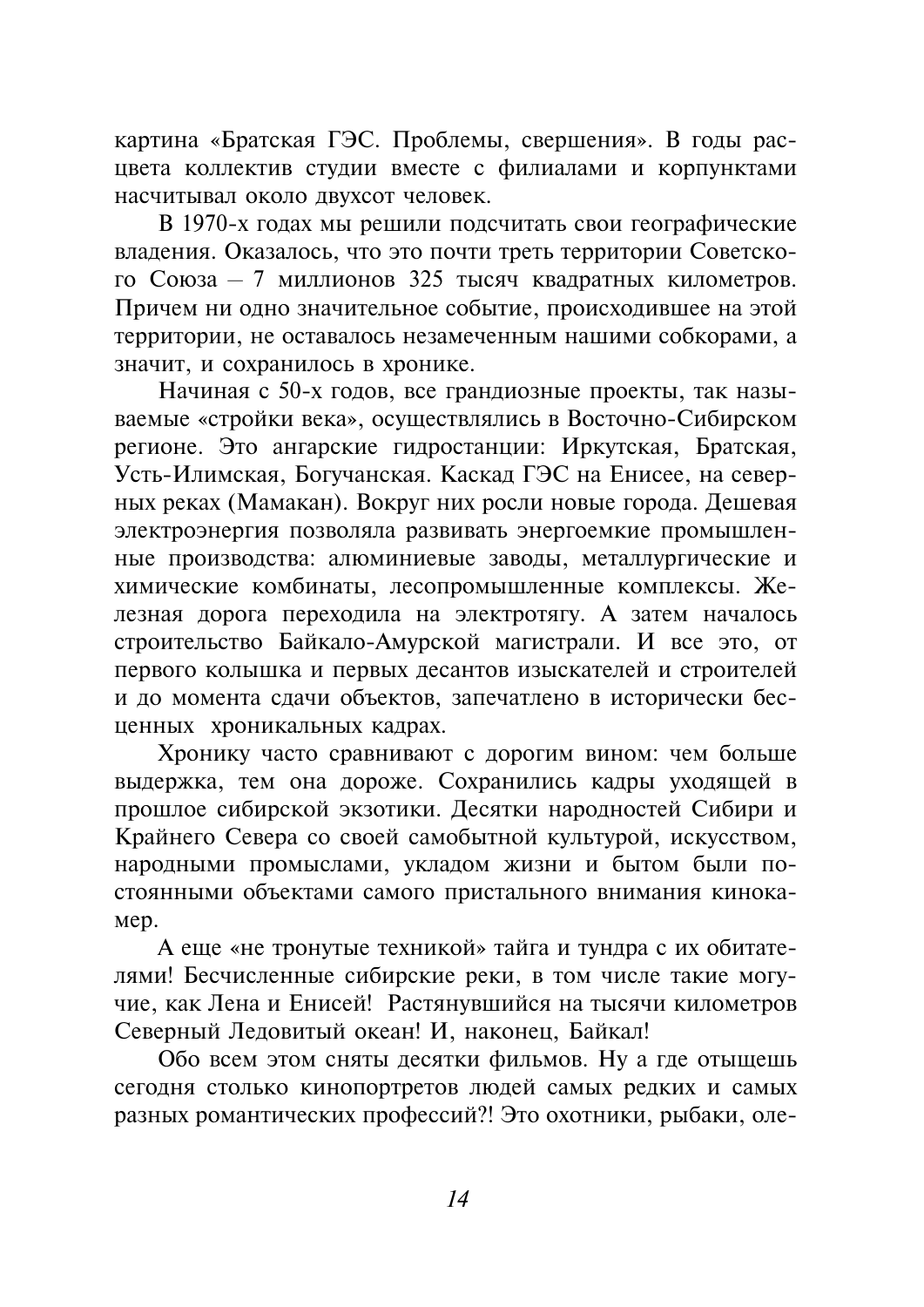неводы и мараловоды, моряки с атомных ледоколов, летчики северной авиации, алмазодобытчики, старатели. А сибирские писатели, ученые, художники! Например, известные на весь мир златокузнецы из Бурятии («Мастера»). Или Тувинские камнерезы, создающие из камня фигурки людей и животных высочайшей художественной ценности («Камень Тойбухаа»). Живая история XX века в невосполнимых уникальных кинокадрах.

Это поистине бесценный исторический материал, накопленный более чем за 70 лет существования ВССК - студии, которую всегда считали одной из сильнейших в стране. По крайней мере, по количеству наград международных и российских она опережала не только другие региональные студии, но и успешно соперничала с официозной Центральной студией документальных фильмов, коллектив которой в разы превышал численный состав ВССК

«Кинематографическая Атлантида» - так назвал свои воспоминания о Восточно-Сибирской студии кинохроники талантливый кинорежиссер-документалист Валерий Хоменко: «... КОГДА-ТО В НЕДАВНЕМ ПРОШЛОМ ЭТО был целый материк, гигант качественного сибирского кино. Сегодня пучина времени окончательно поглощает его... Сибирское документальное кино, как когда-то Атлантида, тоже отходит в область мифов...»

Остается последний шанс - удержать в памяти яркую страницу иркутской истории при помощи таких, как эта книга воспоминаний, по возможности стараясь не мифологизировать их.

И еще. Хроника может «работать». Она способна украсить сегодняшние программы и выпуски новостей.

Например, недавняя трагедия на Саяно-Шушенской ГЭС освещалась местными телеканалами с точки зрения групп спасателей из Иркутска, помогавших в ликвидации последствий катастрофы. Но в событийных материалах как-то не догадались использовать кадры хроники из спецвыпуска киножурнала «Восточная Сибирь» № 27 за 1979 г. «Стойкость». Эта лента посвящена первой из четырех техногенных аварий, произошедших на этой ГЭС. Кинокадры тридцатилетней давности и се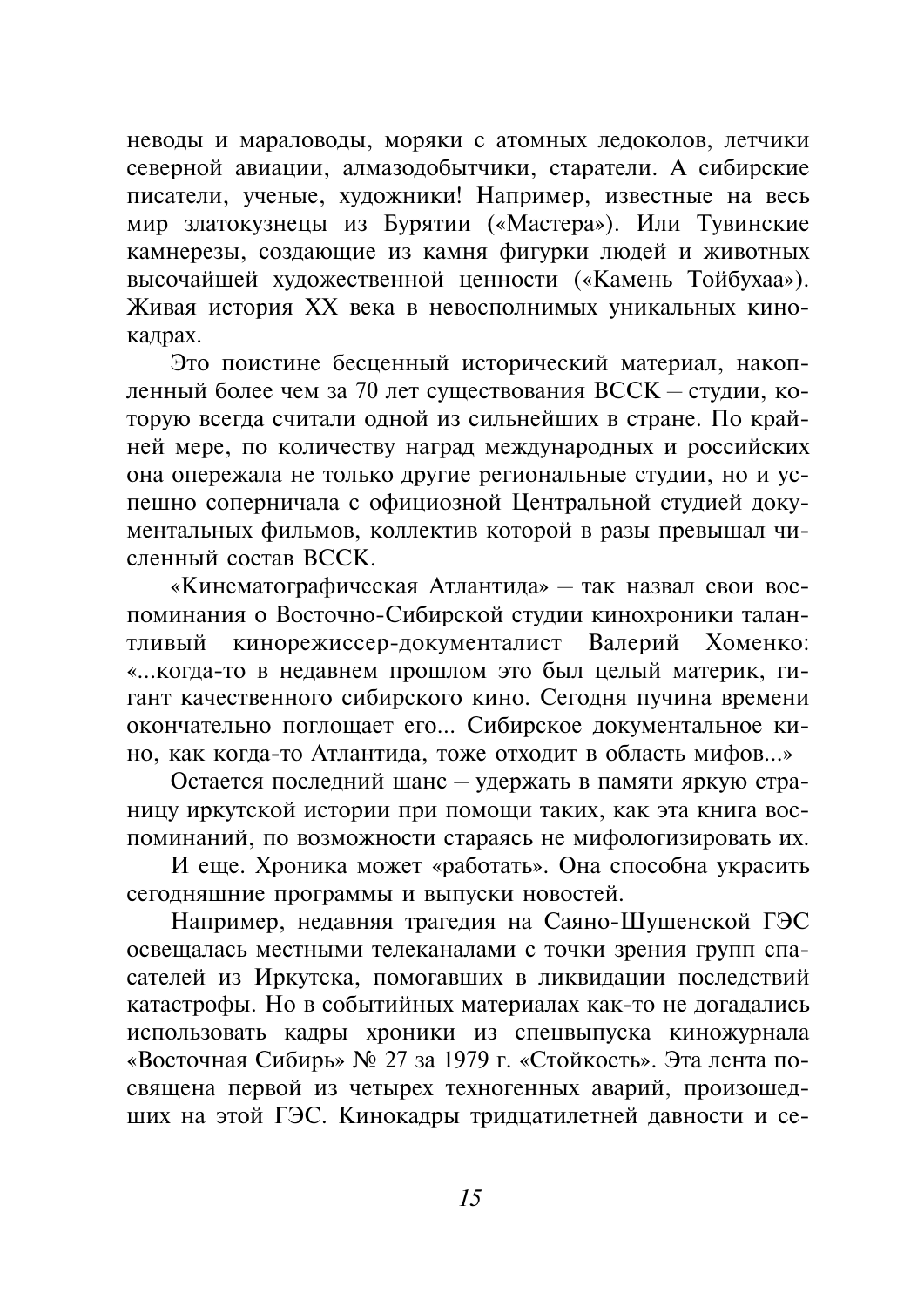годня впечатляют своей энергией, драматизмом. Кстати сказать, этот выпуск был награжден первой премией «Всесоюзного смотра фильмов о Сибири и Дальнем Востоке». Даже центральные каналы не попытались рассмотреть событие в исторический перспективе. Только несколько серьезных газет сообщили, что во время строительства этой гидростанции в целях сокращения затрат был решено не пробивать в скальном грунте боковой резервный водосток, предусмотренный проектом. Этот водосток позволил бы в экстремальных ситуациях, которые регулярно повторяются на Енисее, осуществлять сброс паводковых вод. Сегодня к тому давнему проекту решено вернуться. Вот сколько интересной дополнительной информации могло бы подарить использование старой хроники.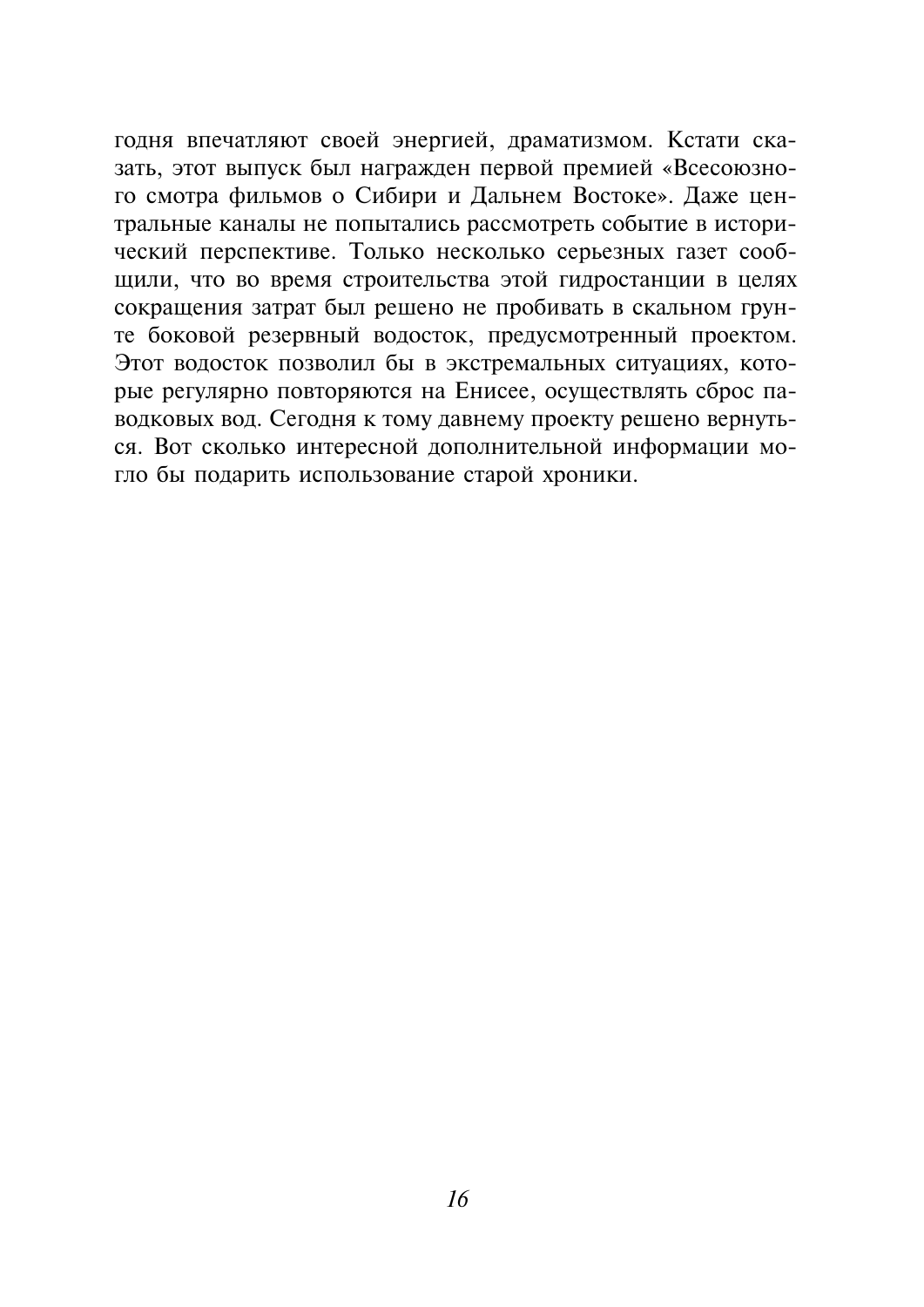# В БОЙ ИЛУТ ОЛНИ ХРОНИКЁРЫ

Первые 20 лет работы студии можно назвать хроникальными. И хотя Дзигой Вертовым еще в 20-е годы XX века был провозглашен принцип создания «образной публицистики», здесь, в Сибири, властвовал репортаж чаще всего о каком-то значимом для местных масштабов событии, хотя иногда снимали и «жизнь врасплох», или, что хуже, событие организовывали, но организовывали так неумело, что «игровуха» била по глазам. Особенно это касалось событий идеологизированных. Например: «Все как один подпишемся на 4-й Государственный заем». Это была акция добровольно-принудительного отъема денег у граждан. Попробуй не подпишись, можешь и на Колыму угодить. В кадре - люди, собранные в кабинете начальника, пряча глаза, торопливо подписывают бумаги о том, что они просят добровольно удерживать у них из зарплаты энную сумму. Потом начальство пожимает руки. Рабочие принужденно улыбаются, видно, что все это делается для киношников.

К счастью, таких сюжетов не так уж много. Например, в к/ж № 10 за 1948 год вот такой типичный материал: «Зимник на р. Лене». Водители доставляют грузы на север. Трудности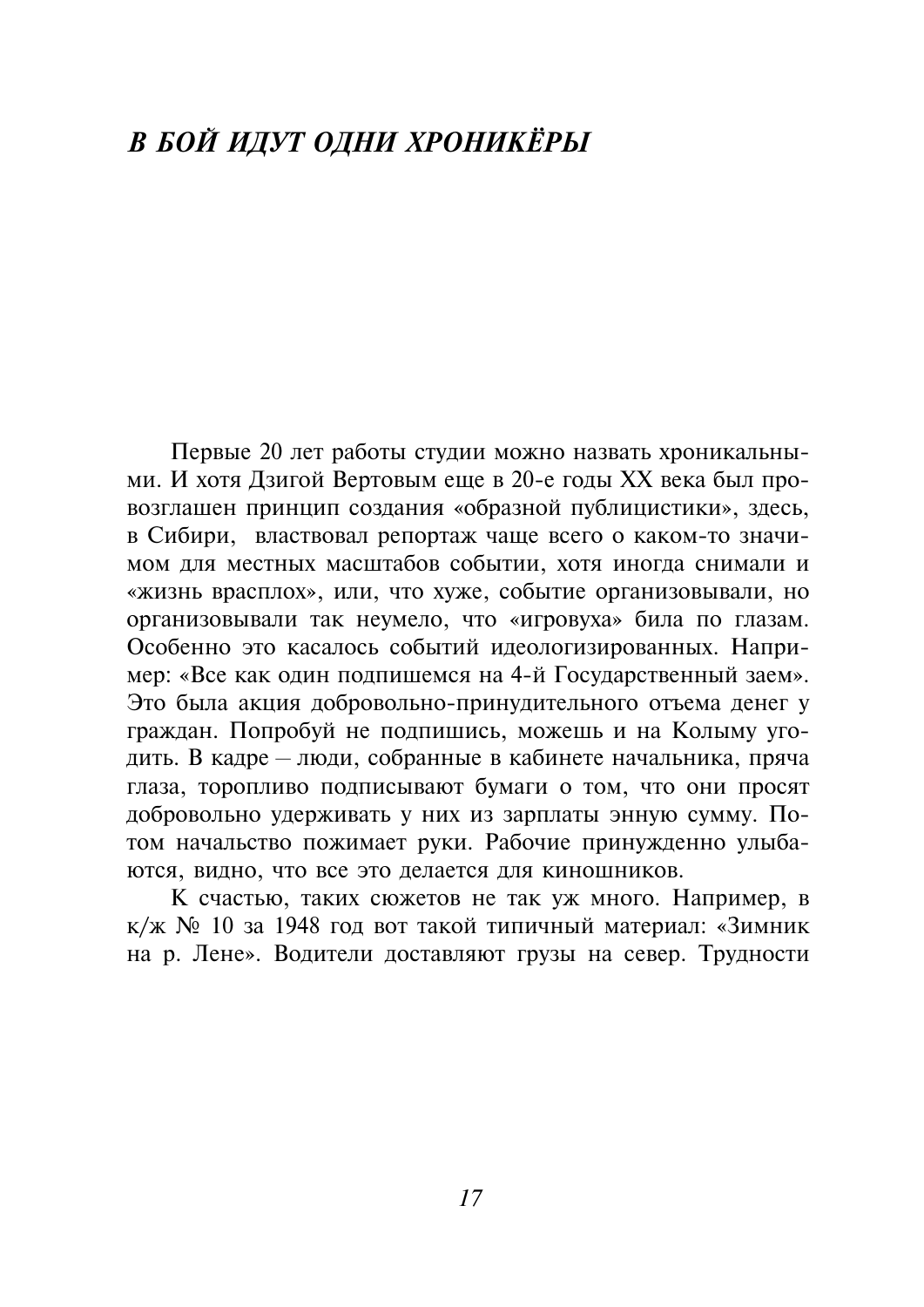пути: поломки и ремонт, метель, взаимовыручка, расчищают трассу, общий обед у костра. Этот сюжет В. Громодзинского и сегодня смотрится с интересом. Оператор тоже талантливый самоучка, как большинство хроникеров того времени. Потом он долгое время был директором студии и очень любил свою работу. Неслучайно и сын его А. Громолзинский тоже стал оператором да еще привел на студию своих школьных друзей Бориса Винокура и небезызвестного сегодня Евгения Корзуна. Но это случилось лет через 10.

## ПОРТРЕТЫ ОПЕРАТОРОВ ПЕРВОГО ПРИЗЫВА

### Петр Артемьевич Петров-2 (1908-1984)

Когда я пришла работать на студию, старейшим оператором был Петр Артемьевич Петров. Ему я посвятила передачу, которая прошла по иркутскому телевидению в цикловой программе «Документальный экран Сибири» («ИСТ») (Иркутская студия телевидения), а также сюжет для киножурнала «Восточная Сибирь». Собирая материал, я много разговаривала с Петром Артемьевичем. Он рассказал, что пришел на студию 15 августа 1936 года. Ассистентом оператора работал по 1939 год. потом стал работать самостоятельно на съемке сюжетов для к/ж «Восточная Сибирь». 24 июля 1941 года призван на службу в Вооруженные силы по мобилизации. С 11 октября 1941 года по 4 марта 1943 года был кинооператором спецкиногруппы. Сначала при политуправлении Забайкальского военного округа, а потом при политуправлении Дальневосточного фронта. После службы в армии снова вернулся на Восточно-Сибирскую студию кинохроники. Своим учителем он считал Виктора Александровича - Петрова-первого, о котором рассказано в предыдущих главах. В то время Виктор уже был ведущим оператором, исколесил всю Сибирь, щедро делился опытом и темами. Он много занимался самообразованием, изучал фотографию, физику, химию, даже изобрел оригинальную конструкцию электроосветительного прибора для киносъемки. Его прибор был ценен тем, что мог питаться от разных источников в 220,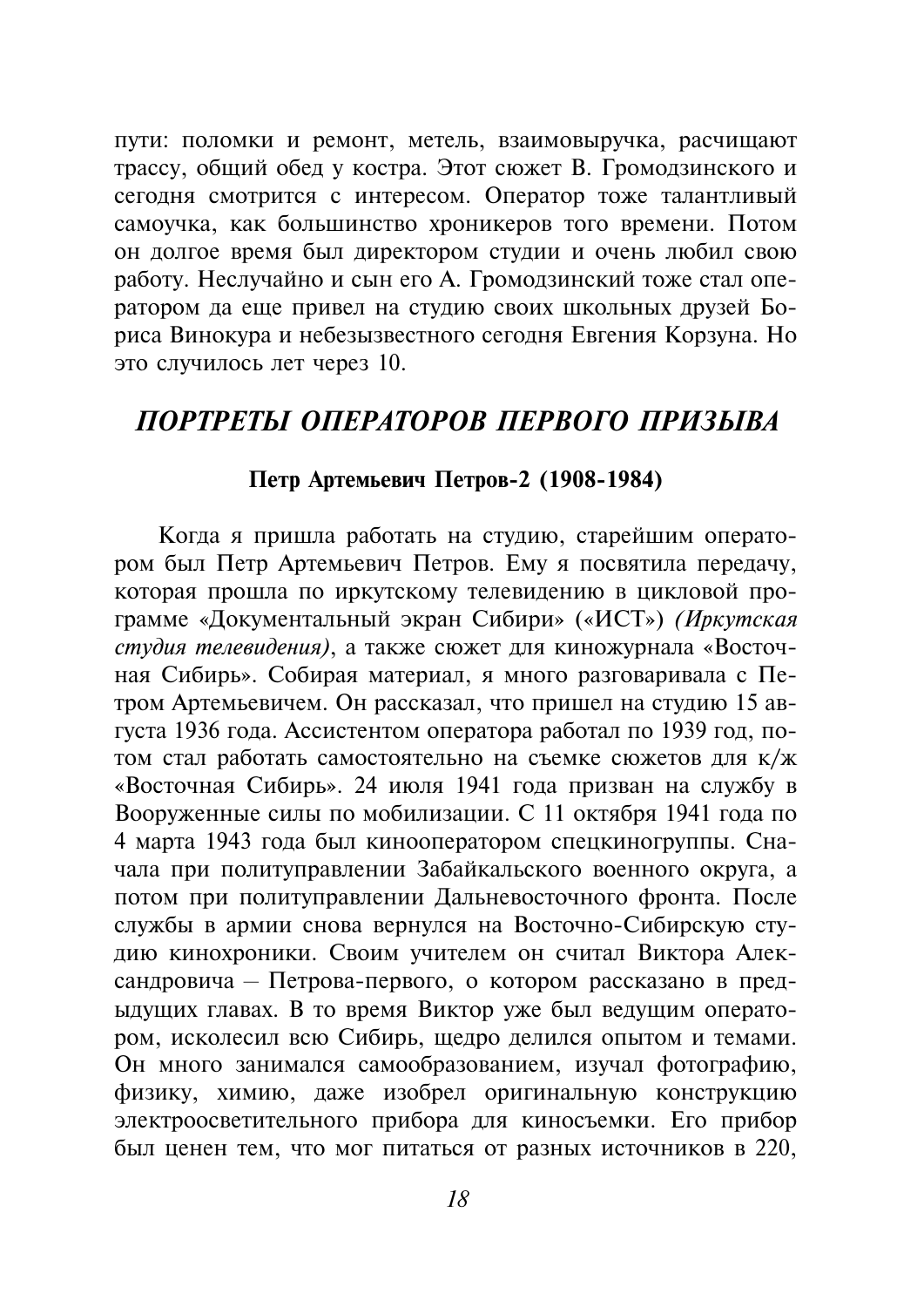110 и 60 вольт. Молодым оператором он говорил: в нашем деле надо исполнять три заповеди: 1) знать и уметь ремонтировать съемочную технику, 2) отдавать киносъемкам все свое время, а заодно и душу, 3) начинать день с прослушивания радионовостей и чтения газет. Петр Артемьевич говорил, что эти наказы учителя он всегда старался выполнять.

Так же как и его наставник. Петр Артемьевич был самоучкой. Родился 29 июня 1908 года в деревне Долгий Луг неподалеку от Братска в крестьянской семье. Вместе с отцом пахал, сеял, «жал серпом, молотил цепом», охотился, рыбачил. Свой первый фотоаппарат смастерил сам по чертежам из попавшейся под руки брошюры «Как самому сделать фотоаппарат». Сделал ящик из фанеры, вставил линзы из старого бинокля и далее по инструкции. Начал снимать как любитель, потом работал в фотоателье. 15 августа 1936 года пришел на Иркутскую студию кинохроники, где и проработал до 21 июня 1984 года, то есть 48 лет, исключая фронтовые годы. И было ему в то время уже 76. Зачем такие подробности? Да чтобы молодой читатель знал, что люди того поколения жить без своей работы не могли. И пишу об этом не ради красного словца, а потому что была свидетелем его подвигов. Уже когда ему было далеко за 70, он поехал зимой в Братск снимать сюжет «ЛЭП шагает через Ангару», а потом привез потрясающий материал, где в 30градусный мороз лэповцы двигались по проводам как канатоходцы. Их ресницы, брови и бороды в куржаке и инее.

- Как вы это снимали? Неужели были рядом с ними на этой головокружительной высоте, на ветру, на морозе?

- Ну а как же иначе, - ответил он. - Вот только камера мерзла, так я ее отогревал на груди, под полушубком.

 $- A$  pyk $u$ ?

- Руки у меня с детства к морозу привычны...

- Ну а как же вам хватило на все это физических-то сил? - не унималась я.

И тут он ответил фразой, которая запомнилась мне на всю жизнь:

- Знаешь, Таня, как говаривал мой отец - умирать умирай, а картошку сажай!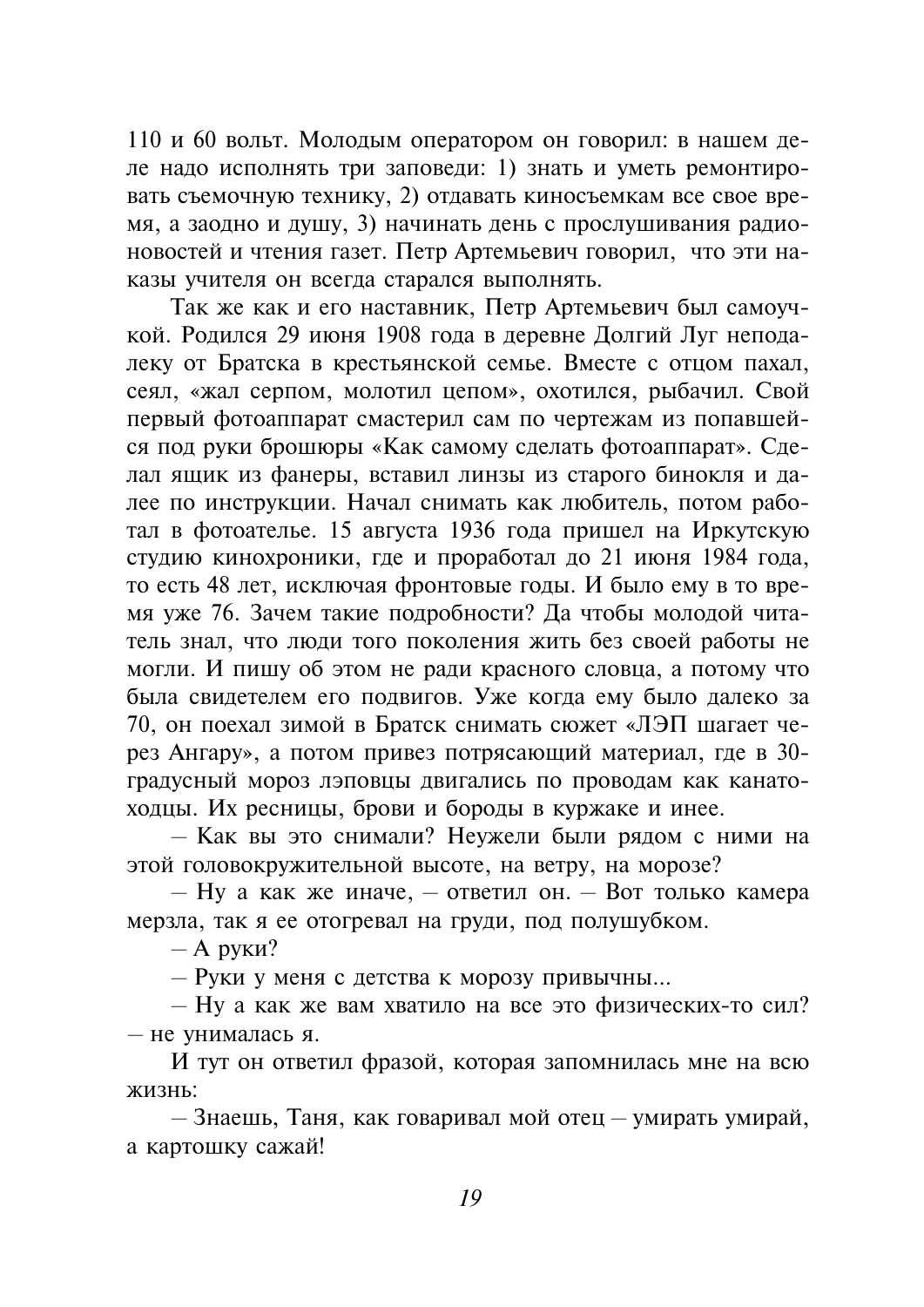Меня восхищала его преданность делу, его энтузиазм. И я счастлива, что всегда защищала его от молодых шутников, подсмеивавшихся над его глуховатостью - результатом сильного обморожения на одной из съемок. Над тем, что он всегда приходил на работу с ворохом свежих газет. В то время как среди молодых стало модным не искать темы, а изобретать их. Защищала и от начальства, которое несколько раз пыталось уволить его по сокращению штатов. Особенно усердствовал в этом плане тоглашний главный релактор Б. Новгородов.

- Ну чем он вам помешал, вель он берется за самую неблагодарную черновую работу - снимает хронику, - убеждала я. -В то время как другие кинулись делать «шедевры»: очерки, портреты, фельетоны. Кто из молодых займет его нишу?

Так и получилось. Когда Петр Артемьевич ушел, снимать новости стало некому.

Что же он оставил после себя? Повседневную летопись сибирских строек и, прежде всего, Братской ГЭС. Он ведь оттуда родом. Его родная деревня ушла под воду Братского водохранилища, и это символично. Он и сам положил жизнь за то, во что верил. Верил, что ГЭС принесет на его малую родину счастье. Мы сегодня многое видим в другом свете. Но в своих экологических, проблемных фильмах в качестве самых веских доводов используем переосмысленную, но по-прежнему яркую хронику все того же Петрова. Например, фильм «Страсти по ангарскому каскаду» я начинаю с его хроникальных кадров перекрытия Ангары. Использовал их и режиссер Борис Шуньков в своей ленте «Зона затопления», получившей Серебряного дракона на МКФ в Кракове. Не пропустил и известный немецкий режиссер Андре Торндайк в фильме «Русское чудо». Увидев эти кадры впервые в просмотровом зале студии, он не мог сдержать восхишения:

- Снимаю перед вами шляпу, - сказал он.

Впервые Петров приехал в Братск вместе с изыскателями зимой 1955 года, чтобы снять свой первый сюжет о будущей ГЭС, которой тогда еще в помине не было. Что было? Тайга, а в тайге - маленькая гостиница всего на 6 мест. Первые постояльны, в числе их был и Петр Артемьевич, сами вымели из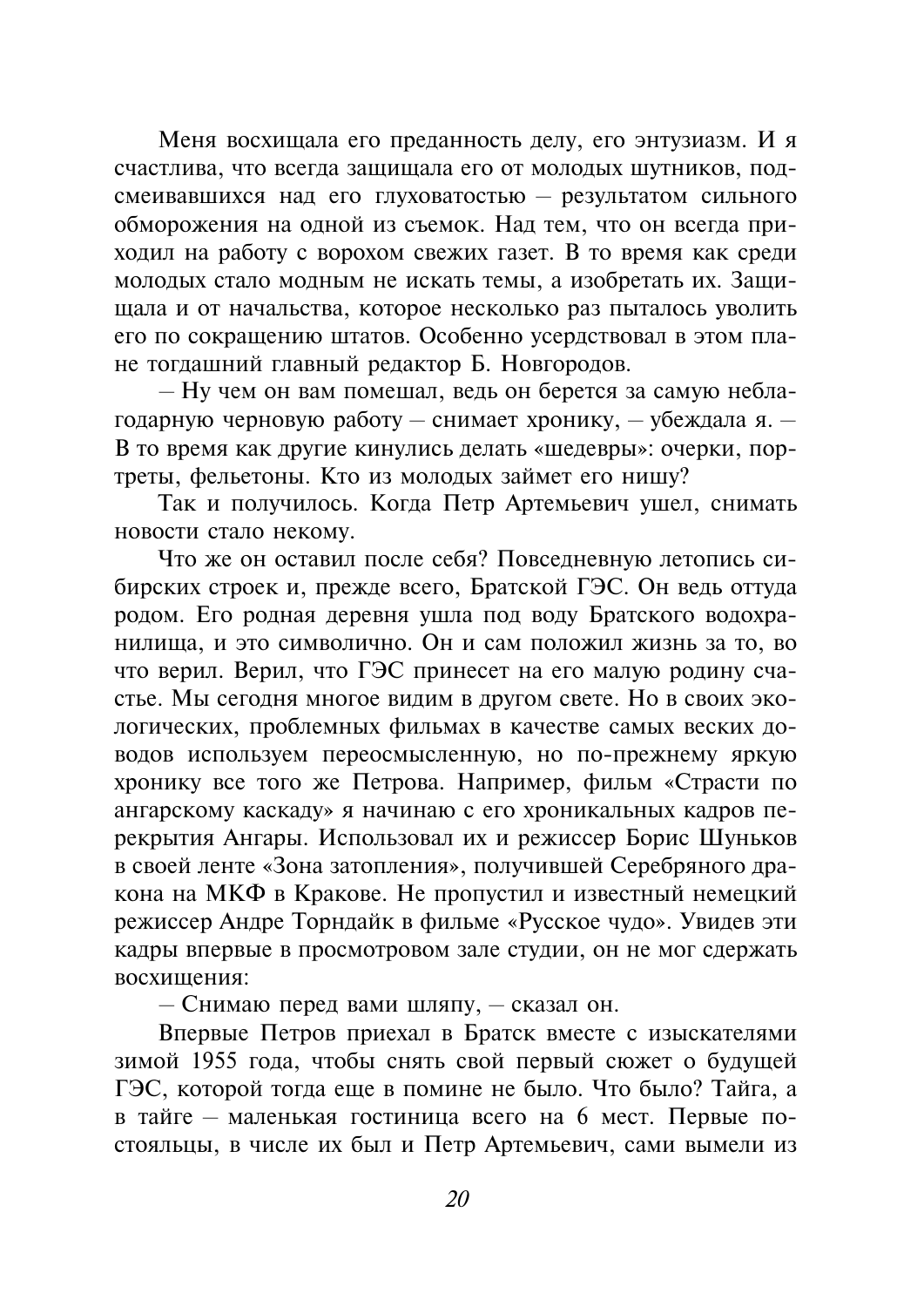комнат свежие стружки, стали жить, работать снимать. Потом он приезжал сюда еще и еще. «Битва у Падуна», «Письмо из Братска», «Год большой жизни». «Из этих кадров, - сказал о нем иркутский писатель Б. Лапин, - можно сложить многосерийную документальную эпопею».

Вот что писали ему в те годы с ЦСДФ: «...вышел из проявки снятый вами сюжет «Перекрытие Ангары». Сюжет великолепно снят, исключительно выразительно передает героическую работу строителей ГЭС в течение тех 19 часов, в которые происходило перекрытие реки... Журнал «Новости дня» вышел сегодня, и ваш сюжет его украшает».

Петр Артемьевич создал киноэпопею о рождении Ангарских гидростанций - Иркутской, Братской, Усть-Илимской, Богучанской. Нелегкий хлеб был у него, но когда я слушала его рассказы, казалось - нет этого хлеба слаще.

Мы тоже снимаем шляпу перед этим удивительно скромным тружеником и отдаем дань его повседневному операторскому подвигу. Подвигу, потому что он редко снимал в многолюдных съемочных группах с администраторами, осветителями, шоферами и ассистентами, готовыми в любую минуту придти на помошь оператору. Редко он работал со сценаристами и режиссерами, способными полсказать, что и как снимать. Чаше он оставался один на один с тяжелой камерой, штативом, аккумуляторами и яуфом с кинопленкой. Он тонул в Тофаларии и только чудом спасся. Поздней осенью замерзал в тайге. Выручила кинокамера. Вывинтил объектив, направил солнечный луч, проглянувшего на его счастье из-за туч светила на клочок взрывоопасной нитропленки и так разжег костер, переночевал, а утром - снова в путь на поиск экспедиции геологов. Огонь помог ему и отпугнуть медведя.

Кинооператор Михаил Поплавский начинал ассистентом у Петра Артемьевича. Он рассказывал о таком эпизоде.

Дело было на Коршунихе, перед пуском горно-обогатительного комбината. Снимали в карьере. Готовился мощный взрыв. Все оцеплено, люди предупреждены. Петр Артемьевич готовится к съемке, закрепляет камеру на штативе, проверяет фокус, композицию кадра.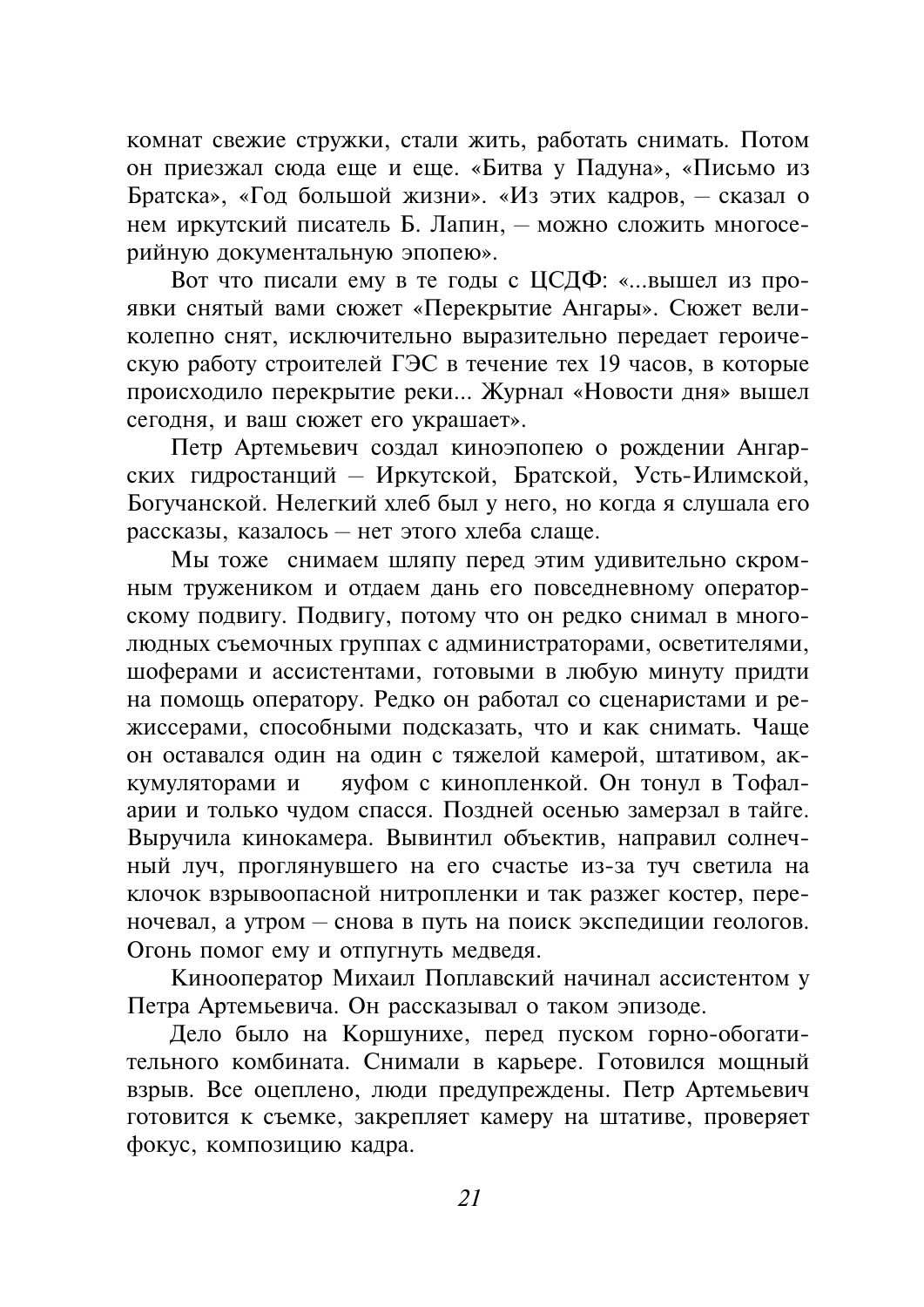Взрывник собирается повернуть ручку аппарата и дает команду: «Ложись!» Все падают на землю. Кроме оператора. Гремит взрыв, в воздух взлетают массы породы, летят огромные камни. Петров снимает.

Наконец, все окружение встает, отряхивается. Оператор спрашивает ассистента: «Слушай, что это в кадре мелькнуло?» «Да вот этот булыжник, Петр Артемьевич», – отвечает ему Миша и показывает громадную каменюку, которая просвистела буквально над головой камермена.

Олин из газетных корреспондентов даже написал, что Петров падал с эстакалы Братской ГЭС. Да видал ли когда-нибудь этот журналист эстакаду, высота которой с многоэтажный дом? Да, он, действительно, падал, но не с эстакады, а с первого агрегата ГЭС. Это, разумеется, значительно ниже, но 10 дней пришлось дома отлеживаться - и снова в Братск.

Еще не закончилась Братская эпопея, как начался Усть-Илим. И опять Петр Артемьевич вместе с первопроходцами: с первого флага, поднятого ими над Толстым мысом, с первого санно-тракторного поезда, с первого каравана барж и до самого пуска.

Когда я пришла на студию, он только что снял первый бамовский десант. Все на студии это событие проспали, а потом, уяснив его важность, решили делать фильм. Пристроились в соавторы к Петрову, съездили на досъемки, и появилась единственная в то время в стране картина о БАМе «Первые лни Таюры» (1974); лента ЦСДФ вышла гораздо позднее.

Можно без конца множить подобные примеры, потому что П. А. Петров успел сделать очень многое: снял более двух тысяч сюжетов для киножурнала «Восточная Сибирь», сотни для ЦСДФ в выпуски «Новости дня», десятки фильмов.

В финале положено говорить о наградах. Ими Петра Артемьевича не обделили. «Заслуженный работник культуры», есть и орден «Знак почета», и медаль «За трудовую доблесть». Но главными наградами он считал звание «Почетного строителя Братска», скромные нагрудные знаки строителя Усть-Илимской ГЭС, Коршуновского ГОКа, БАМа и других объектов, на которых его знали все и воспринимали не как гостя, а как кол-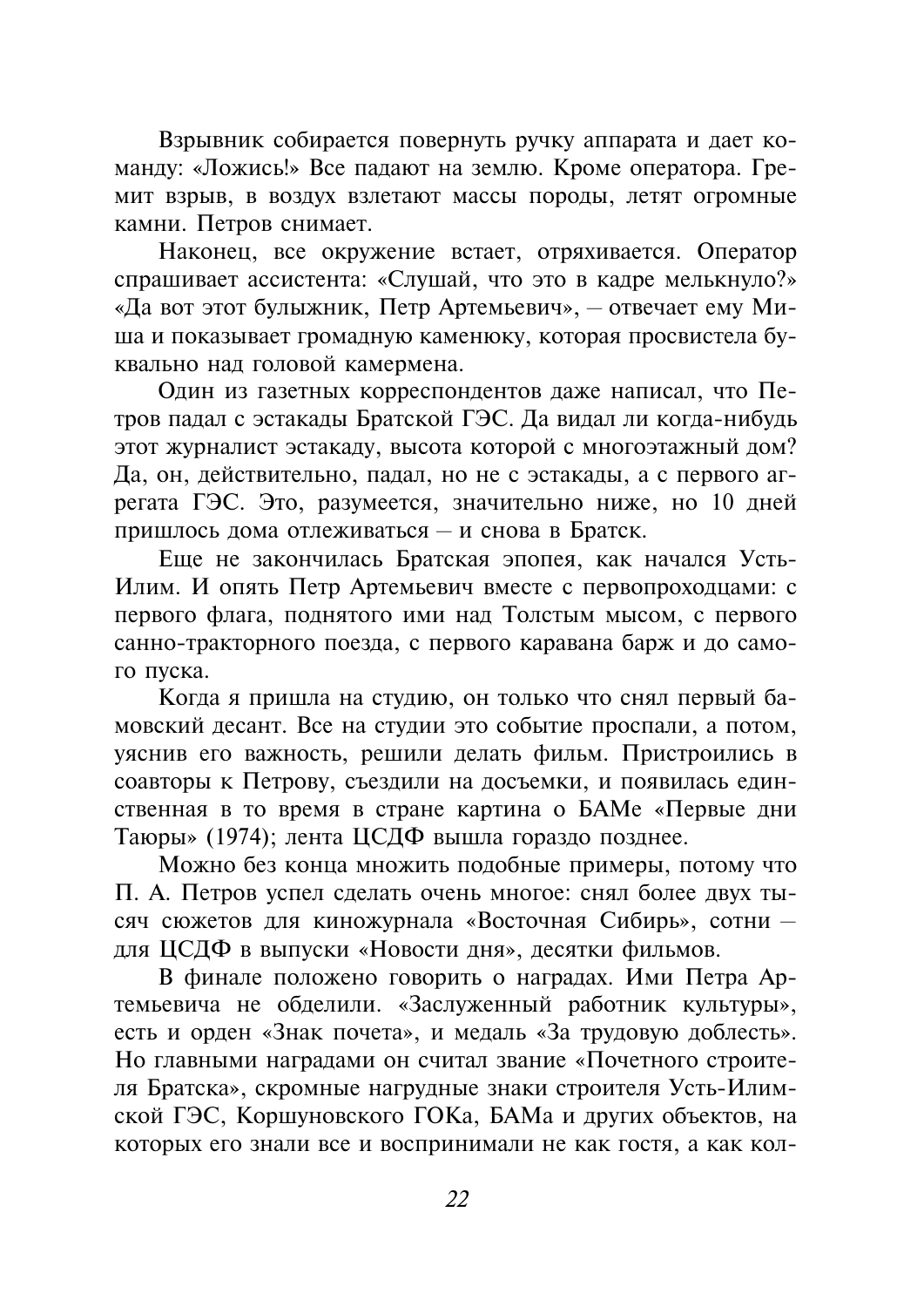легу по работе, соседа, честного работягу, словом - своего человека. Умер мастер кино в 1984 году 27 августа – в день кино.

#### Свеления

### о поощрениях и награждениях кинооператора Восточно-Сибирской студии кинохроники Петрова Петра Артемьевича

1. 1939 г. За добросовестное исполнение своих обязанностей объявлена благодарность.

2. 1939 г. За образцовую работу премирован денежной премией в размере 200 руб.

3. 1939 г. За оперативность в съемке празднования 22-й годовшины Октября в г. Чите объявлена благодарность.

4. 1940 г. К 20-летию кинематографии за исключительно добросовестное отношение к работе премирован ботинками.

5. 1946 г. Награжден медалью за доблестный труд в Великой Отечественной войне 1941-1945 гг.

6. 1957 г. Награжден почетной грамотой Министерства культуры РСФСР за успешную работу в ознаменование 40-й годовщины Великого Октября.

7. 1957 г. Награжден почетной грамотой Министерства культуры РСФСР за съемку сюжета «Селевая проходка» к/ж «Восточная Сибирь» №36 за 1956 год.

8. 1959 г. Награжден почетной грамотой Ирк. обл. Исполнительным комитетом профсоюза работников культуры в день 40-летия Советской кинематографии.

9. 1961 г. Награжден значком «Отличник Мин. культуры  $CCCP<sub>></sub>$ 

10. 1964 г. Награжден почетной грамотой за хорошие показатели в работе.

11. 1965 г. Награжден значком «Строитель Братской ГЭС».

12. 1966 г. Награжден медалью за трудовое отличие за строительство Братской ГЭС.

13. 1968 г. Объявлена благодарность за многолетнюю плодотворную работу в Советской кинематографии и в связи с 60летием со дня рождения.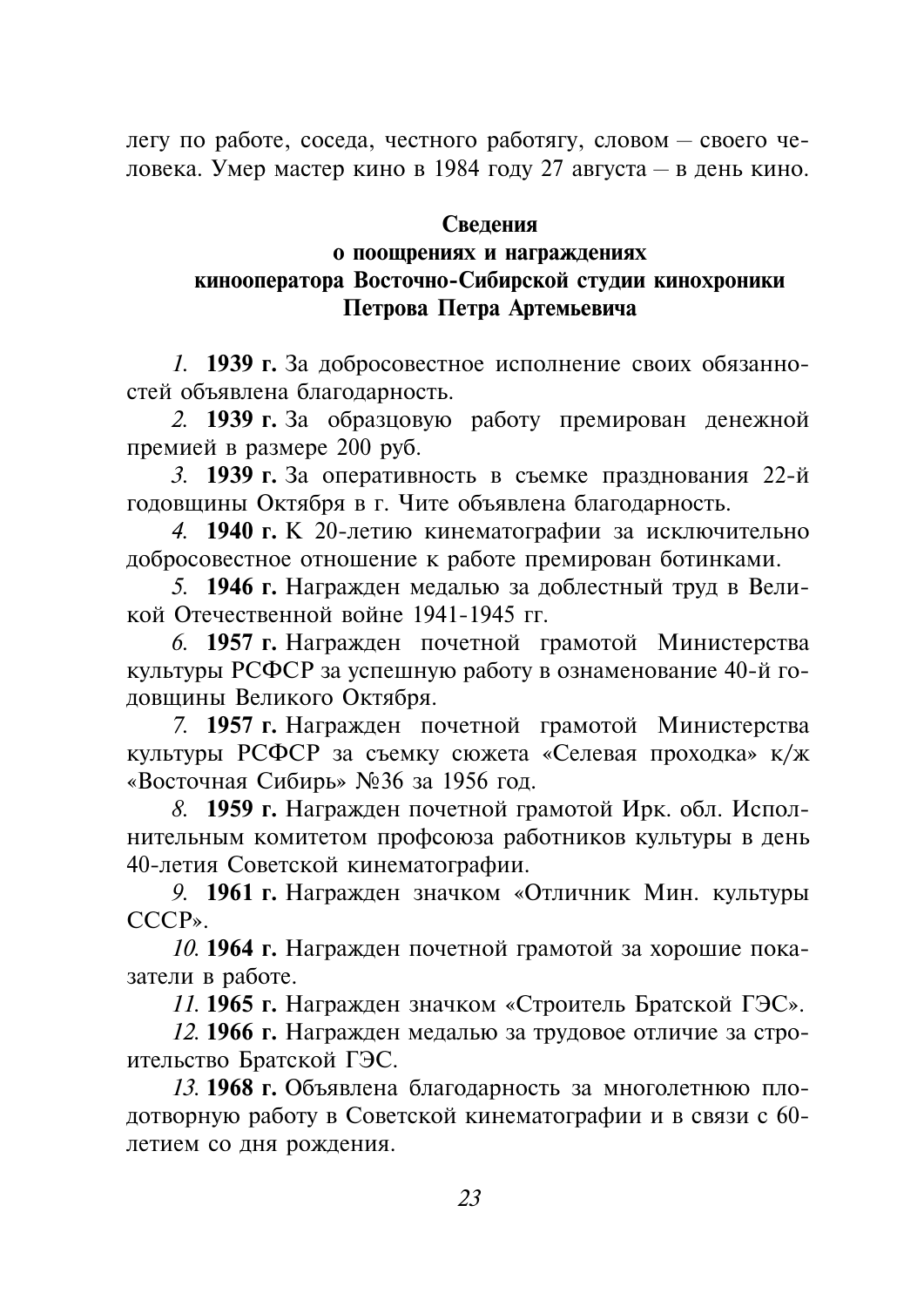14. 1968 г. Награжден значком «Строитель Коршуновского  $\Gamma$ OKa»

15. 1968 г. За многолетнюю и безупречную работу награжден почетной грамотой Ирк. облисполкома.

16. 1968 г. Награжден значком «Отличник министерства кинематографии СССР».

17. 1969 г. Награжден почетной грамотой комитета по кинематографии при Совете Министров СССР и Центрального комитета профессионального союза работников культуры за лолголетнюю работу в кинематографии и в связи с 50-летием СОВЕТСКОГО КИНО

18. 1970 г. Награжден медалью за доблестный труд в ознаменование 100-летия со дня рождения В. И. Ленина.

19. 1971 г. 54 год Октября. Объявлена благодарность.

20. 1972 г. В ознаменование праздника 1 мая и достигнутые успехи объявлена благодарность.

21. 1973 г. В честь празднования 56-й годовщины объявлена благоларность.

22. 1973 г. Указом Презилиума Верховного Совета РСФСР присвоено почетное звание заслуженного работника Культуры  $PC$  $\Phi$  $CP$ 

23. 1974 г. За проявленную инициативу и творческое воплощение на экране первых строителей БАМа награжден почетной грамотой.

24. 1974 г. За самоотверженный труд, активное участие в общественной жизни на строительстве одной из крупнейших в мире электростанций Усть-Илимской ГЭС и в честь пуска первых агрегатов вылано Памятное удостоверение строителя Усть-Илимской ГЭС.

25. 1975 г. За активно участие в создании к/ж «Новости дня» в честь 50-летия со дня выхода объявлена благодарность.

26. 1975 г. Награжден медалью 30 лет победы в Великой Отечественной войне 1941-1945 гг.

27. 1977 г. Награжден медалью «Ветеран труда».

28. 1979 г. Награжден Знаком БратскГЭССТРОЯ «За развитие энергетики Приангарья».

29. 1979 г. Награжден Почетной Грамотой Государственно-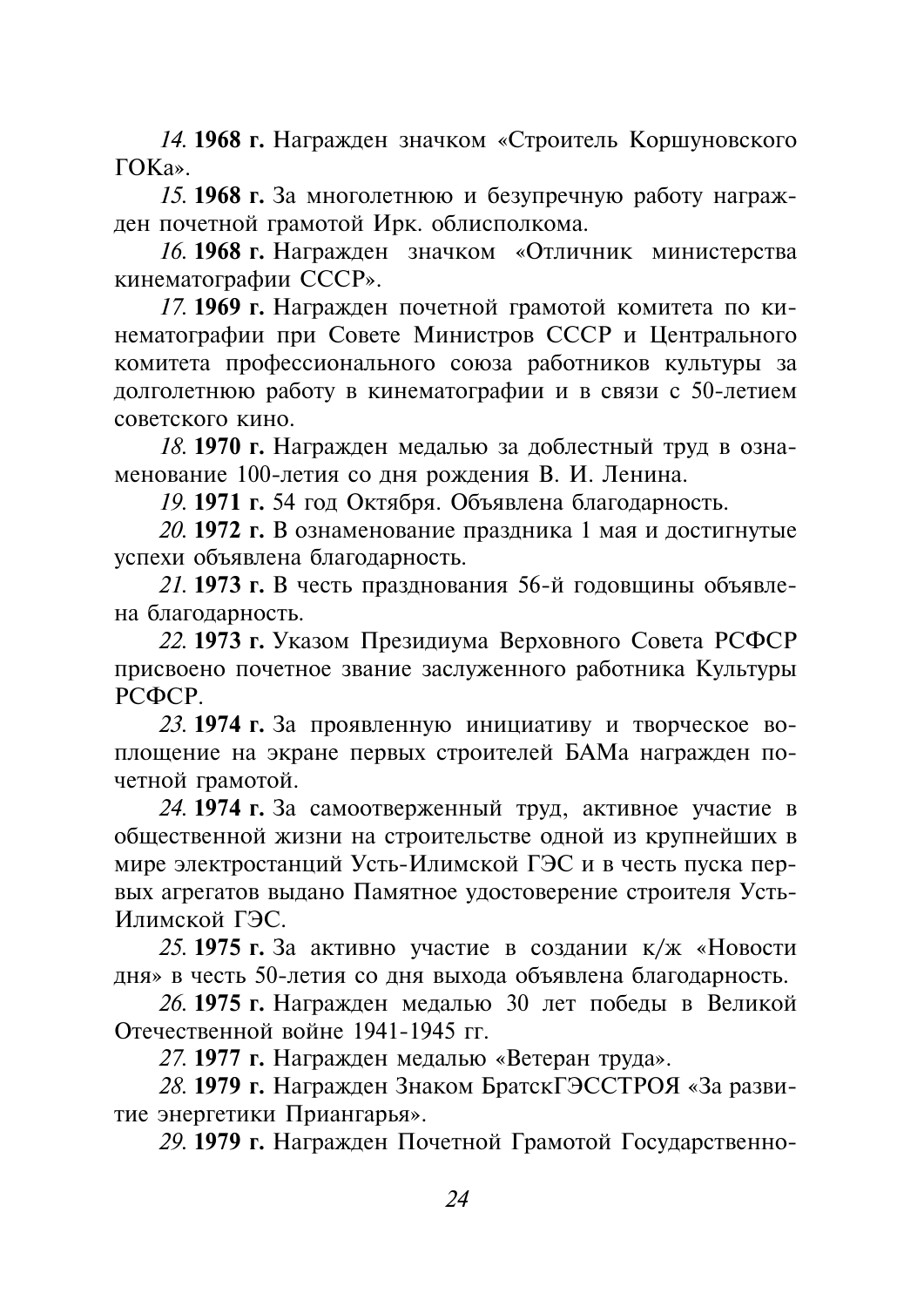го Комитета РСФСР по кинематографии и Центрального Комитета профсоюза работников культуры за многолетнюю успешную работу в системе кинематографии.

30. 1980 г. Награжден Почетной Грамотой за долголетнюю и безупречную работу в кинематографии и в ознаменование Дня советского кино.

Награжден Почетной Грамотой за успешное выполнение соцобязательств 63-й годовщины Октября.

### Алексей Александрович Белинский (1920-1964)

Говоря о 50-60-х годах, нельзя не рассказать об известном операторе и режиссере тех лет Алексее Александровиче Белинском. В послужном списке Алексея Белинского временем поступления на Иркутскую студию значится 1934 год, а в этот период на экраны выходили не только киножурналы, но и снимались первые документальные фильмы. Свою профессию Алексей Белинский постигал с азов. Ряд лет он работал в «Восточно-Сибирской правде» фотокором, а после демобилизации из рядов Советской Армии в 1946 году полностью посвятил себя операторской работе.

Алексей Александрович Белинский, коренной сибиряк, может самый легендарный и самый талантливый из плеяды операторов-самоучек. Когда я после окончания университета (1965) пришла работать на телевидение, на первой же съемке услышала рассказы о нем. Все телеоператоры первого призыва были его учениками. Это и Владимир Петров и три Юрия - Костомаров, Четин и Самохин - взахлеб рассказывали мне об этом человеке. На работе он был жестким и строгим, вне работы - весельчак и хулиган. Он любил шутки, розыгрыши. И был гениальным учителем. Даже его розыгрыши часто служили делу. Как-то снимали на закате пейзаж. Искали лучшую точку, перетаскивали тяжелую аппаратуру с места на место. Алексей Александрович никак не мог найти нужный кадр, нужное ему настроение. Молоденький ассистент заикнулся, было: «чего, мол, дурью маяться, скоро солнце сядет - так и не снимем ничего».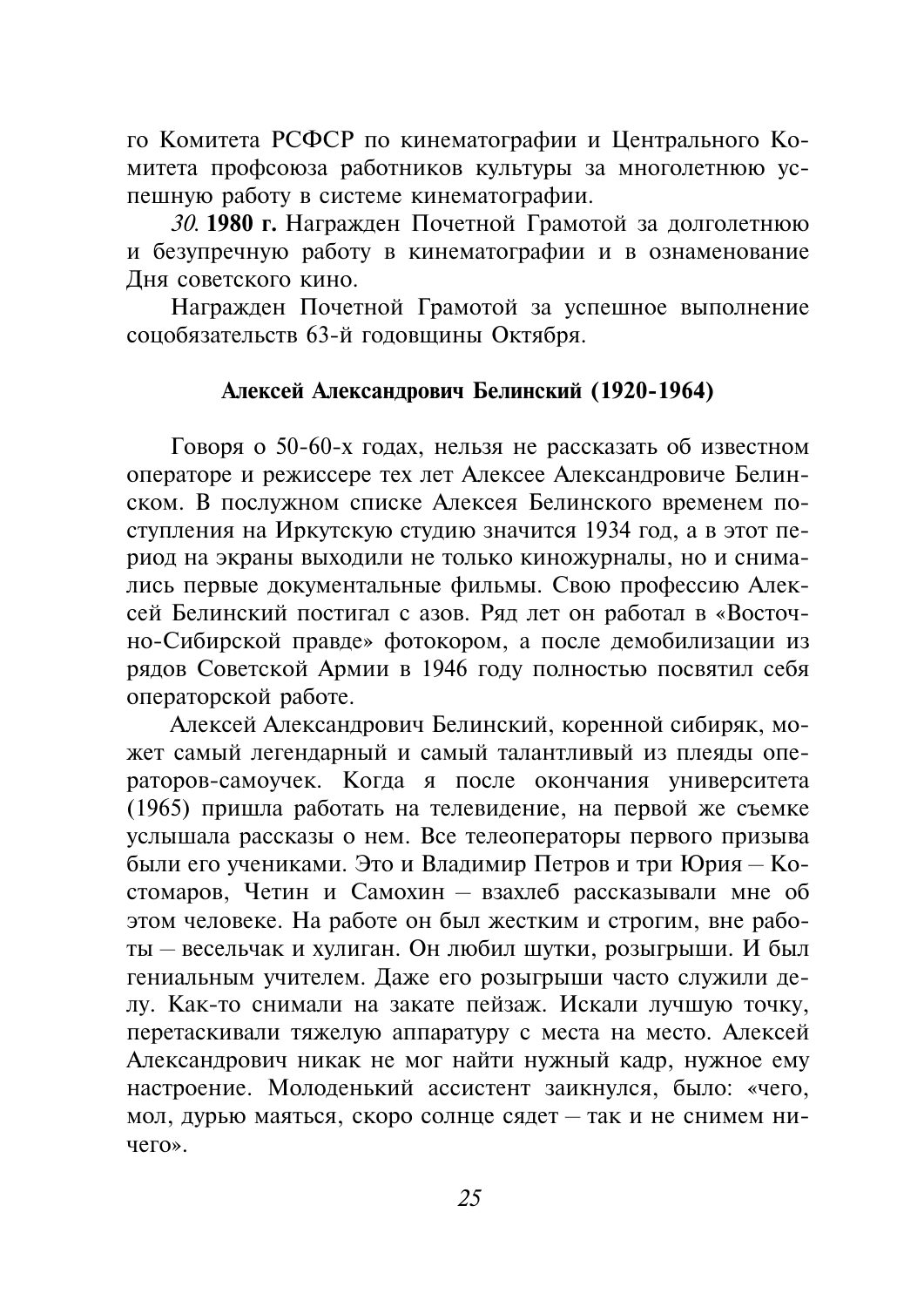- Молодец, что заботишься, - произнес Белинский. - Вот ты мне сейчас и поможешь. Быстро бери два осветительных прибора, беги к той вон сопочке и подсвети мне ее. Парень кинулся выполнять приказ мэтра. Что было духа понесся к сопке, а Белинский еще и вслед свистит, подгоняет - быстрей! быстрей! Вдруг парень бросил осветительные приборы и ринулся обратно: - «Алексей Александрович, а к чему подключаться- $T_0$ <sup>2</sup>

- А вон видишь там за сопкой линия электропередач.

Новичок снова бросился бежать, а вслед раздался свист и гомерический хохот всей группы. Наконец, парень понял, что его разыграли и, волоча тяжелые приборы, обиженно вернулся к машине. Мастер примирительно сказал: «Ну, вот теперь вижу - бегаешь ты хорошо, силенок для нашего дела хватает. Слабое место у тебя - голова. Сначала думай, а потом - делай. Помни, именно голова для оператора главное».

Мне тогда эта шутка показалась грубой, но «ее жертва» - к тому времени ставший уже прекрасным телеоператором, заступился за своего мэтра: «Только так и надо учить молодых. Не нудными нотациями, а делом. По крайней мере, я этот урок запомнил на всю жизнь».

Другой оператор, прошедший ассистентскую выучку у Алексея Александровича, на первых съемках советовал, как организовать дело, чтобы весь съемочный процесс шел без сучка без залоринки. «Приезжая на новое место, никогда не обрашайся за помошью к разной шушере. Как советовал Белинский иди только к первому человеку поселка, города, района: 1-му секретарю, генеральному директору, начальнику геологической партии, словом - к хозяину. Они не будут заниматься тобой сами. Они дадут указание своим подчиненным и те, вместо того, чтобы чинить тебе препятствия и выкаблучиваться, будут выстилать твою дорожку коврами».

Этот совет, данный когда-то мальчишке-ассистенту Белинским в свойственной ему грубоватой манере, не раз помогал потом и мне. И если меня хвалили за организаторские способности, только благодаря тому, что я следовала первой журналистской заповеди Алексея Александровича: «ищи хозяина».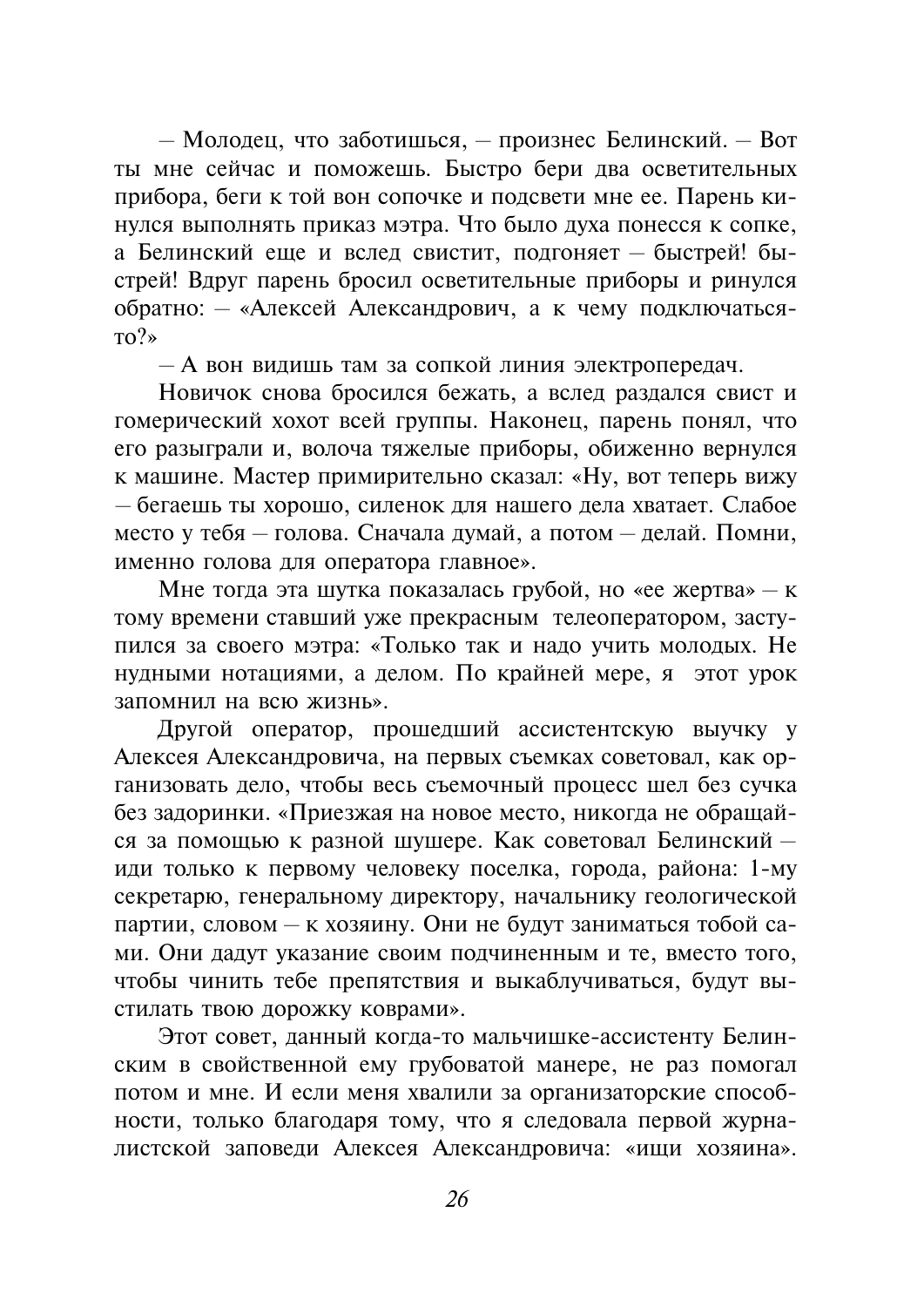Помню Богучаны. Большая стройка. До киношников никому нет дела. Даже переночевать негде - в гостиницу не попадешь. В контору «Богучангэсстроя» вахтер не пускает. Вхожу к нему в доверие, узнаю, что генеральный приходит на работу к 6 часам утра. В половине шестого я уже на крыльце - ловлю «хозяина». В результате дают машину для съемок и любезнейшего и власть имущего сопровождающего. По первой просьбе на вертолете отправляют к лэповцам. Потом на специально выделенном для нас катере везут в зону затопления ГЭС, где мы в течение нескольких дней снимаем распутинскую «Матёру» - целый ряд деревень подлежащих сносу и затоплению. В заключение выделяют вездеход, и мы едем к изыскателям будущей автомобильной трассы. Четыре вида транспорта - и все бесплатно плюс разносторонняя помощь, начиная от исчерпывающей информации и заканчивая знакомством с нужными и интересными для съемок людьми. Это много раз повторялось потом и на БАМе, и в Братске, и в Усть-Илимске, то есть на трудных для репортеров объектах, где уже устали от журналистов, ну и уж, конечно, в не столь избалованных прессой маленьких поселках и городах. Спасибо Алексею Александровичу через своих учеников, он помог встать на ноги и мне

А как вдумчиво Белинский относился к съемкам буквально каждого кадра, как заранее все продумывал и планировал, как «готовил» объекты съемок.

Володя Петров - телевизионный оператор, погибший во время съемок на Усть-Илиме - рассказывал, как будучи ассистентом, ездил с Белинским на крайний север. Маленький поселок. Деревянный аэропорт, напоминающий захудалый сельский магазинчик. Бичеватого вида люди, сидящие возле него на корточках. Взлетная полоса, напоминающая то ли просеку, то ли лесную поляну.

- Здесь мы будем снимать адресный план, - сразу заявил Алексей Александрович.

- Что тут снимать, - подумал я, - убожество! Самолеты в эту «лыру» заглялывали раз в нелелю. Снимая в эту неделю геологов, рыбаков, оленеводов, мы сдружились с ними. И Алексей Александрович попросил их прийти к самолету проводить нас.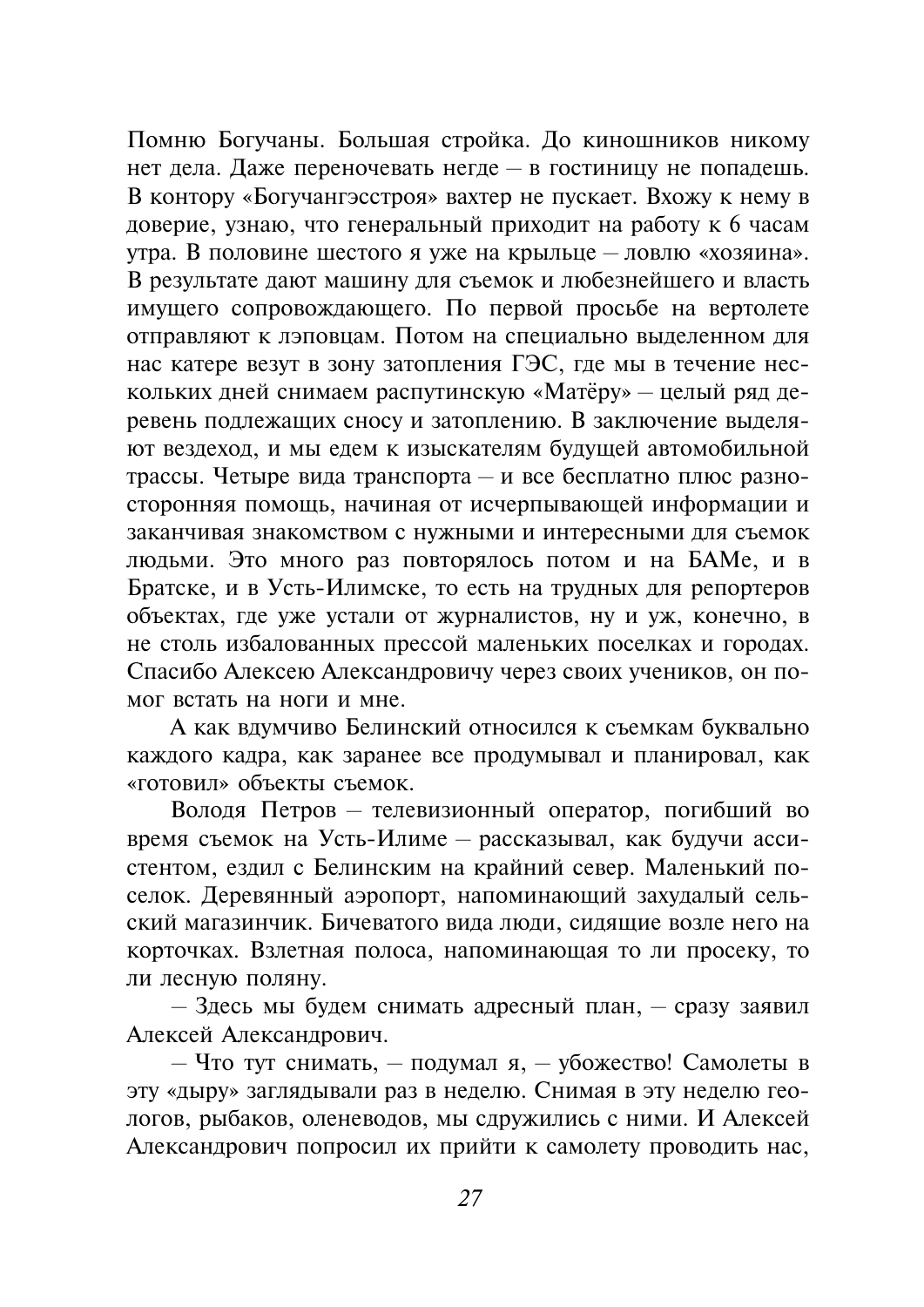пообещав, конечно, самое ценное для тех краев угощение - водочку. При этом поставил одно условие: чтобы геологи пришли в аэропорт в полной экипировке, тем более что один из них должен был улетать. Рыбаки пообещали доставить ящики с рыбой для отправки на большую землю, а эвенки должны были прибыть на оленьих упряжках. И вот на горизонте появился самолет. На переднем плане расположилась со своими рюкзаками и в штормовках группа геологов. Рыбаки носят ящики с рыбой, готовясь к погрузке. По сигналу оператора эвенки направляют свои упряжки к саляшемуся самолету.

Уливленные этой «массовкой» летчики кричат, что не смогут всех взять на борт... Вот таким полным смысла, движения, экзотики получился первый адресный план сюжета. И не нужна пустая, незапоминающаяся трескотня сегодняшних дикторских текстов. Без комментариев все видно, все понятно: где снято, и что означает для аборигенов это редкое событие - прилет с большой земли самолета. Для точности адреса - перебивка с налписью пункта назначения.

Позднее, когда я с телевидения перешла работать на кинохронику, где воспоминания о Белинском были еще свежи, при упоминании его имени люди, работавшие с ним, начинали улыбаться и наперебой вспоминать разные истории. Чуть ли не все операторы того времени были его учениками.

Алексей Александрович не ограничивал свое творчество съемками хроники. Он был кинооператором-журналистом из тех, о ком знаменитый режиссер А. П. Довженко писал: «...кинооператор документального фильма - фигура несравнимо более сложная, чем кинооператор художественного фильма. Киножурналист - человек с широким мировоззрением, с критическим мышлением, с умением выбирать нужное для данного времени, с хорошим вкусом, обладающий даром слова. Словом, это журналист, и надо кинооператора воспитывать как журналиста, в лучшем смысле этого слова...»

Белинский умел найти актуальную тему и небанальный, интересный поворот этой темы. Был к тому же блестящим режиссером, потому что умел драматургически ярко выстроить свой материал.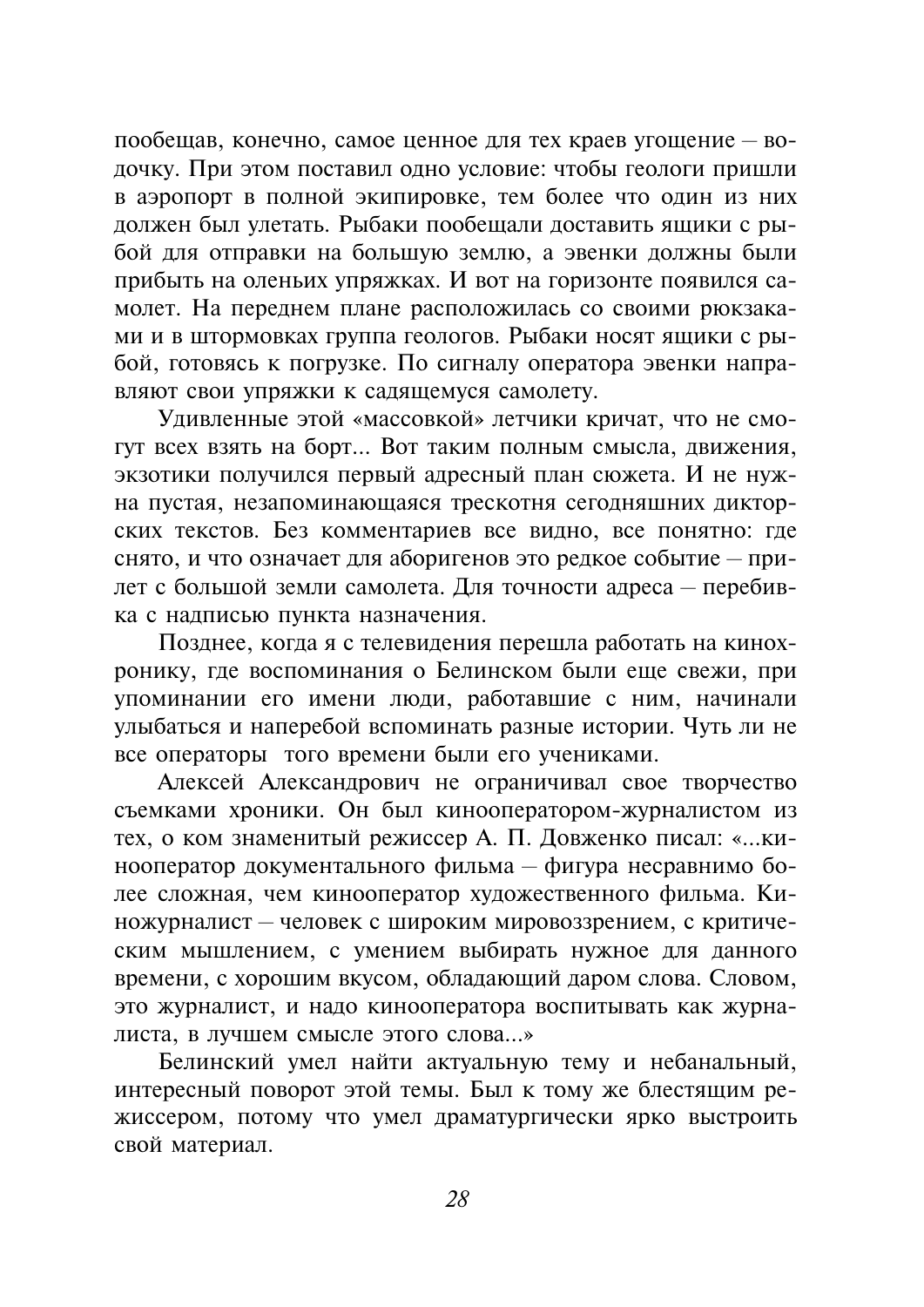Стоит ли говорить о том, какой несовершенной была тогда материально-техническая база Иркутской студии кинохроники. Почти вручную приходилось обрабатывать отснятую пленку для киножурналов «Новости дня», «Восточная Сибирь» и тех немногих документальных фильмов, что снимались тогда, которые в историю кинематографа вошли как годы «малокартинья». И должно быть, с большим азартом работал молодой ассистент кинооператора над первым полнометражным документальным фильмом «Советская Якутия», выпущенным на экраны студией кинохроники в августе 1948 года. Эта первая картина научила его многому: через 10 лет он, уже главный оператор, снимает вдохновенную «Повесть о земле Якутской», о которой скажут похвальное слово не только зрители, но и кинокритики и киновелы.

К этому времени Алексей Александрович будет считаться мастером. Именно 1958-й год, в содружестве с кинооператором Леонидом Берковицем он снимает публицистический очерк «Покорители Ангары». Картина обойдет все экраны страны, булет представлена за рубежом. Выдающийся советский кинодокументалист Роман Кармен напишет о ней восторженную рецензию, скажет, что создателям ленты удалось показать величие людей, вступивших в схватку с непокорной и своенравной Ангарой, поставивших ее могучую водную стихию на службу народу.

Именно тогда, в конце 50-х годов, Алексей Белинский, которого причислили к ведущим сибирским кинопублицистам, обретет как бы второе творческое дыхание. Весь свой интерес он сосредоточит не на «покорении природы», а на ее прославлении, он словно бы интуитивно почувствует, что бездумно вторгаться в святая святых родного края не следует, с природой надо говорить на «Вы». Он был из тех художников, для которых весь мир мог отразиться в капле росы, и это он умел разглядеть, почувствовать. Свое удивление природой он передал в таких поэтических лентах, как «За баргузинским соболем», «Где золото роют в горах» и особенно в первом сибирском широкоэкранном фильме «Байкал». Эти картины получили не только всесоюзное, но и мировое признание.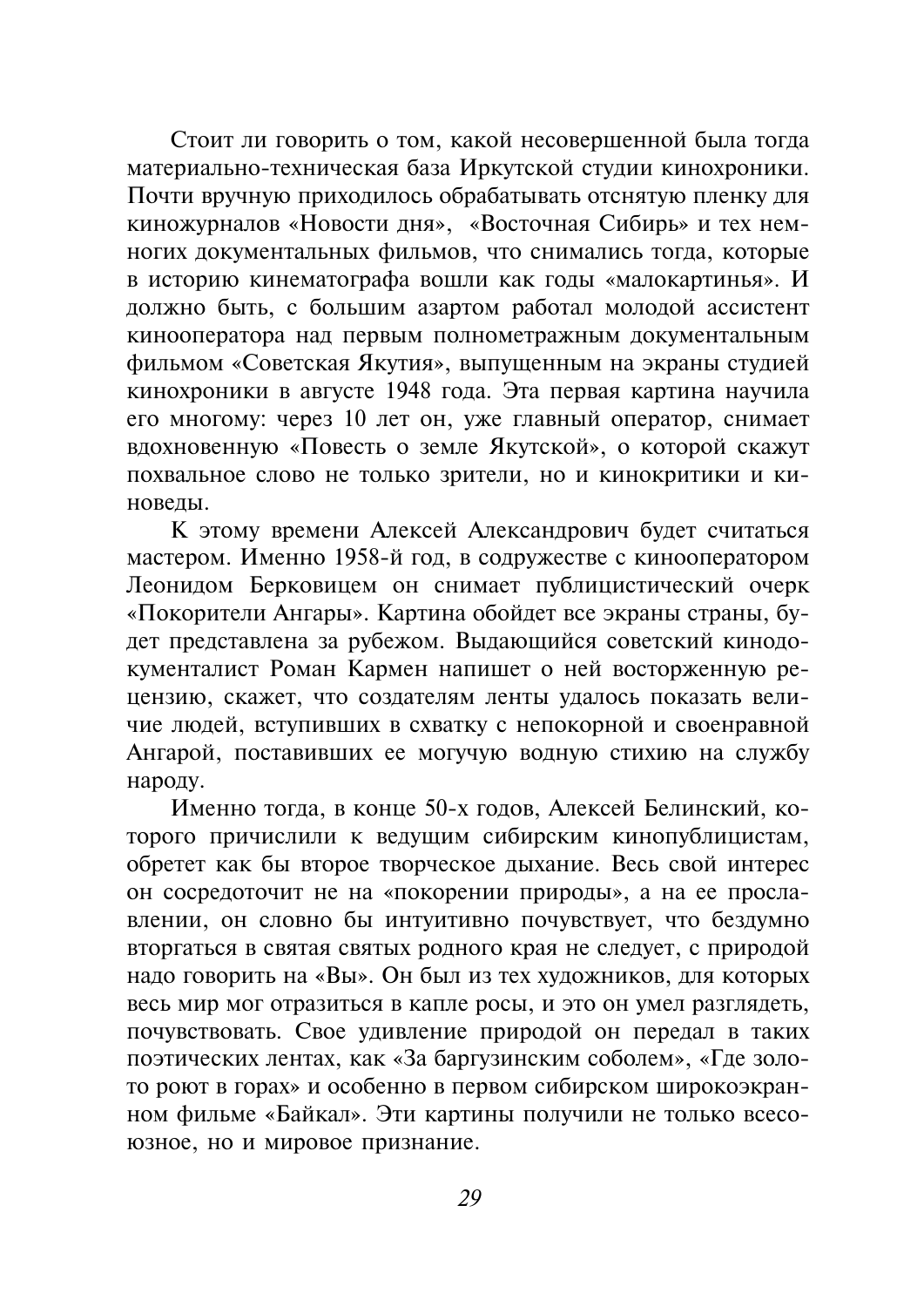Много раз мне приходилось показывать зрителям его замечательный фильм «За баргузинским соболем» (1959). Дети на просмотре этой ленты просто валились со скамеек от хохота. Взрослые, посмеявшись вволю - задумывались. Сколько раз мне говорили: этот фильм не так прост, как кажется на первый взгляд. Эльга Лындина, известный московский кинокритик, сказала после просмотра: «Я теперь знаю, как надо поступать в экстремальных жизненных ситуациях. Хоть это и звучит банально - никогда, ни при каких условиях нельзя сдаваться. Этот зверек, величиной с локоток, учит мужеству. Охотники, свора собак, сети багры, ружья - все против него одного, а он сопротивляется, да еще и нападает. Так ни разу, ни на секунду, не сдался, не растерялся, не испугался. Даже когда охотник поймал его и держит за шкурку, он рычит, вырывается и так вцепляется ему в одежду, что не оторвать. Миф о Давиде и Голиафе просто меркнет перед этим чудным фильмом Белинско- $\sum_{i=1}^{n}$ 

Действительно, этот фильм Алексей Александрович снял так убелительно, что после его просмотра говорить снисходительно «о братьях наших меньших» совсем не хочется. Соболь в нашем снисхождении не нуждается. Не мы его, а он нас может многому научить. Да, человек заставляет его подчиниться. Подчиниться, но не покориться. Маленький зверек одерживает над охотниками нравственную победу. Все симпатии зрителей остаются на его стороне. Белинский опередил время. Его ленты экологичны в самом благородном смысле этого слова. В те голы человека величали хозяином, победителем, властелином природы. Эта формула была основополагающей. В фильмах Алексея Александровича человек впервые выступает как врач, как спаситель, как зашитник и, в конечном счете, как слуга природы. Например, в рассказе о сибирском шелкопряде, сгубившем тысячи гектаров тайги, он показывает профессора Талалаева как врача и спасителя, нашедшего средство от этой напасти, пришедшего на помощь тайге и вылечившего ее от неминуемой гибели.

Он много бывал на Байкале, восхищаясь его красотой и мощью. 21 декабря 1960 года газета «Восточно-Сибирская правда»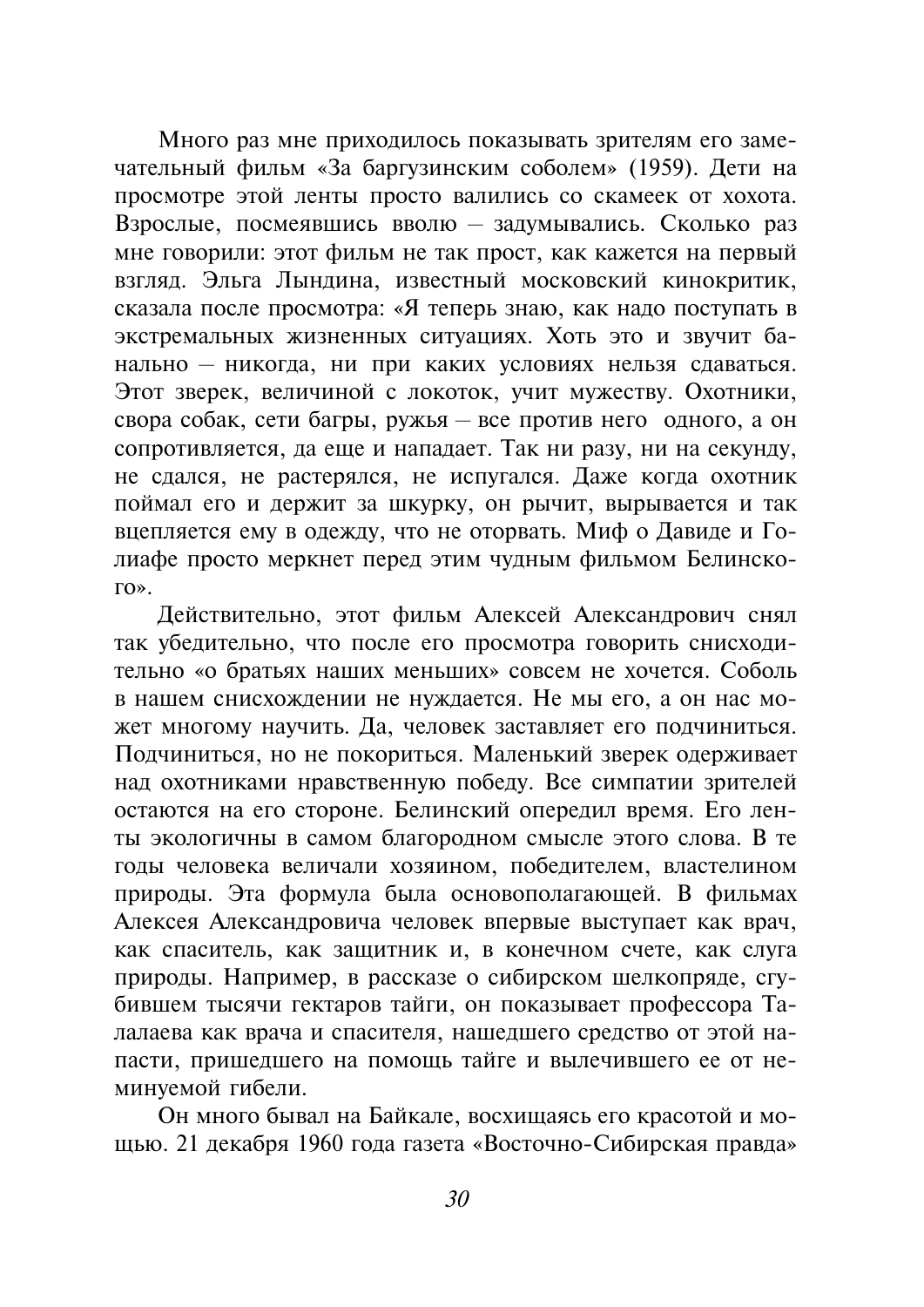(№ 298) писала: «Старейший оператор студии А. Белинский давно вынашивал замысел видового фильма о Байкале. Во всех уголках славного моря довелось ему побывать, снимая сюжеты для киножурнала... В этом году давняя мечта оператора сбылась: он снял цветной, широкоэкранный фильм». В этом фильме были не только красоты озера, но и животный мир Байкала и его окрестностей. Впервые сняты лежбища нерпы. И все это с какой-то особой теплотой и любовью.

Свое удивление и преклонение перед силами природы ему удалось передать и в таком, казалось бы, официозном фильме с модным для того времени названием «Покорители Ангары» о строителях Иркутской ГЭС. Все писали, что в нем «удалось показать величие людей, поставивших могучую водную стихию на службу народа».

Но мне кажется, что в ленте есть еще одно измерение. Здесь, как и в фильме о соболе, симпатии автора на стороне засыпанной глыбами, задушенной бетоном, яростно сопротивляющейся Ангары. Недаром такое большое место в картине уделено показу дивных ангарских пейзажей, кристально чистой волы, гле можно сосчитать на лне все камушки, так светлы и прозрачны глубины вод. Если эти кадры сопоставить с кадрами сегодняшних «водогноилиш», как метко прозвал народ искусственно созданные водохранилища, контраст будет не в пользу «Покорителей» природы.

Белинский и сам был человеком природным, стихийным, неукротимым. Казалось, что ему все по плечу. Но судьба распорядилась иначе. В 1964 году он простыл на съемках и заболел воспалением легких. Его привезли в тяжелом состоянии и положили в больничный коридор, не очень балуя врачебным вниманием. Там он и умер. Ему не было и сорока четырех лет. На стулии Алексей Александрович проработал всего-то 19 лет. Вернулся из армии в феврале 1945 года, был сначала лаборантом. 5 октября назначен начальником цеха обработки пленки. В июле 1946 года становится ассистентом оператора. С 1948 году оператор к/ф «Якутия». В 1954 году командирован во ВГИК на полуторамесячные курсы повышения квалификации. Учеба дала новое направление его творческим поискам. Кроме выше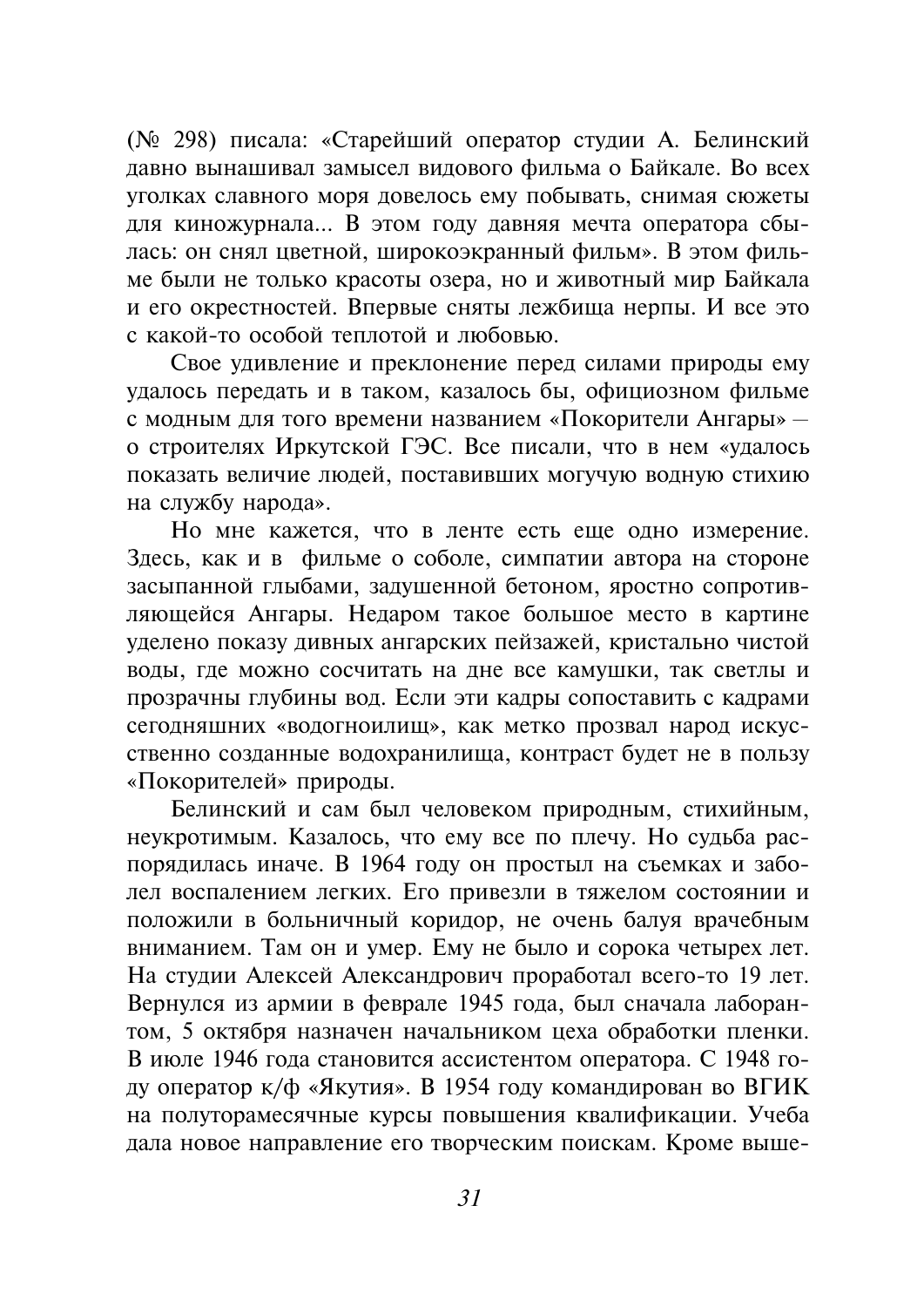перечисленных фильмов, можно назвать еще и фильмы последних лет: «Где золото роют в горах» (1962), «Крылья Сибири» (1963). Мне не довелось работать с Белинским. Но я мечтала снять хотя бы один сюжет с таким легендарным оператором.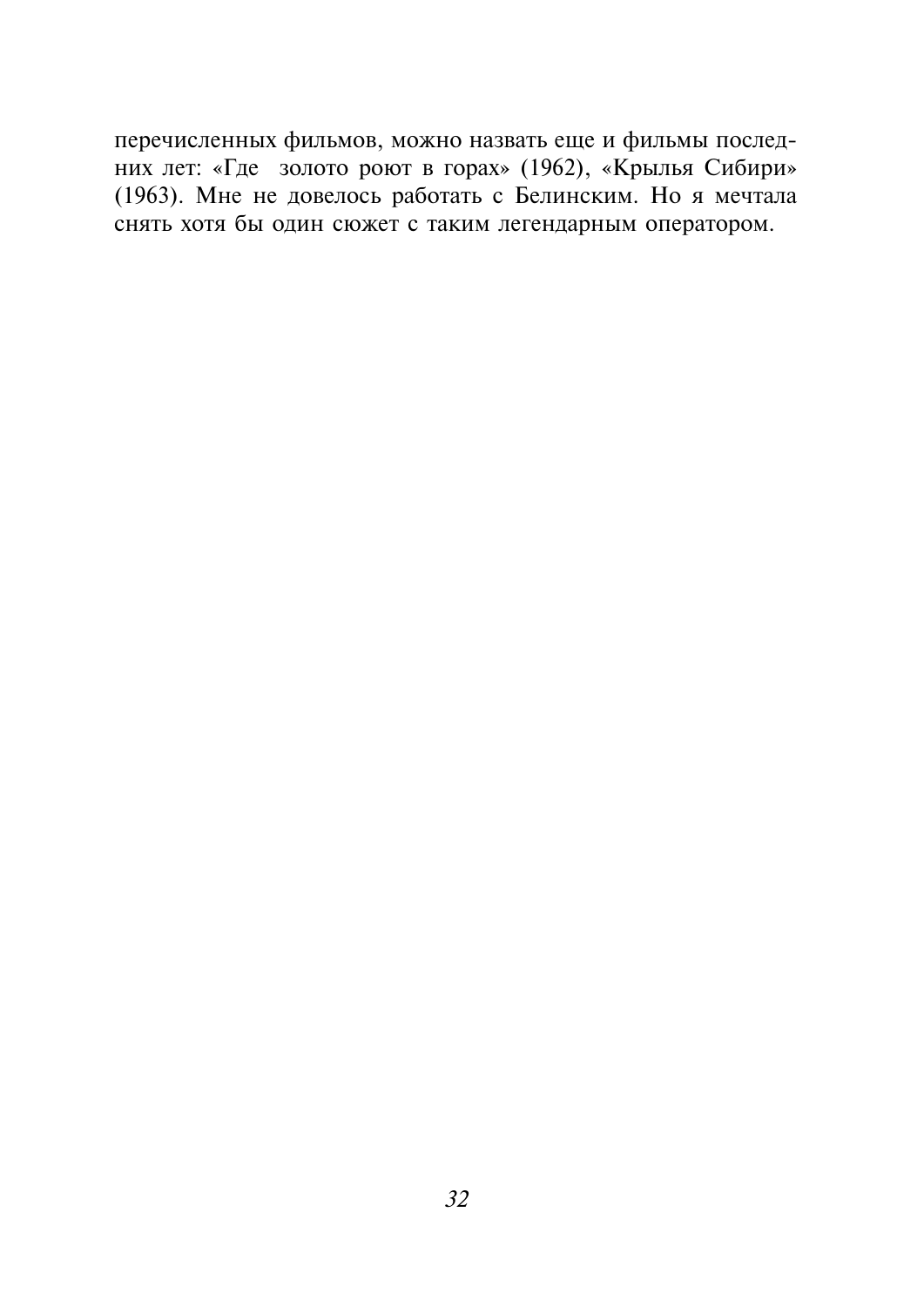## ПОКОЛЕНИЕ ШЕСТИЛЕСЯТНИКОВ

На творческие поиски этого поколения повлиял приезд выпускников ВГИКа операторов Петра Власова, Игоря Коловского, Владислава Мишина, Михаила Колесникова. Они хотели все изменить, снимать по-новому: не просто хронику, а поднимать острые проблемы времени, делать портретные зарисовки и фильмы, создавать поэтические ленты, словом, кинолетопись в образах и лицах. Вот что писала газета «Восточно-Сибирская правда» (№ 298, 1960): «Широкоэкранный фильм «Красноярские столбы» доверили снимать практиканту ВГИКа М. Колесникову. Он посвящен знаменитому заповеднику фильм снят как видовая поэтическая киноновелла». Устремления молодых соответствовали обращению И. Эренбурга к писателям: «Бывают события, которые трудно не заметить. Войны не проспишь - разбудят сирены или повестки. Ураган - ломает деревья. Если умирает сосед, из дома выносят гроб. Новорожденная кричит за стеной. Но художник должен слышать, как растет трава - на то он и художник».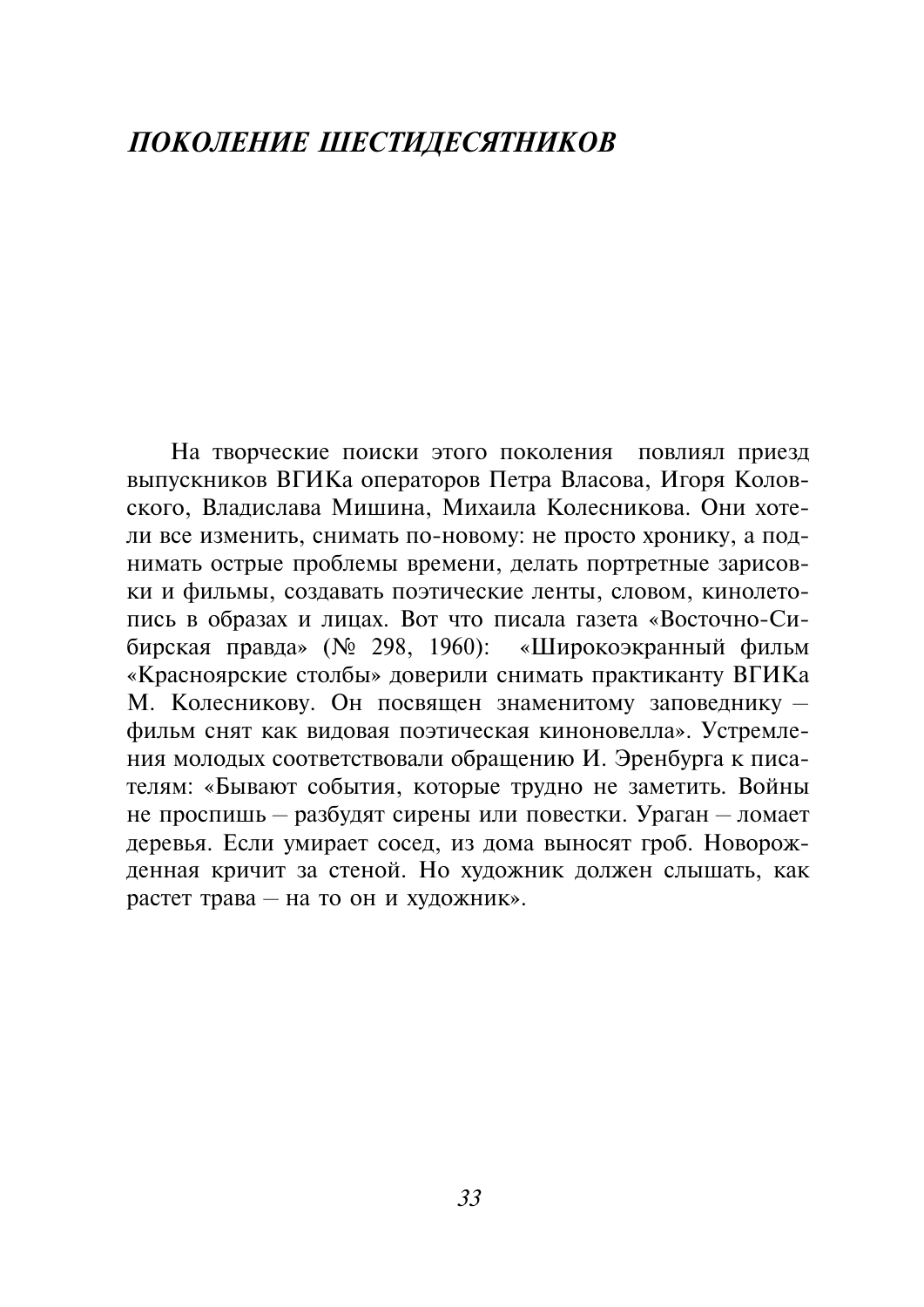«Как растет трава» — слышал Петр Власов — живая легенда студии. Он любил работать в одиночку, несмотря на тяжелейший груз в 30-40 килограмм, который приходилось брать с собой в киноэкспедиции. Для него не существовало редакционных заданий, сроков, планов. Он был, что называется, «не от мира сего». Но когда Петр привозил отснятый материал, все ему прощалось, такой необычной была «картинка» на экране светлой, нежной, грустной, пронзительной. Как его только ни называли - поэтом, художником, певцом кинематографа. От него многого ждали, а он ушел сначала в трактористы, а потом в сталевары. Ему претила заидеологизированность кино. Позднее Петр вернулся в Москву к родителям, работал бригадиром строителей (это после ВГИКа-то). Он был родом из семьи «прощенных» белоэмигрантов, что смущало отделы кадров.

В 1979 году на студии прошел слух, что Власов покончил с собой - бросился под поезд. Но художническое начало его лент продолжилось в творчестве таких мастеров, как Анатолий Сидлер, который затем передал эстафету своему талантливому ассистенту, а потом и одному из самобытнейших операторов стулии Шамилю Селен-Оолу.

Группа операторов-вгиковцев свершила в конце 1950-х начале 1960-х годов в Иркутске кинореволюцию. Студенты операторского факультета были в то время повально увлечены творчеством Сергея Павловича Урусевского, впервые освоившего новую камеру «Конвас-автомат».

Вот как вспоминает о работе Михаила Колесникова Валерий Хоменко: «Миша чуть ли не фокусы показывал коллегам. Он камерой жонглировал: «глядите, как это делается», - нажимал на кнопку, шел из конца в конец коровника и, когда от кнопки через минуту отрывал палец, сюжет о знатной доярке был готов. Задание редакции выполнено! А на экран глядя потом все дивились: все есть и крупный план, и средний, и общий, и детали, и все компоненты киноязыка - не надо ничего монтировать. Все на едином дыхании, не прерывая работы мотора камеры - выразительно, емко, экономно».

Именно тогда заговорили о возможностях внутрикалрового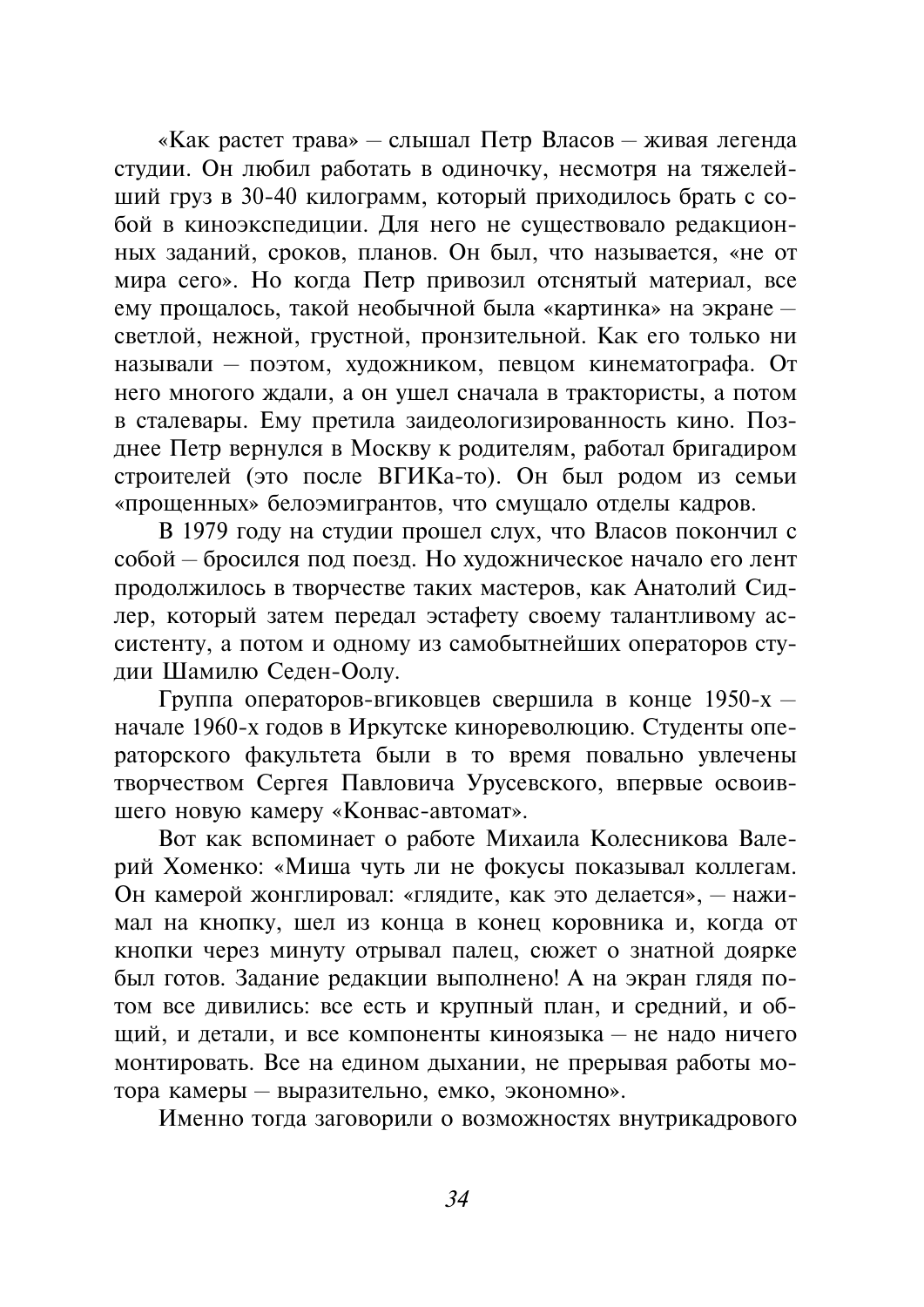монтажа. Мне довелось работать с учеником Колесникова оператором Евгением Корзуном.

Помнится, снимали встречу однополчан ветеранов войны. Фронтовиков в Иркутск приехало много. На платформе - не меньше встречающих. Я пожалела, что не взяла еще одногодвух операторов, подумала, что Жене одному не справиться многое упустим.

Прибыл поезд. Ветераны начали выходить из вагонов и тут же попадали в дружеские объятия иркутян. Корзун давил на кнопку камеры не останавливаясь. Что же, думаю, он перебивки-то не снимает... Тут он подбежал ко мне сменить кассету. Смотрю, 120 метров уже улетело. Потом, когда отсматривали черновой материал, была поражена - все успел, все снял: и слезы, и смех, и цветы, и объятия, и поцелуи, и волнующие моменты узнавания друг друга, после более чем тридцатилетней разлуки. И большое количество деталей и общие планы бурлящего людского моря – не забыты, не пропущены. Ну все именно так, как описывает Хоменко работу Колесникова. Наезды, отъезды, переброски камеры, смена объективов. И все это в одном бесконечно длинном плане. Внутрикалровый монтаж созлает эффект присутствия, заставляет зрителя «забыть» о камере... Эпизод получился классный. Да, видно недаром на обратной стороне фотографии Михаила Колесникова, хранящейся у Корзуна, Женя написал: «мой учитель и друг».

А вот смена объективов от широкоугольника, который сегодня часто называют «рыбьим глазом», до телевика - это уже, видимо, пошло от Игоря Коловского.

Коловский, по свидетельству Хоменко, камерой снимал «играючи, молодецки, будто палицей помахивая, лепя грубые эффекты «модными» объективами 18 мм и 300 мм, световыми пятнами, контрастами и ракурсами, а ля Урусевский... Он первым догадался, что кино, в общем, строится вне логики. Снимай то, что «киношно-красиво» - все проглотится. В монтаже все «несвязуемое» «свяжется»... Признаюсь, такой формалистический подход к работе оператора, особенно оператора-документалиста - не вдохновляет, мне ближе тонкая, как игра на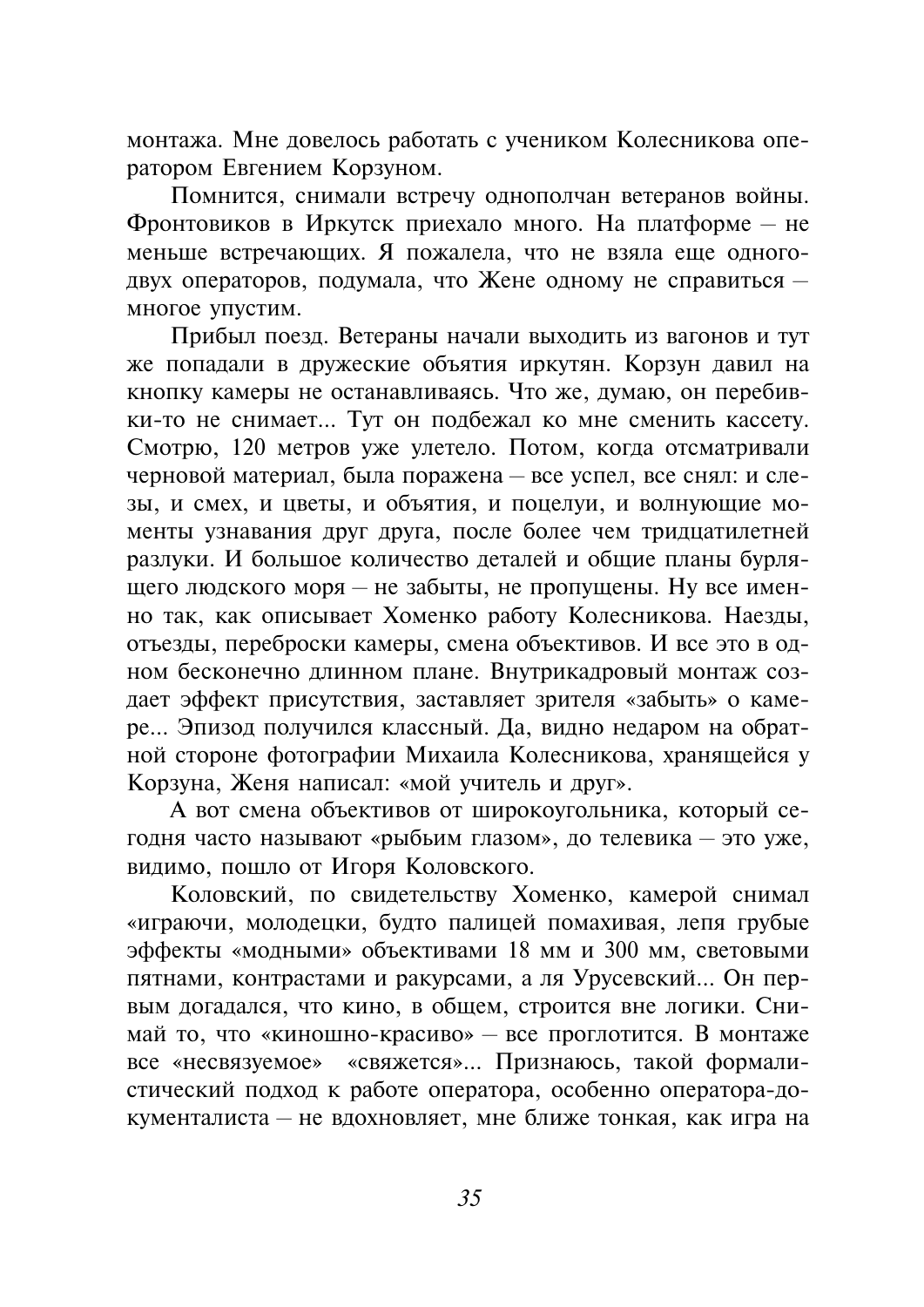скрипке, манера съемок Петра Власова. Но факт остается фактом: в палитре некоторых студийный мастеров экрана эксперименты Игоря Коловского не были забыты. Особенно это чувствуется в фильме «Физики», получившем поощрительный диплом на МКФ в г. Кракове в 1966 году. Автор сценария и режиссер И. Коловский, операторы И. Коловский, Е. Корзун.

Слава Мишин, из того же вгиковского лесанта, имел тягу к авторскому кино. Сильной стороной его творчества было журналистское начало. Его фильмы «Повесть о земле якутской», «Сторона Иркутская», «Обыкновенная Арктика» и др. обычно снимались по его собственным сценариям. «Обыкновенная Арктика» — это репортаж с дрейфующей станции «СП-8» (Северный полюс-8). Он не гонялся за внешними эффектами, как Коловский, зато «копал» глубоко. Поражает, насколько верно схвачена в этой картине атмосфера жизни полярников. Все просто, все обыденно, как на «большой земле». А где же почитаемое в те годы геройство, где трудности, где пафос «покорения» Севера? Трудности есть, но они не выпячиваются. Время от времени мы видим термометр, зашкаливающий за минус пятьдесят, но люди спокойно и буднично работают. Трудности спрятаны за шуткой, за улыбкой - настоящее непоказное мужество. То же самое можно сказать и о фильме «Крылья над полюсом», рассказывающем о жизни полярных летчиков. Он проработал на студии дольше других москвичей, был собкором по Якутии, объездил весь Север, оставляя адреса командировок на своей вечной спутнице-гитаре. Вот как журналист Л. Федоренко пишет об этом в газете «Советская молодежь» (1 апреля 1962 г.): «Вся дека этой уже довольно заслуженной гитары была исписана короткими надписями «Якутск», «Пекин», «Норильск», «Диксон», «Атомоход Ленин», «Анадырь», «Центр Азии - Тува», «Северный полюс», «Ханой», «Игарка» и даже неведомая «Букачача». Он проработал на студии несколько лет, прежде чем вернулся в Москву, оставив неизгладимый след, как человек творческий, талантливый, веселый и компанейский, как хороший, надежный товарищ. Много его работ осталось и в студийной хронике.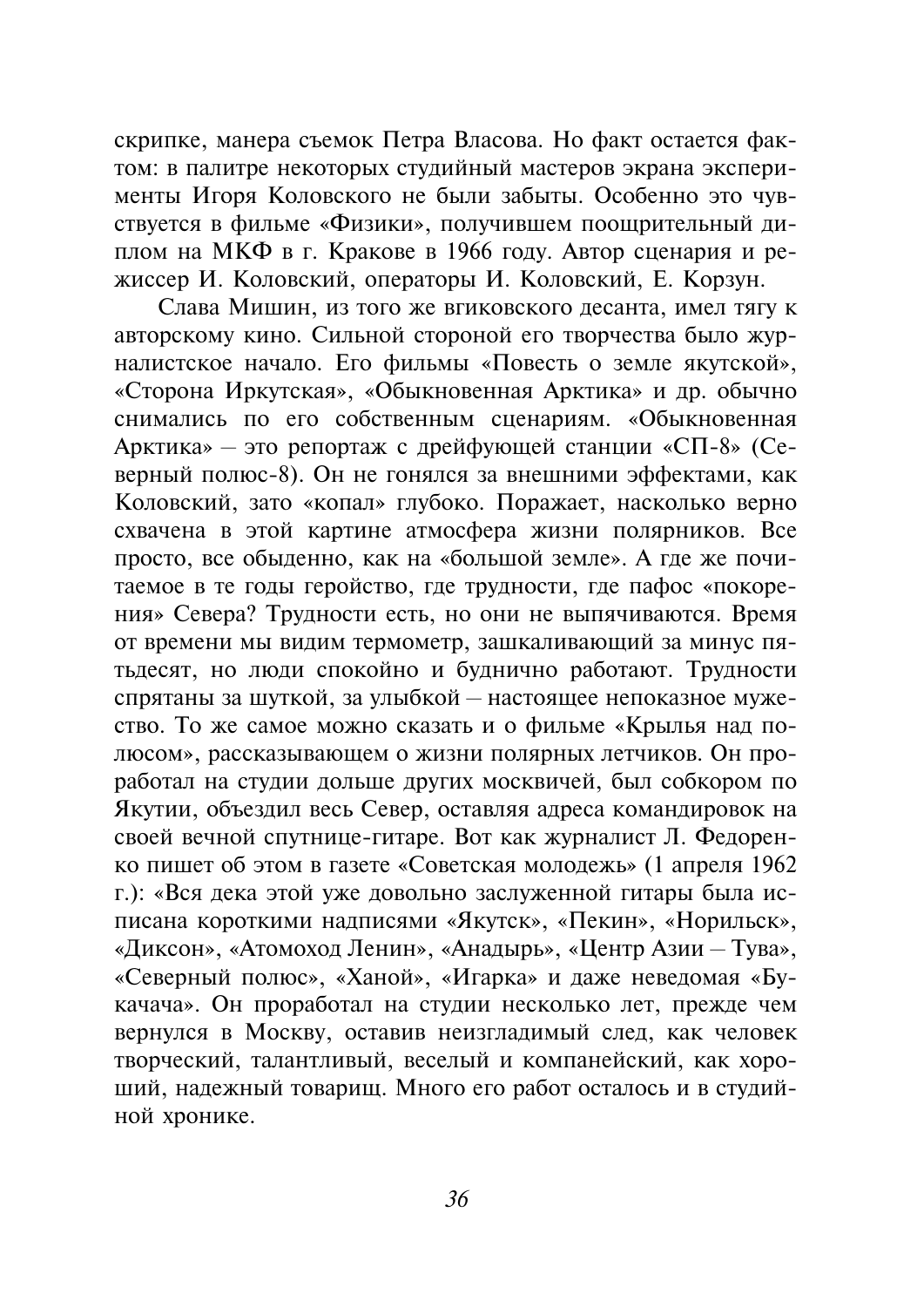#### Борис Юрьевич Винокур (1938-1983)

Борис не заканчивал ВГИКа. Но он с девяти лет увлекся фотографией, ходил в фотокружок Иркутского дома пионеров. Его работы на выставках детских фотографий неизменно получали призы. Уже тогда он понял, что надо не просто «ловить жизнь врасплох», но и придумывать сюжеты, темы, композинии.

Как и его учителя – Белинский и Мишин – Винокур начинал на севере. Злесь, в тундре, среди полярной ночи, на пятидесятиградусном морозе, когда мотор камеры то и дело отказывал, снимал он при неверном свете факелов и фар первые свои репортажи. В таких условиях работать одному почти невозможно. Но ассистенту (кем он поначалу числился) не полагается ассистент... Жилось трудно. Спал где придется, ел недоваренное оленье мясо, к которому не сразу привык, мотался по тундре на вертолетах, вездеходах, оленьих и собачьих упряжках. Его спасла тяга к странствиям - неизлечимая болезнь всех больших операторов-документалистов, чувство невозможности жить постоянно в городе, в четырех стенах.

И вот первая большая самостоятельная работа - специальный выпуск киножурнала «У оленеводов Якутии». Журнал снимался на самом севере республики Саха (Якутия) в далеком Булунском районе. Борис любил экзотику, но знал ей место и меру. Никогда не использовал ее в спекулятивных целях. Это был фон, позволяющий оттенить сибирский северный характер. Герои Винокура, буль то врачи, вылетающие к больному по первому зову за сотни километров в фильме «Эмчи», или гидростроители в ленте «Адрес счастья», или речники, ведущие суда в тяжелейших условиях раннего ледостава на реке Лене (к/ф «Моя Лена»).

Первая большая работа - специальный выпуск киножурнала «Восточная Сибирь», посвященная оленеводам, мог бы стать и его последней работой. Как-то медведь задрал оленя. Оленеводы всполошились - шатун не шутка. Берлогу нашли быстро. Борис попросил, чтобы люди с ружьями поотстали, чтобы раньше времени не вспугнуть зверя, а ему успеть снять. Берлога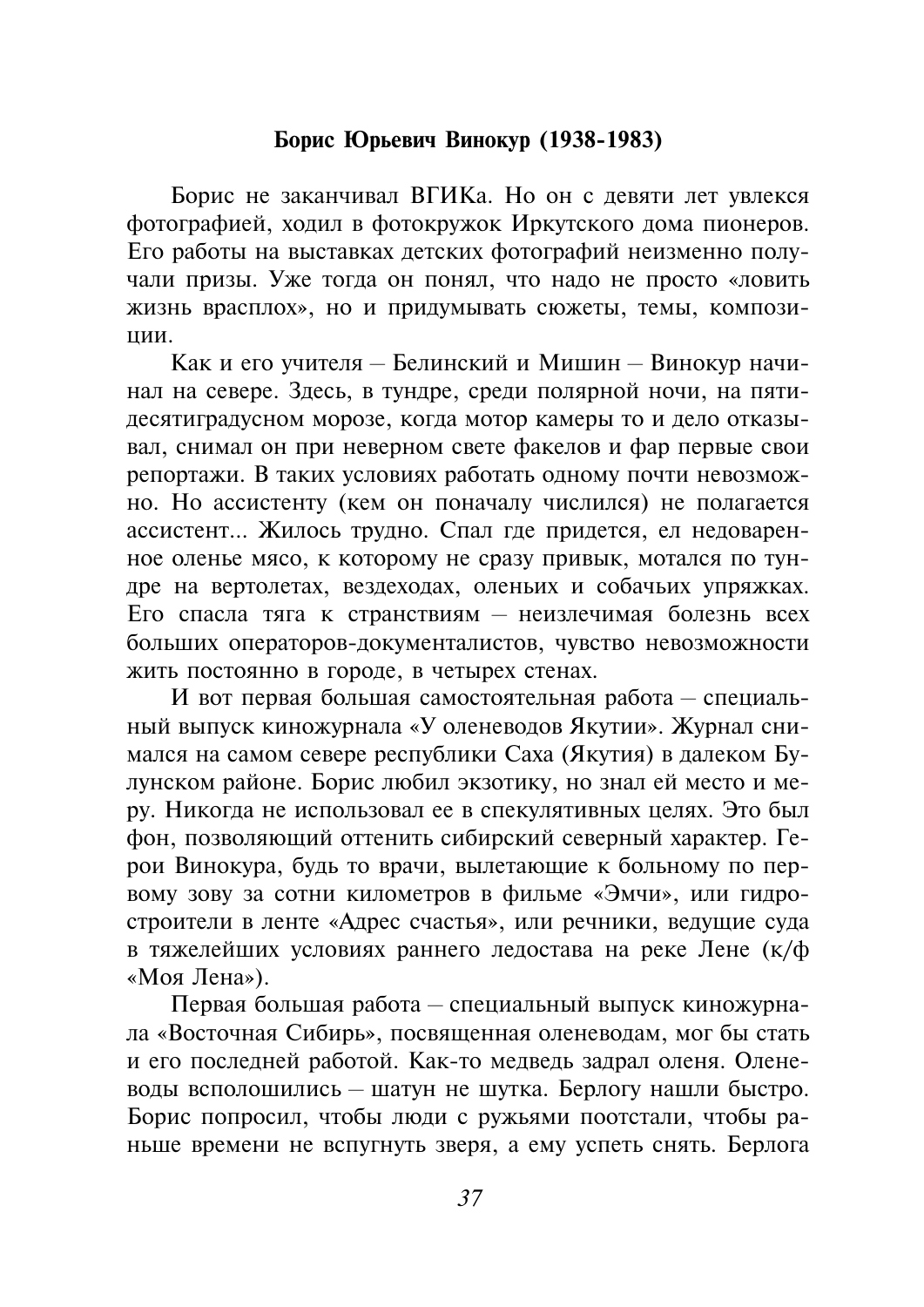находилась в лощине, оператор поскользнулся и начал падать прямо в лапы к вылезающей медведице. От тулупа полетели клочья, но Борис, потерявший очки, весь залепленный снегом, не сразу понял, что произошло. Спасли его три шубы и собаки, отогнавшие зверя. Поднявшись, он думал об одном - скорее навести фокус. Потом еще ругал охотников, что рано пристрелили медведицу - не успел как следует снять.

Как-то под Новый год летчики совершали «сюрпризные» рейсы по нескольким полярным станциям. И на одну из них вместе с елками, подарками и письмами был доставлен оператор. А потом навалилась непогода, и Винокур просидел на полярной станции вместо недели два месяца.

Уже имея за плечами северный опыт, молодой оператор взялся за фильм о Байкале. Задача - не из легких. Еще не был забыт фильм об озере, снятый учителем Бориса Алексеем Белинским. Винокур нашел выход. Он открыл свой Байкал, никем ло него не снятый – Байкал зимний. Намного позлнее «гастролером» А. Стремяковым будет снят фильм под названием «Байкал зимой». Проторенной дорожкой ринутся столичные киношники. Все вдруг прозрели, когда увидели, как прекрасны прибрежные скалы, украшенные причудливыми ледяными натеками. Как тысячи солнечных зайчиков скачут по уступам ледяных дворцов, как искрятся и сверкают в лучах заходящего зимнего солнца стрельчатые ледяные башенки и колокольни. Все это первым увидел и снял Борис Винокур в фильме «Славное море».

Вот как о процессе съемок написала газета «Советская молодожь»: «Был конец апреля, все реки вскрылись. А на Байкале еще был лед, правда, уже потемневший. Он тревожно потрескивал. В первый раз, когда пробирались по льду Большого моря к ловцам нерп. провалилась в нерпью «хатку» лошаль. Был ветер, лошаль простудилась, и пришлось возвращаться. Во второй поход все-таки добрались до нерпятников Мазая Непова и Бориса Огдонова. На открытом льду они прожили вместе с охотниками пять дней. Ползли по льду с камерами, подбираясь к нерпам поближе. И получился сюжет киножурнала. Его назвали «Дед Мазай и нерпы».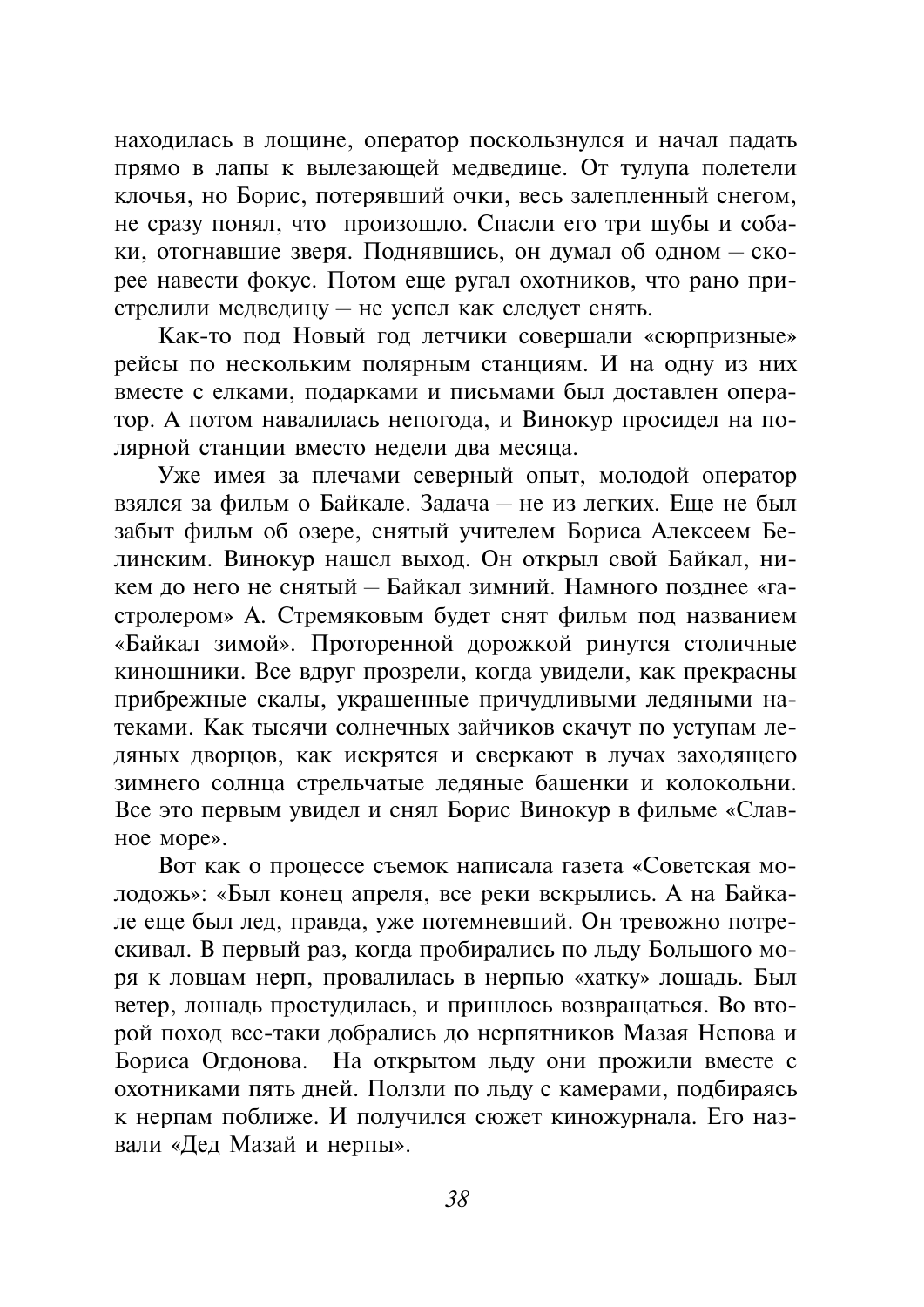В Оберхаузене в ФРГ киножурналу «Новости дня» за этот сюжет присудили «Гран-При». (Сов. молодежь. 1966. 27 марта).

Впервые им был снят и подводный мир Байкала, и аквалангист, которого «катает» нерпа. Однажды в водолазном скафандре Борис спустился на дно Байкала для съемок. Первое же неосторожное движение новоявленного водолаза перевернуло его вверх ногами - на поверхность его вытянули едва живым. Но и этот случай его не остановил.

До сих пор никто не повторил эпизод отлова нерпы для зоопарков. А как обаятельны у него эти зверьки, неуклюжие на суще и быстрые, грациозные в воде. Греясь на солнышке, они сладко зевают, жмурятся, ласково почесывают друг друга. Пойманные охотниками нерпята кричат детскими голосами, а из огромных глаз катятся крупные слезы. Звероловы бережно берут их на руки, поудобней устраивают в санях. И хотя мы знаем, что им не причинят вреда, что на радость детворе их повезут в разные зоопарки мира, все равно их жалко. Самые добрые чувства любви, сострадания вызывает этот эпизод. И не надо слов. Все и так ясно: оставьте Байкал и его обитателей в том нетронутом первозданном виде, в котором нам его подарила природа.

Много сюжетов Винокур снял о сибирских ученых, занимающихся солнечной земной физикой, работающих на солнечном телескопе в знаменитой Байкальской обсерватории. Не прошел и мимо великих строек. Его спецвыпуск «Бросок» был признан лучшей операторской работой страны на Всесоюзном совещании кинооператоров-документалистов. Позволю себе процитировать строки из моей статьи, опубликованной в газете «Правда» за 6 мая 1978 года (№ 126). «Любое праздничное событие БАМа - пуск первого поезда, завершение проходки одного из туннелей, сдача очередного моста - в тот же день становится достоянием всей страны. А вот будни, проблемы и трудности работы значительно реже «выходят» на телевизионные и киноэкраны. В результате память сохраняет парадный образ стройки. Этакое триумфальное шествие по экзотическим таежным местам под медь оркестров да гитарные песни у костра. Но БАМ совсем другой. На экране идет специальный вы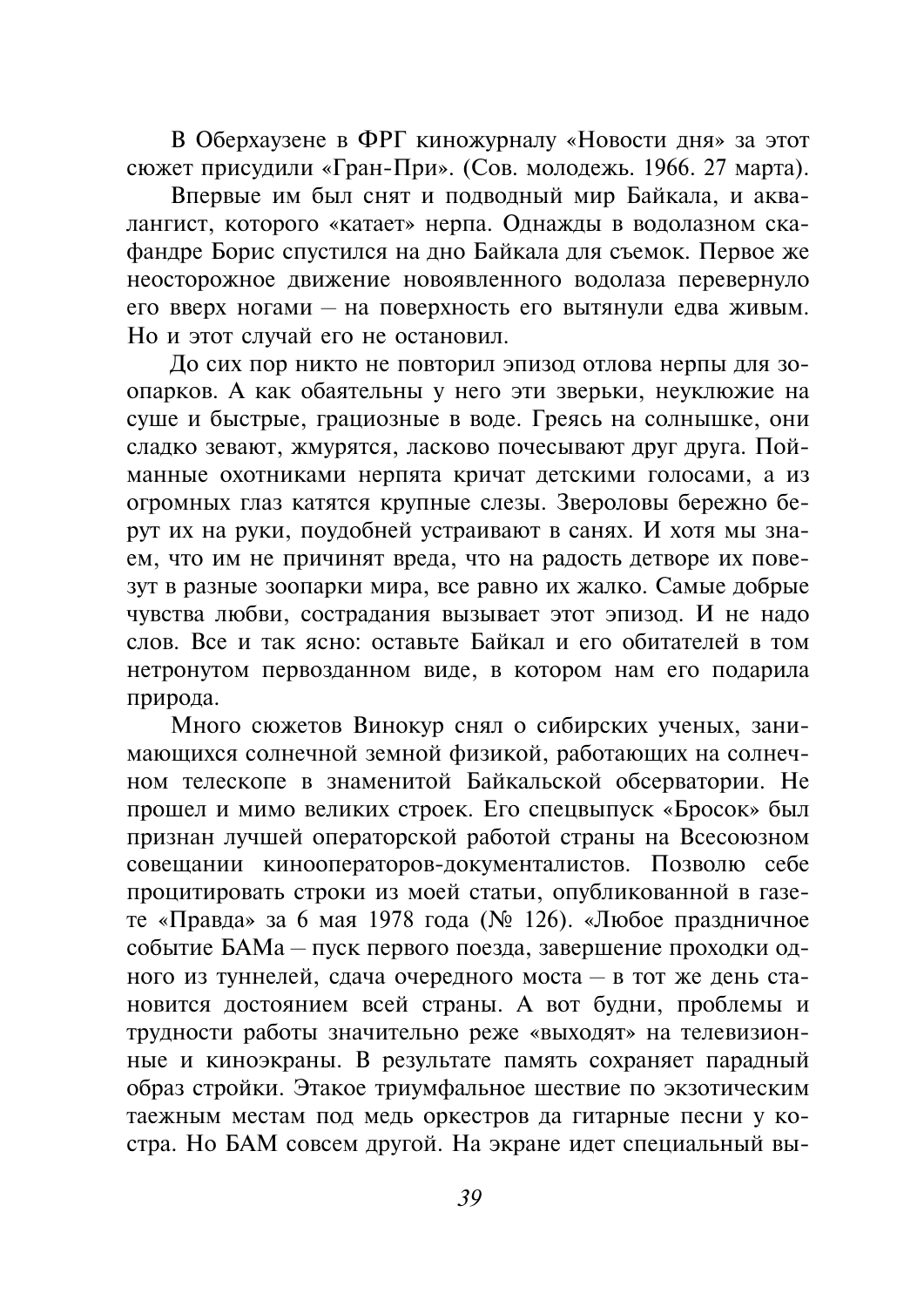пуск киножурнала «Восточная Сибирь» - «Бросок», посвященный прорыву первого десанта строителей на новый участок будущей магистрали.

Гола через два поезд промчит этот участок за какие-нибудь полчаса А пока

Десять дней ушло на то, чтобы по болотам и таежному бездорожью провести первый караван самой необходимой для начала работ техники. Десять дней штурмовали строители 30 километров. И все эти лни рялом с ними были режиссер нашей студии Валерий Хоменко и оператор Борис Винокур.

Одно за другим преодолевают препятствия первопроходцы. Увязают в болоте машины; как веревки рвутся стальные тросы; на глазах у зрителей гусеница мощного трактора лопается и расползается, как будто она сделана не из стали, а из картона. Зал то замирает, то дружно и облегченно вздыхает. Последние кадры встречаются аплодисментами»...

Борис не только узнал об этом событии, уговорил строителей взять с собой киношников (тоже ведь им лишние хлопоты), но и соблазнил темой режиссера Хоменко, прекрасного режиссера, но горожанина до мозга костей. Винокуру кроме тягот съемки пришлось еще и режиссера носить на руках в самом буквальном смысле этих слов. У Хоменко не оказалось болотных сапог. Ситуация почти анекдотичная: строители форсируют реку, а вслед за ними оператор несет на закорках режиссера. Жаль, некому было снять это для студийного капустника. Этот эпизод наглядно проиллюстрировал бы не раз произнесенную на студии фразу: «Вы, режиссеры, всегда выезжаете на нашем операторском горбу»...

И все-таки Винокур никогда не пожалел, что пригласил на эту съемку Хоменко, помогшего выстроить материал, - большого мастера синхронных интервью, которые в этом спецвыпуске сделаны на высоком уровне. Не пожалел об этой поездке и режиссер. Это была для него разведка боем. Полнометражный фильм о БАМе, который поначалу назывался «Большой чертеж Сибири» (сценарий Леонида Шинкарева) не без влияния спецвыпуска «Бросок» был переименован в «Большой десант». Хоменко сразу решил, что «гвоздем» фильма, его кульминацией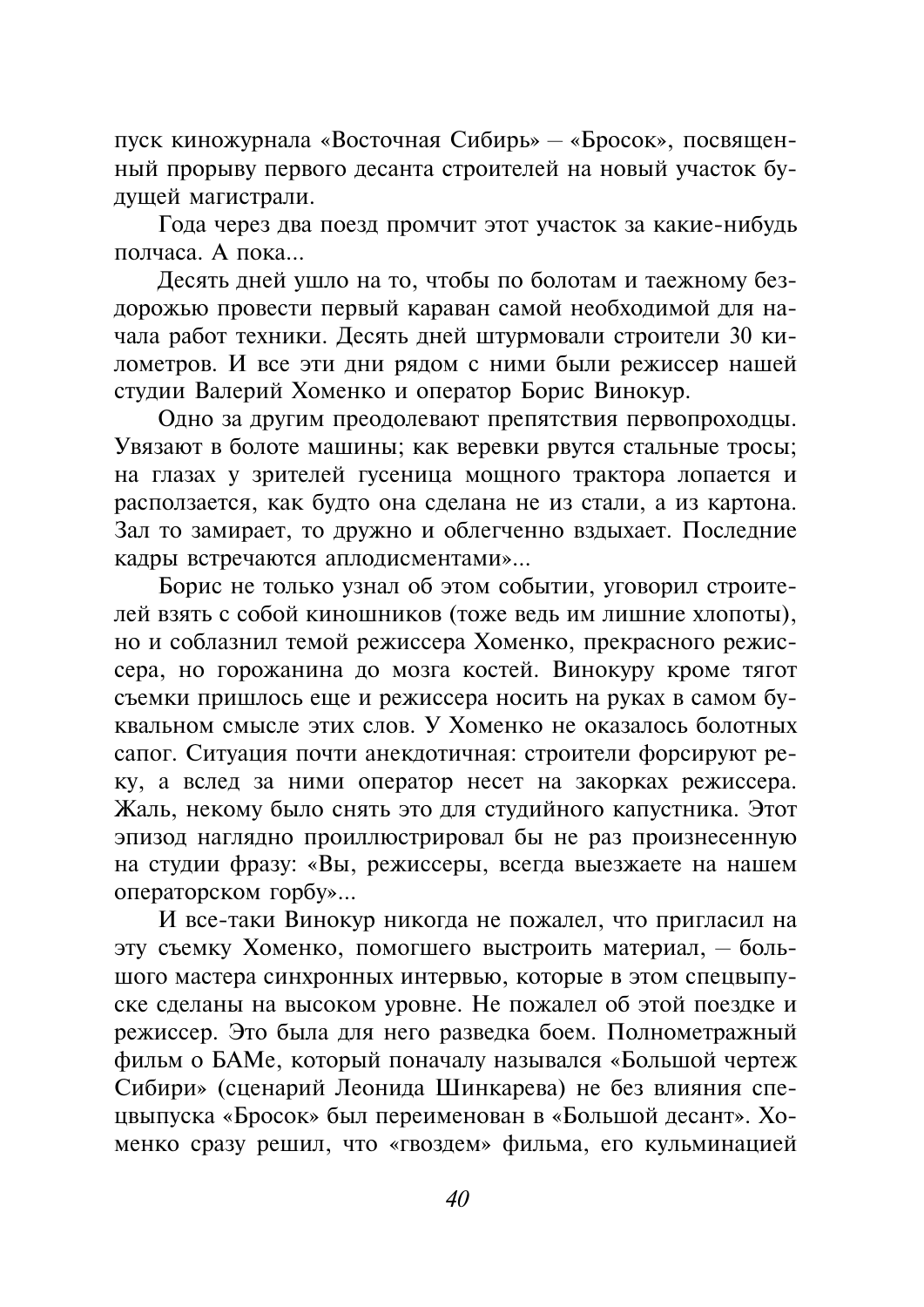станет эпизод «броска», то есть первого десанта строителей на новый участок дороги. Но на этот фильм поехал другой опера-TOP.

В заключение отмечу, что у Винокура в резерве всегда были десятки тем, которые он щедро раздаривал. Это был человек широкой сибирской натуры. У него было много друзей, особенно среди ученых Академгородка. Они всегда рады были взять его с собой в научную экспедицию. Друзья были у него повсюду, кроме... студии. Он был прямодушным и открытым, не умел кривить душой, на худсоветах всегда говорил только то, что думал и нажил себе врагов. Его начали травить, его сюжеты незаслуженно ругали. Я честно старалась защитить его, но после одной из оценочных комиссий, где уязвленные им «творцы» в очередной раз в пух и прах разнесли его материалы, он сказал - «все! уезжаю!» И уехал работать на Западно-Сибирскую студию кинохроники, где быстро стал одним из ведущих операторов. Для нашей студии это стало, на мой взгляд, большой потерей. И не только творческой. Ухудшился психологический климат в коллективе. Как важно в нашей трудной профессии беречь друг друга: Борис Юрьевич Винокур погиб на съемках фильма в автомобильной катастрофе. Ему было всего 44 года. Двадцать из них он отдал студии.

## Евгений Алексеевич Корзун (р. 1938)

Евгений Алексеевич работал на студии с 1959 года. Он еще один из плеяды операторов-самоучек, которые без учебы во ВГИКе постигали мастерство на практике. У него было ценное качество: он умел «брать». Учился у своего наставника А. Белинского, у друзей-ровесников вгиковцев М. Колесникова и И. Коловского, смотрел прославленные фестивальные ленты с прицелом, что и как снято. Было у него еще одно важное качество, которое отличало его от многих талантливых операторов - он был абсолютным трезвенником. Я не устаю в полушутку повторять студентам: хотите стать лауреатами Государственной премии России как Корзун, соблюдайте только одно условие никогда, ни при каких обстоятельствах не пейте. И на Восточ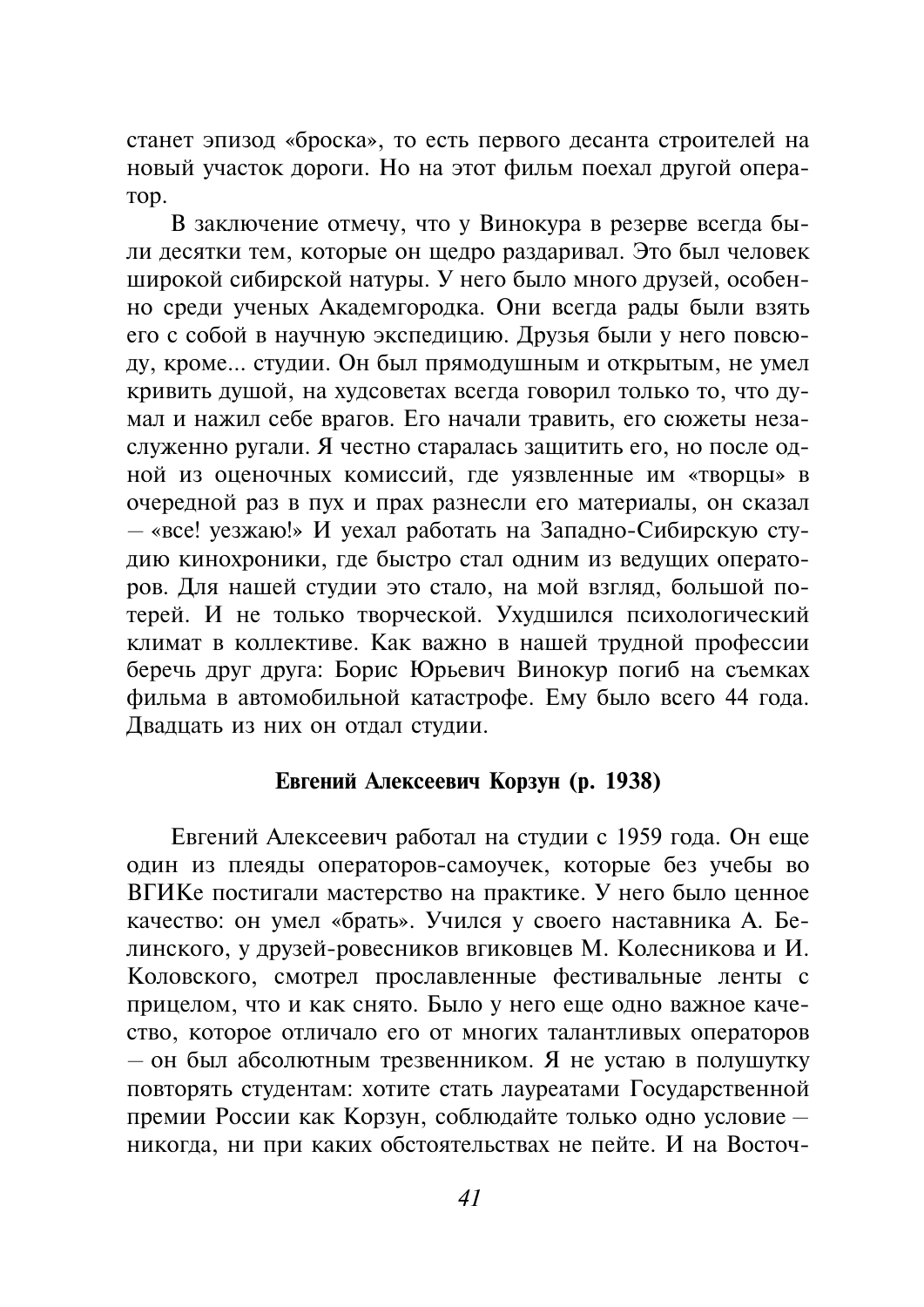но-Сибирской студии кинохроники, и на телевидении перед моими глазами прошла жизнь целой плеяды без преувеличения блистательных операторов и режиссеров, таких как Борис Шуньков, которые не успели и наполовину реализовать свой талант, поумирали сорокалетними. И виной всему водка. Корзуну за семьдесят - и он продолжает снимать. «В России художнику надо жить долго». Этот, не знаю, кому принадлежащий, афоризм любил повторять Герц Франк.

Третье достоинство Корзуна - его артистичность. С ним любили работать в паре многие маститые кинематографисты, начиная от Игоря Коловского, Леонида Гуревича, Герца Франка и заканчивая Владимиром Эйснером. В киноэкспедициях с Женей было легко и весело. Он талантливо пародировал всех полряд: и членов съемочной группы, и героев будущей ленты и местную администрацию. Все это получалось у него очень похоже и смешно. Думаю, в нем пропал талантливый комедиант.

18 лет я работала редактором документальных фильмов. От меня зависел состав творческих групп на каждой картине. Многие операторы ставили мне тогда в вину, что лучшие, наиболее выигрышные темы я отдавала Корзуну. Кроме того, он всегда снимал в связке с хорошими сценаристами и режиссерами. Да, это было, действительно, так. Отправляя на съемки Корзуна, я была уверена, что он будет достойно представлять студию - не ударится в загул, сумеет обаять как звездных режиссеров, так и героев будущих лент. Хорошие темы поставлял ему и молодой москвич М. Шмулевич. Так, в содружестве с ним и сценаристом Л. Гуревичем был снят фестивальный фильм «Крестьянский сын» о легендарном сибиряке-полководце Белобородове. Шмулевичем же был заявлен фильм о писателе Залыгине. А беспроигрышную тему об якутском передвижном театре предложил собкор по Якутии Н. Саввинов.

Слабым место Корзуна было то, что он не умел сам находить темы. И уж тем более драматургически грамотно выстраивать их. Как журналист, он уступал и Смекаеву, и Сидлеру, и Винокуру, и Седен-оолу, и Саввинову, и уж, конечно, Шунькову. Картина «Кораль», которую газетчики провозгласили находкой Корзуна, лишь римейк фильма, снятого с тем же геро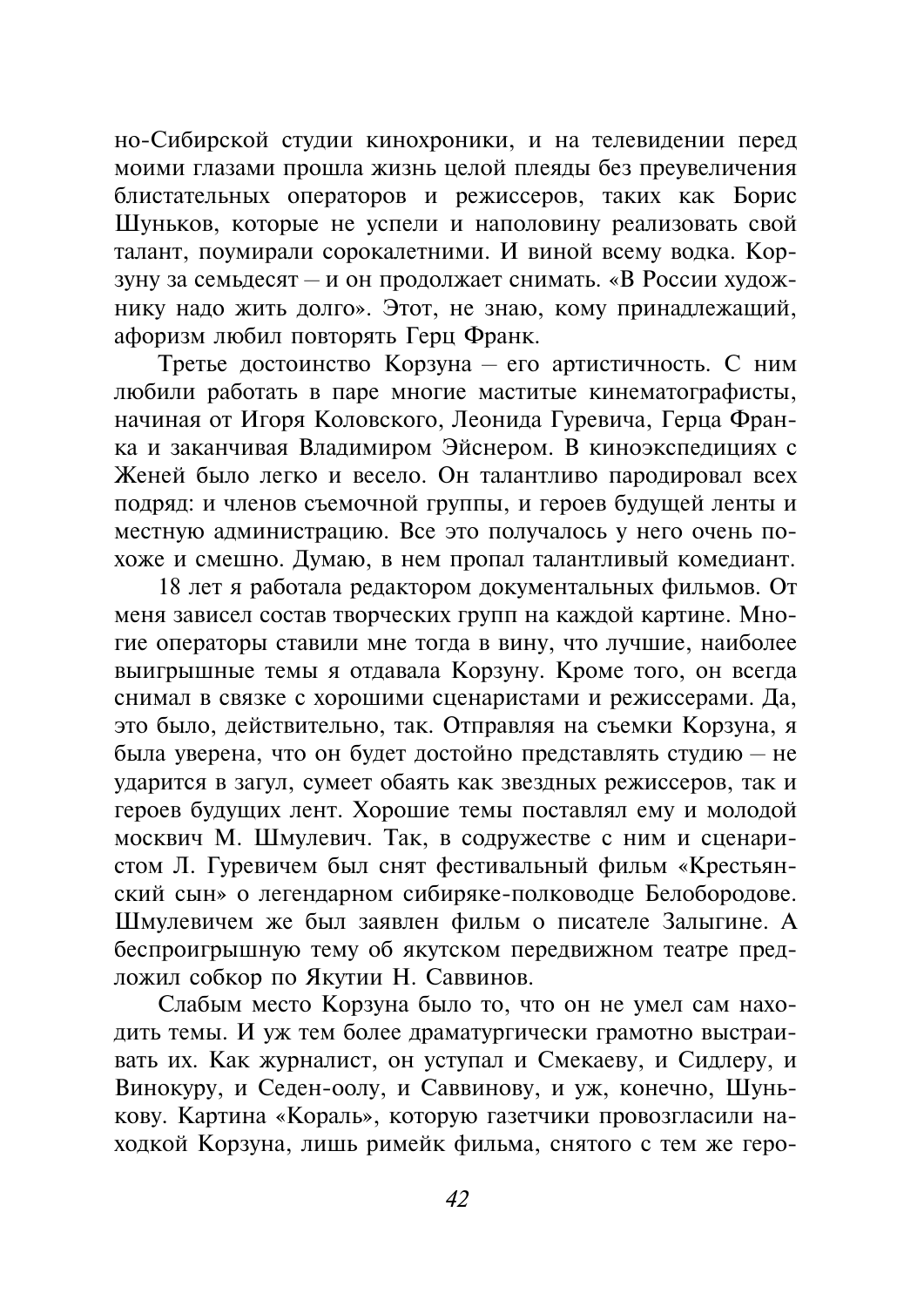ем Иннокентием Кочкиным на все той же реке Колыме несколькими годами раньше на ВССК по сценарию собкора «Известий» Леонида Капелюшного. В интервью журналисту Л. Сухаревской Евгений Алексеевич так рассказывает про героя, подаренного ему студией, про Иннокентия Кочкина: «Без этого человека фильм бы не состоялся. Четыре месяца мы не просто жили у него на полном его обеспечении, он еще и возил, устраивал съемки, находил людей, спасал нас в самых невероятных ситуациях. Например, в самом начале работы у моей камеры сгорел блок питания. Кеша соорудил мне что-то немыслимое, подключил какой-то движок, который я возил за собой по снегу на железном листе. Кочкин мог договориться с кем угодно, организовать съемки с вертолета. Его знание севера помогло мне поймать в кадр и серых гусей, и розовых чаек». Вот оно, важное и очень ценное качество журналиста - умение заставить всех окружающих работать на пользу фильма.

На Российском кинофестивале в Екатеринбурге Е. Корзун получил за эту ленту приз и диплом «За лучшую операторскую работу». Неплохо было бы указать в титрах и Капелюшного, как автора темы, по сценарию которого тот же Корзун в 1989 году снял неудачный, можно сказать, «пробный» фильм «Человек на краю земли». Если бы каждую тему можно было снимать по два раза! Но для кино это слишком дорогое удовольствие.

В 1966 году и в 1968 году за фильмы, снятые под руководством И. Коловского (и режиссура, и основная операторская работа), Корзун впервые значится в титрах фильмов, получивших диплом на МКФ в Кракове - к/ф «Физики», снятый в Дубне, на МКФ в Ташкенте - за к/ф «Аянга» (северная экзоти- $\mathbf{K}$ a).

Первый материал, который мне довелось делать в содружестве с Е. Корзуном был спецвыпуск «Память», сделанный в 1975 году к юбилею победы в Великой Отечественной войне. Снимали мы в селе Бельск Черемховского района. Запомнилось одно синхронное интервью участника боев под Сталинградом. «Выглядываю утром из развалин дома, в котором мы закрепились. Смотрю, а из соседнего дома, из-под таких же развалин выходит немецкий офицерик - молоденький такой - стоит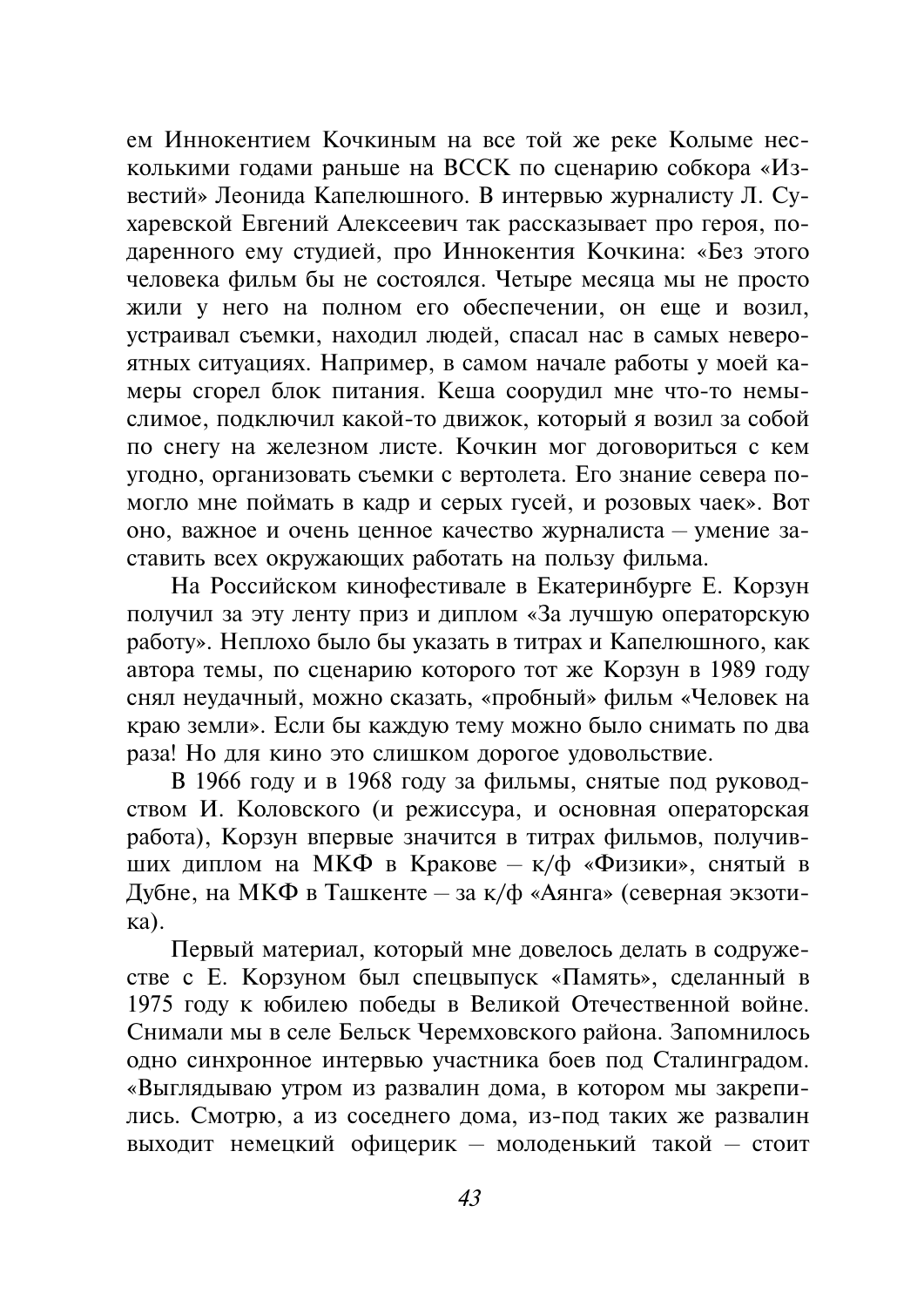спросонья потягивается... Мне надо стрелять, а я не могу жалко мне его... Ну потом выстрелил - он упал. У меня аж сердце захолонуло... такой молоденький». Мы хотели построить синхроны на контрасте: жестокость фашистов и душевность. нравственное преимущество наших солдат, защищающих свою землю. Не все, что задумали удалось, но в главном лента состоялась. Мы стали Лауреатами первой областной конференции «Молодость, творчество, современность». Я осталась не совсем довольна результатом работы, а особенно собой. Сложность состояла в том, что все строилось на рассказах фронтовиков, а «картинки» не было. Я предлагала вариант за вариантом, но оператор все высмеивал, отметал. Мол, это у вас на телевидении (я тогда только что пришла с телевидения) «игровухой» занимаются, а мы снимаем подлинную жизнь. Уже потом я поняла, что это мола такая была. Из ВГИКа привезенный вертовский принцип съемок «жизни врасплох», трактуемый очень примитивно. Ну, что показушного в том, что деревенские мальчишки должны были в финале с башни знаменитого Бельского острога выпустить стаю голубей. Или, я договорилась с ветеранами, что они пойдут с нами на сельское кладбище, расположенное в живописнейшем месте на горке над селом. Утопая в глубоком снегу, будут искать могилы однополчан, сметая снег с деревянных тумб и крестов, чтобы открылась надпись. Этот кадр я не придумала, а подсмотрела в жизни, когда собирала материал для сценария и ходила по кладбишу с одним из героев моих прежних телеочерков - учителем Викуловым. Хотела снять одного из фронтовиков - заядлого охотника - в тайге с ружьем. Всех этих и других кадров на монтаже не хватало, что бы закрыть закадровые рассказы о войне, о победе. Все пришлось забить хроникой военных лет.

Но это был для меня урок - всегда надо настаивать на своем, добиваться воплощения задуманных идей. Теперь советую студентам - доверяйте самому себе, и если убеждены в правоте своих требований к оператору, никогда от них не отступайте. Каждый автор, режиссер должен быть немного деспотом.

Позднее, когда мы снимали «Старое и новое Босучан» (ВС. № 32. 1984 г.) оказалось, что с Корзуном не так уж трудно до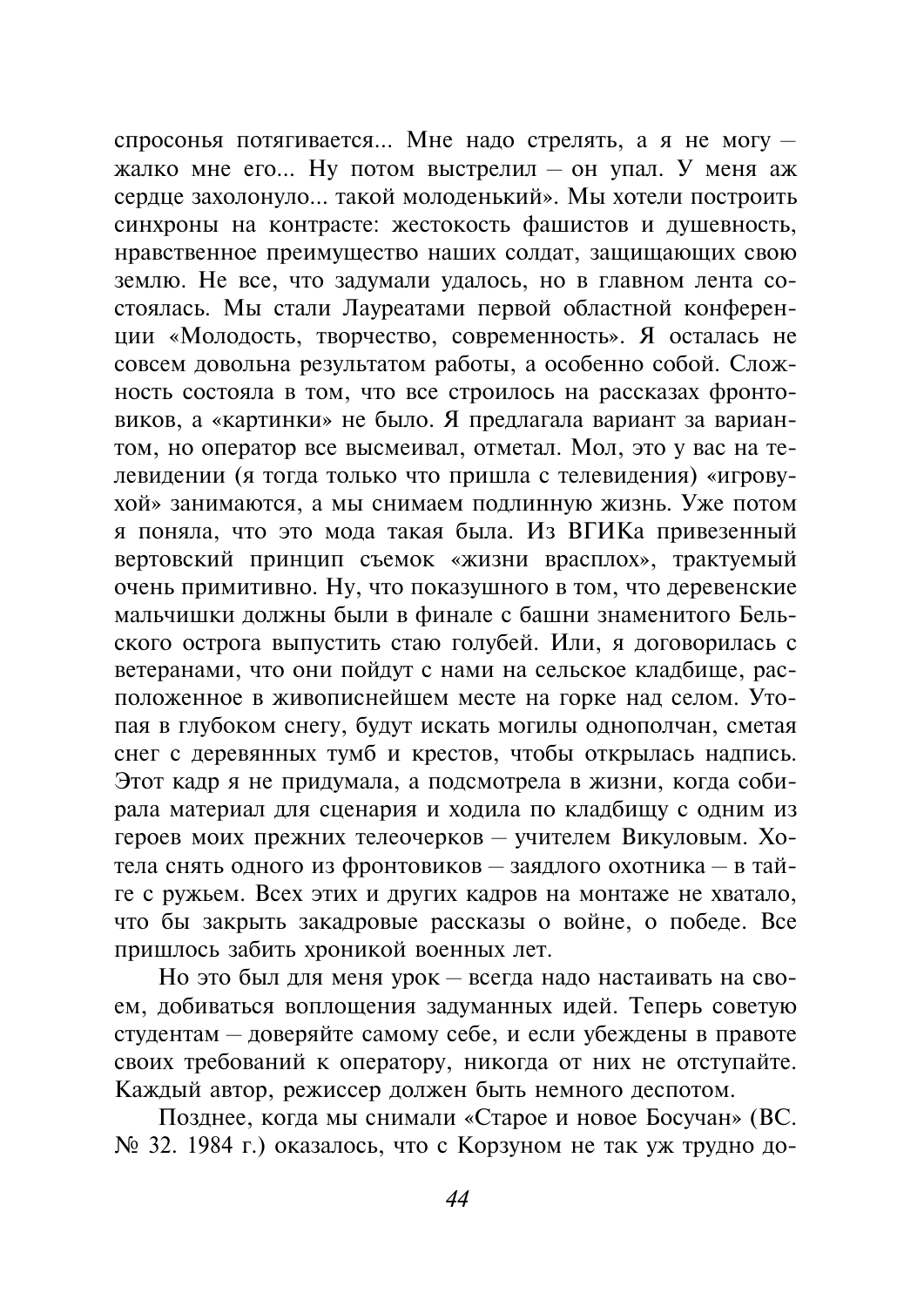говориться. На съемках было полное взаимопонимание. Главное, что подкупало всех, кто работал с Евгением Алексеевичем, это его любовь к документальному кино. Однако был у него и одни недостаток - он не любил снимать хронику. Его кадров в фильмах, сделанных на основе хроники - почти нет.

В 1980-е начался подлинный взлет его творчества. В 1983 году редакция поручает ему съемки сразу двух фильмов, ставших потом гордостью студии. Это «Чужая боль», автор и режиссер Герц Франк и «Крестьянский сын», автор - известнейший сценарист Леонид Гуревич, режиссер Михаил Шмулевич. Первый рассказывает о колонии для малолетних преступниц в пос. Водопадный Иркутской области и работающем там талантливом педагоге Бонадысенко. Второй посвящен легендарному полководцу-сибиряку Афанасию Павлантьевичу Белобородову. Оба фильма становятся призерами фестивалей. Успех фильмов по большому счету определила работа таких талантливейших документалистов, как Г. Франк и Л. Гуревич.

В 1984 году по сценарию Л. Капелюшного и под руководством опытного режиссера - ветерана студии Лианы Черепановой он снимает фильм «Нужны Платоновы» - и снова фестивальная награда.

#### Эйснер плюс Корзун

В 1985 году по заявке редакции и по сценарию Леонида Гуревича запускается фильм «Ищу и нахожу» о первооткрывательнице Нерюнгринского угольного месторождения, лауреате Государственной премии Саиме Сафиевне Каримовой. Сценарная идея очень актуальна и решена совершенно не в духе тех лет. В центре внимания проблема: что находит и что теряет женщина, сделавшая блистательную карьеру, посвятившая свою жизнь работе? А теряет она свое женское призвание и счастье: три дочери разъехались, внуков Каримова еще не видела - некогда. Сценарист задумывает много интересных ходов. Заранее снимаются дочери и внук Саимы Сафиевны и эти кинокадры показываются ей на домашнем экране. И нет больше в кадре суровой волевой женщины. Зритель видит мать и ба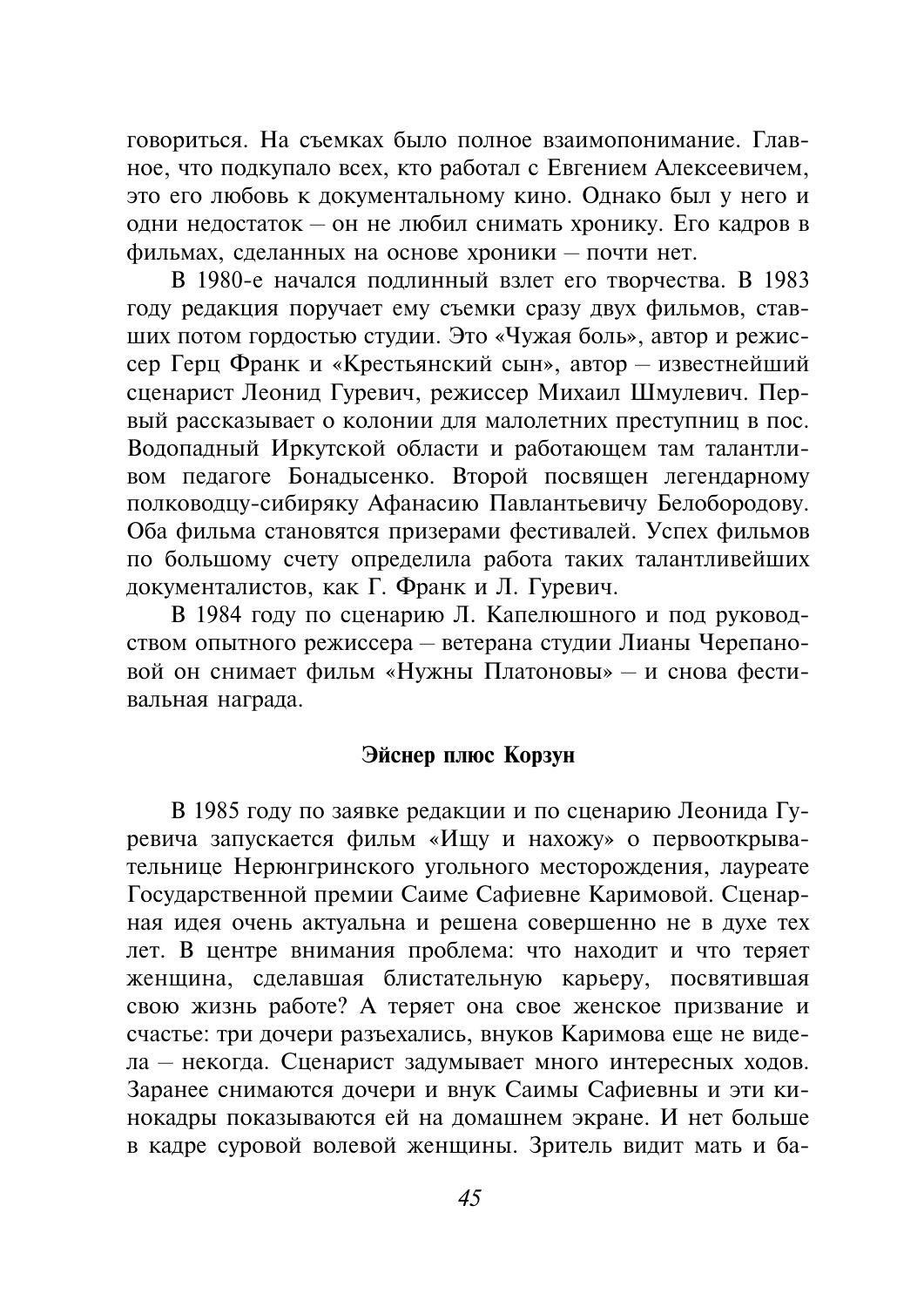бушку, которой несмотря на все ее усилия, не удается сдержать слезы. Режиссером фильма был выпускник ВГИКа Владимир Эйсер. Так создается новый творческий тандем Эйснер - Корзун. И снова награда фестиваля – очередная для Корзуна и первая для Эйснера.

Год 1985-й. Будучи в жюри смотра самодеятельности, я и Вадим Николенко (муз. оформитель студии) приходим в восторг от выступления семейного ансамбля семьи Овечкиных. Надо делать о них фильм! Не откладывая в долгий ящик, отправляю Корзуна на разведку боем - съемку сюжета для журнала об этой многодетной семье. Корзуну тема не понравилась - городские окраинные крестьяне. Коровы, свиньи, навоз, мухи лезут прямо в объектив, бедность, убогость, примитив - таков его приговор. Я звоню в Ригу Г. Франку - приглашаю его на фильм. Он дает согласие, приезжает на сбор материала, пишет ну просто великолепный сценарий. Но когда подходит время съемок - он оказывается занят. И тут снова возникает канлилатура Эйснера - судьба! Вместе с Корзуном они снимают вторую совместную картину «Семь Симеонов», получившую главный приз Всесоюзного смотра молодых кинематографистов в Тбилиси. Лучшие темы, сильнейших в стране авторов и режиссеров дарит редакция этому оператору. И вот результат. В 1986 году Корзуну присуждено звание - Заслуженного деятеля искусств. Причем пробивал ему это звание со всей своей энергией и наступательной силой директор студии Александр Иванович Голованов. А еще - квартиру улучшенной планировки в элитном доме. И почти такую же - Эйснеру. Да, не вскормив, не вспоив врага не наживешь! Как они будут пытаться потом свалить Голованова. Но это уже вопросы этики, а не творчества. Хотя, на мой взгляд, весь этот раздор и стал началом конца студии (не исключая, конечно, и объективных причин - финансово-экономических). Войны - хоть в семье, хоть в коллективе, хоть в государстве - всегда ведут к разрухе.

Но пока еще в «Датском королевстве» все спокойно. Корзун с Эйснером берутся за еще один беспроигрышный экзотический фильм о передвижном якутском театре, который ездит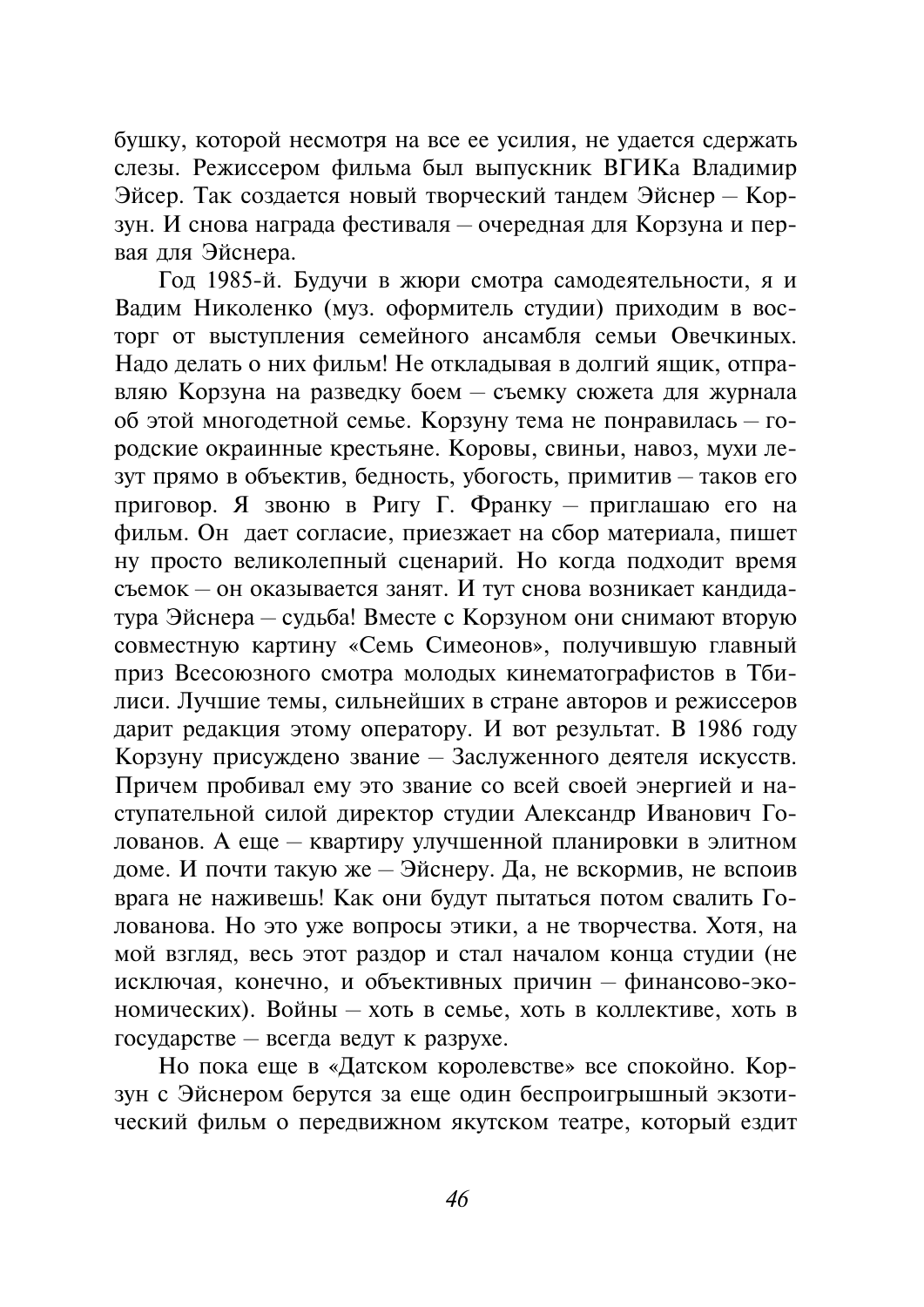с гастролями по всей северной республике. «Из театральной жизни Семена Станиславского». Эйснер - сценарист и режиссер. Они делают ленту в жанре документальной комедии. Главный герой у них - шофер бродячей труппы. Это смешно и интересно, когда смотришь на все глазами чужака. А вот якутам эти шуточки не понравились. В результате Якутский обком КПСС решил добиваться открытия на своей территории собственной документальной студии, а корпункт прикрыть.

В том же году той же группой снимается фильм «Сергей Залыгин. На время отложив рукопись». Фильм, на мой взгляд, не очень удачный. Писатель группу как-то не принял. Общение было по большей части официальным. Может, секрет в том, что тему заявляли и пробивали через все инстанции совсем другие люди, с которыми у писателя был контакт, а на съемки приехали «чужаки», не сумевшие установить с писателем дружеские отношения.

1987-й год. Выходит фильм «Твой современник Александр Вампилов». Лента решена на иконографическом материале, воспоминаниях однокурсников драматурга по Иркутскому университету, синхронах московских театральных генералов (О. Табакова и др.). Собран хороший хроникальный биографический материал. В комментарии использованы дневники самого Вампилова. Добротный профессиональный фильм, хотя и без особых находок. Лишней мне кажется линия показа Вампилова, как «непризнанного гения». Она неорганична и неубелительна, может, потому что уж слишком назойливо навязывается авторами зрителю. И не соответствует истинному образу Вампилова - человека, лишенного мелочной амбициозности натуры широкой, щедрой, настолько талантливой, что не было необходимости чего-то кому-то доказывать. Мне кажется, что, как часто бывает у людей творческих, авторы приписали экранному герою какие-то свои собственные обиды и комплексы.

Особой страницей в творчестве Эйснера и Корзуна стал фильм «Жили-были Семь Симеонов». А предыстория ленты такова. Еду на работу 9 марта, встречаю в трамвае знакомую стюардессу. А она как обухом по голове: «Знаешь, что твои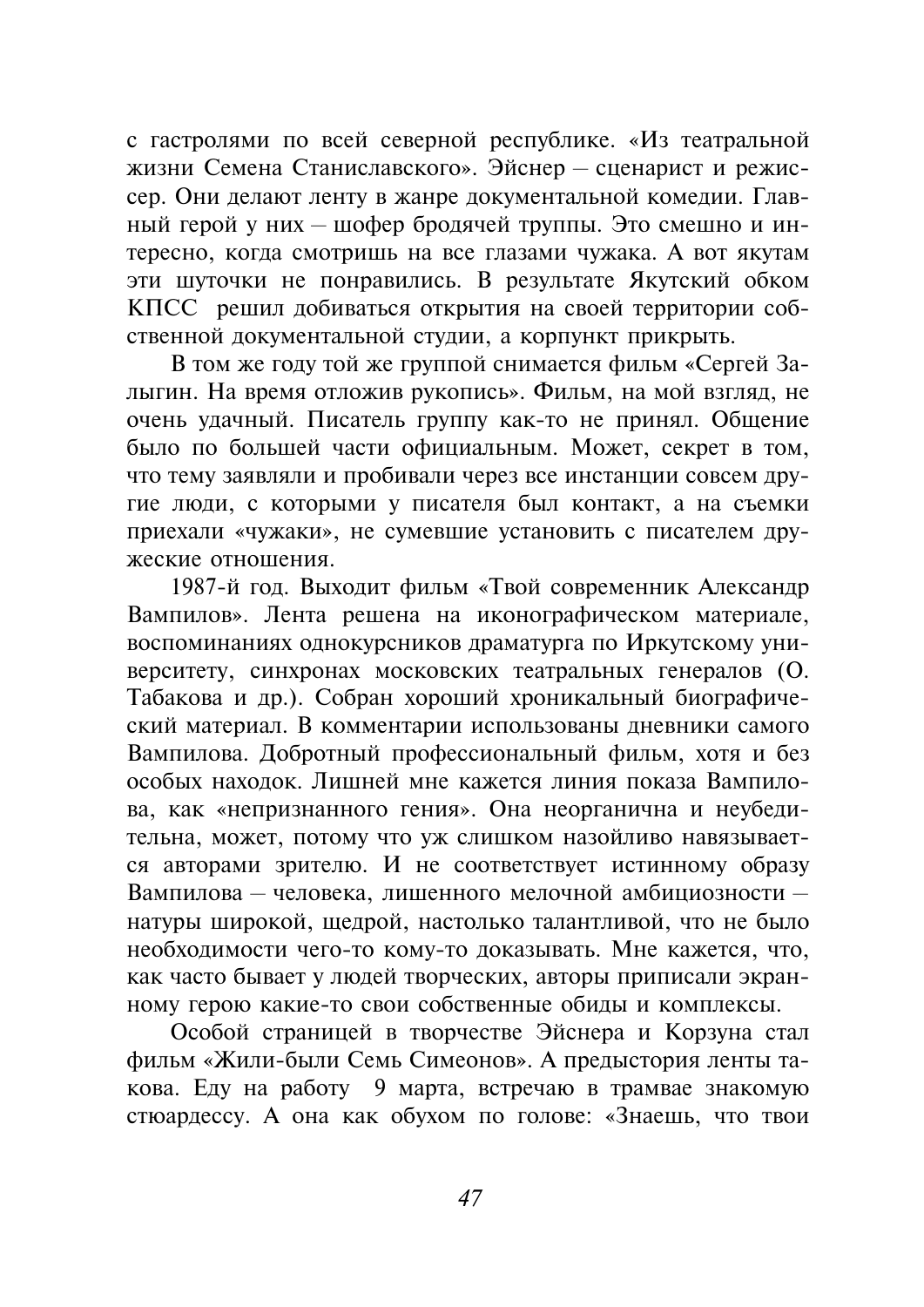Овечкины, которых вы до небес возносили, самолет угнали, девочка наша, стюардесса, погибла». Приехала на студию - сразу к директору:

- Александр Иванович, Симеоны самолет угнали, надо срочно звонить в Госкино, делать заявку на фильм.

- Откуда знаешь?

- Да одна знакомая стюардесса сказала, у нее там подруга погибла...

- И ты мне эти сплетни повторяешь! - и уехал со студии.

А в Ленинграде тем временем не дремали. Герц Франк уже созвонился с Госкино - застолбил тему. Мало того, использовал свои связи в самых высоких сферах правоохранительных органов. У него за плечами было с десяток фильмов криминальной тематики, консультантами которых мудрый Герц всегда делал первых лиц необходимого ему ведомства. Они помогали в организации съемок, а потом защищали фильм от цензуры и придирок чиновников от кино. Ну и конечно, в процессе работы у него с ними склалывались дружеские отношения. Вот к ним-то и обратился Герц, чтобы ему была отдана пленка, которую снимали следственные органы во время осмотра места происшествия. Этот материал бесценен по содержанию, кроме того он занимает чуть ли не 2 части картины. Без него бы фильм многое потерял.

Голованов вступил в настоящую битву с Госкино за то, чтобы фильм отняли у Ленинградской студии документальных фильмов и отдали в наше производство. И выиграл эту битву!

Сегодня среди бывших «творцов» студии Голованова принято ругать. Но я, как объективный свидетель, ответственно утверждаю, что именно с приходом Александра Ивановича связаны наиболее плодотворные и яркие годы работы студии. Он не боялся брать на себя ответственность. В самых высоких инстанциях отстаивал острые проблемные фильмы, которые без его усилий или вообще бы не вышли на экран - легли на полку (такие, например, как «Удушье», «Путь к себе», «Ревизия»), или были бы до неузнаваемости искорежены цензурой. И это в самые глухие предперестроечные годы. Вот и в данной ситуации Голованов добился, чтобы фильм включили в план нашей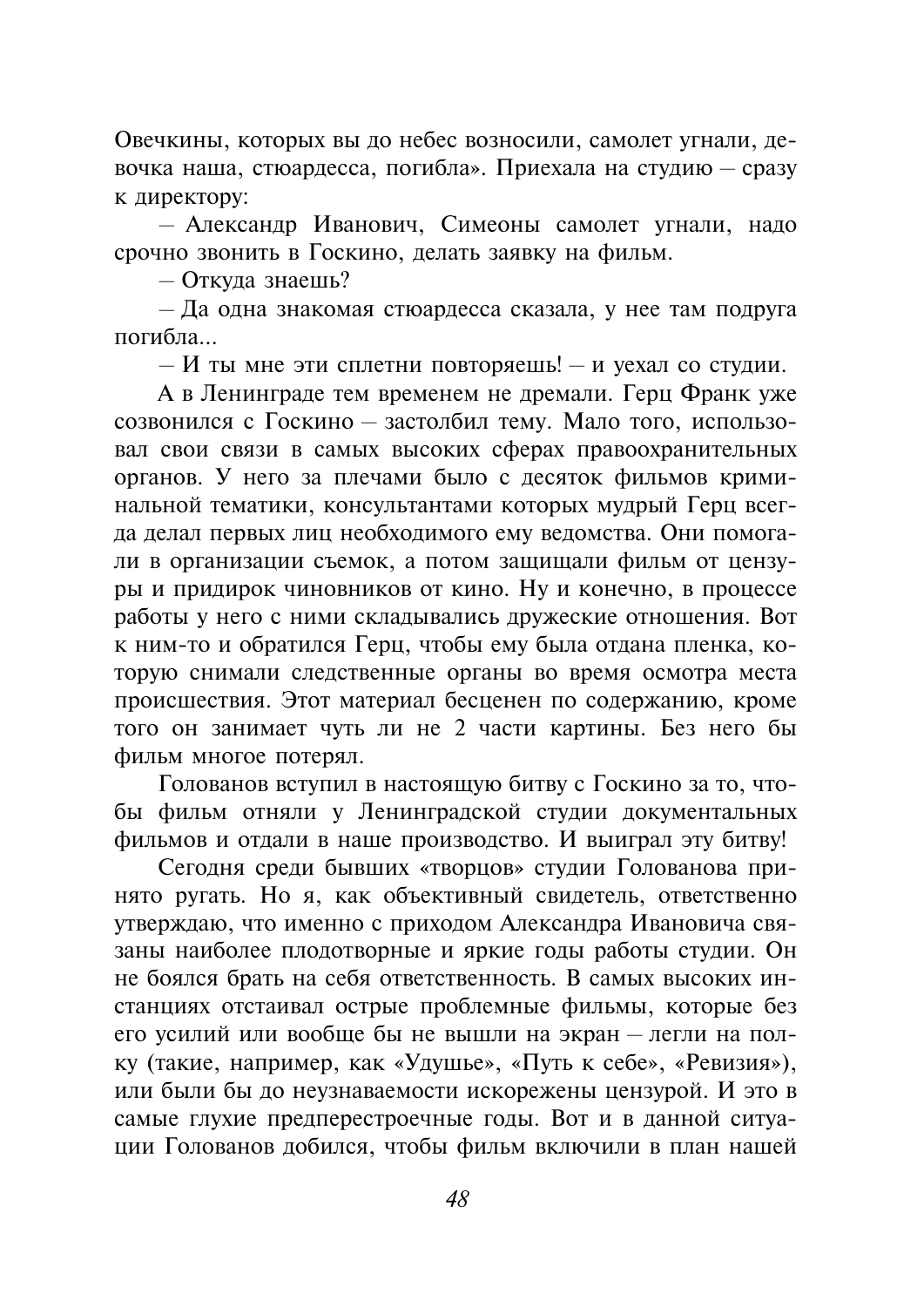студии под названием «Жили-были Семь Симеонов». Единственным условием было - соавторство и сорежиссерство Герца Франка. Фильм был просто обречен на успех. Сенсационная тема, уникальная хроника, да еще оперативные съемки, добытые Герцем. Эйснер и Корзун досняли эпизод суда, который проходил над оставшимися в живых Овечкиными - беременной Ольгой и несовершеннолетним Игорем. Эпизод с ними же в тюрьме, куда их отправили отбывать наказание. Рассказы о семье Овечкиных их родственников, знакомых и соседей. Ездила съемочная группа и в Ленинград, но оттуда интересный материал привезти не смогла. Военные, бездарно штурмовавшие самолет, так называемая группа захвата, от встречи отказалась. Невнятный телефонный разговор с одним из руководителей «штурмовиков» положения не спас. Материала не хватало. И тогла Эйснер нашел игровой учебный фильм о том, как должна в идеале действовать группа захвата, для контраста с тем, что было на самом деле. Вель в действительности вовсе не от Овечкиных, а именно от непрофессиональных действий группы захвата пострадали пассажиры лайнера.

Идея хорошая, но монтажное воплощение было несколько топорным. Приехавший на студию Франк пытался исправить положение. Но натолкнулся на жесточайшее сопротивление Эйснера и Корзуна. Франк ходил по студии, держась за сердце. Он не понимал, как можно, ослепнув от амбиций, не видеть совершенно очевидных профессиональных промахов. Кое-как, под натиском редакции и Голованова, удалось немного подчистить материал, но можно было бы сделать эту ленту гораздо лучше.

Говорят - победителей не судят. Фильм получил все, какие только можно, награды. Сенсационность темы, уникальность добытой Франком хроники - использование первого фильма о «Симеонах» - слелали свое лело.

Оценивая эту ситуацию, Голованов, помнится, подвел итог: «Да, вырастили на свою голову очередного «мэтра». Подносили ему лучшие темы на блюдечке с голубой каемочкой, ссорились с московским начальством, отстаивая его интересы, по сути, отобрали у Франка фильм, который он бы однозначно сделал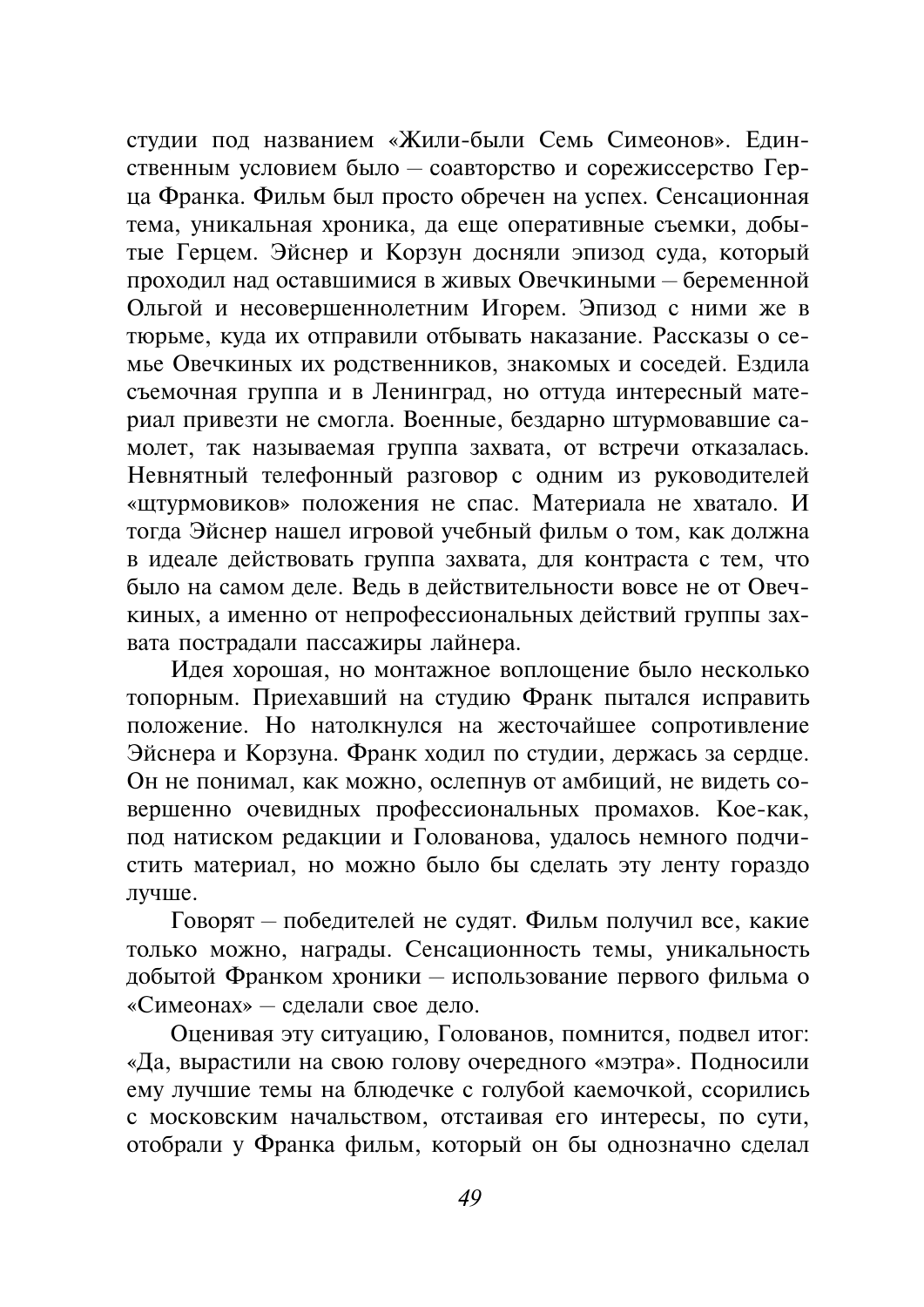лучше. Все! Пусть мальчонка учится ходить сам». И друзья ушли в самостоятельное плавание. Но за плечами осталась слава, подаренная им студией, которая помогла и до сих пор им помогает.

Эйснер с Корзуном создали собственную студию «Азияфильм». Вот как описывает их деятельность Валерий Хоменко в своей «Кинематографической Анлантиле»: «В полуподвале жилого дома оборудовали каморку, где поместился монтажный стол, аппарат для копирования магнитных записей, склад пленочных банок и прочего. А все это тянет за собой десятки мелочей: пресс, скотч для склеек, бобышки, синхронизаторы, стеклографы, запасные лампы, метромер. Все это надо где-то добывать, на что-то покупать... А еще же - финчасть. Володя Эйснер, - рассказывает Корзун, - научился за ночь, если нужно, составлять смету...

Как преодолевают Женя и Володя ту душевную некомфортность, которая неизбежно вытекает из экспедиторских мытарств, маяты и суеты снабженцев - я не знаю...

Тех государственных денег, которые выделяет им под «гарантийность имен Эйснер плюс Корзун» Кинокомитет, конечно, немного. Ими обеспечить стабильную независимость трудно... Делают заказные фильмы и вполне профессионально, не роняя достоинства художников. Это дает им возможность зарабатывать «впрок» для того, чтобы делать «для души» - настояшее кино»

«Однако, - спрашиваю я, стараясь не казаться ханжой, ведь это все-таки компромисс? Не может пианист бренчать по вечерам в кабаке, чтобы раз в месяц в филармонии сыграть концерт Моцарта... А вы не деградируете?» Видимо, нет, если оба стали за эти годы лауреатами Государственной премии. Ну что ж. как говорится: бог в помощь! Но это - другая история, и судьбы Восточно-Сибирской студии, вскормившей и прославившей их, уже не касается».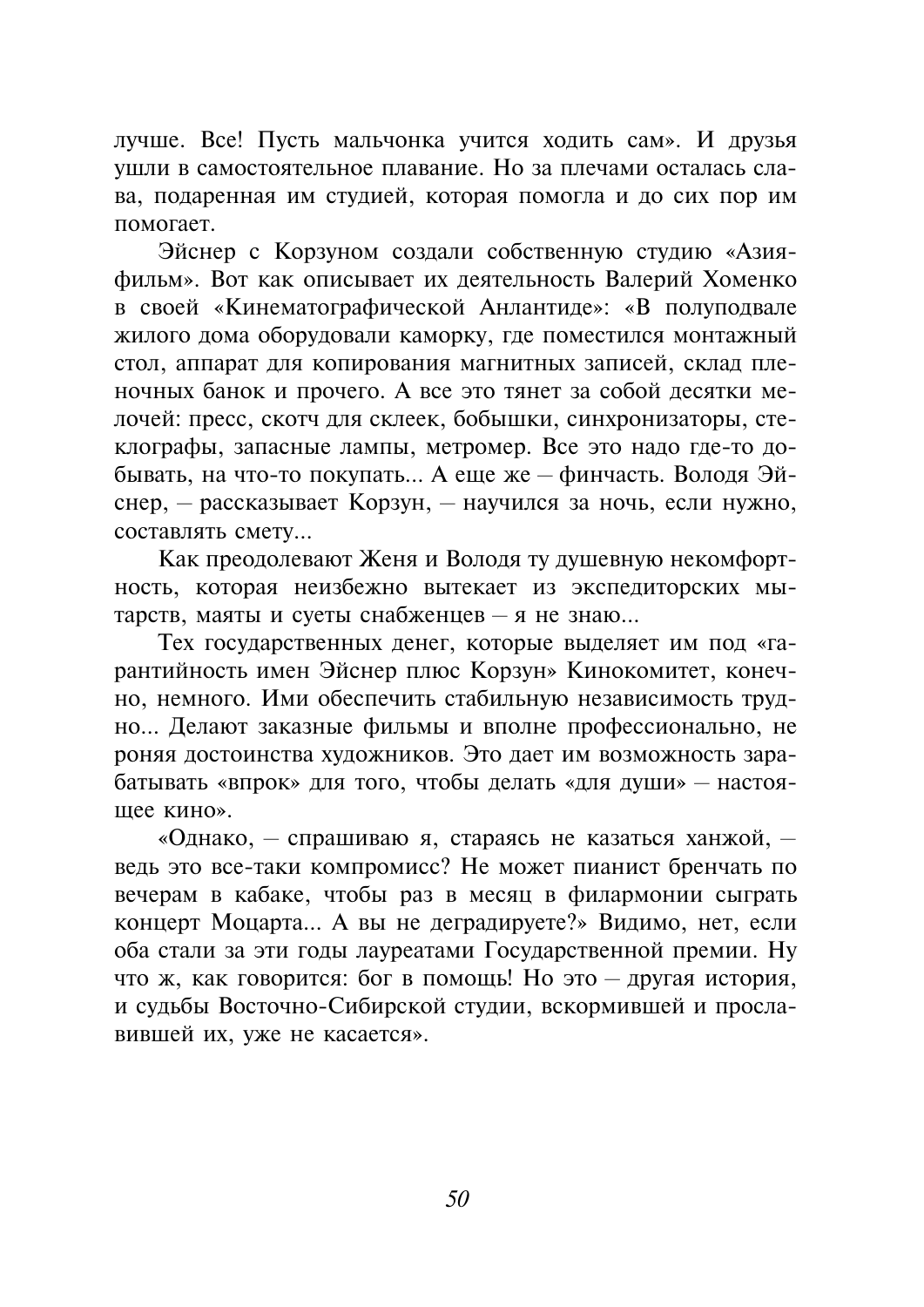### Геннадий Алексеевич Ландин (р. 1942)

Такой оператор, как Ландин - мечта любого самодостаточного режиссера. Он профессионал высочайшего класса, выпускник операторского факультета ВГИКа. Нет такой операторской задачи, которую бы он технически грамотно и творчески ярко не выполнил. Если кому-нибудь из операторов нужно было сделать сложный кадр - полиэкран, двойную экспозицию, наплывы, расфокусировку и прочие операторские хитрости шли на поклон к нему. В те времена не было еще компьютерных спецэффектов. Все надо было воплощать с помощью камеры и пленки. И он это мог. Да и немудрено. Камеру он знал, как свои пять пальцев. Когда еще учился в шестом классе, в журнале «Юный техник» увидел приложение «Кинокамера своими руками». Он смастерил камеру за полмесяца, по имеющимся в журнале чертежам. Узкопленочная, с ручным приводом, она могла работать и как камера, и как проектор, совсем как во времена Люмьеров и Дон-Отелло. «Мне и друзьям. вспоминает Гена, - было удивительно снимать и видеть самих себя на экране кухонной стены».

В 1959 году, в 17 лет пришел работать на Барнаульское телевидение. Потом, служа в армии, возглавил любительскую киностудию. После армии поступил на операторский факультет ВГИКа, на отлично слав все вступительные экзамены. «Полумаешь, - скажете вы, - мы все когда-то сдавали вступительные экзамены». Да, сдавали, но вы преодолевали конкурс в 5 человек на место. А во ВГИКе в то время был самый большой по стране конкурс - как минимум двадцать - пятьдесят человек на место. И пройти надо было три тура – предварительный отбор, творческий конкурс и обычные вступительные экзамены. Сколько я знаю иркутских операторов, которые по 5-7 раз пытались поступить во ВГИК, но тщетно, довольствуясь, в конце концов, отделением журналистики ИГУ.

Геннадий Алексеевич учился во ВГИКе заочно, продолжая работать на Алтайском телевидении. Но потом в сибирскую провинцию пришла «Орбита». Москва постепенно сокращала время местного вешания, оставив, в конце концов, только ок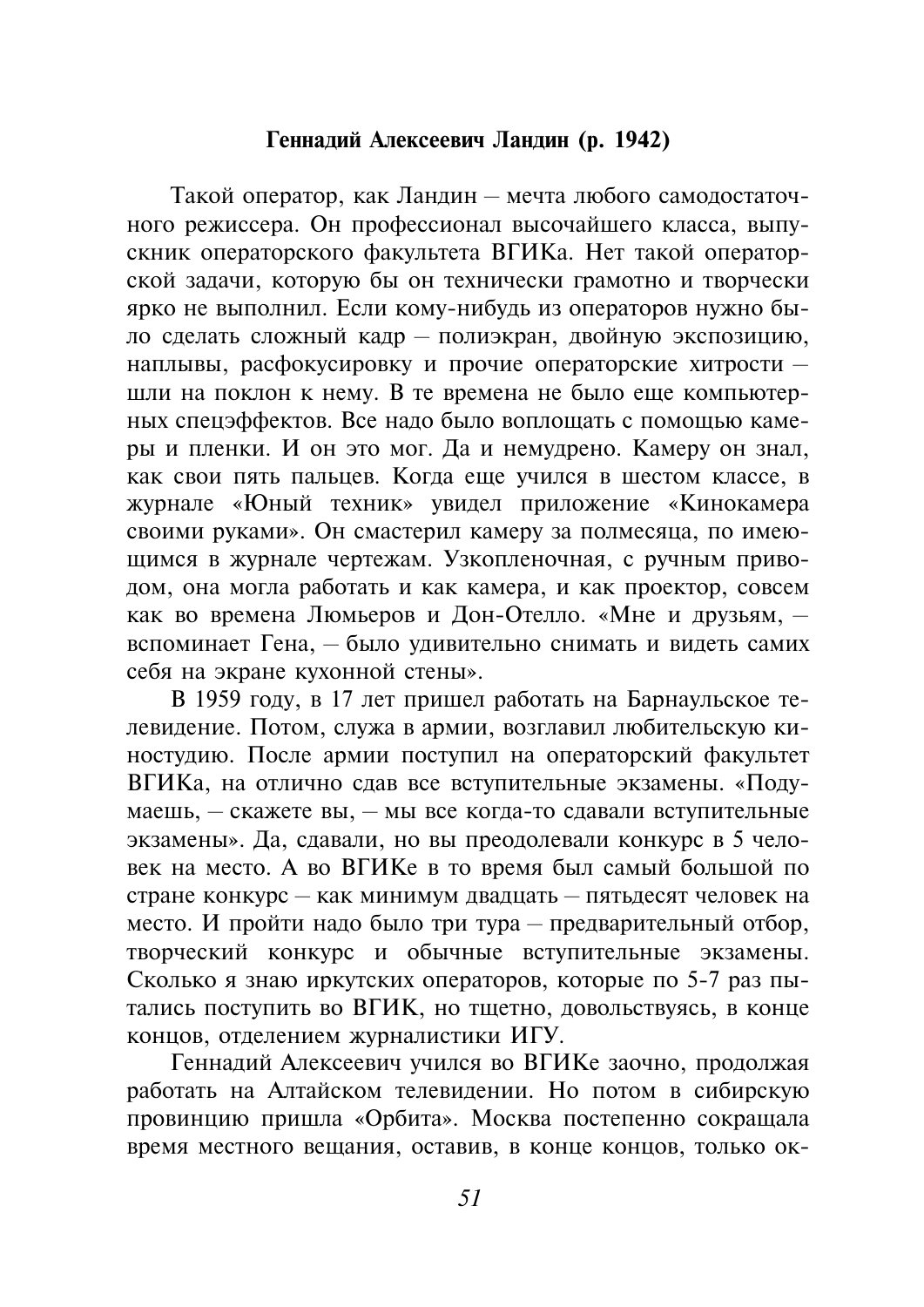на для информационных программ. Очерки, зарисовки, видовые, проблемные и портретные фильмы ушли в прошлое. Оператору такого уровня, как Ландин, работать в спешке, на текучку, стало в творческом плане неинтересно. Списался со студиями кинохроники Новосибирска и Иркутска - пригласили в Иркутск. Так в 1972 году он стал нашим кинооператором.

Как я уже писала, операторский коллектив на ВССК (Восточно-Сибирской студии кинохроники) был очень сильным. И снова пришлось выдержать конкурс - работать в условиях жесткой конкуренции. Поначалу снимал заказные (работы, оплачиваемые разными министерствами и ведомствами) фильмы. Он и режиссер К. Осояну не вылезали с БАМа. «Мы между собой шутили, - вспоминает Ландин, - нас посылали туда как самых крепких на студии мужиков». Это было действительно так. Его отправляли в самые трудные командировки. Он был безотказным, спортивным, в любых условиях каждый день тренировался, держал себя «в форме», хоть сейчас на тяжелоатлетический помост. Да и как по-лругому. На БАМе «выбить» у строителей транспорт было трудно - поднадоела там журналистская братия. Вот и приходилось без конца носить с собой по 40-50 килограммов груза. БАМ был в моде. Каждое министерство и ведомство хотело иметь по этой теме свой собственный фильм. Доходило до анекдота. Как-то группа параллельно снимала сразу два фильма для двух разных ведомств. Один назывался «БАМ строится», другой «Строится БАМ». Одни и те же эпизоды повторяли дважды, на одну кассету - для одного ведомства, на другую - для второго.

Первой уровень мастерства нового оператора оценила старейший режиссер студии Лиана Николаевна Черепанова. Она сняла с Ландиным два заказных фильма. Но это был заказчик, с точки зрения кино, интересный - Всесоюзный совет по туризму. Вот когда пригодилась спортивная выучка: Геннадию пришлось спускаться с туристами по порожистым рекам Восточного Саяна - своеобразный водный слалом. Подниматься с альпинистами в горы, совершать длительные пешие и конные переходы. Всех поразило умение видеть красоту и репортажное мастерство оператора, проявленное в этих лентах. Тогда и об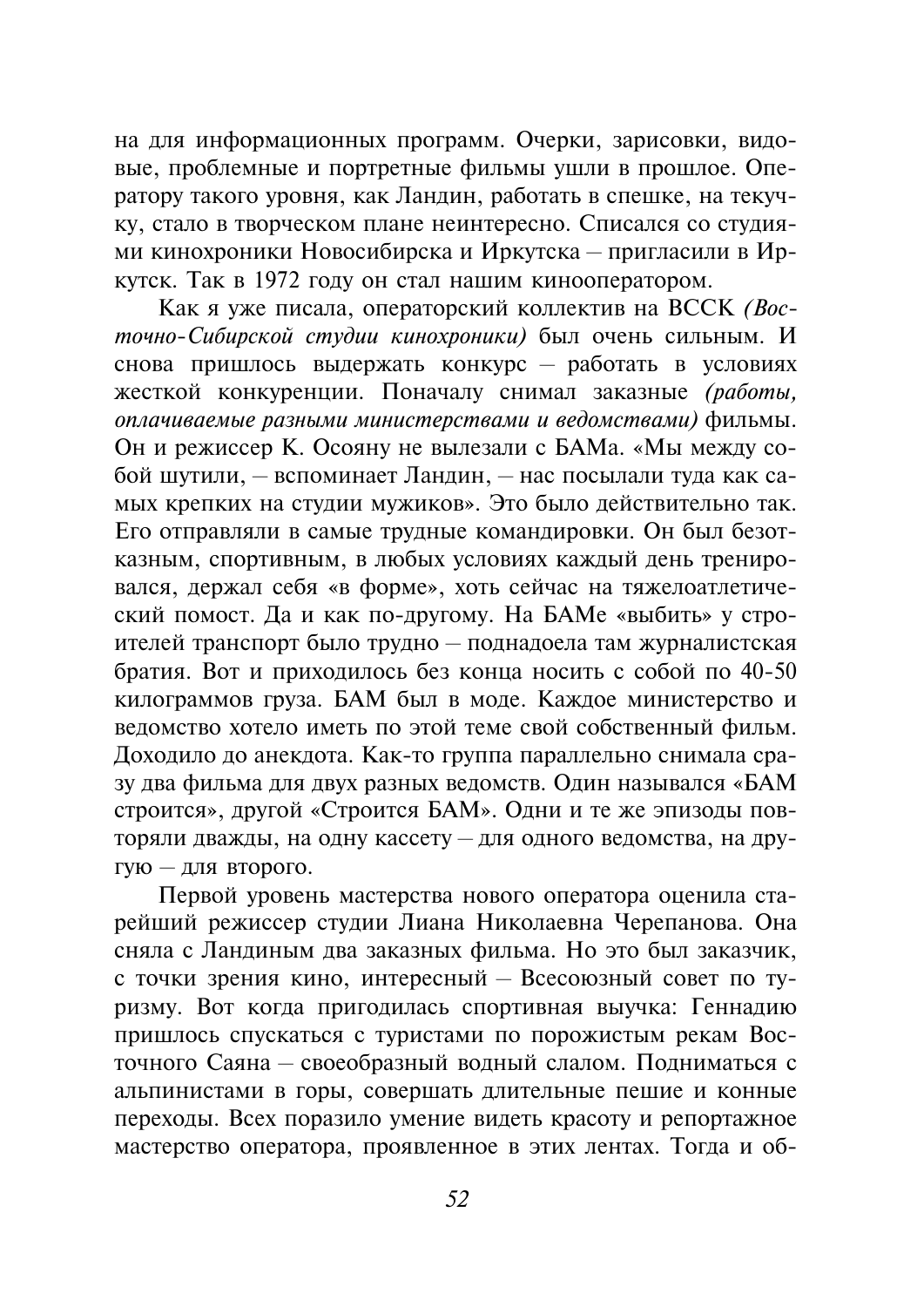ратил на него внимание ведущий режиссер студии Валерий Хоменко. Первая совместная работа была снята ими весной 1975 года. Фильм назывался «Мосты», был сделан по сценарию бывшего редактора студии, известного иркутского поэта Сергея Иоффе и рассказывал о мостостроителях БАМа. Картина выгодно отличалась от других бамовских работ того времени отсутствием ложного пафоса, простотой тона, естественностью синхронных интервью, живыми репортажными и жанровыми зарисовками. Это была первая по-настоящему серьезная документальная работа, в которой Гена показал себя как один из сильнейших операторов студии. Фильм был отмечен призом на Всесоюзном кинофестивале 1976 года, проходившем в городе Фрунзе.

В 1978 году по книге собкора «Известий» Леонида Шинкарёва «Большой чертеж Сибири» был написан сценарий и запущен в производство цветной полнометражный фильм «Большой десант». Валерий Хоменко поставил редакции условие, что он будет снимать эту серьезную публицистическую работу только с Ландиным. Гена - это всегда надежно. Не «запорет» цветную пленку, которая требовала от оператора особого технического мастерства. Кроме того, на него можно было положиться и как на человека творческого, и как на человека в высшей степени порядочного. К тому же, он уравновешен, спокоен, легко переносит тяготы кочевой жизни, многое берет на себя. Все это так важно, когда съемочный период длится по нескольку месяцев, а расстояния между объектами съемки исчисляются тысячами километров - от Байкала до Амура и дальше - на Сахалин.

Фильм стал одной из вершин творчества как Хоменко, так и Ландина. Первый вариант мог бы стать гордостью студии. Но тут вмешалось высокое московское начальство. Им не понравилось, что лента без прикрас рассказывала о тяжелом, подчас опасном труде строителей дороги, подлинном, не показном мужестве людей. А еще - поднимала наболевшие проблемы, когда героям ленты приходилось преодолевать не те трудности и лишения, которые возникали по причинам естественного порядка, а те, что являлись следствием плохого руководства рабо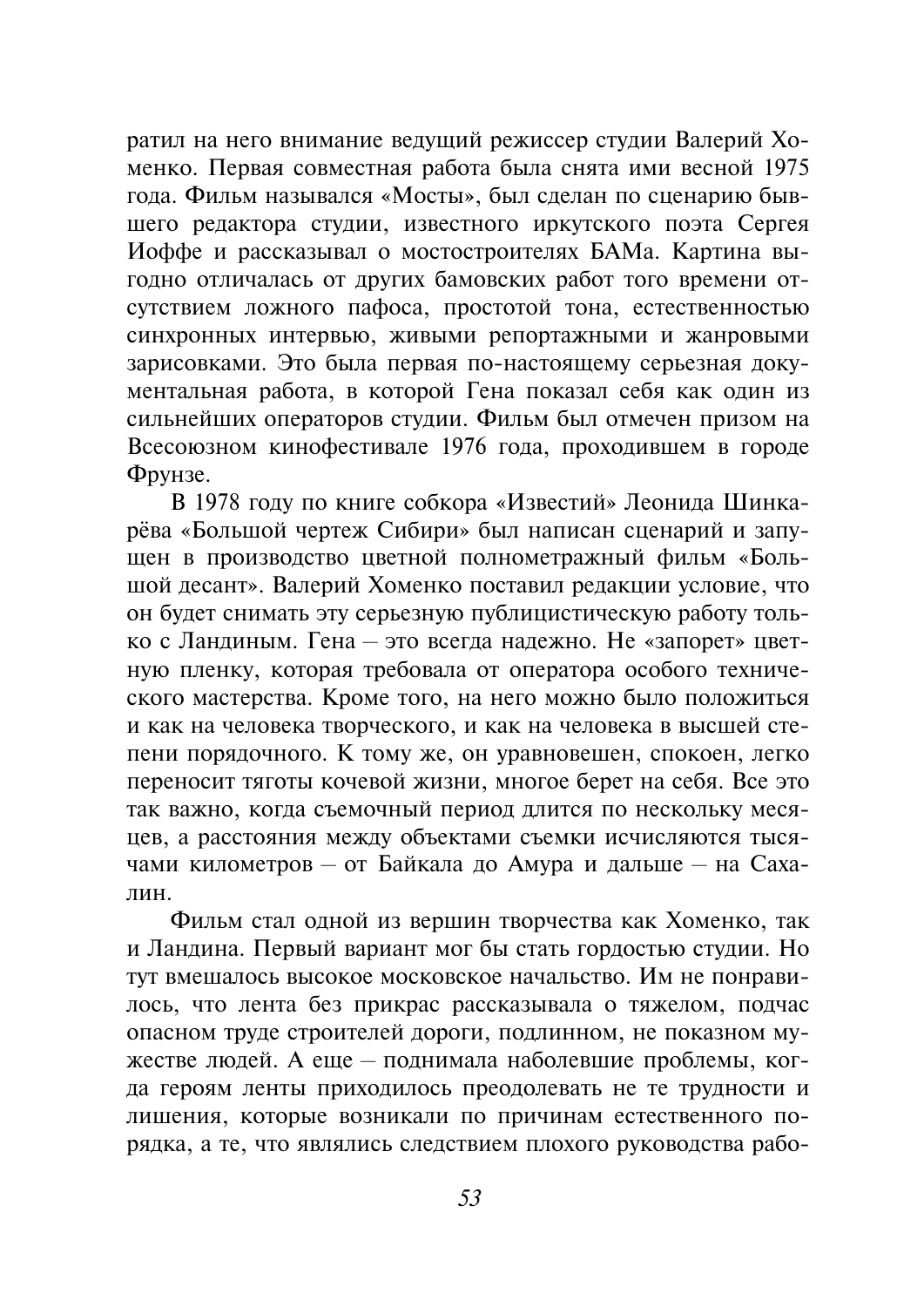тами - недостатками в снабжении, планировании, финансировании, проектировании и организации строительства. Как сказал один из героев фильма: «Мы сами создаем трудности, а потом их героически преодолеваем». Главный редактор Госкино РСФСР, известный перестраховщик Т. И. Гваришвили написал заключение, в котором по пунктам были перечислены поправки. Они касались наиболее удачных, живых, острых и интересных эпизодов и синхронных интервью фильма. Перечень поправок занимал больше трех страниц текста. Предлагалось вырезать лучшие сцены, в противном случае ленту не пустили бы на экран – положили на полку. Я была редактором фильма и хорошо помню суть абсурдных указаний московских чинуш. Чтобы вы, сеголняшние студенты, поняли, что такое цензура и ло какой степени тупости лоходили требования многочисленных цензоров, привелу пример. В великолепном эпизоле броска первого десанта строителей на новый участок трассы был такой момент, когда, остановившись на ночевку, бригада отдыхает в передвижном вагончике. Бригадир берет игральные карты и в шутку предлагает молодому парню погадать. Раскладывая колоду с видом заправской гадалки, приговаривает примерно такие слова: «Ждет тебя скорая дорога. Смотри-ка, пики упали - будут серьезные неприятности... На Черной речке, видать, застрянем... Но дойдем! Видишь, чем дело кончится. Вот туз червонный – дом родной тебе падает... Ну а сердце успокоится бубновой дамой...». Это шуточное гадание приказано было вырезать. Довод, достойный цитаты: «Советские строители, да еще герои БАМа на картах не гадают». Вырезали – как ножом по сердцу - самое дорогое, то, в чем было дыхание жизни, чем славится документальное кино. А взамен требовали поставить цитаты из речи тогдашнего генсека ЦК КПСС Л. И. Брежнева. Сегодня мне стыдно показывать студентам этот фильм изза неумеренного, холуйского цитирования. Хотя режиссер попытался смягчить удар, нанесенный фильму, вложив цитаты «вождя» в уста бамовских рабочих с симпатичными, вызывающими доверие лицами.

Если бы не все эти нелепые цензурные правки, картина бы до сих пор не потеряла своей актуальности. Хотя она и в таком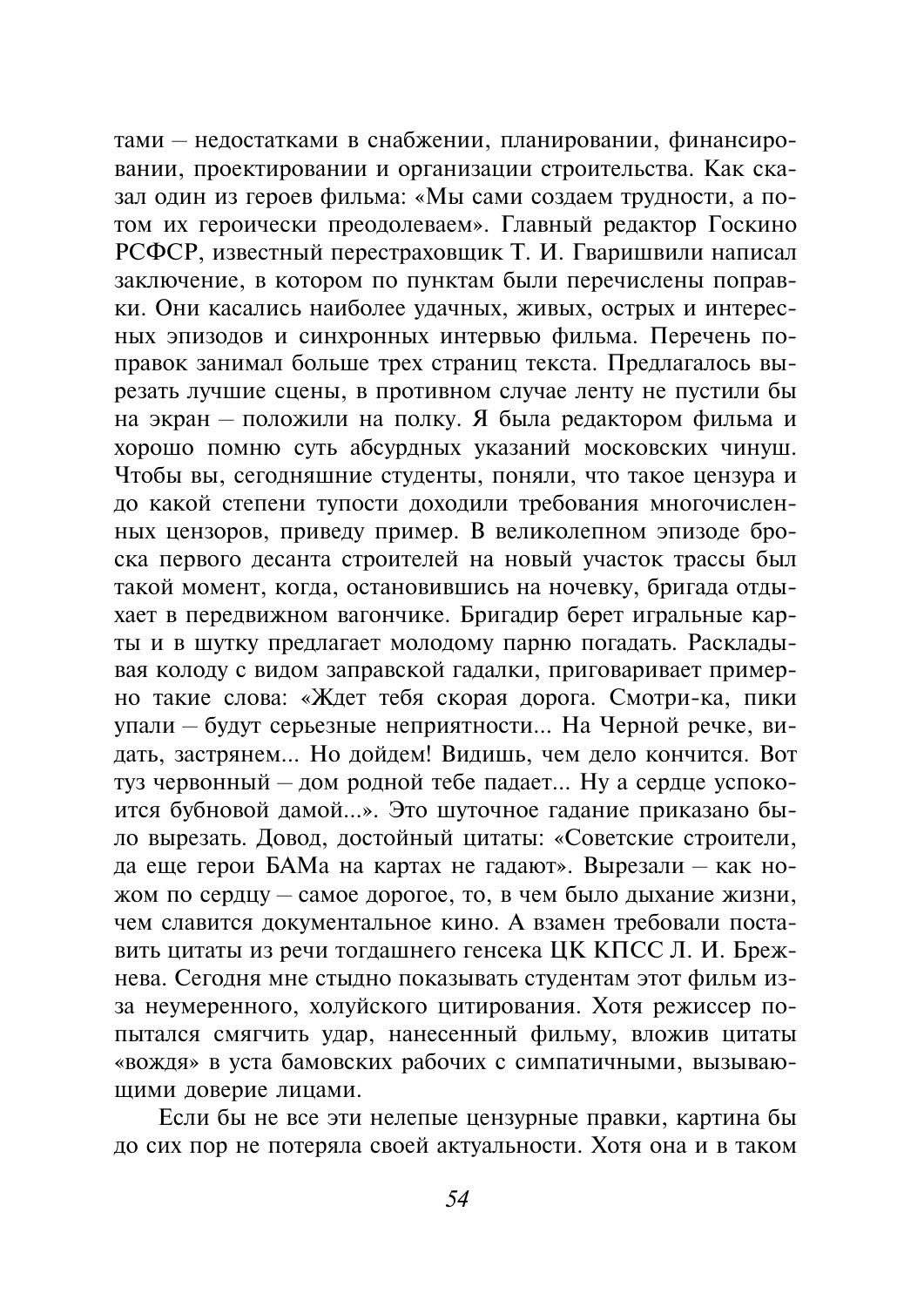урезанном и искореженном виде получила на XII Всесоюзном кинофестивале в Ашхабаде диплом жюри.

В 1982 году появился на экранах страны еще один полнометражный фильм, сделанный в содружестве Хоменко - Ландин, «Иркутские встречи». Это была серия портретов известных в те годы сибиряков, проявивших себя в разных сферах деятельности - председатель колхоза, ученый, строитель. В фильме нет казенщины. Портреты получились живые, запоминающиеся. В этом немалая заслуга оператора. Было у Гены еще одно ценное качество. Он работал так незаметно, что герои забывали об его присутствии, о камере, вели себя раскованно, говорили не стесняясь, просто и искренне - не для экрана. Гена оператор-невидимка. Он не выпячивает себя на съемках. Говоря словами Станиславского, «ищет не себя в искусстве, а искусство в себе». Поясню эту мысль наглядным примером. Один из камерменов приводил меня в отчаяние тем, что стоило только «раскрутить» героя, увлечь его беседой, заставить быть естественным, как мой напарник прерывал съемку, подходил к говорящему, поправлял ему галстук, шляпу, якобы съехавшие набок, или вертел под его носом экспонометром. Человек от этих манипуляций мгновенно терял дар речи. В результате интервью было безнадежно испорчено. Молодым у таких горе-операторов учиться нечему. Нельзя вести себя на съемках, как фотограф из захудалой «фотографии». Надо делать все, чтобы расковать героя, чтобы во время съемок человек забыл о камере, чувствовал себя комфортно. И в этом плане Геннадий Алексеевич был абсолютно безупречен. Помню, мне в Братске довелось интервьюировать Героя Социалистического труда, Знатного строителя Ревтова, получившего все эти звания и награды за участие в возведении плотины легендарной ГЭС. Гена во время съемок работал так незаметно, что не только наш герой, но даже я забыла об его присутствии и вспомнила лишь тогда, когда он шепнул мне на ушко: «Можешь не стараться - пленка кончилась».

Еще один режиссер, с кем Геннадий Алексеевич нашел общий язык, это Михаил Павлов. Талантливый молодой выпускник ВГИКа снял с ним два фильма, и оба стали событием.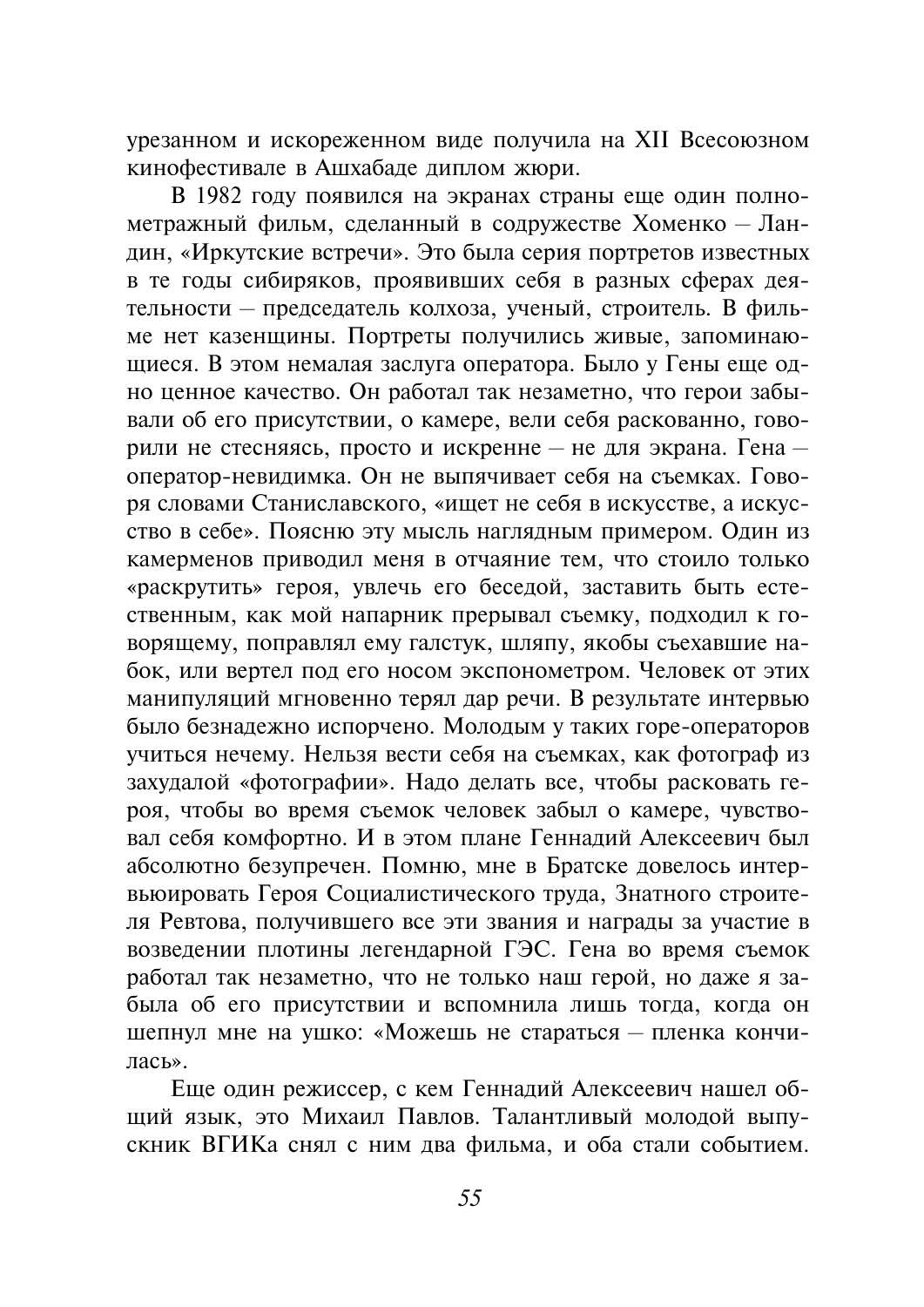Это «Зона БАМ. Постоянные жители». И совместный советскоамериканский полнометражный фильм «Шторм».

Фильм о БАМе отличался остропублицистической направленностью. Под медь оркестров строители сдали бамовские объекты и уехали. Постоянные жители остались во времянках, в «сборно-продувных» балках. Соцкультбыт неустроен, работать негле, жить не на что. Выживай - как знаешь! Вспоминается интервью с изработанной, изнуренной, хотя еще и молодой женщиной: «Здесь у меня был огород, - говорит она, показывая рукой на ямы и рытвины, - строители, пока я была на работе, мой огород бульдозером сдёрнули. У меня двое детей, чем я их зимой кормить буду!!!» Или старики, чей домишко, похожий на курятник, построенный как времянка в первые месяцы БАМа, сегодня затерялся среди рельсовых развязок новой железнодорожной станции. Единственная кормилица стариков корова, которую они каждый день гонят через рельсы и насыпи за несколько километров пастись под несущиеся из репродуктора бравурные песни о БАМе. Сено заготовить - негде, дров на зиму запасти нет сил. Как жить дальше - не знают. Дед — Почетный строитель. Всю жизнь проработал в СМП - строительно-монтажном поезле. Квартиру дать обешали, да так и не лали. СМП - перелислоцировали на новое место. И они остались одни. И таких судеб - сотни.

В том же Северобайкальске показано кладбище. Надпись гласит «Временное». Это яркий образ стройки, где не только живые оставлены во времянках, но и мертвые - не упокоены. Если надо кого-то похоронить, сносят памятники со старых могил и поверх одних гробов кладут другие. В конце кладбища свалка из снесенных памятников, а с надгробий смотрят фотографии совсем еще молодых людей. Родители приезжали со всех уголков страны, хоронили своих детей - и уезжали, думая, что, как говорилось в поминальных речах, никто из героев-первопроходцев не будет забыт. А уже через 5-7 лет память о них оказалась на клалбишенской свалке.

Или вот еще одна «говорящая леталь». На стене новой железнолорожной станции красуются большие часы, украшенные затейливой резьбой. Корреспондент спрашивает у мэра посел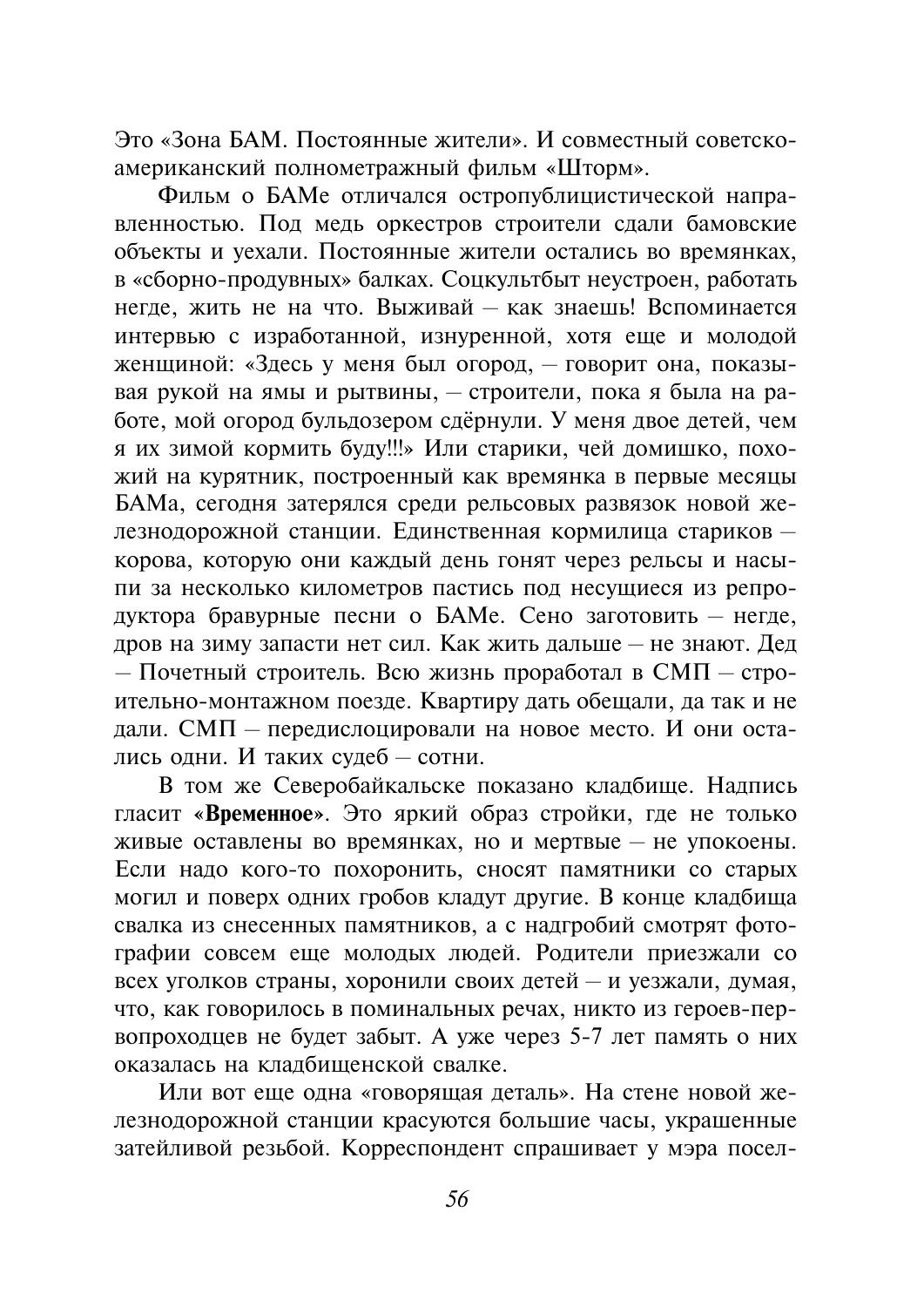ка: «А часы-то что не идут?» И мы слышим поразительный ответ: «Да они никогда и не шли. Торопились повесить их к приезду правительственной комиссии - вот и висят с тех пор недоделанные». И так вся трасса - бесконечные «Потёмкинские деревни». В финале апофеозом этой показухи стал такой эпизод. Идут по насыпи, на которой почему-то не уложены рельсы, молодые, веселые, немного захмелевшие парни. В руках несут лозунг: «Слава строителям БАМа!» А когда они проходят, оператор показывает то, что осталось позади. А за ними осталась тайга, искореженная так, как будто здесь упал по меньшей мере Тунгусский метеорит: вырванные с корнями, разбросанные, наваленные друг на друга деревья, ямы, колдобины, следы пожарищ... И снова лозунг: «Слава строителям БАМа!»

Во всех этих калрах авторский и режиссерский замысел Генналием Алексеевичем воплошен безукоризненно. Не случайно этот фильм был награжден дипломом жюри 4-го Всесоюзного смотра работ молодых кинематографистов в 1988 году.

В этой же творческой связке был сделан спецвыпуск киножурнала «Восточная Сибирь. № 21. 1988» «АЯМ пишем, БАМ - в уме», получивший первую премию и диплом жюри на 3-м Всероссийском смотре-конкурсе фильмов о развитии произволительных сил Сибири и Дальнего Востока.

Было у Ландина одно увлечение. Он, как и многие другие на студии, заядлый яхтсмен. Один раз он даже чуть не погиб во время шторма на Байкале. Второе его увлечение - подводное плавание. У него есть и удостоверение подводника, выданное 16 июля 1989 года. Сегодня такие документы дают после двухтрех погружений. Гена считает их липовыми. Его учили серьезно в подводно-тренировочном центре «Альфа», с тем прицелом, что он будет потом оператором подводных съемок. Во время погружений наставники инсценировали аварийные ситуации. Например, однажды инструктор на большой глубине в самый неподходящий момент сорвал с Гены маску. «Ну я хоть и испугался, но снова надел ее, продув воду носом, как учили. Инструктор потом похвалил, сказав, что лучшие подводники получаются из флегматиков, холерики же быстро впадают в панику. Ну, я - флегматик, и у меня все хорошо получалось». Студия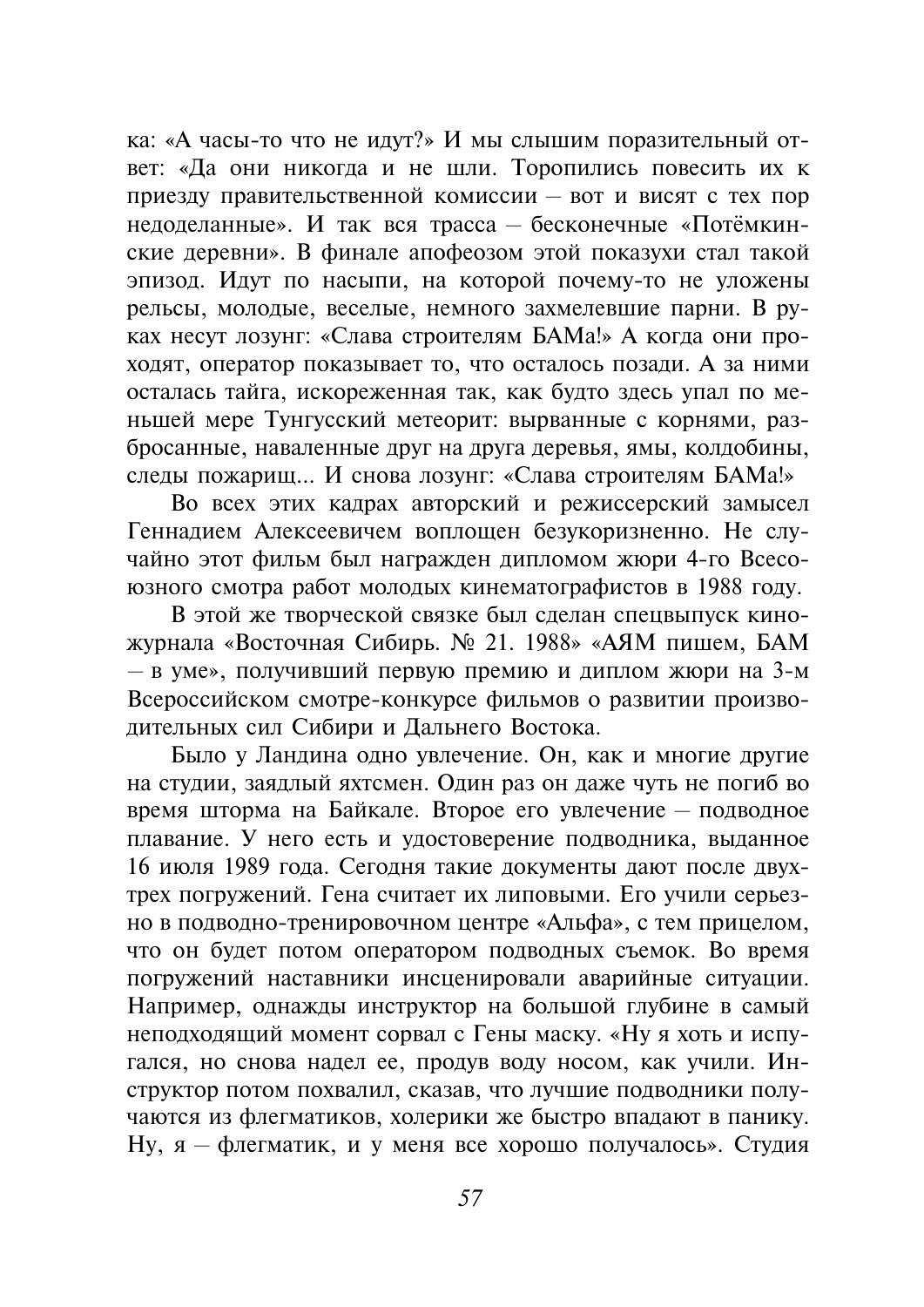обещала приобрести бокс для подводных съемок, но дело затянулось, и тогда Ландин самостоятельно сконструировал и сделал бокс. Я написала для него сценарий фильма «Осанна» (1990), как хвалебную песнь Байкалу. Сценарий был построен на противопоставлении прекрасного подводного и надводного мира Байкала и тех мест, где его красоты изрядно пострадали от безлумного и безответственного вмешательства человека. Это и подводные свалки у Листвянки и порта Байкал, и следы туристических стоянок и пожогов на его берегах, и дымы БЦБК. Гена все это снял. Но не сохранил пропорции, увлекшись, в основном, красотами озера. Хоменко смонтировал ленту под музыку, получился отличный видовой фильм. Всем он нравился. Был оценен Госкино по первой группе. Только я, как автор, осталась не совсем довольна результатом, потому что экологическая тема отошла на второй план, хотя виды подводных свалок впечатляли. По моему сценарию он снял еще и юных яхтсменов. Спецвыпуск назывался «Капитан уходит... в школу». Главным героем стал семилетний сын студийного художника Франго. Лента была высоко оценена как на студии, так и в Москве, и всегда с интересом смотрится зрителями.

Но сам Геннадий вершиной своего творчества считает полнометражный советско-американский фильм «Шторм». Он был снят по инициативе американского режиссера Карла Джонса, бывшего моряка. Джонс взял на себя продюсерские обязанности. Вторым режиссером, осуществлявшим идейно-творческое руководство, стал Миша Павлов. Но Миша оказался жертвой морской болезни и чуть ли не все съемки пролежал пластом, так как всё время сильно штормило. Из порта Находка корабли, наши БМРТ и американские «Ловун» вышли в море 31 декабря 1989 года. Снимать приходилось и на легких рыболовецких судах, и на нашей плавучей базе. И все это в сложнейших условиях. Снег налипал на камеру. Огромные волны накатывали на палубу, особенно на «Ловунах». Как-то раз волна шибанула сзади так, что Гена полетел в одну сторону, а его камера - в другую. Приходилось сушить камеру феном, прикрывать ее от волн. Снимать приспособился одной рукой, другой крепко держался за поручень. В самые горячие репортажные моменты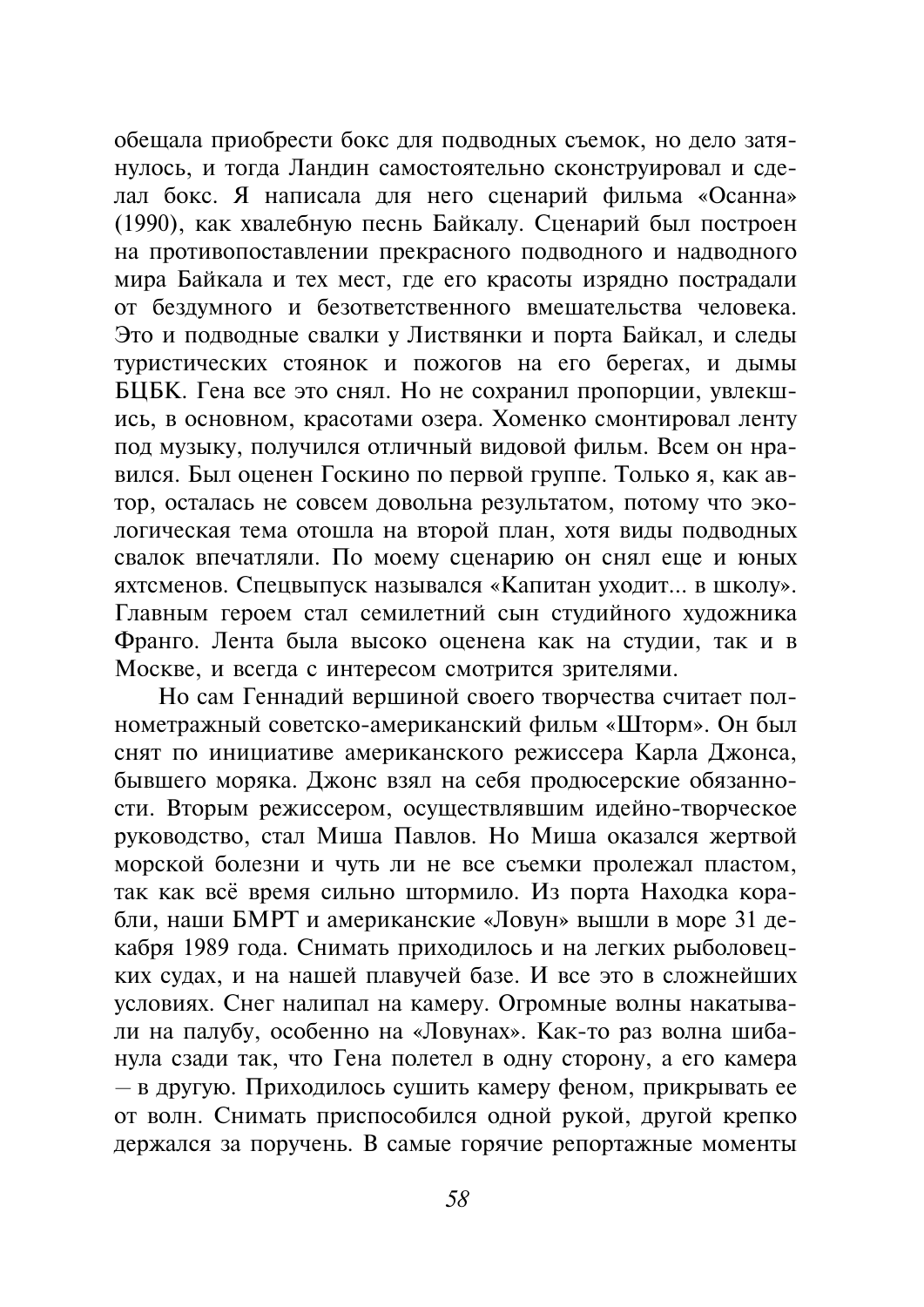съемок Джонс кричал: «Шут, Лэндин, шут, шут, шут...». Гене перевели это так: «Лэндин - это что-то вроде нашего «землячок». Так Джонс интерпретировал фамилию Ландин. А «шут» значит «снимай». За всю многомесячную работу Джонс заплатил Гене 750 долларов. Гена не рядился, хотя ему к тому времени сказали, что американскому оператору пришлось бы платить не меньше 20 тысяч долларов. Монтировал и озвучивал материал Миша Павлов в Америке. И когда он намекнул Джонсу, что ему здесь, в чужой стране, не хватает денег на прожитье, продюсер нравоучительно изрек: «У нас в Америке есть такая поговорка - деньги не должны бежать вперед дела! Сделаешь дело - тогда и заплачу»...

– Бог с ним, – говорит сегодня Геннадий Алексеевич, – на то мы и сибиряки, чтобы о таких мелочах, как доллары, не жалеть и не вспоминать. Главное, что работа была интересной, и фильм получился. Особенно с большим успехом он прошел по экранам Америки.

Когда студия рухнула, Ландин какое-то время работал на ИГТРК. Но сиюминутная информация - не его призвание. Мне довелось с ним и журналистом Ольгой Куклиной организовывать съемку сюжета о ветеране войны, старейшем иркутском живописце А. Рубцове, одном из самых одаренных художников Сибири, к тому же, образованном, умном человеке и большом оригинале. Ландиным и Куклиной этот сюжет был снят великолепно, в лучших традициях документального кино.

Сегодня Заслуженный работник культуры Геннадий Ландин с успехом мог бы учить молодых. Но, к сожалению, остается невостребованным.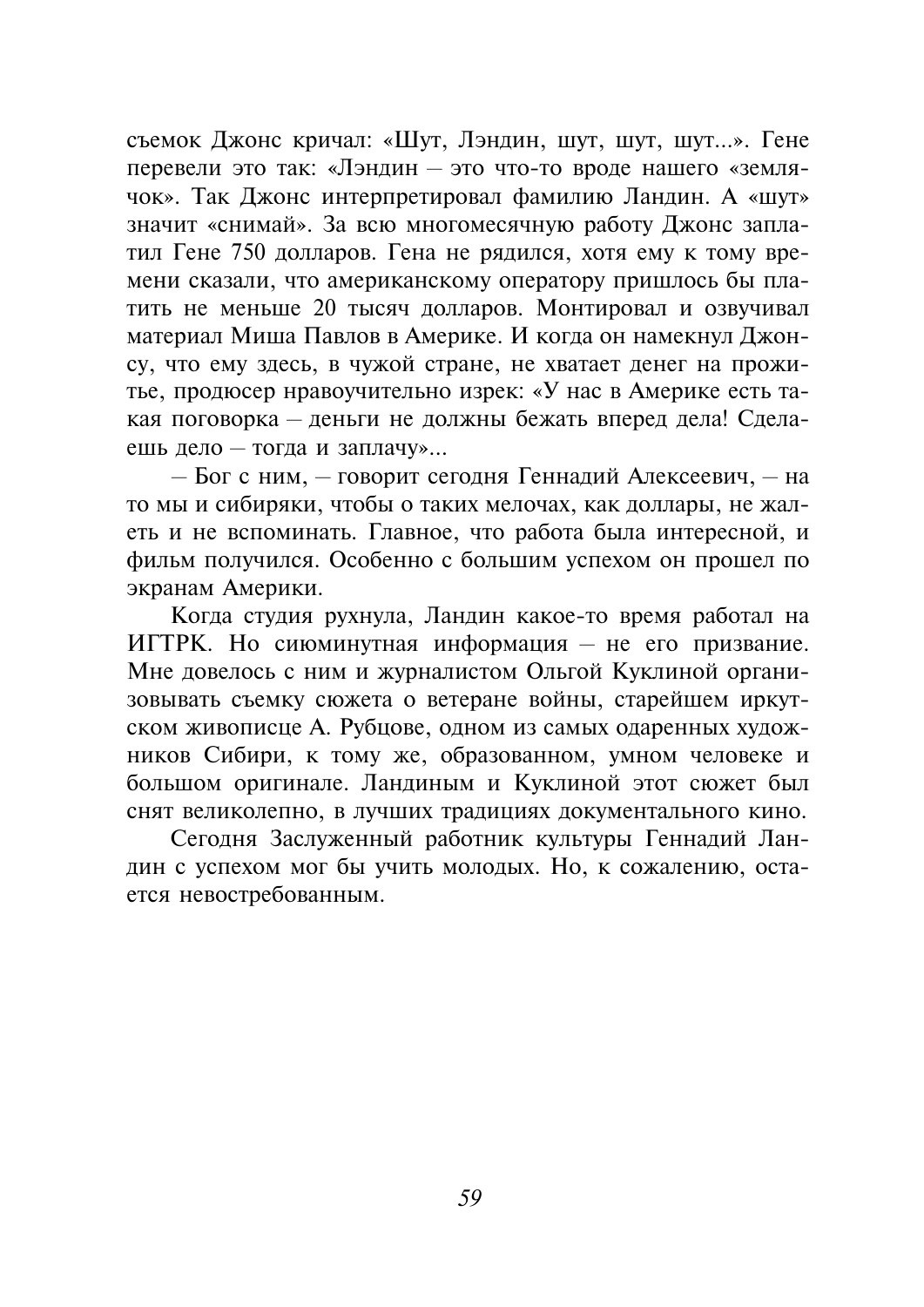# КИНОГВАРЛИЯ - СОБКОРЫ

Восточно-Сибирская студия кинохроники в период своего расцвета имела пять кинокорреспондентских пунктов в городах Красноярске, Кызыле, Якутске, Улан-Удэ, Чите, где постоянно жили и работали ее собкоры. Собкоры на съемках сюжетов работали самостоятельно, как операторы-журналисты, то есть, сами искали темы, снимали материал, писали к отснятой кинопленке монтажные листы и все это отправляли в Иркутск на монтаж. Их сюжеты и составляли основу киножурнала «Восточная Сибирь». Они курировали огромную территорию:

| Красноярский край | 2 401, 6 тыс. кв. км.  |
|-------------------|------------------------|
| Якутия            | 3 103,2 тыс. кв. км.   |
| Читинская область | 431,5 тыс. кв. км.     |
| Тува              | 170 тыс. кв. км.       |
| Бурятия           | 351,3 тыс. кв. км.     |
|                   | $D_{\text{max}} = 1.5$ |

Вклад собкоров в создание киноархива Сибири неоценим. К сожалению, их уже нет в живых. Пусть же эпиграфом к главам, посвященным их творчеству, станут строки моего поздравления, написанного к одному из юбилеев студии.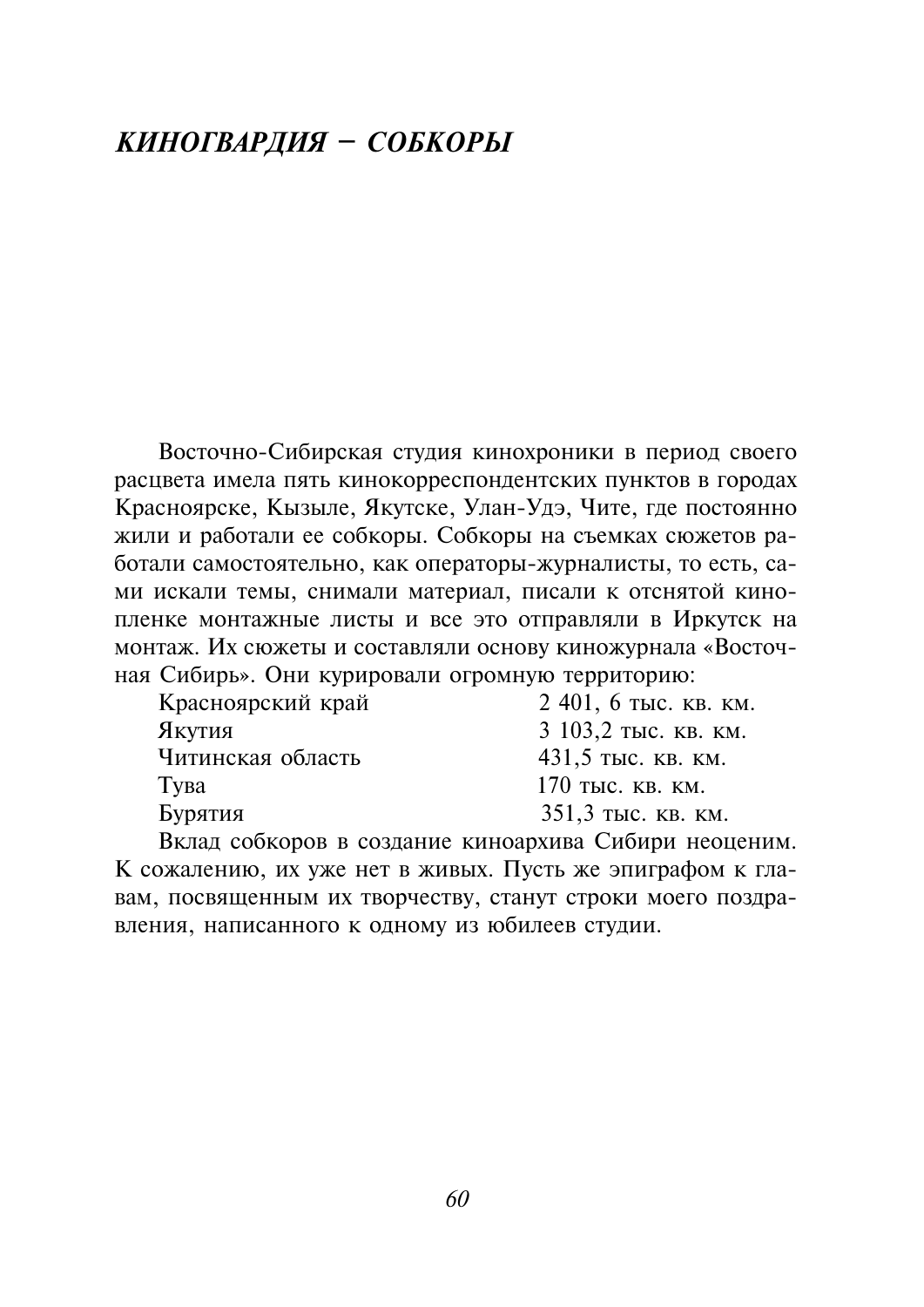Киногвардия — собкоры Наснимали пленки - горы! Проявляя «Стойкость», сметку, Шел Смекаев на развелку. Дегтярев шел напролом И Орлов парил орлом. В честь бурятского народа Снял нам Сидлер кинооды... Князь Тувинский - сам Шамиль -Киноданью одарил. И богиня славы - Ника -На поклон являлась Нике Ника Саввинов ясак нам Из Якутска слал призами. Всех их помним! Всех их любим! Никогда их не забудем! Пусть в любые времена Светят нам их имена!

#### Лмитрий Васильевич Смекаев (1923-1998)

Коренной сибиряк. Фронтовик. Разведчик. Родился 8 ноября 1923 года в небольшой деревне на берегу Енисея, километрах в трехстах от Красноярска. Деревня эта ушла под воду в зоне затопления Красноярской ГЭС. Народ переселили, родители Смекаева переехали в Шушенское. Вот как описывает встречу с отцом Смекаева летом 1966 года режиссер Валерий Хоменко: «Отец Дмитрия Васильевича меня в миг очаровал, словно встретил «вживе» актера, которым восхищался на экране... Не суетный, ни тени позы. А красив-то, лицо точеное, ну чисто шолоховский герой, что-то казачье, крепкое, статное, лихое под благородным обликом старика». Читаешь эти строки, и в памяти возникает сам Дмитрий Васильевич. Все эти эпитеты можно отнести и к нему. Он был очень обаятельным человеком. Природный талант светился во всем его облике: энергия, доброжелательность, умение расположить людей к себе помога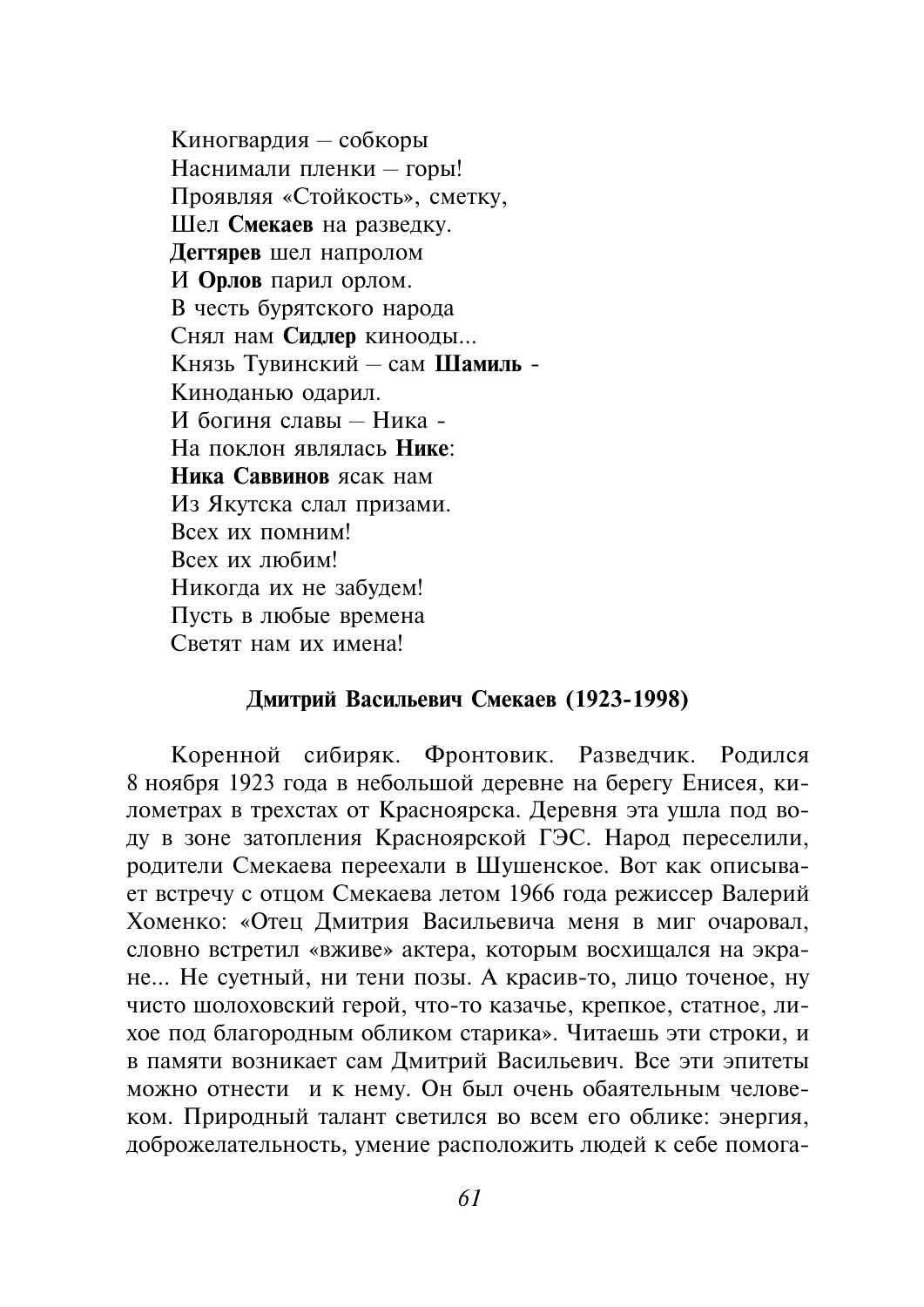ли ему на съемках. Если случалось войти в темный просмотровый зал, где отсматривались черновые, только что вышедшие из проявки материалы сюжетов, не зная, чей идет сюжет, то через несколько планов становилось понятно - это снимал Дмитрий Васильевич. Ни одного скучного кадра, все в движении, в развитии и даже герои съемок каким-то непонятным образом похожи на него, веселые, динамичные, улыбчивые. Ну что казалось бы нового и интересного в эпизоде работающих за станками ткачих. Но я до сих пор помню, как это было снято. Мололые симпатичные работницы связывали нити ткани так легко и артистично, словно играли на арфе. Весело, как бы играючи, переходили от одной машины к другой и улыбались, и успевали кокетничать (по-видимому, с сумевшим их «раскрутить» оператором). Дмитрию Васильевичу удавалось озарить каждый свой материал светом своей личности, своего темперамента, оптимизма, таланта. Он никогда не был равнодушным ремесленником. Всем своим творчеством подтверждая непреложные для журналиста истины: заинтересуйся темой - и сумеешь заинтересовать ею зрителя; полюби своего героя - и зритель его полюбит; «заболей» какой-то проблемой - и зритель откликнется на твою боль

Смекаев пришел работать на студию в 1956 году. В то время хроника создавалась руками операторов. Сценаристы, режиссеры вышли на первый план уже позднее, да и то если дело касалось не сюжетов, а документальных фильмов и спецвыпусков, то есть материалов, идущих на экране от десяти минут и до часу. Операторы первого призыва часто обходились без помощников: сами искали темы, продумывали структуру материала, круг съемочных эпизодов. Потом к отснятому сюжету писали так называемый «монтажный лист», в котором очень подробно излагали сведения для будущего текста: что, где, когда произошло, какие люди участвовали в том или ином событии. Часто монтажные листы было интереснее читать, чем написанные по ним профессиональными литераторами и журналистами тексты. Дмитрий Васильевич любил повторять шуточный афоризм: «кино делают оператор и шофер». Это его изречение по отношению к операторам первого призыва было более чем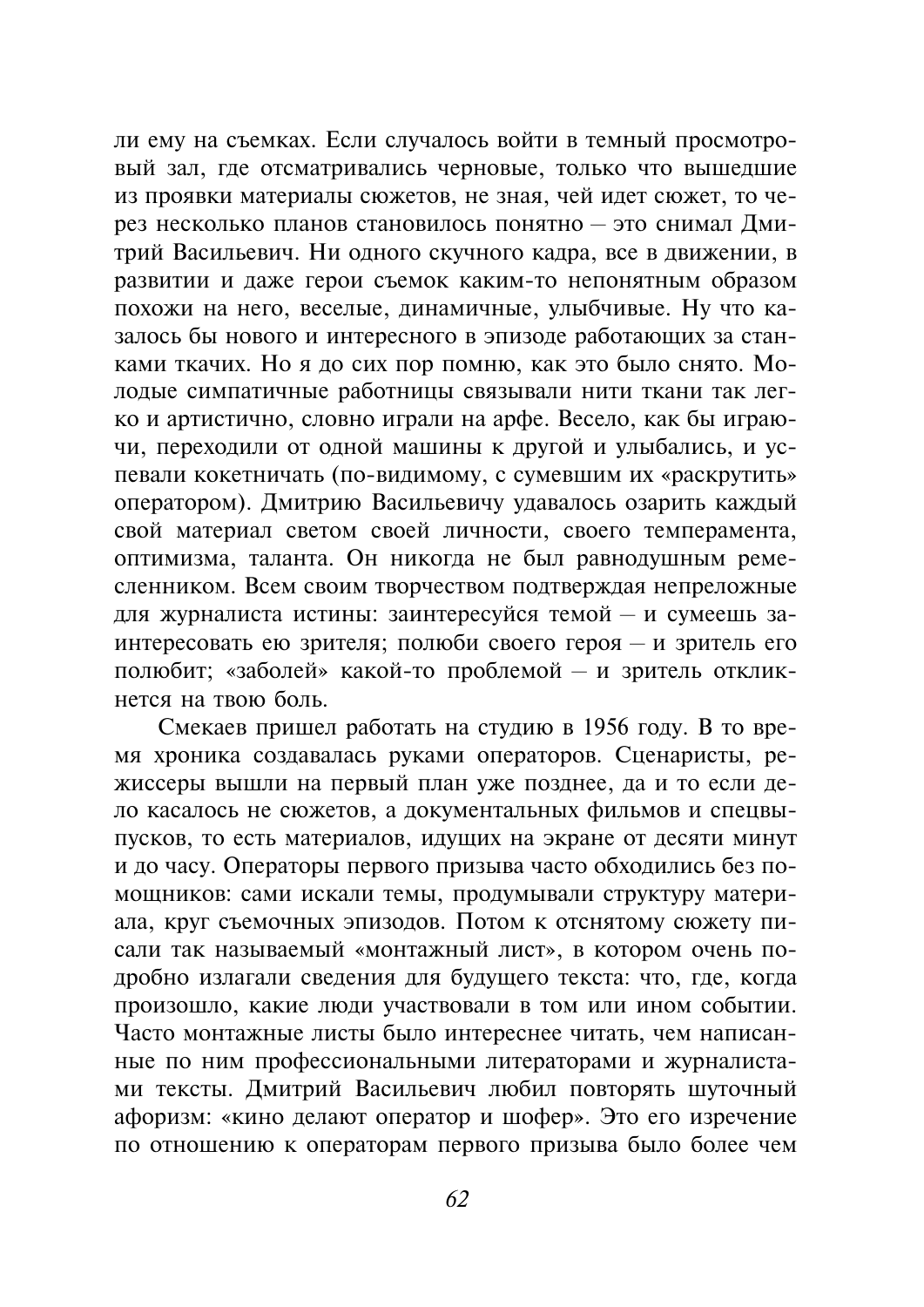справедливым. Особенно это касалось тех, кто работал вдалеке от студии на корреспондентских пунктах. Иркутским хроникерам темы чаще подкидывала редакция. Смекаев же был кинокорреспондентом ВССК по Красноярскому краю. Достаточно взглянуть на карту края, чтобы оценить масштаб его забот. Два миллиона четыреста тысяч квадратных километров территории (пять Франций). Таймыр. Хакассия. Эвенкия. Долгано-Ненецкий автономный округ. Норильск с его знаменитым комбинатом и самым северным в мире городом, Енисей с каскадом строящихся ГЭС. Североморский путь. Оленеводство и звероводство, охота и рыболовство, нехоженая тайга и плодородные пахотные земли со сравнительно теплым микроклиматов (Канск, Минусинск). И все это Дмитрий Васильевич знал, как свои пять пальцев, все объехал, все снимал, везде у него оставались друзья, которые сообщали ему обо всех интересных событиях. Человек непоседливый и коммуникабельный, он всю свою жизнь провел в разъездах. Обычно звонит в редакцию, чтобы получить добро на командировку: «Понимаешь, меня на Хатангу приглашают, у них там будет переход по северным рекам до Ледовитого океана, говорят, возьмут меня с собой». Так начинались многие сенсационные съемки. Не случайно по количеству сюжетов, которые были приняты на Центральной студии документальных фильмов и прошли во всесоюзном киножурнале «Новости дня», он опережал всех операторов студии.

Мне впервые довелось вплотную работать с Дмитрием Васильевичем на фильме о чемпионе Олимпийских игр борце Иване Ярыгине. Сценарий написал чиновник из Госкино РСФСР. Штамп на штампе. Ход - заезженный: пот, труд, 30 километров в день одних пробежек, столько-то отжиманий, столько-то приседаний - и вот вам результат - чемпион мира и Олимпийских игр. Эту схему в фильмах о спортсменах затерли до дыр. Скукота! И мне, и Диме сценарий не понравился. Обсуждаем его в редакции, а Смекаев говорит: знаешь этот Ярыгин - настоящий Иванушка-дурачок из русской сказки. Родился в глухой деревне, даже не в деревне, а на заимке. А сегодня он - кум королю - ездит по Красноярску на черной «Волге» с номером 00-02, гаишники ему честь отдают. (Поясним: в те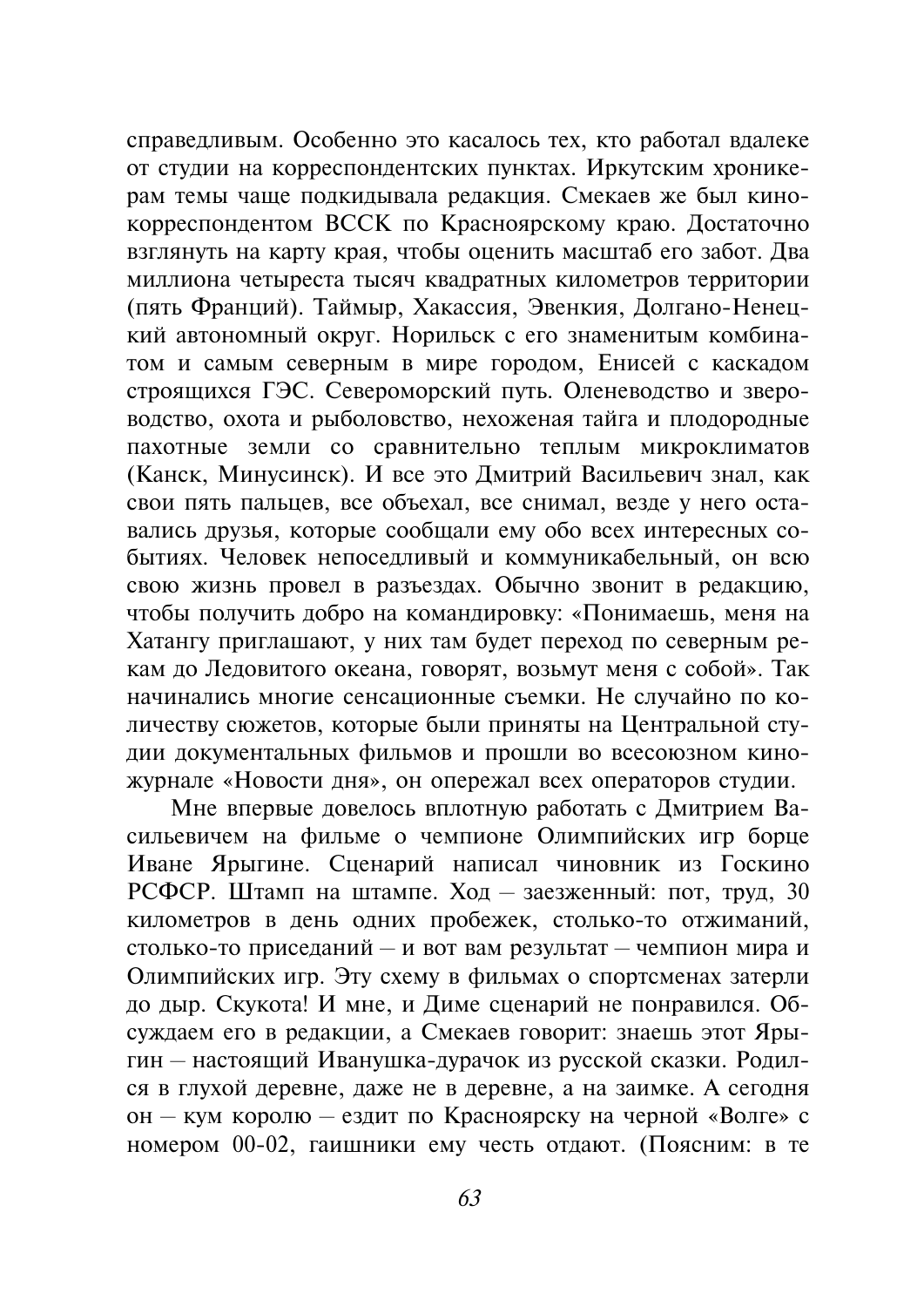времена все знали, что «Волга» с номером 00-01 возит «хозяина» области – первого секретаря обкома КПСС – должность равнозначная сегодняшнему губернатору). Значит второй человек после него в крае - Ярыгин.

Эврика! Это же классический голливудский сюжет о Золушке! Мне сразу стало ясно, как надо снимать. Надо планировать поездку на малую родину спортсмена, к его родителям, к братьям-сестрам, которых не мало не много - десять человек, к отцу, ведущему свой род от ярыг-плотогонов (сибирских бурлаков). Идея понравилась и Смекаеву и режиссеру Леониду Сурину - очень тонкому мастеру документального кино. Этот замысел во время съемок они воплотили с блеском, использовав по максимуму сибирскую экзотику. Вместе с отцом и братьямибогатырями Иван парится в деревенской баньке, потом они ныряют в снег и снова парятся. Мать выносит сыну трехлитровую банку парного молока, и Иван выпивает ее до дна, как будто это не банка, а стаканчик. А вместо тренировок олимпийский чемпион рубит дрова. Нарубил такую гору, что из-за поленницы уже и его самого не видно, только поленья продолжают лететь в кадр. Тут и охота, и застолье с сибирскими пельменями. А какие синхронные интервью удалось записать! «Мне один корреспондент говорит. - рассказывает мать. - за такую медаль (кивает в сторону висящей на стенке олимпийской медали), голову не жаль положить. А я ему отвечаю: медаль-то она на стенке висит, а голова – всегда нужна!» Говоря о своих детях, она оценивает заслуги своего знаменитого на весь мир сына так: «Ну Ваня-то у нас чо - не доучился. А вот дочка-то у меня выучилась - учителкой стала».

Московский чиновник - автор бездарного и, в общем-то, отброшенного за ненадобностью сценария - на монтаж фильма даже не приехал. Текст пришлось писать мне. Зато он поехал представлять фильм в Италию, в Сан-Венсан на Международный кинофестиваль спортивных фильмов, где было представлено 88 лент со всех концов мира. Позднее он рассказывал, с каким восторгом и зрители, и жюри принимали фильм, под какими аршинными заголовками о нем писала пресса. В итоге картина получила в награду «Серебряный тур» МКФ.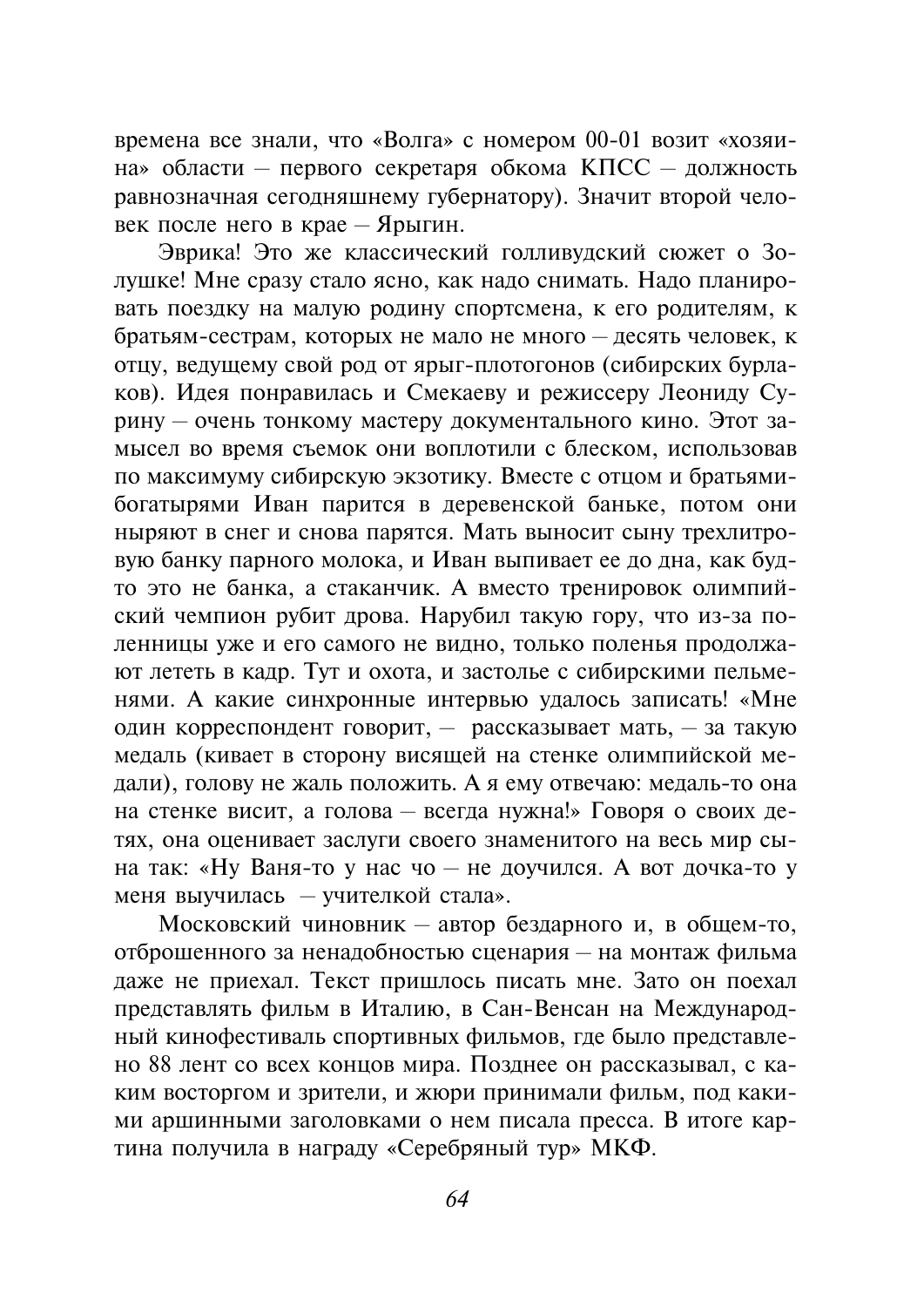Запомнилась история с еще одной замечательной работой студии. Звонит в редакцию Дмитрий Васильевич: «У нас тут ЧП. У нас тут паводок, в результате которого в теле плотины Саяно-Шушенской ГЭС образовался проран. Меня начальство берет с собой. Спецрейс вылетает завтра утром. Разрешите съемку, может получиться классный материал. И вышлите сегодня мне 5 коробок пленки (1500 метров)». Я быстро пишу приказ о запуске спецвыпуска (без этого пленку не выдадут), иду за подписью к директору Юрию Викторовичу Маякову, человеку в общем-то хорошему, но из поколения на всю жизнь напуганного сталинскими репрессиями. И получаю запрет на съемку. Сегодняшним молодым журналистам даже трудно понять причину отказа, поэтому объясняю: в те времена в нашей стране «не было» ни наводнений, ни землетрясений, ни пожаров, ни других стихийных бедствий, ни тем более, технологических катастроф. В реальности они, конечно, были, но отражать их в СМИ запрещалось. Ни власть, ни народ волновать не рекомендовалось. Пресса как в известной песне должна была повторять: «Все хорошо, прекрасная маркиза, все хорошо, все хорошо!» Ну а как сказал один из американских телемагнатов, если события нет на экране, значит, его нет вообще. Система замалчивания работала безотказно. Сейчас мы впали в другую крайность - журналистика превратилась в филиал МЧС. Любое даже малозначительное происшествие раздуваем как мыльный пузырь...

Но вернемся к событиям того дня. Сижу в редакции, думаю, как убедить директора и тут вспоминаю, что попадался мне на глаза приказ Госкино о том, что определенный процент материалов можно снимать не для показа на экране, а как бы сказали литераторы, «в стол», то есть как хронику. Спасибо тому неизвестному чиновнику, кто прилумал эту лазейку! Снова иду к директору, наседаю на него со всей энергией, показываю заветный приказ Госкино, убеждаю, что в случае благополучного исхода у нас получится материал о героях Саяно-Шушенской ГЭС. И, о счастье, он дает добро. Но уже конец рабочего дня. Едва успеваю получить пленку, сама везу ее в аэропорт, уговариваю экипаж улетающего в Красноярск самолета - пере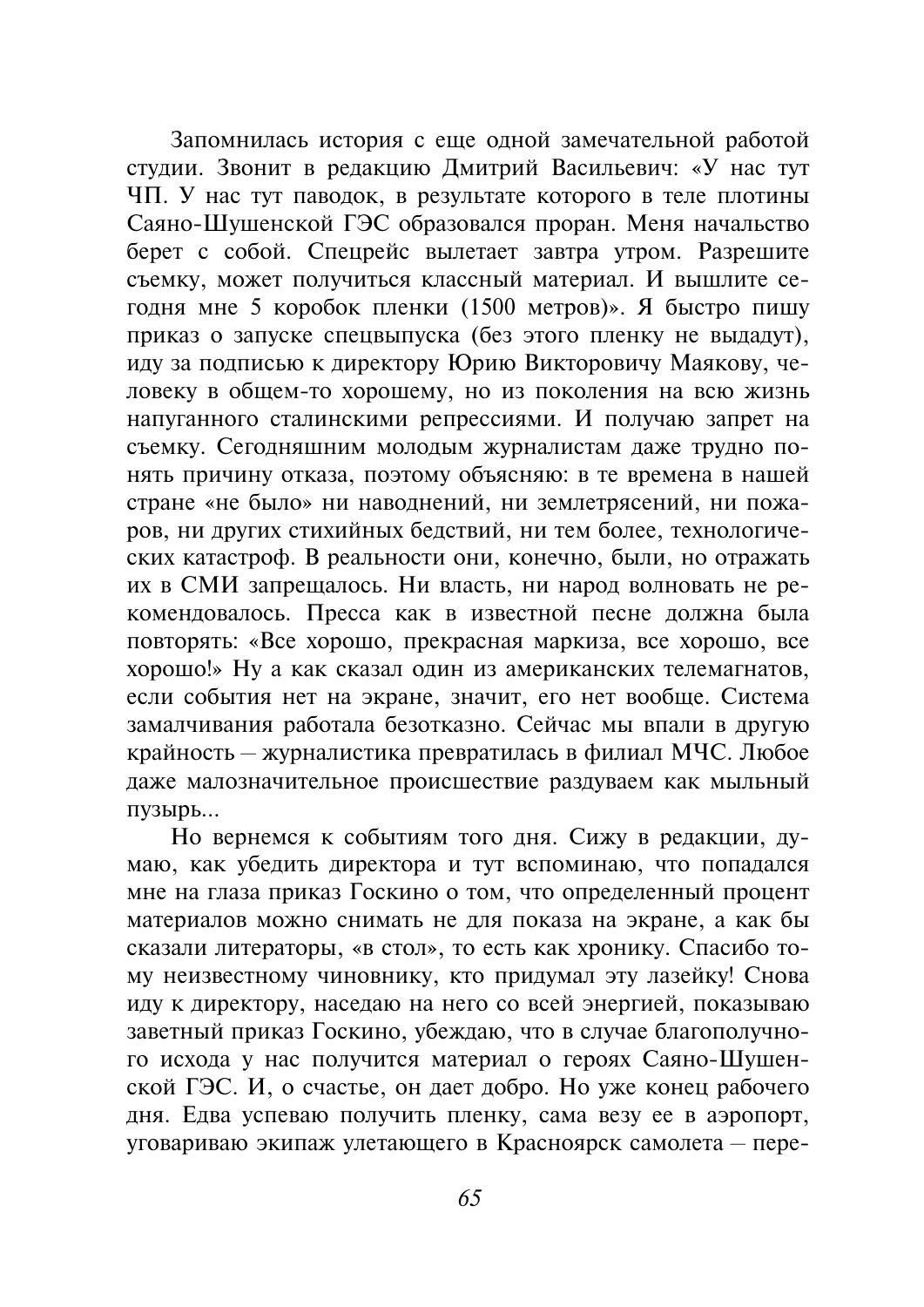дать ее нашему корреспонденту, звоню Смекаеву, чтобы он встречал рейс.

Так началась работа над одним из лучших спецвыпусков студии под названием «Стойкость».

Волопал, безумствующий в проране. Бригала строителейдобровольцев, несущих под потоками воды мешки с цементом, чтобы закрыть пробоину. Поначалу тяжелые мешки вода сносит как щепки. Но рабочие идут один за другим нескончаемой цепочкой. Много часов длится эта битва. Одна бригада спасателей сменяет другую. И только Дмитрия Васильевича сменить некому. День и ночь под потоками ледяной воды, прикрывая камеру плащом, падающий от усталости, мокрый с головы до пят, оператор продолжает снимать. И вот она - победа. Поток воды укрощен. Плотина, которая была под угрозой разрушения, спасена, а с ней и прибрежные деревни, которые бы неминуемо затопило. Эта победа строителей была и нашей побелой.

Помню, когда черновой материал принимали на студии, Смекаева еще и поругивали: и деталей-де не хватает, и того-то не лоснял. и этого-то нет. А он виновато оправдывается, мол, камеру заливало, условия экстремальные...

За монтаж взялся большой мастер этого тонкого искусства Валерий Хоменко. Он смонтировал наиболее динамичные эпизоды под музыку Мусоргского «Ночь на Лысой горе» и Вагнера «Полет Валькирии». Причем сделал это так мастерски, что длина музыкальных фраз совпадала с длиной кинокадров, сливаясь в поразительный по своей цельности звуко-зрительный образ. А бригадир, которому из-за шума воды приходилось отдавать команды не словами, а жестами, воспринимался как дирижер, акцентируя наиболее яркие моменты схватки.

Картину не пришлось класть на полку: в ней было все, что воспевалось в те годы, да и сегодня не устарело, не утратило актуальности: самоотверженность людей, накал борьбы, победа на стихией. Студенты, которым эта лента показывается как образец монтажа, смотрят ее на едином дыхании. (Киножурнал «Восточная Сибирь». № 27. 1979).

В том же году в содружестве с Хоменко Смекаев снял еще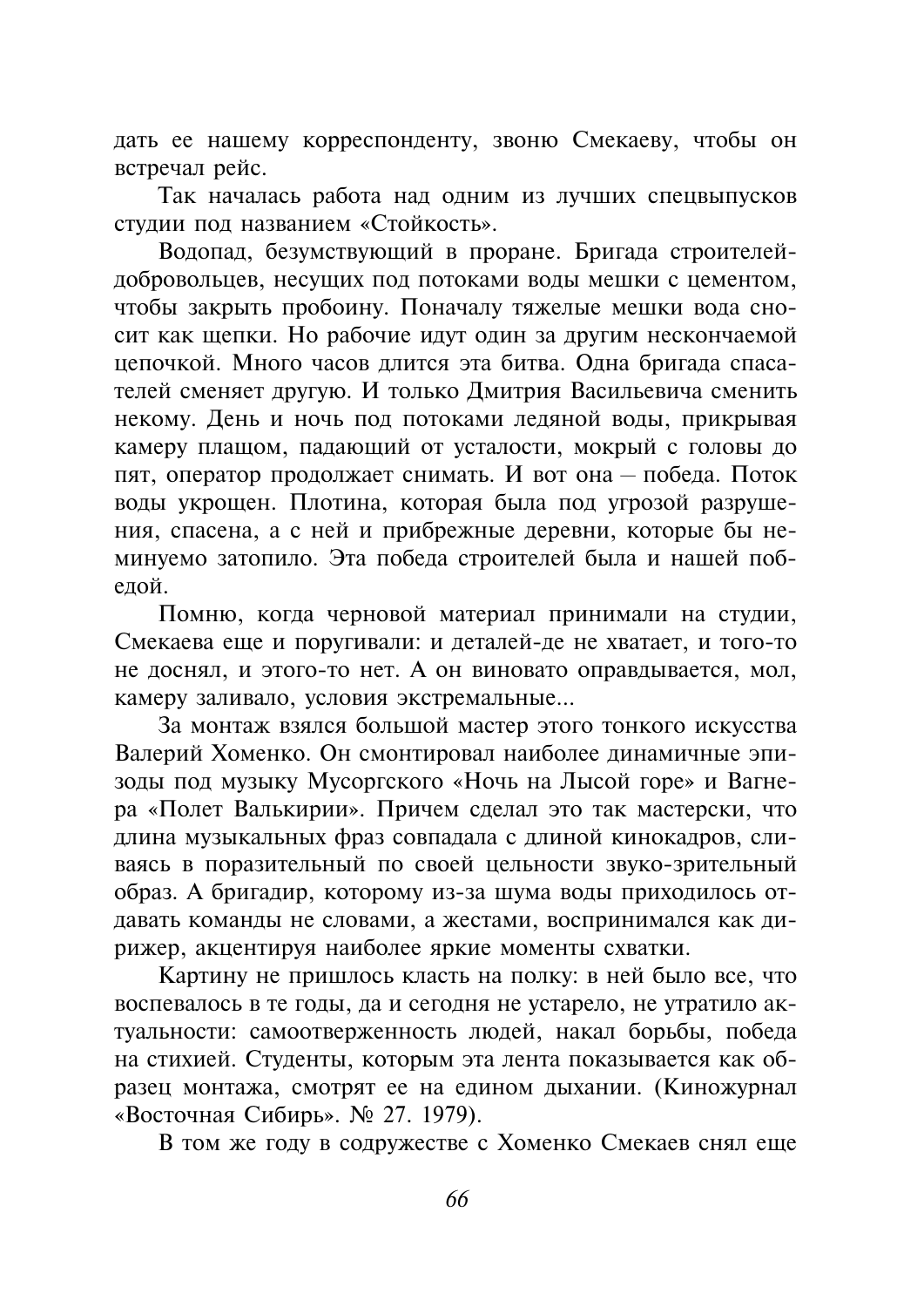один фестивальный спецвыпуск «На Таймыре рассказывают...» Обе эти работы получили диплом жюри и первую премию на «Всесоюзном смотре фильмов о Сибири и Дальнем Востоке». В содружестве с режиссером Валерием Хоменко Смекаев снял 6 фильмов.

Вот как Валерий вспоминает о нем. «Дима был крепкий, належный оператор, усекал все «тонкости» калра. Он особенно прославился на строительстве Красноярской ГЭС - так сказать, эпический певец ее. Был очень популярен в своем крае вообще. А уж на юге едва ли не «национальный герой».

...Шла весенняя пахота - мы туда погнали свой «газон», к механизаторам. Как дорогу к деревне отыскать? Когда добрались - тишина глухая и хоть глаз выколи на улице, Дима едва нашел избу, чуть ли не наугад, а достучались - что тут началось! Вспыхнул свет, загремели кастрюли и сковородки, разносолы на скатерть белую... и начался далеко за полночь пир - с рекою самогонной! Ну а как же: Лима Смекаев приехал! Лмитрий Васильевич! С другом - кинорежиссером... По-царски нас принимали. Я «затхлый» горожанин и родом, и по натуре, вкусил сверх меры истинного сибирского хлебосольства, сельского гостеприимства. И был счастлив причащением к сибирячеству!

...Лето жаркое 1966-го. Фильм назывался «Легенла о живой воде». Тему «поднял», съемочно разработал Смекаев, в редакции сказал, что режиссерски тут все уже сделано, и я не был против, чтобы официально - в титрах - мы с ним оба значились режиссерами. Сценарий же по готовому написал Марк Сергеев. Мы мотались в зной по пыльным дорогам в хакасских степях - я сделал для себя открытие: как красивы! А еще древние курганы там, могильные камни кочевых племен (далеко от музейных дворцов и залов)» («Кинематографическая Атлантида»).

В 1969-м году они вместе снимали «Пятое лето Виталия Сургутского» - фильм по тем временам необычный и очень смелый. «Жаль только, что его жутко покорежила московская нензура» (нитата Хоменко). В 1979-м летали на мыс Челюскина, самую крайнюю точку Евразийского материка. На Таймыре караулили массовую миграцию оленей в период бескормицы. И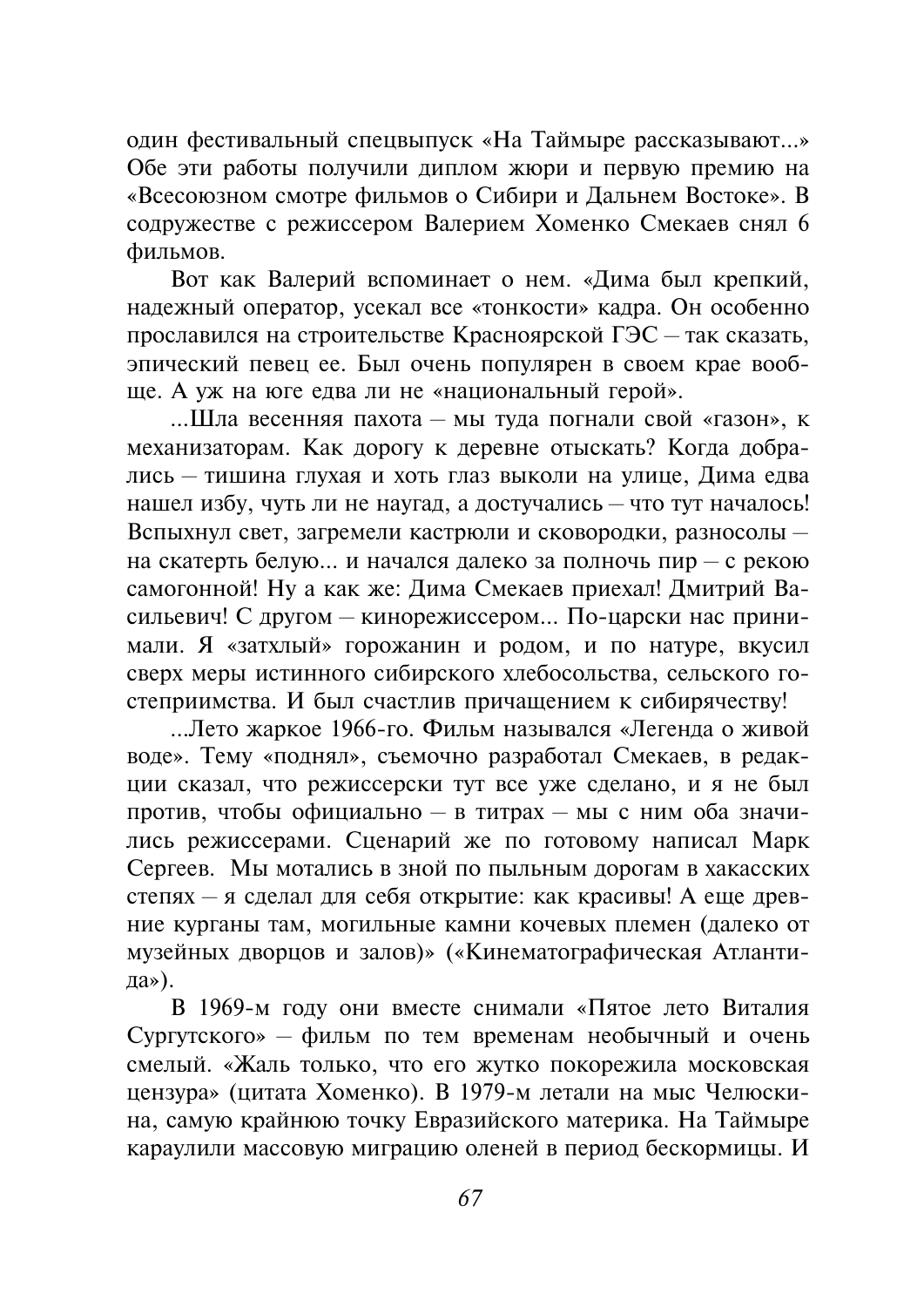все удавалось. Вспоминает Валерий Хоменко: «Дмитрий Васильевич, такой представительный - сам седовласый бог кино - внушал людям со стороны, серьезным и деловым, поразительное почтение». Капитан ледокола вопреки всем запретам техники безопасности разрешил группе снимать проход ледокола со льда... Мы с камерой и штативом спустились на лед, отошли этак метров на 50 вперед, наискосок к корабельному носу, изготовились - и ледокол, роскошно круша лед под собой, прошел мимо метрах в десяти - ах, как гудело под нами, сотрясая грудную клетку! В пору перепугаться, того и гляди, треснет лед и разойдется полынья в нашу сторону! Но моряки-то знали: надежно. Великолепнейший кадр получился! Никто ничего подобного на студии, кроме Смекаева, никогда не снял».

Мне довелось познакомиться с Дмитрием Васильевичем, когда ему было уже под 50. Но первопроходческий дух в нем не угас. Помню, некого мне было отправить на БАМ. Обошла всех молодых операторов, которые годились ему в сыновья. У одного - радикулит, у другого язва, третий собирается в отпуск. А событие интересное - автопробег по всей трассе будущей магистрали. Смотрю, Смекаев какой-то невеселый ковыляет навстречу.

- Что с вами, болеете? - спрашиваю, а сама думаю, ну уж этого-то грешно отправлять. А он: - А что, работа какая-нибудь есть? - Есть, говорю. - Ну давай рассказывай!

И когда узнал, что можно почти месяц колесить по БАМу - и камаринскую сплясал, и благодарил, и радовался, как будто я вручила ему путевку на южный берег Крыма... И поехал, и привез отличный спецвыпуск. Правда, когда вернулся, из машины выйти сам не смог - радикулит схватил. Оказывается он его еще до отъезда мучил, но он тогда мне ничего не сказал, чтобы я не раздумала его отправлять.

И еще мне посчастливилось снимать в ним в Бодайбинском районе десятиминутку «Старатели» (к/ж № 32. 1988). Посчастливилось, потому что никогда, ни в одной поездке я не чувствовала себя так комфортно. Он не пытался отсидеться за чужой спиной, был настоящим джентльменом. Все организационные заботы, всю ответственность старался взвалить на се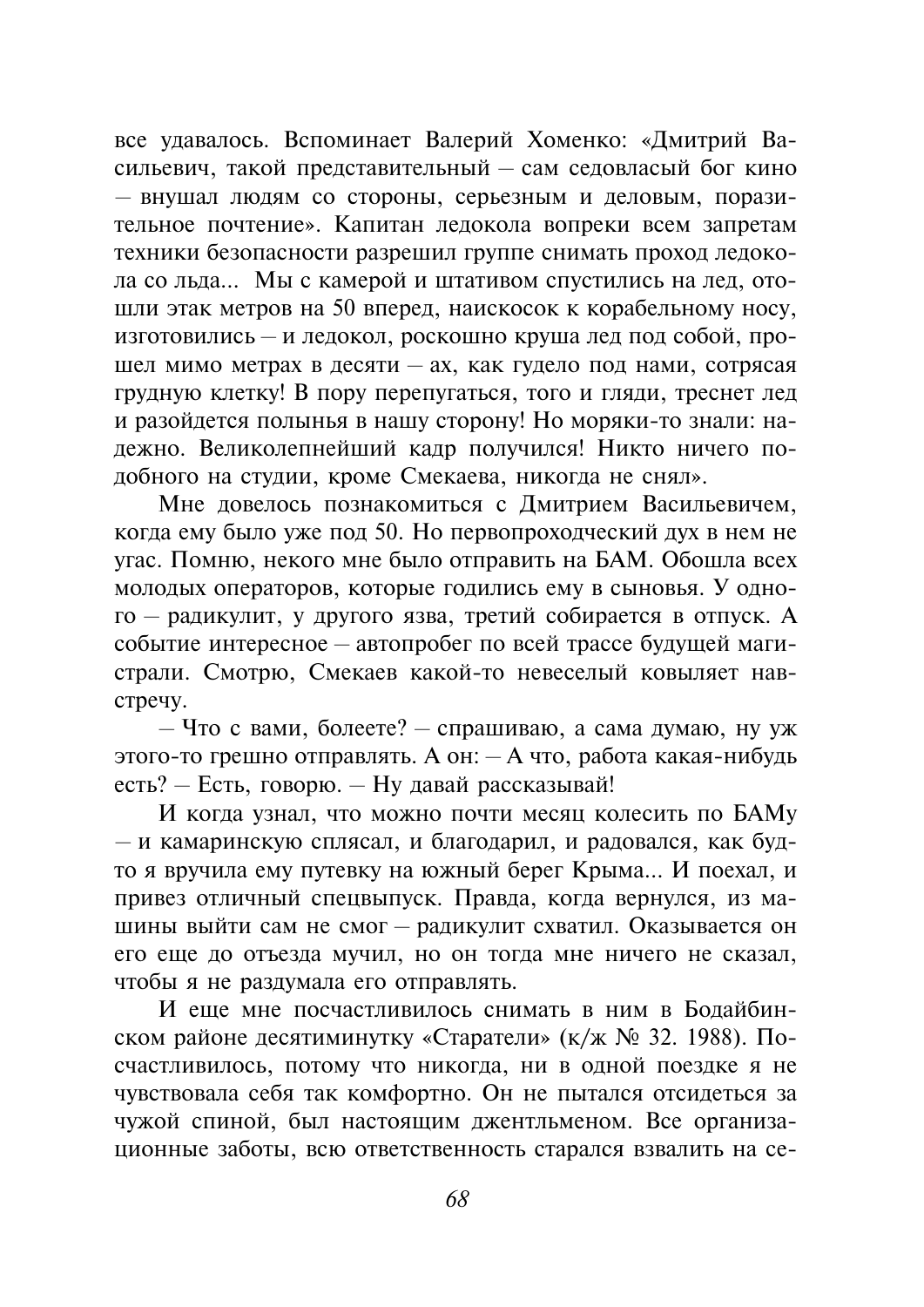бя. Сценарий мной заранее был написан и продуман, он вник в замысел и помогал обогащать его живыми яркими деталями. Во время синхронных интервью умел расковать, рассмешить героев, войти к ним в доверие. Мы понимали друг друга с полуслова. Он словно читал мои мысли. После этой поездки Дмитрий Васильевич, приезжая в Иркутск, обычно неожиданно заваливал ко мне в гости. Какие байки из своей операторской жизни рассказывал - жаль, что я тогда ничего не записывала.

Ушел он как-то незаметно. В 1993 году мы очень скромно отметили его семидесятилетие. Красноярский корпункт закрыли. Открыли, но неналолго Красноярскую студию кинохроники, где он немного поработал. Документальное кино потихоньку умирало. Он ушел в кино-фотослужбу какого-то, как он говорил, «секретного объекта». Когда я его видела в последний раз в разгар перестройки, в нем не было уже того куража, что прежде. «Я теперь круглый сирота», - сказал он мне вроде как полушутя - всё потерял: ни студии, ни жены (жена - прекрасный, заботливый человек, опора и поддержка, к тому времени умерла).

В памяти всех, кто работал со Смекаевым, кого он когдалибо снимал, он остался веселым, лихим, беззаботным и в то же время беззаветно преданным своему операторскому призванию.

8 ноября 1998 года Дмитрию Васильевичу должно было исполниться 75 лет. Он немного не дожил до этого дня.

#### Никандр Егорович Саввинов (1933-1993)

Собкор студии в Якутской АССР Никандр Егорович по национальности был якутом. Свою малую родину он любил глубоко, искренне. Он знал все, что было в республике необычного, самобытного, интересного. И не просто знал, а был личным другом каждого более или менее известного в его крае человека, будь то рыбак, охотник, оленевод, летчик или моряк. Но особенно тесные дружеские узы связывали его с якутской интеллигенцией. Помню поразивший меня сюжет «Всадник промчавшийся» об его умершем друге художнике. Для всех, кто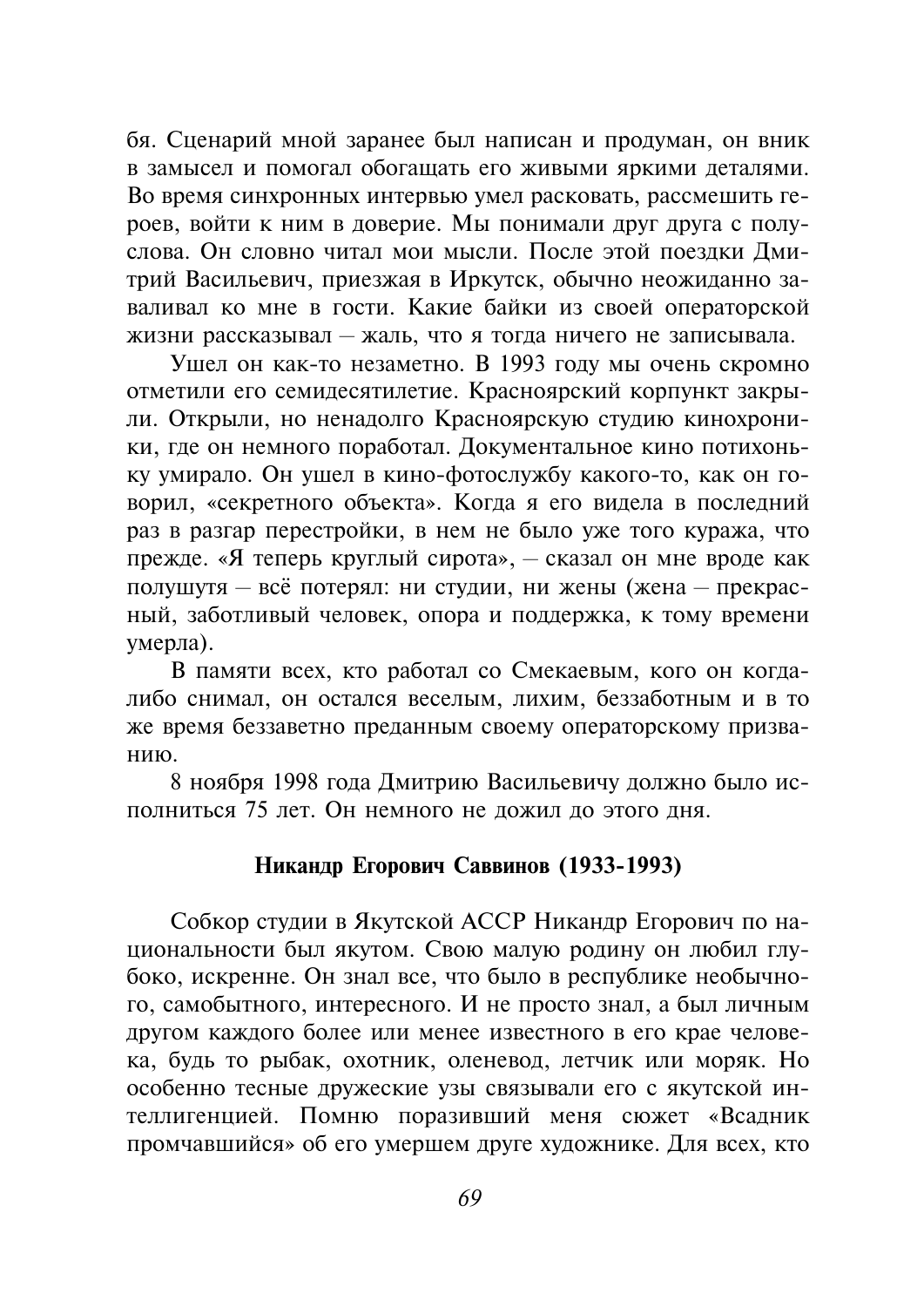любит изобразительное искусство, словосочетание «якутские графики» не пустой звук. Это направление оставило заметный след в истории искусства. Сюжет был посвящен одному их основоположников школы якутской графики. Все кинематографисты знают, как трудно делать ленту о тех, кого уже с нами нет. Иконографический материал, синхронные интервью не заменяют встречи с живым героем. Но Ника (так звали Саввинова на студии) сумел оживить фотографии, а также гравюры мастера: наезды, отъезды, панорамы, детали превращали каждую картину в микрофильм. Удалось ему и одухотворить мастерскую художника, где каждая вещь повествовала о своем ушедшем хозяине. Никогда не думала, что мертвую натуру можно снять настолько изобретательно, что она оживет, «заговорит». Сумел он и перенести на пленку свои чувства к герою, свое преклонение перед его талантом. Сюжет получился настолько пронзительным, что после просмотра оставалось ощущение потери близкого человека.

В подобном же эмоциональном ключе решена лента «Семья Самсоновых», рассказывающая о династии учителей. Патриарх и основатель рода был создателем якутской азбуки. Его дети, внуки стали учеными, педагогами, преподавателями вузов, продолжили отцовское дело просвещения соотечественни- $KOR$ 

Сам Никандр Егорович тоже был не лыком шит. Закончил в 1962 году в Москве операторский факультет Всесоюзного государственного института кинематографии. А потом еще и Высшие режиссерские курсы. А уже в 1970 году фильм «Мы из Чурапчи», снятый по предложенной им теме, получил золотую мелаль на III Всесоюзном фестивале спортивных фильмов в г. Риге. Снимался этот фильм в содружестве с заезжим режиссером А. Вилькенсом оператором А. Непомнящих.

Саввинов находил и предлагал темы, а эти темы часто воплощали другие операторы и режиссеры. Предложил Никандр Егорович экзотический фильм «В дельте Лены», снял его сынок известного московского оператора – Галаджев. И в Чурапчу, где сама тема была беспроигрышно сенсационной, отправили другого оператора, оттеснив Нику на задворки. Представьте, не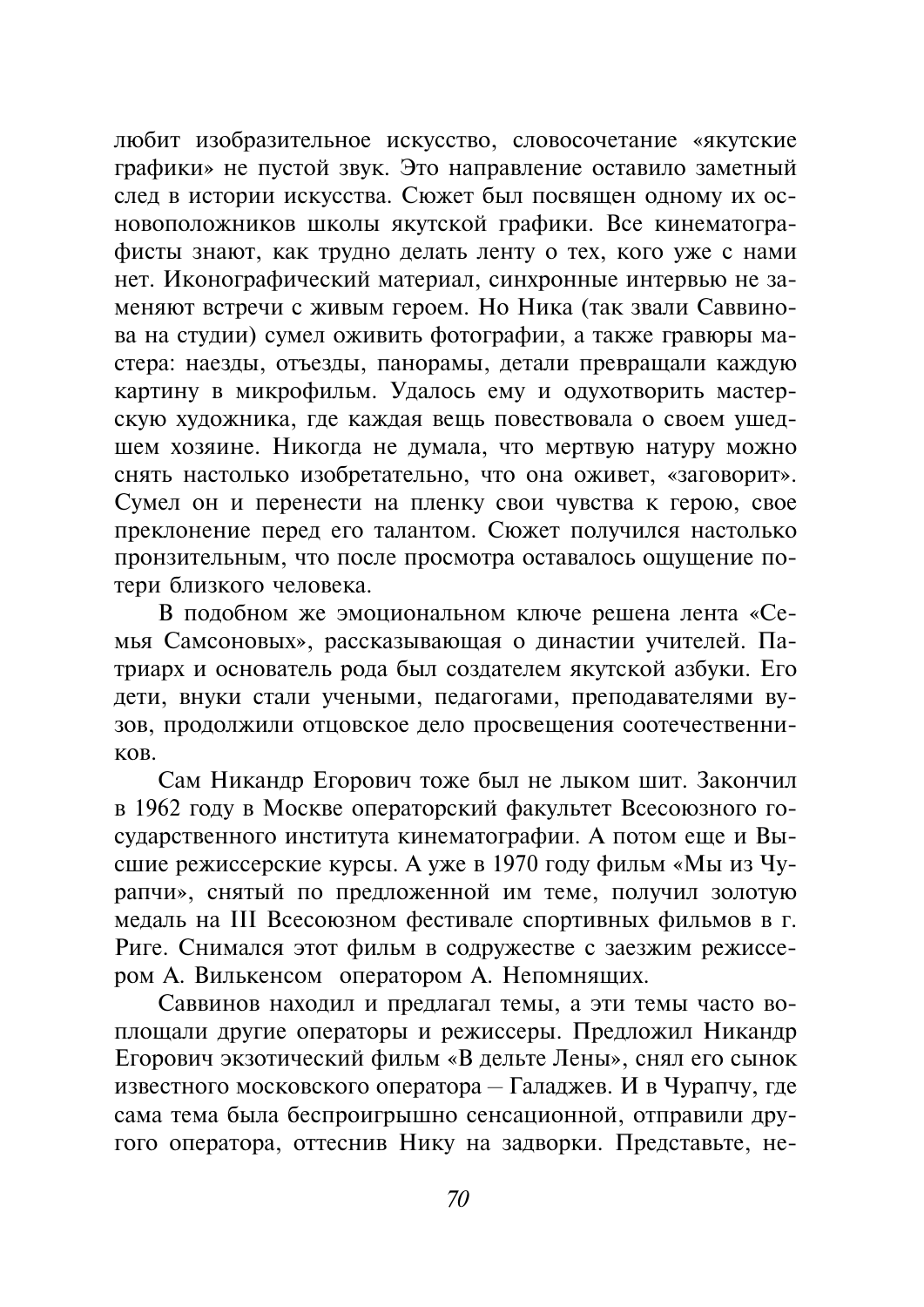большой посёлок, даже по якутским меркам - глухомань. И вдруг оттуда на всесоюзные соревнования приезжают спортсмены, которые поднимаются на высшие ступени пьедестала почета. Молодые борцы – воспитанники тренера Д. П. Коркина – вместе со своим наставником изобрели и своими руками смастерили чудо-тренажеры. Их тренировки ассоциируются с чемто древним, самобытным, вечным. Вот так, наверно, готовили гладиаторов. Лента зрелищна и необычна.

Почему же, предлагая такой материал, имея способности и два образования - операторское и режиссерское, - Саввинов часто оказывался в тени его более проворных коллег? Потому что в экранной журналистике нельзя быть слишком скромным и безответным. И это - урок. Прежде чем идти в теле - и киножурналистику, студентам стоит подумать, а соответствует ли эта профессия их характеру. Достаточно ли у них смелости, настойчивости и, если хотите, дерзости, чтобы выбрать этот путь.

Режиссер В. Хоменко вспоминает: «В 1972 году Ника познакомил меня с главным режиссером уникального передвижного театра в Нюрбе. Но как-то всё откладывалась эта Саввиновская идея, а потом ее реализовали В. Эйснер и Е. Корзун». Саввинов и Хоменко лаже название будущего фильма придумали: «Они бродили по дорогам», отсылая этим названием зрителя к феллиниевской «Дороге». Уже из одного только заголовка видно, как серьезно и глубоко была бы решена тема. Фильм был бы сделан с уважением и любовью к актерам, проводящим жизнь «на колесах», приносящих праздник в самые отдаленные стойбища якутов.

В. Эйснер снял по этой теме картину «Из театральной жизни Станиславского» в жанре документальной комедии, сделав главным героем ленты шофёра по фамилии Станиславский, который возит артистов на гастроли. Смеяться на Колыме над чукчами, а в Якутии над якутами, над их искусством пришлым журналистам по меньшей мере бестактно. И в данном случае я понимаю позицию Якутского обкома КПСС, который после этого фильма поставил вопрос об отказе от услуг ВССК и открытии на своей территории собственной студии кинохроники. Но вскоре началась перестройка, производство документально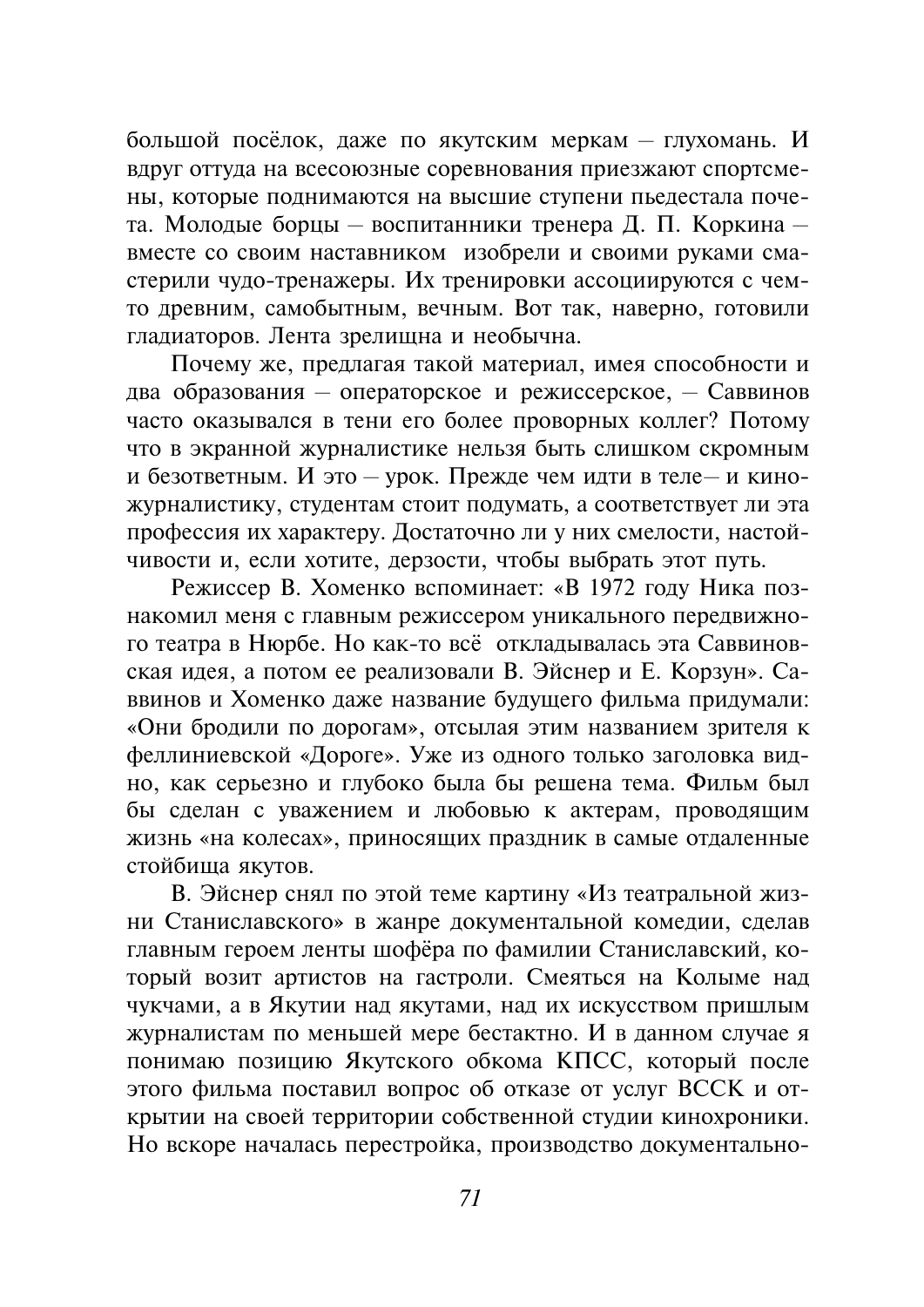го кино оказалось для государства слишком дорогим, и вопрос об открытии новой студии отпал сам собой.

Снова обращусь к воспоминаниям В. Хоменко. В 1972 году к 50-летию образования ЯАССР снимался полнометражный фильм «Капсэ, Якутия». В работе над этим фильмом стержневое решение было найдено не сценаристом, а опять же Н. Е. Саввиновым. Валерий был режиссёром фильма, в сценарии, свидетельствует он, все «вроде правильно, но как-то так академично, что я не мог уловить, за какую ниточку потянуть, чтоб начать распутывать клубок. Никандр рассказал по-своему, «изнутри». Самая блестящая его подсказка - снять Омолона - драматурга-классика и якутского культуролога Д. К. Сивцева. Когда сценарист увидел на экране фильм, он сказал: знал бы я этих людей раньше - весь сценарий бы на них построил. Вот после этого и судите, кто был в данном случае истинным автором сценарных идей».

Кино, телевидение - дело коллективное. Часто урожай достается не тем, кто «пахал и сеял». В первых строках титров подчас стоят фамилии тех людей, которые внесли в ленту весьма скромный вклад. Мне хотелось бы, что называется, «восстановить историческую истину». А суть ее состоит в том, что на протяжении 30 лет именно Никандр Егорович был главным кинолетописцем Якутии. И даже если его фамилии нет в титрах, темы, идеи, герои фильмов чаще всего попали на экран с его полачи.

Как редактору, мне пришлось работать с Никой над двумя лентами. «На Севере у рыбаков» (1982) и «Какое на земле тысячелетие?» (1990).

Первый фильм о Сергее Румянцеве - чемпионе страны срели рыбаков-профессионалов. Он работал в тундре совершенно один. Изобрел особые сети с целой системой ловушек. В 40-50градусный мороз он каждый день выходил из своего сиротливо стоящего в бескрайних снежных просторах балка, садился на аэросани и - вперед на подледную рыбалку. И все это - за полярным кругом. Периодически к нему прилетал вертолет, который он под завязку загружал рыбой, отборной рыбой северных озер. За сезон он один добывал по 35 тонн рыбы. Экзотика! Но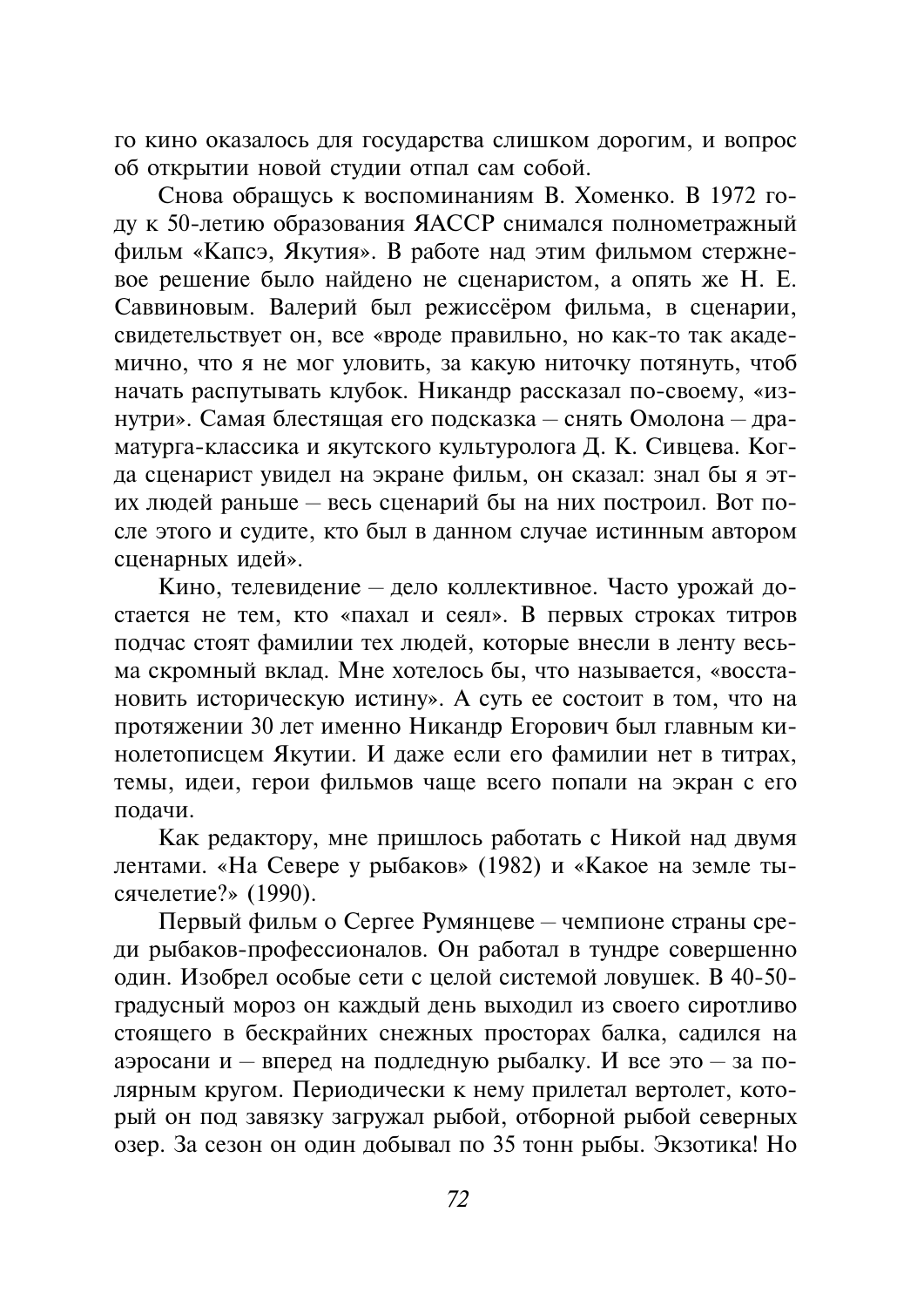не только это. Сергей оказался еще и философом, и знатоком поэзии, и прекрасным рассказчиком. Героя, естественно, нашёл Саввинов. Он же и снимал эту картину в условиях приближающейся полярной ночи, с небольшой аккумуляторной подсветкой, на низкочувствительной пленке, постоянно отогревая заледенелую камеру у себя под шубой на груди... И это когда ему было уже под пятьдесят. Фильм получил диплом жюри на Всесоюзном кинофестивале в г. Ленинграде в 1983 году. Конечно, успех фильма определило участие режиссёра Валерия Хоменко - мастера брать интервью «в жанре» (термин редактора ТВ и критика Кемарской). Такие интервью отличаются естественностью и раскованностью. Герой говорит не на камеру, он ее не чувствует. Он рассказывает, не отрываясь от своих повседневных занятий. Это вроде как случайно подслушанный разговор. Но профессионалы знают, что умение записать такой синхрон является в нашем деле высшим пилотажем. И без хорошего оператора такое интервью не взять.

Последнюю работу Никандра Егоровича можно смело назвать его лебединой песней. Правда, по своей сути это не песня, а скорее плач по убиенным. Не жертвам репрессий, а что еще страшнее - жертвам подлого преступного отношения к людям, безграничного чиновного произвола, свойственного тоталитарному режиму.

Гле-то в высоких московских инстанциях было решено в целях обеспечения фронта рыбой переселить якутов-хлебопашцев и скотоводов с юга на север, превратив их в рыбаков. Всех - детей, женщин, больных и стариков - погнали на крайний север. Погнали налегке, запретив брать с собой домашний скот и утварь, пообещав, что «там», на месте их всем обеспечат. Пока несчастные добрались до места - начались холода. Выдолбили в вечной мерзлоте землянки. Ни топлива, ни пищи, ни даже снастей для рыбалки - выживайте как знаете! За зиму почти все погибли - несколько тысяч человек. Умерших присыпали снегом прямо у землянок. Зимой нагрянула какая-то комиссия, забрала с собой с десяток еще оставшихся в живых детей. Вот им-то, единственным свидетелям трагедии, и удалось выжить. Фильм построен на рассказах этих чудом оставшихся в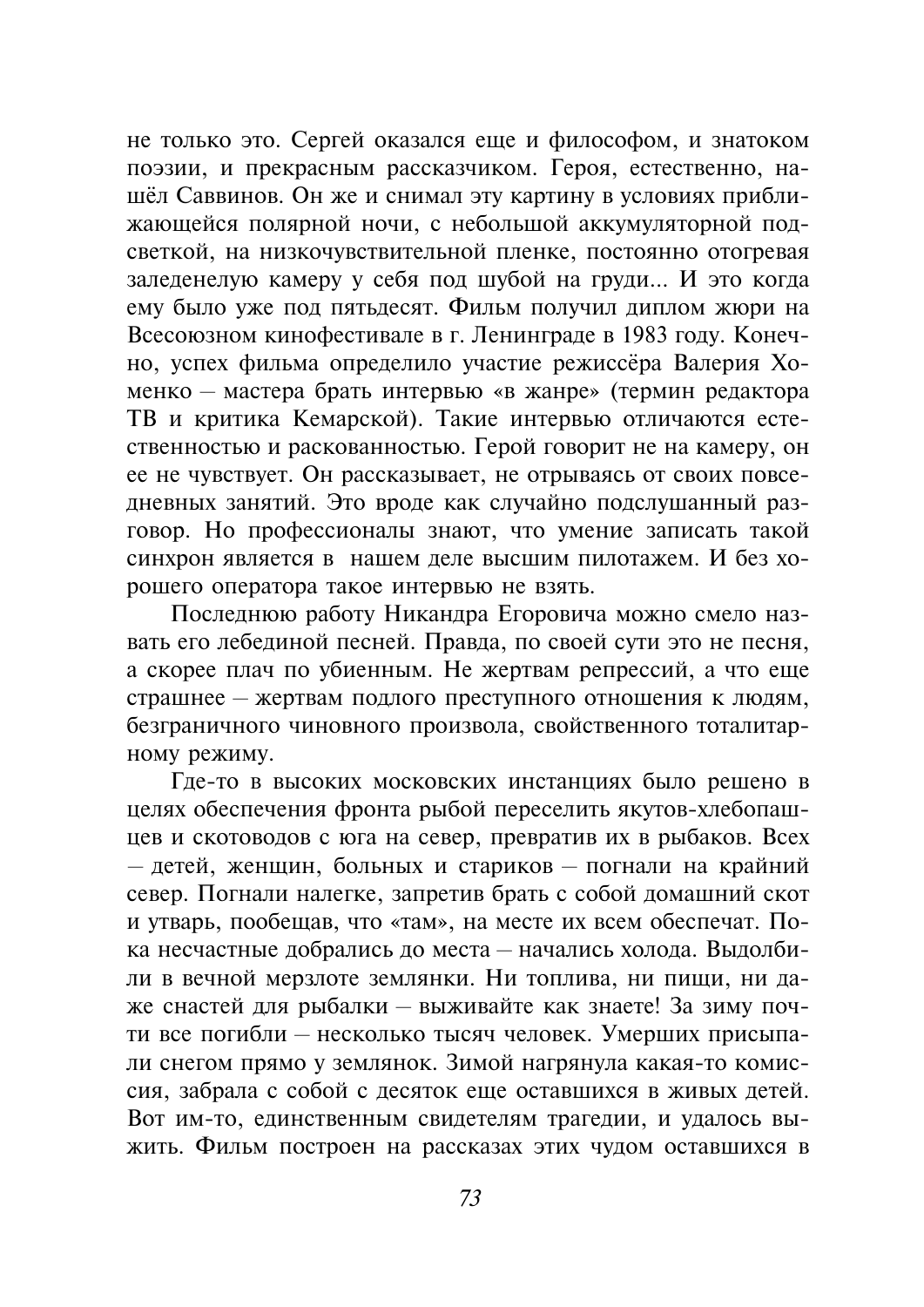живых свидетелей и эпизодах переселения, снятых методом восстановления факта. Жители уцелевших деревень, у которых когда-то в этой трагедии погибли родные, согласились в деталях воспроизвести картину переселения. Эти кадры настолько убедительны и достоверны, что при просмотре чернового материала все решили, что это документально снятая хроника военных лет. Рассказы очевилиев илут на якутском языке с последующим переводом. Их содержание - потрясает. Фильм можно поставить в один ряд с лентами о лагерях смерти - Освенциме, Бухенвальде, Дахау. Мне кажется, что это один из сильнейших фильмов студии и что о нем еще не раз вспомнят. Ведь это еще и исторический документ большой разоблачительной силы. Его надо показывать молодым, чтобы не просто знали, но и лушой прочувствовали весь ужас сталинских времён. которые пережила страна. Его нало смотреть и тем, кто ло сих пор с ностальгией вспоминает наше недавнее прошлое. Вот бы спросить у них, не хотели бы они вместе со своими детьми попасть в тот ледяной ад, который стал могилой для нескольких тысяч якутов.

Лента «Какое на дворе тысячелетие?» досталась Никандру Егоровичу дорогой ценой. Он делал ее действительно кровью сердца. После завершения монтажа и озвучивания, где Ника выступал как комментатор-переводчик с якутского языка на русский, он ходил по студии как потерянный. Таким я его никогда не видела. Он зашел в редакцию пожаловаться, что производственный отдел не торопится отправлять его домой. Всегда сдержанный, немногословный, Саввинов был крайне раздражен: «Я болен, мне надо срочно улететь». Я пошла к администраторам, они отговорились, мол, лето, билетов нет, ничего сделать не можем. А у нас был шефский договор с Аэрофлотом. Пришлось позвонить самому высокому начальству. Билет был забронирован, и Никандр Егорович улетел. Надо сказать, что мне никогда не приходилось заниматься подобными вопросами, для этого была специальная служба. Я бы и для себя не стала хлопотать, но тут поняла, что дело серьезное, что Ника действительно болен, раз потерял терпение. Это был его последний приезд на студию. Едва вернувшись домой, он слег - его раз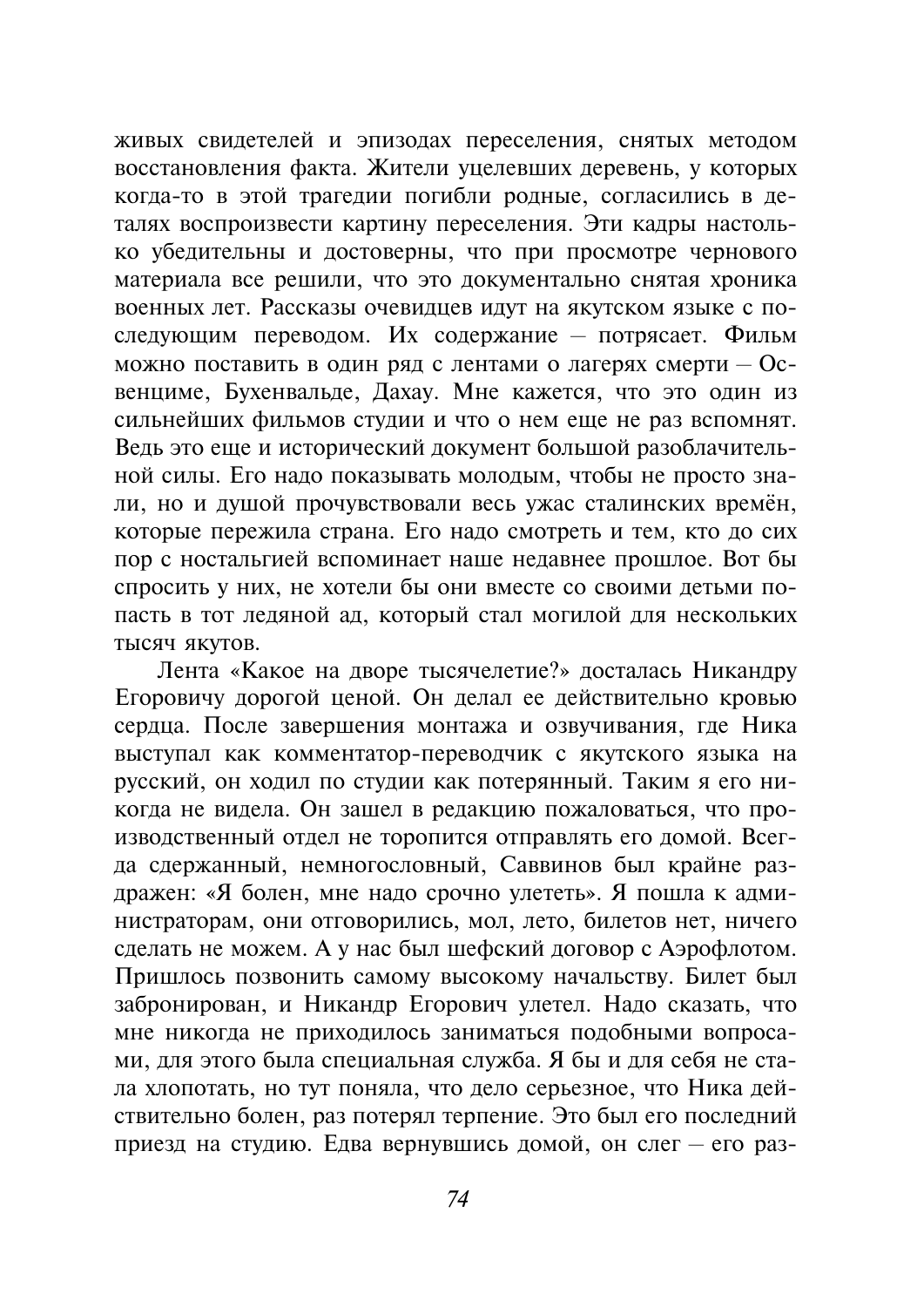бил паралич. Он прожил еще два года. Ему становилось то лучше, то хуже, но камеру в руки он больше не брал. Умер осенью 1993 года. На студии об этом и узнали-то не сразу.

Пишу эту главу в надежде, что ее прочтут студенты из Якутии, которые у нас учатся. Пусть знают, что на их «малой родине» жил и творил замечательный человек, талантливый оператор, патриот своей земли, создавший беспенную кинолетопись республики. Нельзя допустить, чтобы его забыли. Надо, чтобы вернулись из забытья его сюжеты, такие как «Всадник промчавшийся», его фильмы. Подготовьте материалы о нем для газет, радио, телевидения. Заинтересуйте своих земляков отснятой им хроникой, которая пока еще жива и ее можно заказать у сегодняшнего владельца - телеканала «АИСТ». Сделайте цикл передач по материалам этой хроники. В 2008 году Никандру Егоровичу исполнилось бы 75 лет.

## Анатолий Георгиевич Сидлер (1938-2003)

Анатолий Георгиевич - собкор студии по Тувинской АССР, а затем по Бурятской АССР, пришел на студию в начале 1960х годов после службы в армии, где впервые приобщился к киносъемкам. Поначалу работал ассистентом оператора. Редакция быстро заметила и оценила его блестящие данные. Семён Аркадьевич Меклер - в то время редактор журнала «Восточная Сибирь» - рассказывал, что Толя сразу поразил всех своим художническим видением мира. В начале 70-х годов, на первой же для меня оценочной комиссии студии, я выделила его материал из десятка других. И не просто выделила, а покадрово запомнила, настолько это было необычно и ярко. Казалось бы, и тема по тем временам заезженная - рассказ о чабанских буднях, и информационный повод официозней не придумаешь - чабан Рабдаев признан победителем социалистического соревнования овцеводов Бурятии. Но кинокадры... Не хроника, а изысканные японские гравюры сменяют одна другую. Юная восточная красавица сидит на холме под деревом, причудливо изогнутым степными ветрами, и с необыкновенной грацией держит над головой зонтик. Это дивное видение, как явствует из текста, не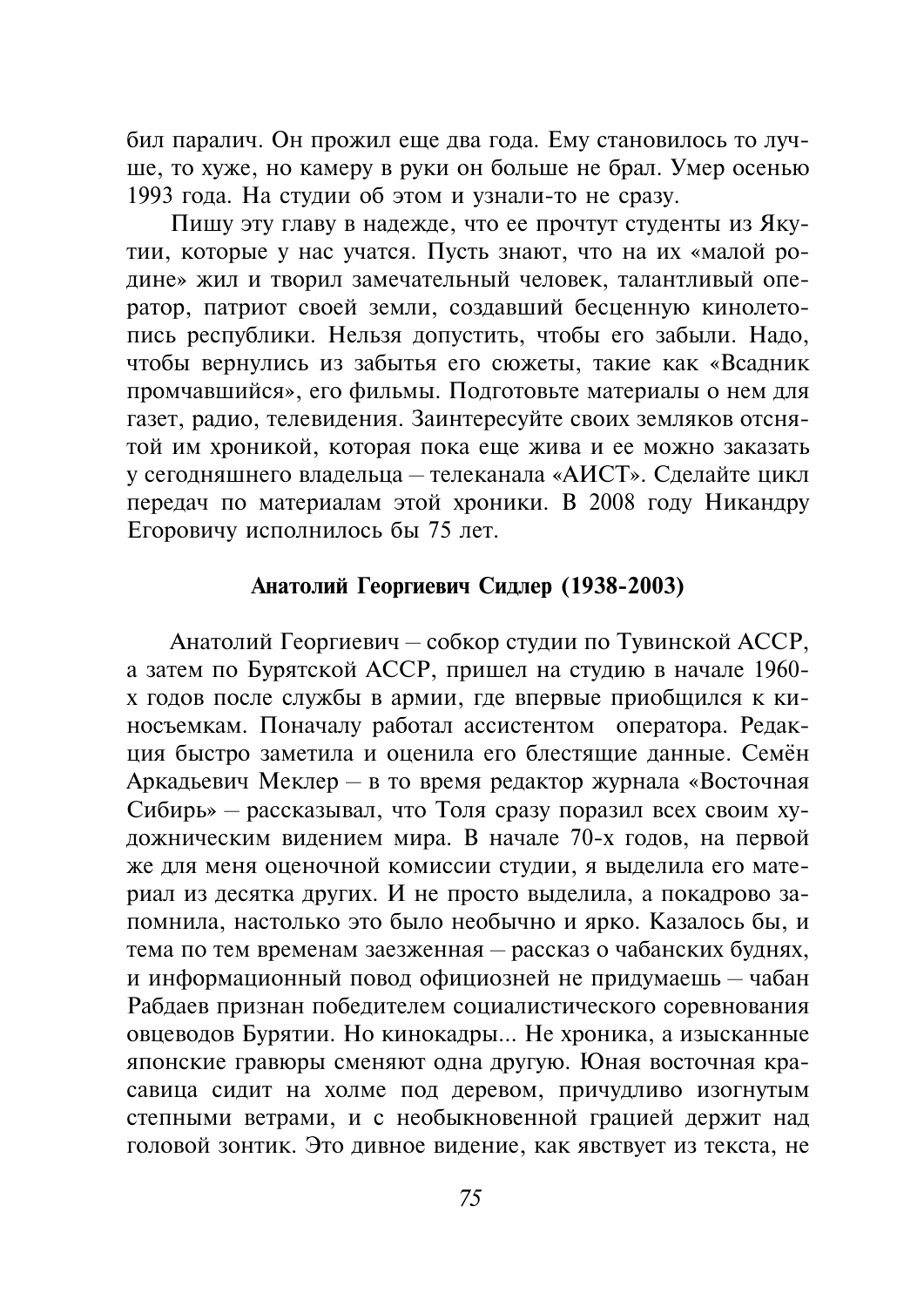спустившаяся с небес богиня, а старшая дочь чабана, которая помогает отцу пасти овец. Вот еще одна картинка: бурятский мальчик - сын Рабдаева - с ягненком на руках - настоящая пастораль. А внизу у подножья холма пасётся отара. Овцы разбрелись по весенней цветущей степи так живописно, как будто их специально для этого кадра расставили по местам. Безукоризненное, врожденное чувство композиции и внутрикадрового ритма.

Спрашиваю: «Чей это сюжет?» И в ответ: «Разве не вилишь. так снимает только Сидлер». Если бы Анатолий не стал оператором, он бы состоялся как художник. Никто так тонко и изобретательно не работал со светом. Благодаря световым эффектам, он погружал зрителя в какую-то вневременную атмосферу. Наша ли это эпоха или давно прошедшие века... В каждой профессии, в каждом ремесле, которое воспевала его камера, она раскрывала нечто главное - вечное и непреходящее, будь то труд пахаря, пастуха, сталевара или буддистского монаха - лекаря «эмчи».

Когда мне довелось снимать с Анатолием Георгиевичем фильм об учёном-агрономе «Дороги Васильева», я увидела, как тщательно он работает во время съемок. Ради одного кадра оттопаешь ноги, бегая за ним с аккумулятором и штативом, пока он не найдет единственную нужную ему точку и не установит камеру. Он умел уловить неповторимый образ каждого края. Созданная им картина Нукутских просторов напоминала полотна Сарьяна с лоскутным ковром полей цветущей гречихи, перемежающимся с нежной зелёнкой, золотистой пшеницей... Ловлю себя на мысли, что фильм-то был черно-белым. Как ему удалось передать всё это разноцветье.

А какие он снимал портреты! Оператор Ш. Седен-оол, начинавший работать на студии как ассистент Сидлера, однажды сказал так: «Толя - это же наш Рембрандт». И действительно, в искусстве портрета, в искусстве владения светом ему не было равных. Герой нашего фильма Васильев поначалу показался мне вполне обычным человеком. На экране же я будто увидела совсем другую личность. Жестко очерченные скулы, волевой подбородок, энергичный упрямый взгляд из-под нахмуренных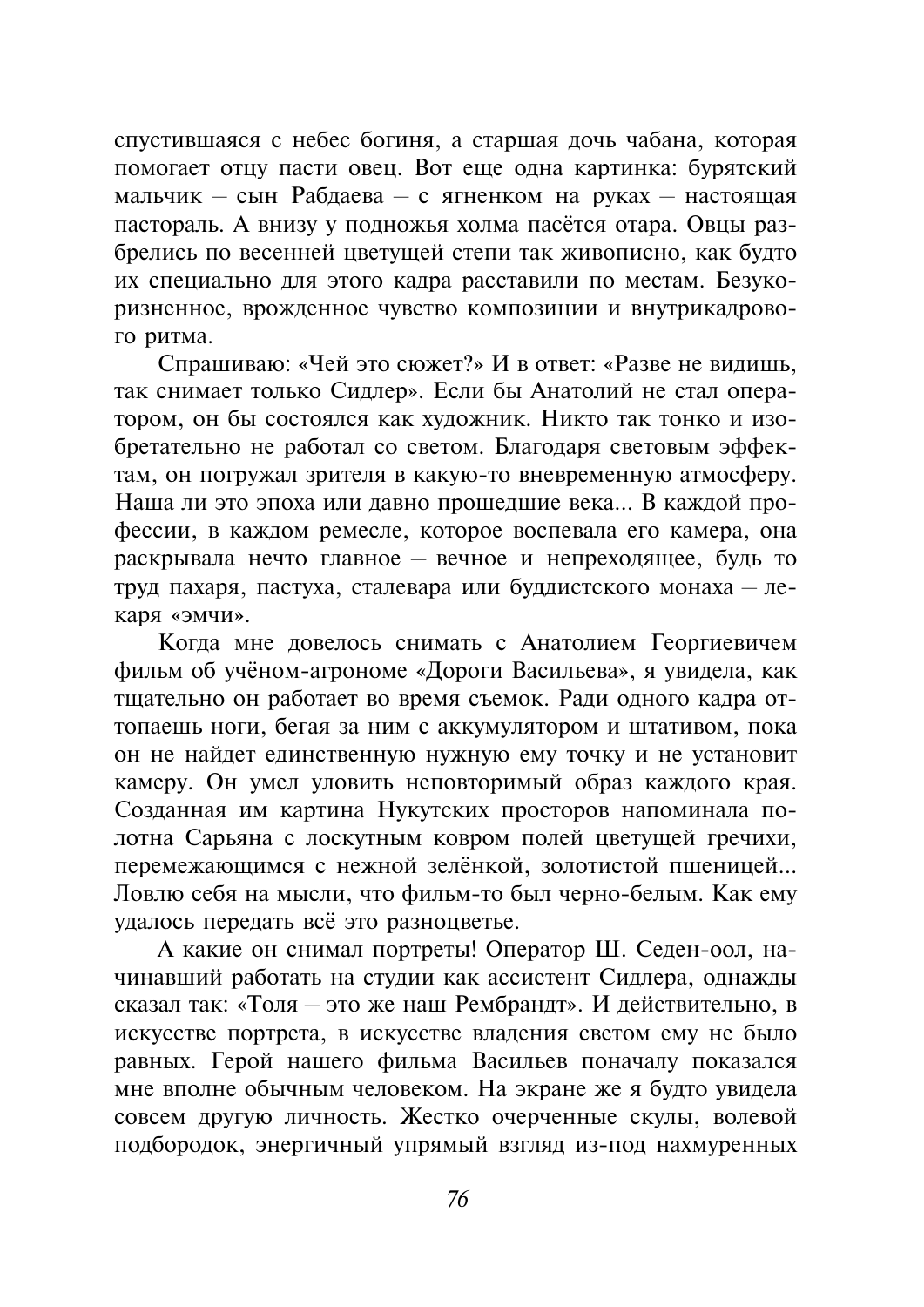черных бровей и всё это в ореоле благородных седых волос. Бывший в то время на студии известный режиссер Герц Франк, посмотрев черновой материал, сказал: «Молодец, такого выразительного героя нашла - веришь лицу, а это для документального кино главное». Но молодцом-то была не я, а Сидлер, который через портрет сумел раскрыть внутреннюю сущность нашего героя. Жаль, что нас тогда заставили впихнуть этот очерк в 10 минут экранного времени, в то время как он тянул на 20 минут. В результате на монтаже фильм был буквально утрамбован. Синхронные интервью шли один за другим без пауз, зритель не успевал переваривать информацию. Не хватало воздуха, временного простора, чтобы эмоционально отыграть каждую ситуацию фильма. Это был тот редкий случай, когда черновой материал был качественней, чем смонтированный.

Этот печальный опыт научил меня тверже отстаивать интересы дела, потому что хорошие работы, как любили повторять опытные кинематографисты, делаются не благодаря, а вопреки воле вышестоящего начальства. Кроме творческих способностей в кино и на телевидении надо обладать еще и борцовскими качествами

А теперь предлагаю сравнить мои впечатления о работе Сидлера с рассказом о нем режиссера Валерия Хоменко. «Я с Толиком в 1965-66 гг. свой дипломный фильм снимал, «Транзит», о строительстве дороги «Абакан - Тайшет». Мне, едва вылупившемуся из вгиковского «яйца», он демонстрировал на съемках, что такое настоящее документальное кино. Причем не сухое протокольное, но поэтическое, лирически образное, с душевным откликом у многих коллег и даже у московских чиновников. И это не ущемляло тогда моего творческого самолюбия. Я понимал, что учусь у него (у которого за плечами одна школа-десятилетка). Я говорил себе: Сидлер — практик, и он — самородок».

Четыре фильма сняли они в этом творческом тандеме. Один из них «Отряд Твёрдохлебова проходит разлом». По сути происходящего события и репортажному характеру съемки картина напоминает спецвыпуск «Стойкость» (см. гл. о Смекаеве). В центре внимания - ликвидация последствий аварии на одном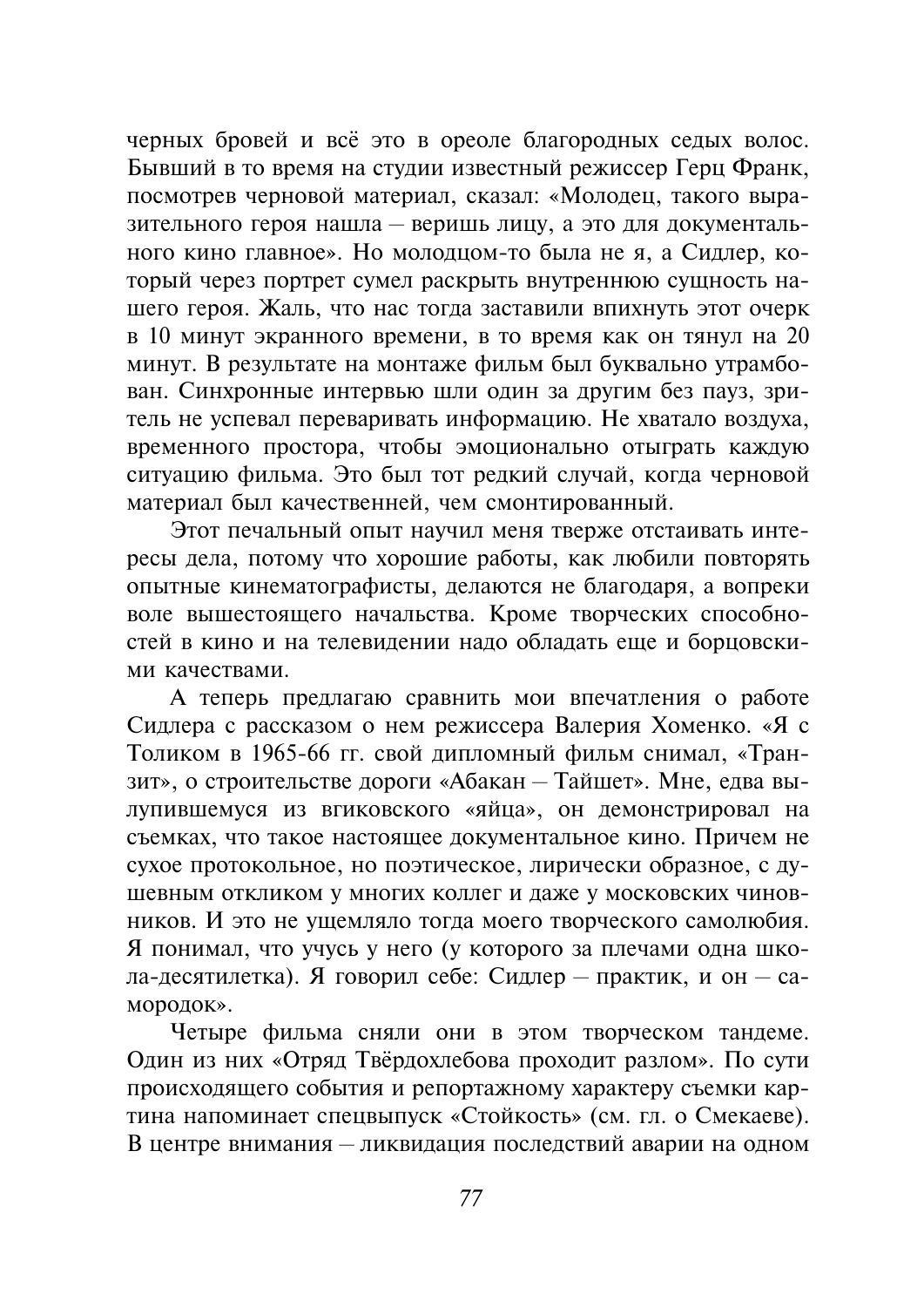из бамовских туннелей. Это яркая хроника чрезвычайного происшествия и мужества проходчиков, которые глубоко под землей, почти в полной тьме (электричество вырубилось), под потоками воды и осыпями грунта спасают туннель. Событийные съемки Анатолия Георгиевича создают незабываемые портреты бригадира и проходчиков, снятых в разные моменты события и в разных эмоциональных состояниях. Это доподлинные страницы истории строительства БАМа. Гимн мужеству и отваге героев-строителей, победивших стихию.

В 1996 году Хоменко сделал с Сидлером спецвыпуск о декабристе Михаиле Лунине под интригующим названием «Однажды научившись умирать». Собственно говоря, снимать было нечего. Полуразвалившаяся тюрьма, где мятежник провёл последние годы жизни, и кладбище, где он похоронен. Но они всё-таки сняли, и сняли впечатляющую ленту, доказав, что хорошие кинематографисты могут экранизировать и телефонную КНИГУ.

Не могу не назвать и поэтическую новеллу Анатолия Георгиевича «Мастера» о златокузнецах Бурятии. В этой ленте нет ни единого слова текста, ни одного синхрона. Только потрясающей выразительности портреты мастеров-ювелиров в мерцающем свете огня маленьких кузниц. Таких кузниц, в которых, наверно, ковали сокровища сказочные гномы. Вся магия, вся тайна этой профессии в их сосредоточенных, как будто выкованных из бронзы, лицах. Впечатление усиливает еще один компонент фильма, шумо-музыка, в основе которой перестук серебряных молоточков, серебряный, чистый звон.

Такое же сильное эмоциональное впечатление оставляет картина «Табуншики». Ночное, купание лошалей, их стремительный и грациозный бег. Режимные съёмки, когда на фоне закатного неба видны лишь чеканные силуэты. Как назвать это прекрасное зрелище - кинопоэма, кинолегенда - всё не то. Эти фильмы нало просто смотреть!

В том же ключе сделан и спецвыпуск киножурнала «Восточная Сибирь» (№ 31. 1985) «Нарисуй птицу». Снят он по моему сценарию в дельте реки Селенги. Через художника-анималиста рассказано о птичьем царстве этого заповедного уголка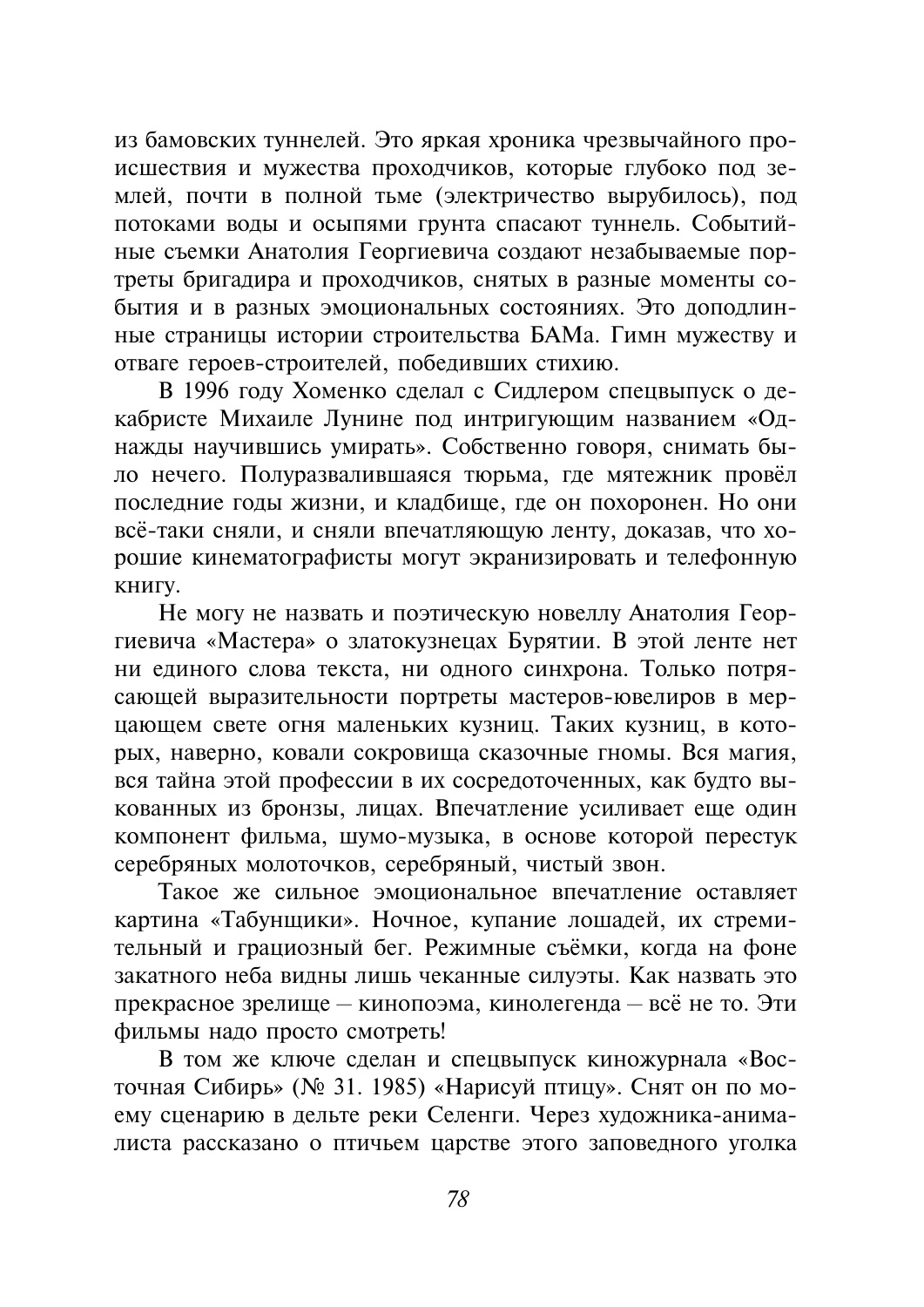Бурятии. Фильм адресован детям. Хрупкая красота мира учит маленьких зрителей любовному и бережному отношению к природе.

Но Анатолия Георгиевича привлекала не только экзотика. Это был яркий публицист, первым забивший тревогу, когда на Байкале начался массовый падеж нерпы. Им был снят спецвыпуск «Диагноз не установлен», который после небольших синхронных досъемок стал известным фильмом, отмеченным прессой и на фестивалях за яркую разработку экологически важной темы. Если хотя бы один раз увидел эту ленту, никогда не забудешь парализованных умирающих нерп, которые с грустным укором смотрят прямо в глаза зрителю.

В нем удивительным образом сочетался талант оператора с талантом журналиста. Сидлер всегда сам находил актуальные, но не кондовые темы. Редакции не надо было водить его на помочах, как некоторых других операторов. После снятия цензурных запретов он первым начал снимать эмчи и домчи - знаменитых тибетских лекарей. Снял хранилище древних свитков с чудесно орнаментированными и иллюстрированными рецептами народной медицины, сохранившими многовековые знания народов востока. Он создал целую галерею портретов деятелей национального искусства Бурятии - художников, писателей, танцоров. Умел ярко и вкусно подать народные праздники, такие как Сага-алган (белый месяц - новый год по восточному календарю), Сурхарбан - летний праздник скотоводческих племён. Он как никто чувствовал и понимал своеобразие бурятских обычаев, запечатлел ламаистские и кое-где сохранившиеся, например, на Байкале, шаманские обряды.

Много и изобретательно снимал критические сюжеты. Запомнилась его «Лозунговая перестройка», сатира, построенная на контрапункте того, что декларируется в лозунге, с тем, что есть на самом деле. Например, лозунг «Превратим Улан-Удэ в город-сад!» соседствует с кадрами необозримых чудовищных свалок. Или сюжет «Встречи на дорогах», в котором мужчины едут в поездах, ведут поезда, нажимая на кнопочки автоматизированных пультов управления, пируют в вагонах-ресторанах, играют в карты... А в параллель женщины-ремонтницы желез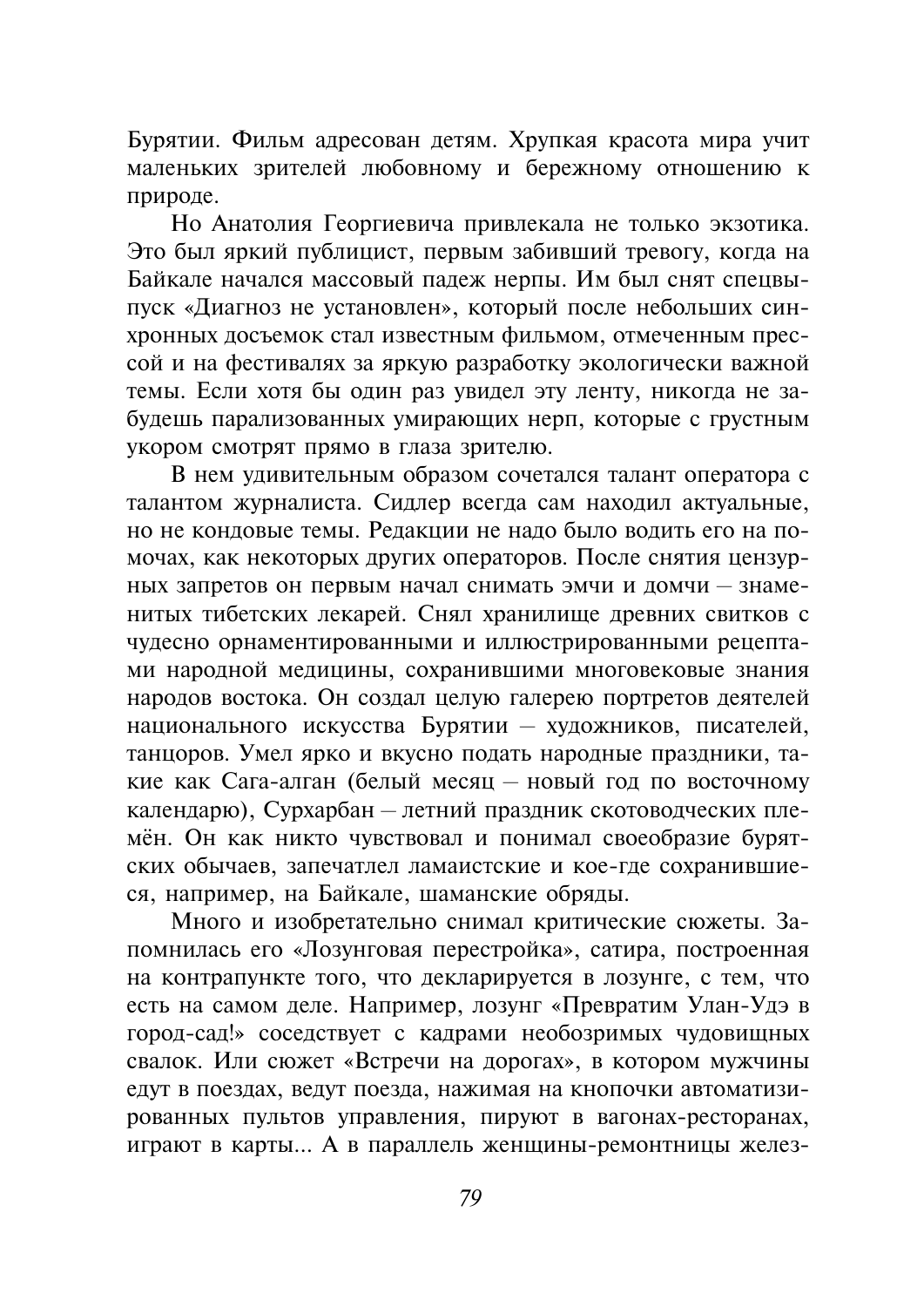ной дороги носят неподъемные тяжести, работают киркой и лопатой, подсыпают насыпи, заменяют шпалы и т. д.

Не упустил он и ни одно важное событие, запечатлел хронику наводнений, землетрясений, лесных пожаров (например, «Репортаж с кромки огня». «ВС». № 19. 1987). Однако он не сумел приспособиться к новым рыночным условиям. Продавать и продаваться – не смог... К тому же тяжело заболел. Корпункт закрылся. Толя взял земельный участок километрах в пятидесяти от Улан-Удэ. Завёл коз (его убедили, что козье молоко вылечит его). Строил и украшал резьбой дом для сына и будущих внуков. Хотел оставить о себе память... Кстати, дом действительно представляет собой художественную ценность.

В те дни Улан-Удэнское телевидение сняло о нём большой портретный фильм, слеланный с искренней любовью к мастеру. Уже после его смерти этот фильм привозили и показывали в Иркутском отделении Союза кинематографистов России. Какое красивое, благородное, тонкое лицо у этого отшельникакозопаса, хотя во время съёмок уже было видно, что дни его сочтены.

## Шамиль Юрьевич Селен-Оол (1944-1994)

Это был необыкновенно талантливый человек. Еше олин ас из собкоровской гвардии студии. Начинал ассистентом оператора у Анатолия Сидлера. Блистательно закончил операторский факультет ВГИКа. Больше двадцати лет проработал на тувинском корпункте, в столице автономной республики - Кызыле. Он был мастером высочайшего класса, и талант его был многогранен.

Во-первых, он проявил себя как блестящий журналист. В небогатой событиями Туве всегда находил совершенно сенсационные или просто поражающие своей новизной, незатертостью темы. Чаще всего в центре его внимания оказывался необычный человек, яркая личность. Именно через интересного человека он решал любой сюжет. Безликость - это не его стиль. Круг интересов Шамиля был необычайно широк. Его героями могли быть и потомственная шаманка, и ученый-архео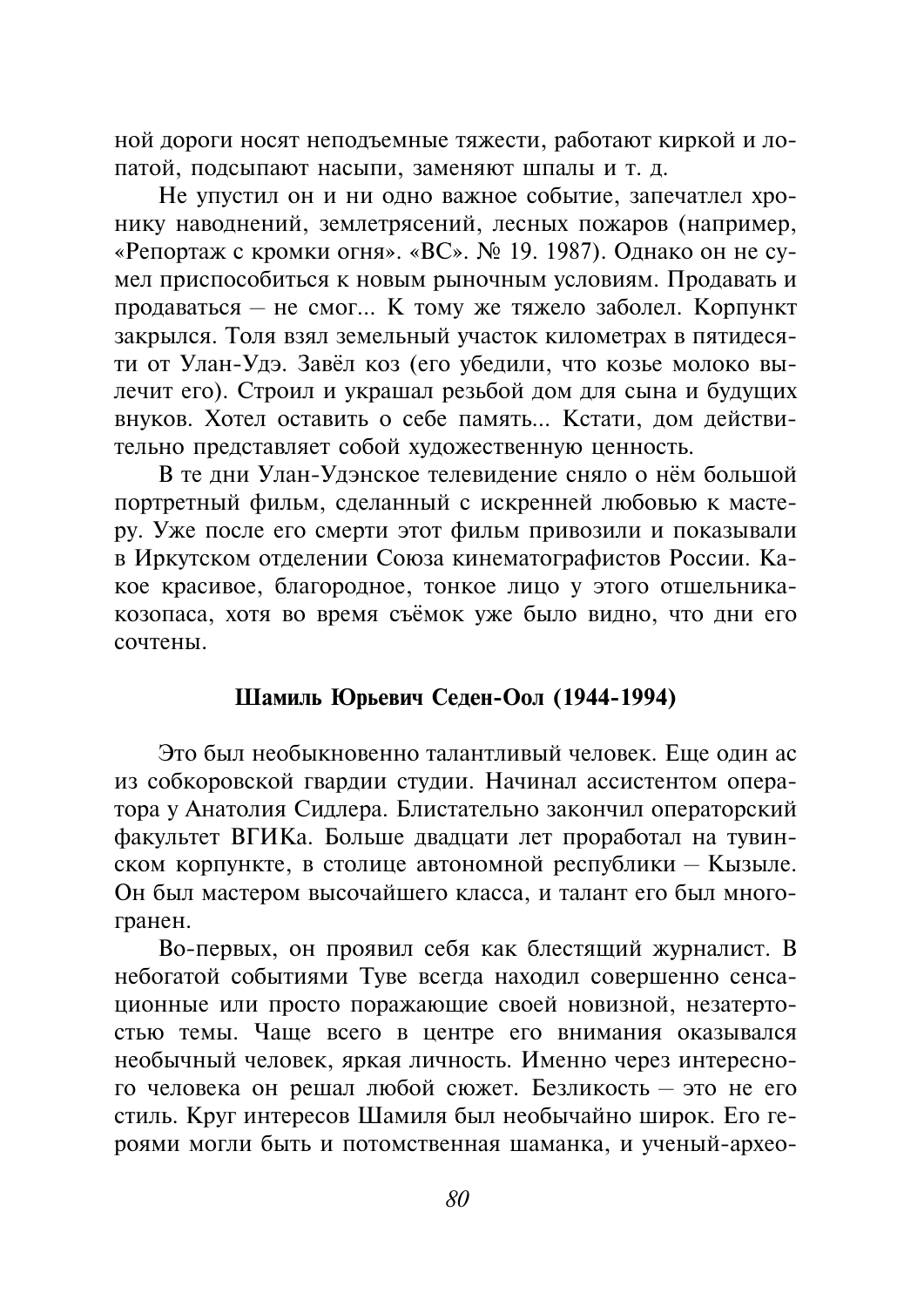лог, участвующий в раскопках знаменитых тувинских курганов. Судьба простого чабана занимала его не меньше, чем судьба актера с мировым именем Максима Мунзука, сыгравшего главную роль в фильме Акиро Куросавы. Мараловод на звероферме в его сюжетах был ничуть не менее занимательным, чем известнейший артист цирка, выступавший с уникальным, никем не повторенным аттракционом - с дрессированными маралами. Об этом в 1991 году был снят по моему сценарию фильм «Охота пуше неволи».

От его репортажей просто невозможно было глаз оторвать. Вспоминается его «Верблюжья парикмахерская». Как стригут овец, зритель видел многократно. Но верблюдов... Оказывается, верблюды - не большие модники. И стричься не любят. Как смешно они сопротивляются «парикмахерам», как борются за право оставаться лохматыми... Такой локументальной комелии я не припомню. Или сюжет «Поймай подарок арканом» - о древнем тувинском обычае: праве жениха выбрать из табуна лучшего скакуна. Но выбрав его, он еще лолжен коня заарканить. Поединок коня и юноши под улюлюканье свадебных гостей - зрелище незабываемое!

Селен-Оол был знатоком самобытной культуры своих соотечественников, народных промыслов, ремесел, народного искусства. Как поэтично и изобретательно он снимал работы резчиков по камню. Как умел «оживить» поразительные по своей выразительности фигурки пастухов, охотников, наездников или поединки борцов-хуреш. В галереях мастеров был представлен весь животный мир Тувы: яки, олени, маралы, верблюды, кони, собаки, дикие обитатели тайги и степей. И все это сделано сюжетно, схвачено в момент наивысшего движения, а подчас карикатурно и смешно. Используя световые эффекты, крутящиеся подставки и другие операторские хитрости, Шамиль превращал каменные скульптурки в ожившие сказки.

Знакомил Шамиль зрителей и с мастерами горлового пения и игры на хомусе, а также с победителями национальной борьбы хуреш. Со знаменитыми «каменными бабами» - «кижикоже», напоминающими огромных илолов с острова Пасхи...

Из всего перечисленного мною может создаться впечатле-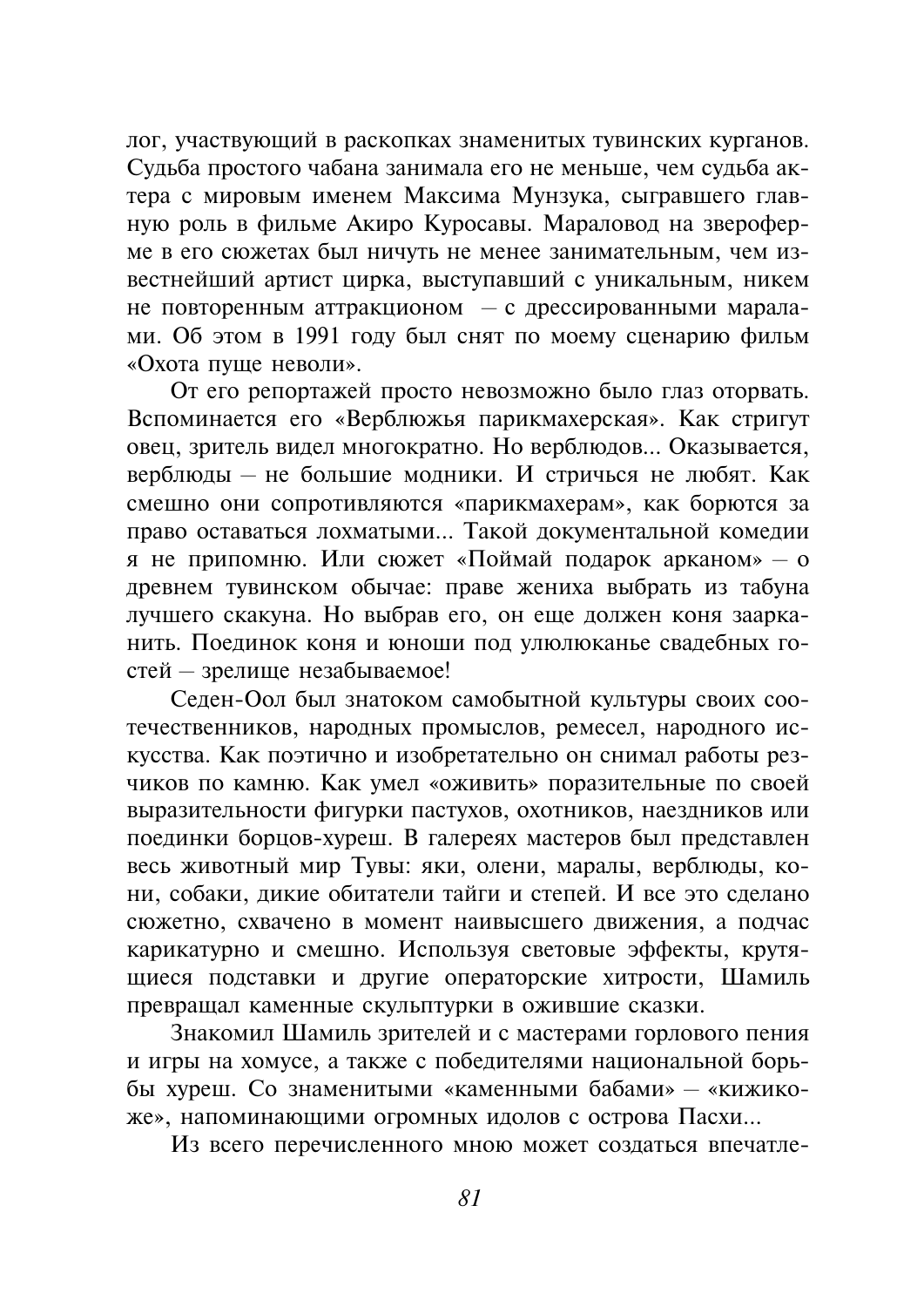ние, что оператор эксплуатировал местную экзотику. Это - не так. У него было много современных, острых, публицистических материалов. В годы перестройки он первым в стране снял десятиминутный фильм о наркоманах «Дикое поле» («Вост. Сиб.». № 7. 1987). Первым же снял материал о бомжах. Невозможно забыть и его сюжеты об экологических катастрофах. Например, рассказ об асбестовом руднике. И, наконец, знаменитый остропроблемный фильм «Зона затопления», получивший «Серебряного дракона» на международном кинофестивале в Кракове. Фильм был снят в содружестве с режиссером Борисом Шуньковым в зоне строительства очередной Енисейской ГЭС. Многое в этой ленте было подсказано и организовано Седеном.

Но не только умение найти тему отличало Шамиля. Второе ценное качество - несомненные режиссерские способности. Он выстраивал свои материалы на зависть многим признанным мастерам режиссуры. Мне довелось работать с ним на двух спецвыпусках, адресованных детской аудитории. Это «Танец орлят» и «Маэстро Беркутчи». Сценарии были мной подробно разработаны, но на съемки приехать не удалось. Седен снимал и как оператор, и как режиссер. Причем, что бывало у нас очень редко, Шамиль старался точно следовать сценарию. Ему приходилось организовывать целые эпизоды, например, эпизод пошива одежды для хурешиста, эпизоды экранизации легенды о великих борцах и о том, где, из каких источников черпали они свои богатырские силы. Да и главные герои ленты - восьмикратный чемпион Сибири и Дальнего Востока Ооржак и его сын Кат были сняты в фильме без особых изменений. Как человеку талантливому, ему не надо было самоутверждаться за счет отметания чужих идей, как это порой бывает. Он был, по большому счету, человеком кино, не любил работать в одиночку. Кинематографическое братство не было для него пустым звуком. Он с удовольствием аккумулировал и блистательно воплощал как свои, так и чужие идеи. Обе ленты, и «Танец орлят», и «Маэстро Беркутчи», не потеряли своей актуальности, до сих пор нравятся как детской, так и взрослой аудитории. Причем по рейтингу с большим преимуществом обходят другие, более распиаренные студийные фильмы, приближаясь к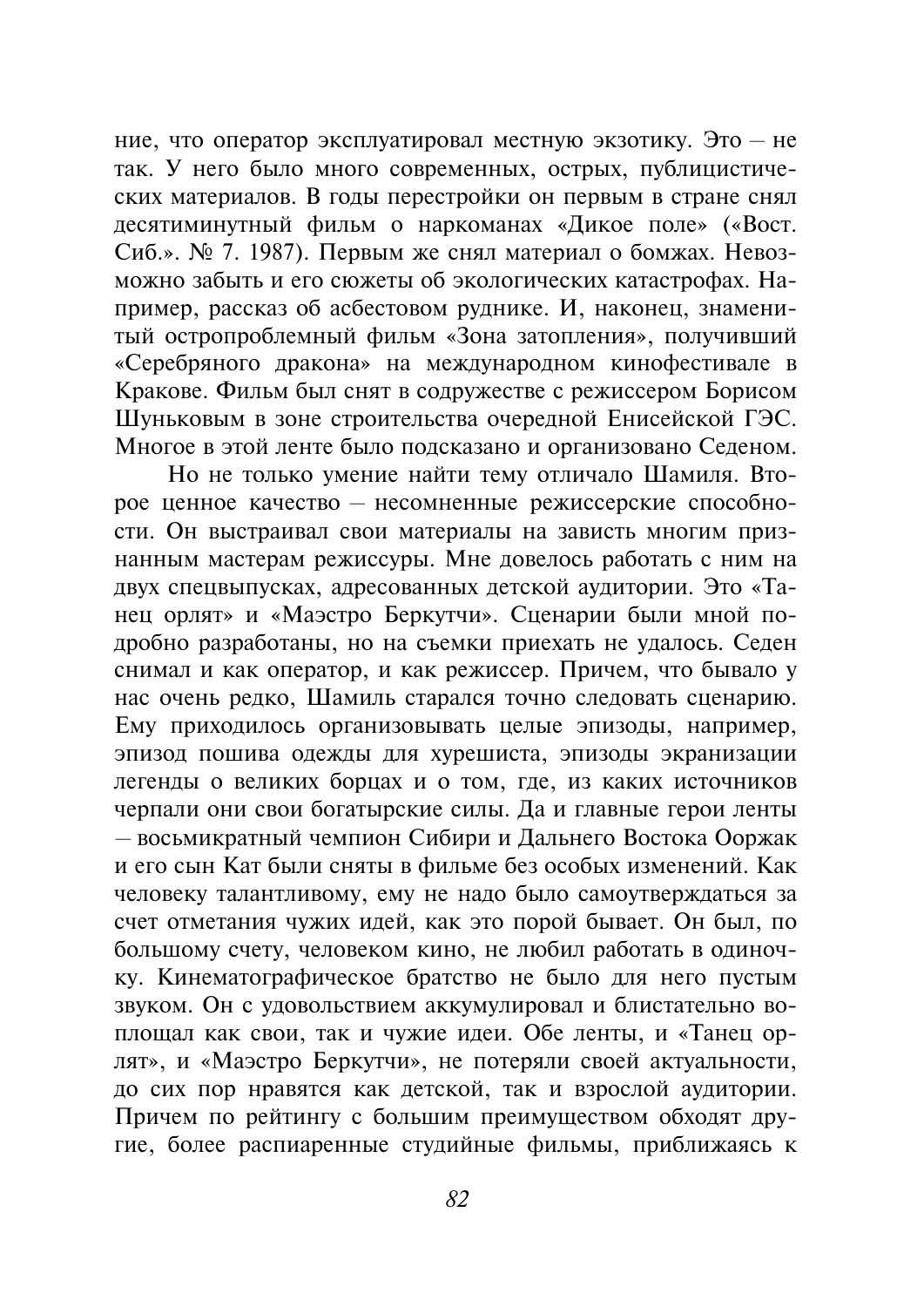такой классике, как картина А. Белинского «За баргузинским соболем»

Третий и главный талант Шамиля - операторский. Он видел деталь и через эту деталь умел показать целое. Так, в сюжете о загрязненности атмосферы асбестовой пылью он сделал такой кадр: женщина пылесосит затянутое сеткой окно, сетка на глазах из серо-черной превращается в белую. Просто и доказательно. В том же сюжете детей садиковского возраста учат пользоваться противогазами. Девочка, одетая в противогаз, пеленает куклу - сильнейший кинематографический образ, не требующий комментариев. «Картинка» убеждает сильнее всяких слов. Кстати, позднее подобный эпизод повторила режиссер Т. Чиркова в телевизионном фильме об экологии г. Братска. Он и там сработал безотказно. Мне было интересно, как Шамиль нашел такую деталь. Он рассказал, что снимал заказной материал о гражданской обороне. И на съемках увидел маленькие противогазы. Узнал, что оказывается и такие размеры для самых маленьких детей существуют. И сразу придумал, как он это использует - ребенок, играющий в куклы в противогазе. Вот так в голове у талантливых операторов рождаются образы, которые при необходимости можно использовать.

Не ждите подарков от реальной жизни. Жизнь в своем будничном течении, как правило, невыразительна. Так же как писатель собирает образы, записывая их в свою записную книжку, должен искать и собирать образы кинематографист.

Ну и, конечно, кроме изобретательности Шамиль Юрьевич владел всей палитрой операторских приемов. По уровню владения светом как средством создания определенного настроения или стиля ленты мастерство Седен-Оола можно сравнить только с мастерством его учителя Анатолия Сидлера и, может, еще с искусством Петра Власова.

А если говорить об искусстве композиции, умении строить перспективу, использовать выразительные ракурсы, применять нужную оптику - то и в этом он проявлял себя как истинный художник. Вспоминается один показательный случай. Когда Шамиль снял о наркоманах «Дикое поле», операторская работа была оценена по 1-й группе оплаты. Вскоре молодой оператор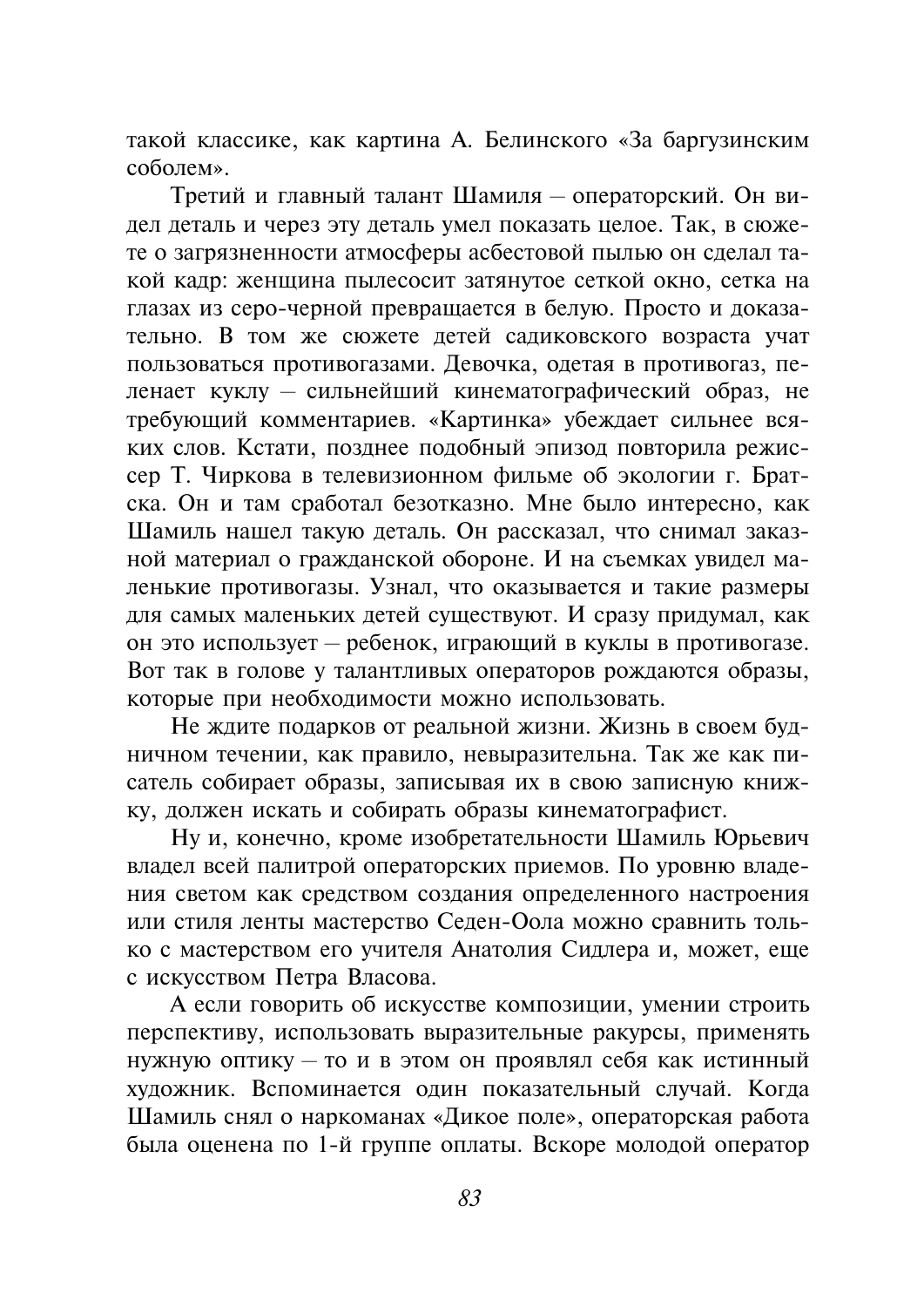снял на ту же тему сюжет. Его работа была оценена на «троечку». Возмущенный, он пришел в редакцию доказывать, что оценка несправедлива: «Шамилю за те же самые эпизоды: 1) рейд милиции по подвалам и чердакам; 2) осмотр наркомана у врача; 3) производство и продажа наркотиков; 4) сжигание наркотиков и т. д. вы поставили высшую оценку. Почему?», - вопрошал он. И тогда мы с ним пошли и на монтажном столе сопоставили эпизоды. Рейд милиции был снят Шамилем в темном полвале при помощи моделирующего ночного света. Узкий луч выхватывал из темноты то глаза наркоманов, то руку наркомана, прикрывающую лицо, то пар над кастрюлей с какимто колдовским варевом. Все - как в триллере - тревожно, преступно и страшно. Неопытный оператор подобную же сцену снял рисующим светом (т. е. светом, соответствующим солнечному дню). Обнажился грязный, замусоренный, заплеванный подвал, неряшливые испитые подростки, немытая кастрюля с ханкой. В результате ни тревоги, ни страха, ни чувства, что попал в настоящую преисподнюю, ни ощущения преступности происходящего у зрителя не создавалось. Просто некая брезгливость - и только.

Важно ведь не только, что, какой эпизод оператор снимает. Гораздо важнее, как он это снимает. Шамиль всегда точно чувствовал и понимал задачу каждого кадра.

Вспомним хотя бы почти библейские картины потопа из фильма «Зона затопления». Переселение отар овец, табунов лошадей, коровьих стад из мест затопления на новые земли. Паром с «беглецами» форсирует реку. Корова, падающая с парома в воду, плывущие овцы. Пастух, несущий на руках собаку и бережно передающий ее с рук на руки на паром – как все это снято! Серлце холодеет от сочувствия и жалости... В блеске молний каменные илолы «Кижикоже» угрожающе смотрят на нас. на мгновенье появляясь из грозовой тьмы. Параллельно с ними появляются снятые ночью в свете луны лица тувинских певцов, напоминающие лики древних истуканов. А звуки горлового пения похожи то ли на плач, то ли на вой раненого зверя, подстреленной птицы... Будто сама природа оплакивает су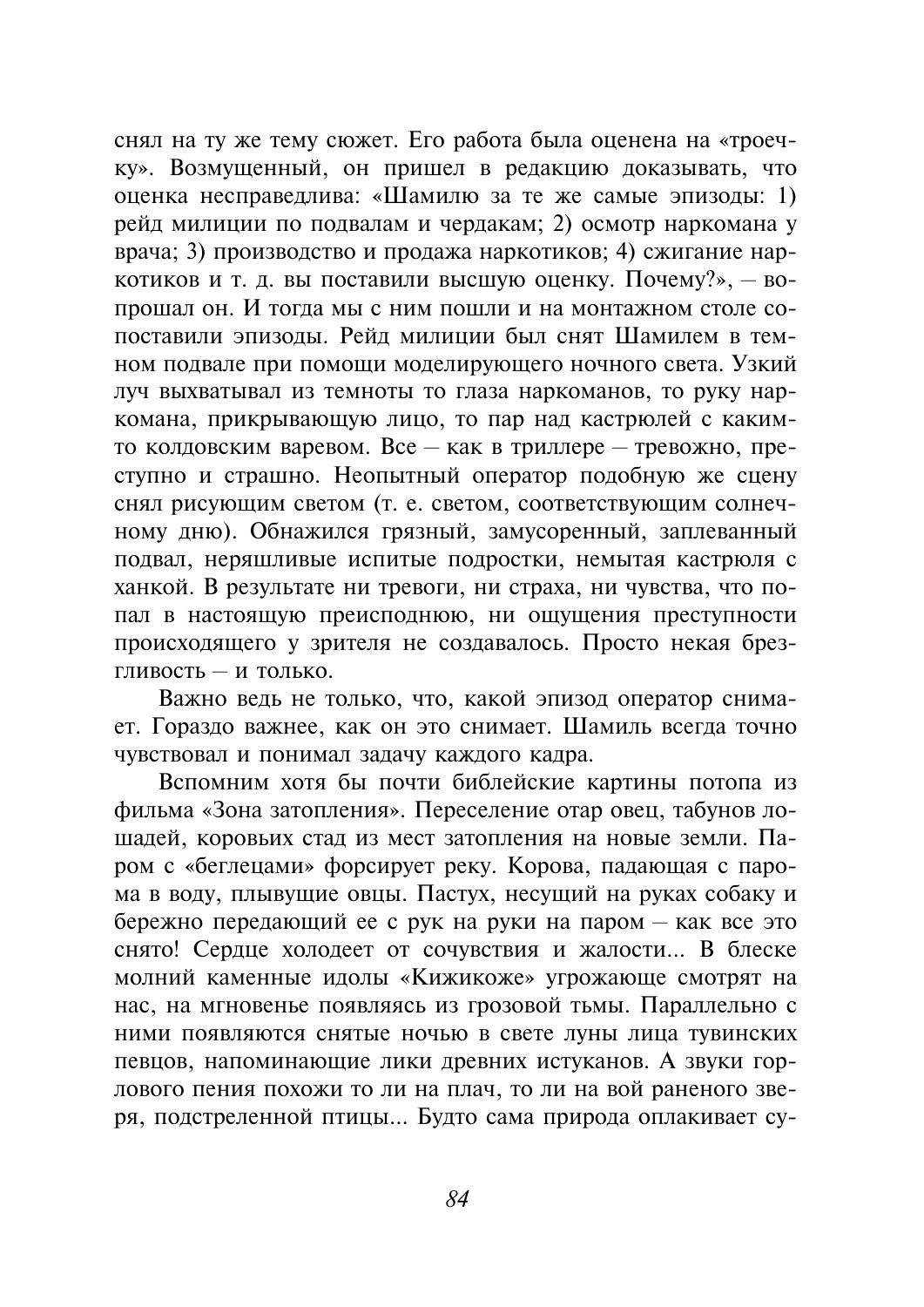дьбу затопленных урочищ и пастбищ... Судьбу древней тувинской земли.

По лентам Седен-Оола молодым можно учиться операторскому мастерству.

В 1992 году вышел на экраны последний для Шамиля Юрьевича фильм «Цыгане» (режиссер С. Пинигин). Студия в те годы агонизировала. Все корпункты были закрыты. Вместе с Шуньковым Седен-Оол попробовал организовать свою студию «Тува-экофильм». Но оба они были только художники - люди, далекие от бизнеса. Дела шли не очень-то хорошо. На одной из съемок машина, на которой ехал Шамиль, попала в аварию. Оператор получил тяжелые травмы, от которых так и не смог оправиться. Он умер в 1994 году, не дожив и до 50 лет. Но оставленная им поистине бесценная хроника жизни Тувы ждет своего часа. Придет время, и волшебные кадры, снятые когдато Седен-Оолом, украсят новые документальные фильмы грядущего поколения кинематографистов.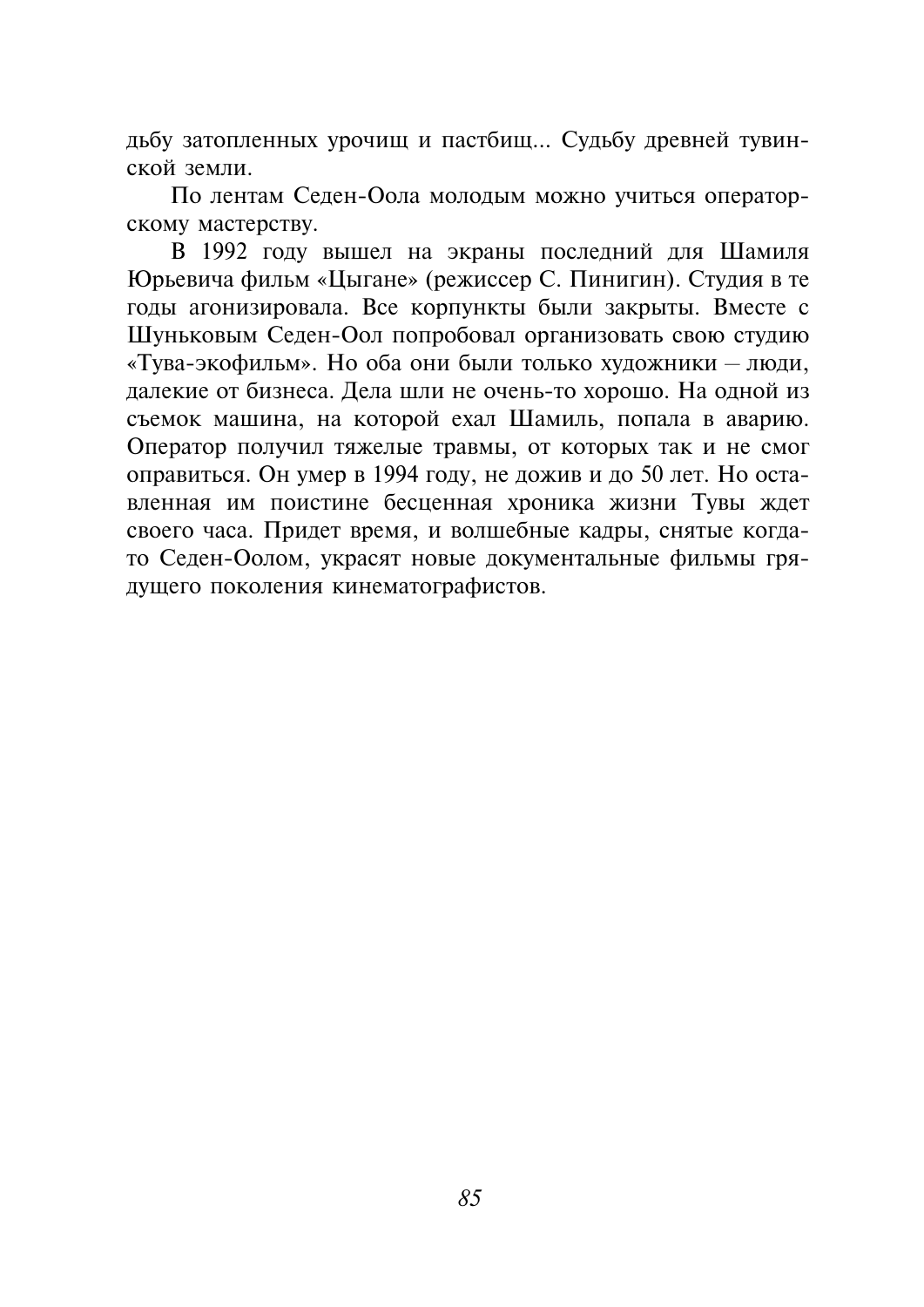# КИНОПОЛКОВОЛЦЫ - РЕЖИССЕРЫ

#### Лиана Николаевна Черепанова (р. 1929)

Эта необыкновенная женщина всегда удивляла меня. Она тоже, как и некоторые операторы, из поколения студийных самородков. Но оператор отвечал только за качество съемок. С режиссера спрос больший: он вел фильм от начала и до конца. Организовывал и продумывал каждый съемочный эпизод, брал синхронные интервью, а затем выстраивал материал на монтаже. Лиана Николаевна, единственная из плеяды студийных режиссеров, не имея за спиной ничего, кроме вечерней школылесятилетки, стала профессиональным режиссером. Сняла, смонтировала, озвучила более пятисот фильмов, спецвыпусков и сборных журналов. Получила десятки наград всех достоинств. По числу работ ей нет на студии равных. Кроме того, Черепанова поставила еще один рекорд - она дольше всех проработала на ВССК. Пришла в коллектив в 1946 году, когда ей не исполнилось еще и восемнадцати, и служила здесь верой и правдой до 2004 года - 58 лет. Причем последние кризисные годы были самыми трудными. Люди месяцами не получали зарплаты. Кроме обычных режиссерских обязанностей она взвалила на себя еще и груз редакторских забот: сама искала темы для своих будущих фильмов, уговаривала заказчиков выделить де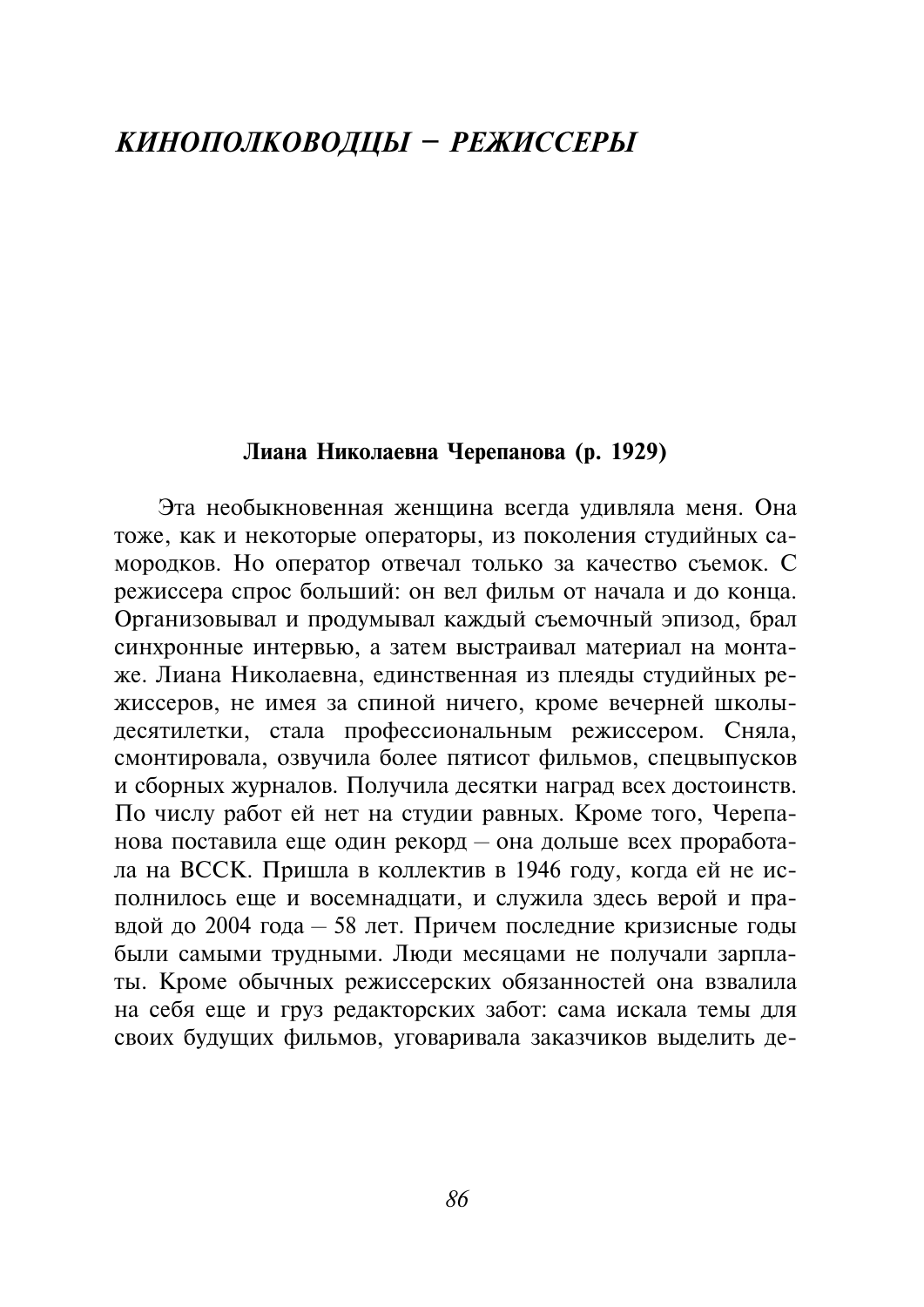ньги на производство этих лент, а кино, в отличие от телевидения, было всегда дорогим удовольствием. Я сама в последние годы работы столкнулась с этой проблемой: выбила пару фильмов в «Братскгэсстрое» да пару в «Иркутскэнерго», но кризис начала 90-х годов нарастал, и мне сказали: «Мы сами пробиваемся бартером, живых денег у нас нет, так что извините, больще заказов вам дать пока не можем». А Лиана Николаевна уже после моего ухода со студии еще десятилетие продолжала искать работу, причем не для себя одной, как это делали в те годы многие бывшие хроникеры, а для выживания всей студии. Например, она получила большой заказ от Облспорткомитета и сделала из хроники полнометражный фильм об истории иркутского спорта. И даже в последний год своей работы, в 2004-м, организовала еще один полнометражный фильм «Молодежь на стройках Сибири» по заказу Комитета по молодежной политике, который смонтировала тоже из хроники. Она - боец! Боролась за жизнь студии до конца, до того момента, когда ВССК перешла в Облкинофонд.

Что двигало Черепанову вперед? Какие качества ее характера помогли ей состояться как режиссеру? Как-то ее муж - сам по званию подполковник - сказал мне: «Она у меня - генерал!» И это действительно так. По складу характера Лиана Николаевна лидер. Мне не раз приходилось бывать с ней на съемочной площадке. Она умела так подчинить всех своей воле - и творческую группу, и героев фильма - что все только успевали выполнять ее команлы. И многочисленные летские танцевальные коллективы, и сельчане, и ученые, и высокопоставленные чиновники (например, консультанты заказных фильмов - зам. министра и министры) - беспрекословно подчинялись ей. Причем делала она все по-женски легко и дипломатично, так что в результате все оставались довольны - и никогда никаких обид. Операторы в один голос твердили: с Лианой Николаевной работать легко, и всегда были готовы ехать с ней хоть на край света. Ради справедливости надо отметить, что авторитет документального кино в те времена был необычайно высок, и это облегчало работу. Черепанова же делала все, чтобы этот авторитет не уронить. В ее группе не допускалось ни пьянок, ни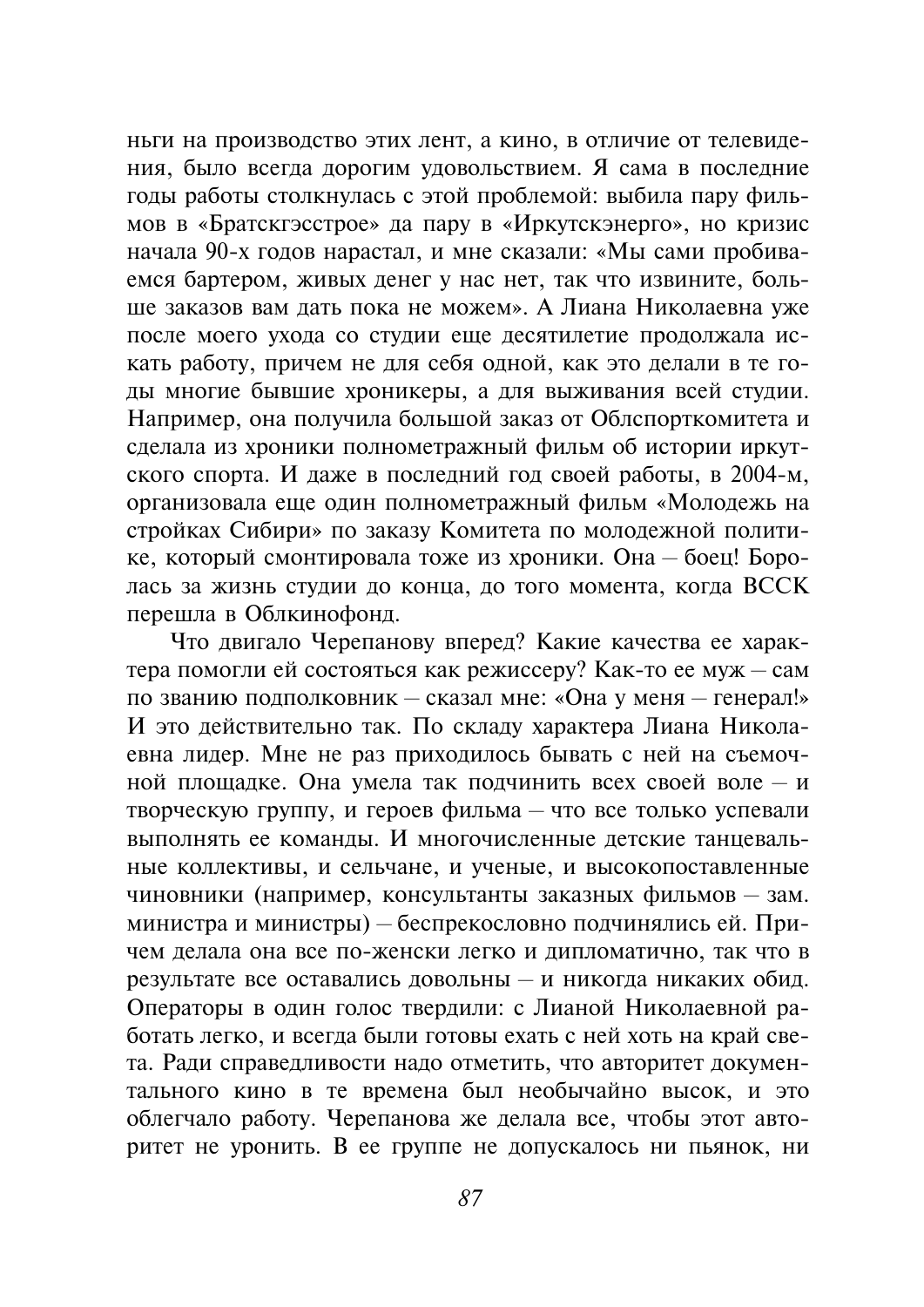разгильдяйства, все работали, как единый отлаженный механизм. В то же время она любила устраивать группе праздники.

Второе необходимое для режиссера качество, которым Лиана Николаевна обладала - смелость и самостоятельность в принятии решений. Может, как-то сказалось ее детство, упавшее на военные годы. В 1941 году ей было двенадцать лет. Отца, мать и брата мобилизовали. И она осталась одна в пустой и холодной квартире. Сумела и продолжить учебу, и хозяйство вести - печь протопить, хлебные карточки отоварить. А в шестнадцать - уже пошла работать воспитателем в детский сад.

Еще одно незаменимое качество Черепановой - энергичность. На студии шутили: ее энергией можно турбины Братской ГЭС крутить.

Ей были свойственны и такие черты того поколения, как энтузиазм, преданность избранному делу. Она могла сутками не уходить со студии. Мне довелось еще застать те времена, когда в конце каждого квартала на нашей «кинофабрике» начинался аврал. Группы возвращались со съемок, и все силы бывали брошены на монтажный марафон. Часа в 3-4 утра дежурная машина развозила работающих домой поспать, а с утра все начиналось опять. Кто-то ворчал, кто-то увольнялся, а Лиана Николаевна любила этот ритм - он ее болрил, веселил. В ее глазах, как у спортсмена, появлялся азарт: сделать, успеть, доказать себе и другим, чего ты стоишь.

Как-то в начале своей карьеры Черепанова пять суток не выходила со студии. Подремлет немного, положив голову на монтажный стол, и монтирует дальше. Мама потеряла ее. Пришла и устроила режиссеру Попову, с которым она тогда работала, скандал. После этого молодая монтажница, уходя на ночную работу, стала говорить маме, что идет в гости, к подруге или на танцы, хотя на танцы, как она мне сказала, «сроду не холила»!

Первые уроки монтажа брала у Юлии Петровны Выголовской, но та разрешала только смотреть, а пленку в руки не давала. Настоящим учителем стал режиссер Анатолий Михайлович Попов. Он давал смонтировать ученице отдельные сюжеты. затем показывал, где ошибки. Вскоре начинающую монтажни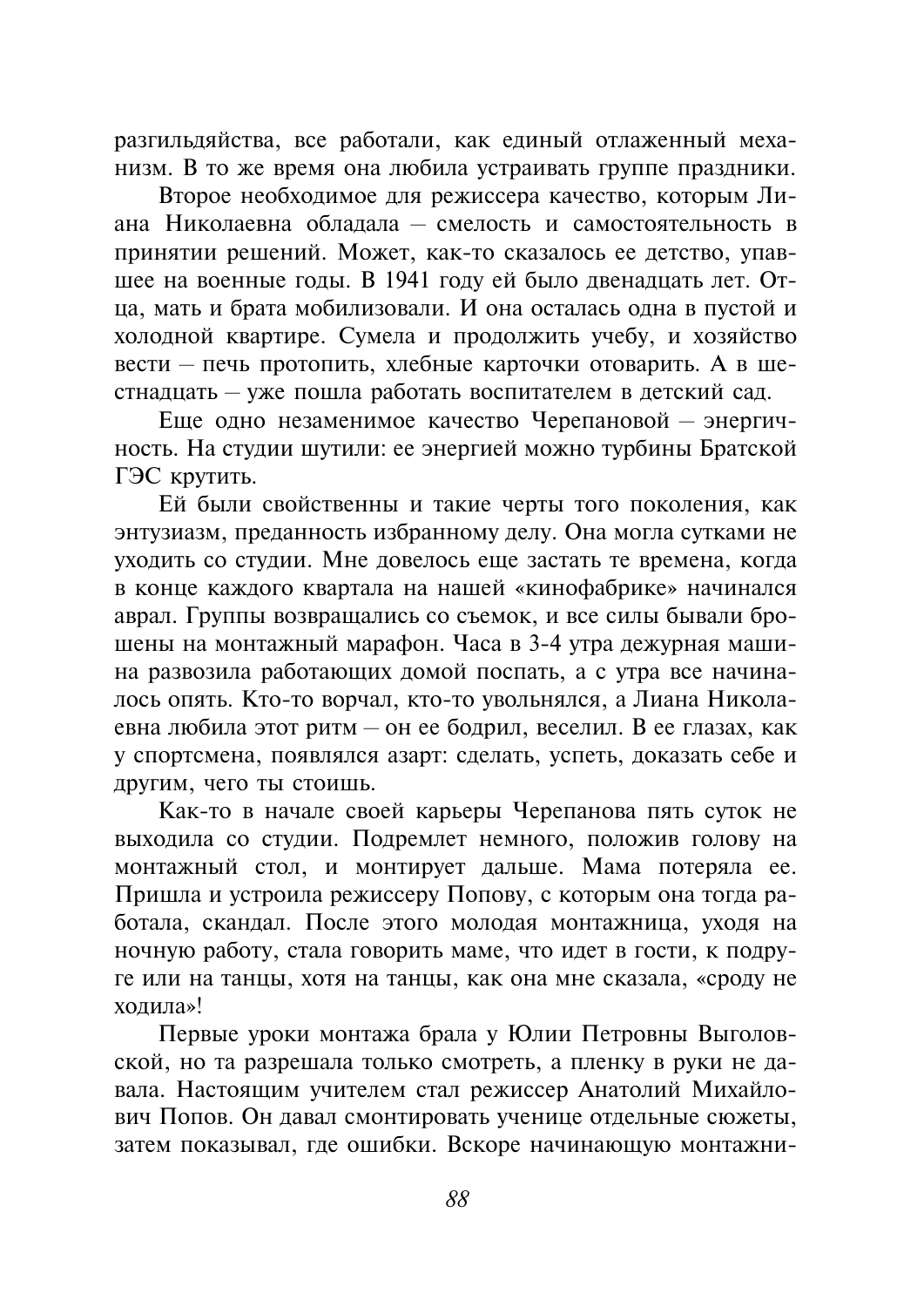цу отправили на учебу на Центральную студию документальных фильмов. Радости ее не было предела. Но там ею никто не занимался. Просидела три дня без работы, а потом при всем коллективе начальника монтажного цеха, перед которой все трепетали, отчитала: «Я ехала семь суток за пять тысяч километров не для того, чтобы силеть здесь без дела!» Начальнице, как ни странно, такая позиция понравилась. Она прикрепила практикантку к хорошему режиссеру, а тот ставил перед ней конкретные технические и творческие монтажные задачи, и она их воплощала. Режиссер остался доволен результатом и на прощание сказал: «Из вас может получиться не только хороший монтажер, но и режиссер».

До седых волос сохранила Лиана Николаевна в своей душе романтику юности. Когда-то мечтала стать летчицей, путешествовать, увидеть мир. Однако редкий летчик налетал столько тысяч километров, сколько осталось у нее позади за более чем полувековую командировочную жизнь. Причем путешествовать пришлось не только на самолетах, но и на всех видах воздушного, водного и наземного транспорта, а еще на лошалях, оленях, собаках, да и просто «на своих двоих». Нет такой республики, области бывшего СССР, где бы она не побывала. Но сначала пришлось пройти все ступени мастерства, досконально изучить кинопроизводство. Проявщица, копировщица, ученица монтажницы, звукомонтажница, киномеханик, монтажница, мастер монтажного цеха, ассистент кинорежиссера и, наконец, режиссер.

На первую съемку Черепанову взял с собой режиссер Попов. В 1950 году снимался фильм «Лес - Родине». «Попов отправил меня снять эпизод с опытным оператором Финкельбергом, - вспоминает Лиана Николаевна. - Он, наверно, в душе смеялся над тем, как я пыталась им командовать, но все терпел и исполнял. Жизнь тогда была послевоенная - бедная, нищая, а в кадре все должно было быть пристойно, красиво. Например, прежде чем снимать в столовой обед лесорубов, я устраивала там генеральную уборку: стелила бумажные скатерти, украшала столы цветами, заботилась о меню...

И не одна я тогда так работала. Белинский, например, во-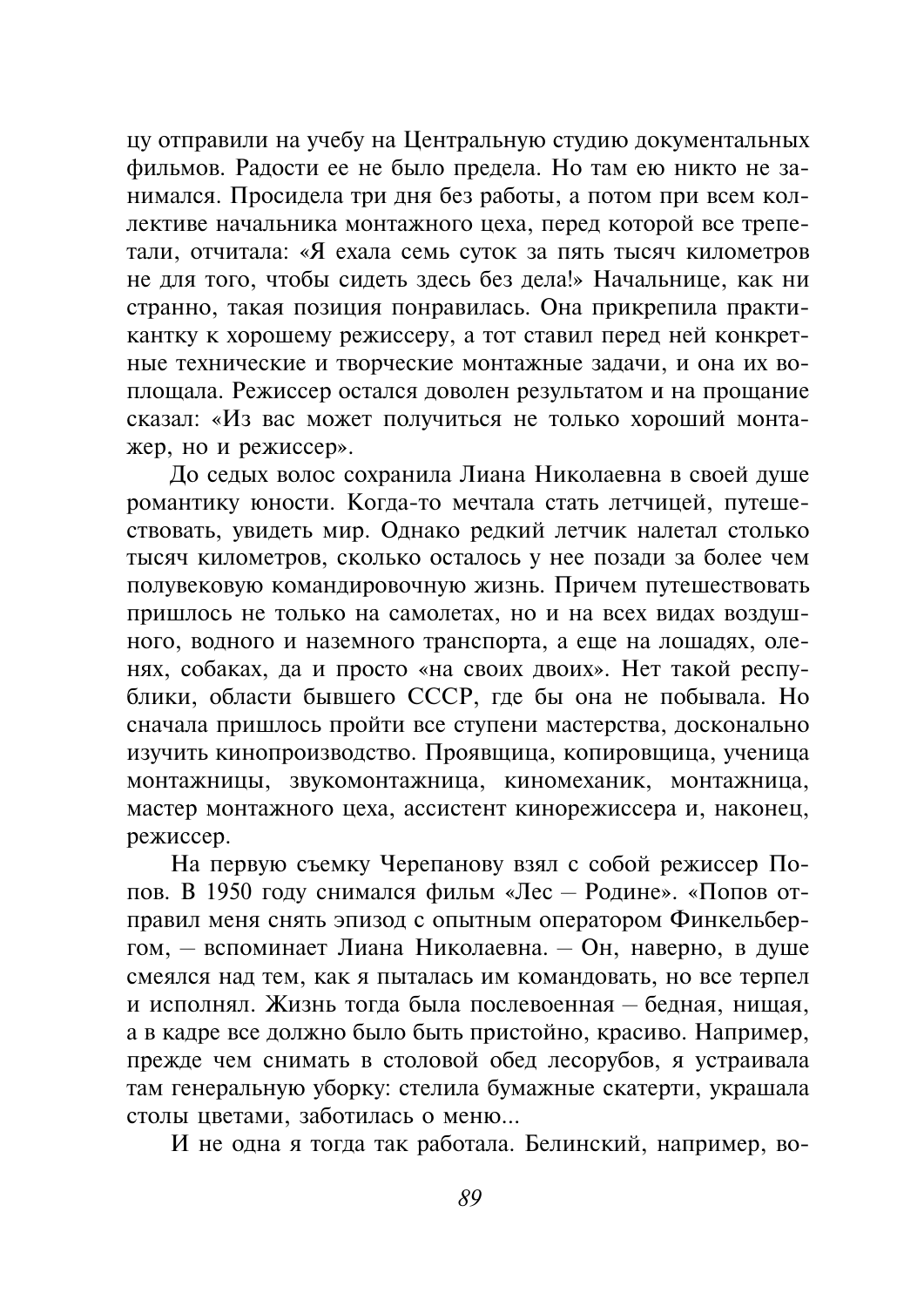зил с собой бритву. Прежде, чем снимать своего героя, заставлял его постричься, побриться, давал ему надеть на время съемок свою кожаную куртку. Так эта кожаная куртка кочевала из сюжета в сюжет». Это рождалось не из желания лакировать действительность, а из любви к своим героям, из стремления показать их лостойно.

Белинский вскоре оценил рвение молодой монтажницы и тоже стал ее брать на съемки. Обсуждал, что будут снимать и как. И это тоже было учебой.

Лиана Николаевна со смехом вспоминает такой случай. «Поехали с Белинским на строительство Иркутской ГЭС. А я считала своим долгом прежде чем снимать, все самой увидеть. Я там облазила все. Увидела, что девчонки-бетонщицы стоят в бадье с бетоном, и тоже собралась туда лезть. Едва успели остановить. Оказывается, стоять там можно было только в особых резиновых сапогах, иначе ноги не вытащишь - навек увязнешь!» Сюжет, снятый тогда в содружестве с Алексеем Александровичем, перерос в спецвыпуск, а потом и в известный фильм «Покорители Ангары», правда, в титрах того фильма Черепановой пока еще не было.

У каждого режиссера есть свои творческие вершины, свои любимые фильмы. Для нашей героини одной из таких работ стал поэтический очерк об Иркутске «Пять признаний в любви» (1965). По своей структуре это пять ярких колоритных кинопортрета: историка, архитектора, дегустатора, милиционера, студентки.

Об этой работе режиссер В. Хоменко писал так: «...Я в своей работе над фильмом «Капсе, Якутия!» не избежал влияния «Пяти признаний», так, эпизод с народным писателем Омоллооном в чем-то перекликается с синхроном иркутского историка Андрулайтиса. Экранные образы героев вылеплены Черепановой пластично, мастерски. Органично и изящно вписаны в тесную, но емкую композицию одной части (10 минут). Обрамлены сочными красочными мазками (оператор Д. Смекаев), рисующими прошлое и настоящее столицы Восточной Сибири, передающими патетику и лирику авторской влюбленности в родной город». Авторская влюбленность это еще одно из ре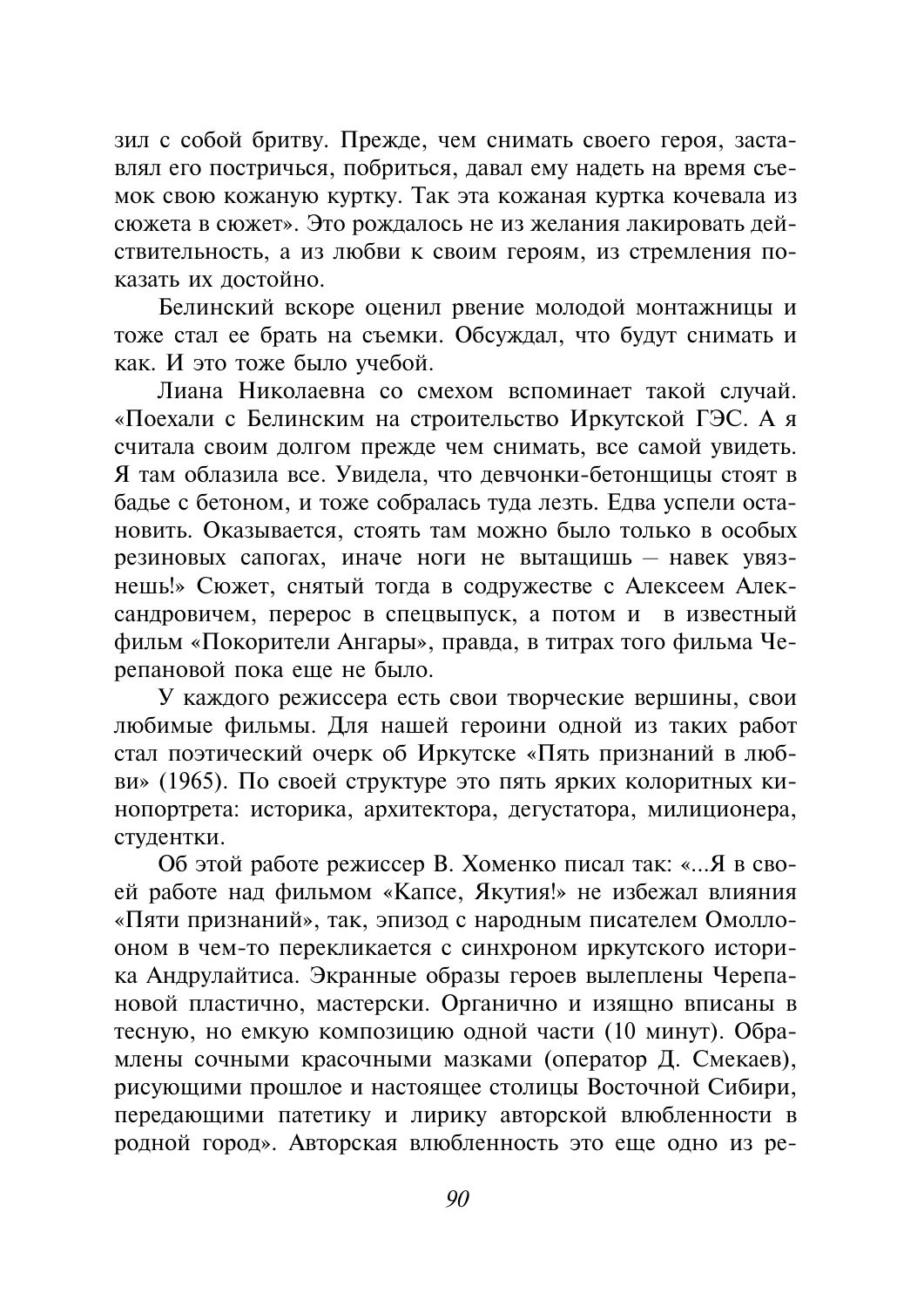жиссерских качеств Черепановой. Ни одну из своих картин она не делала с холодным сердцем и холодными руками. Она человек эмоциональный и доброжелательный. Многие герои лент становились ее друзьями. Приезжая в Иркутск, приходили к ней в гости, как, например, знатная трактористка, Герой Социалистического Труда Галина Стафеева. Заезжали на студию и другие ее герои: знатный строитель из Нерюнгри Платонов. Герой Социалистического труда из Забайкалья, кукурузовод Лисичкин

В период хрущевской кукурузомании он умудрился в сибирских условиях выращивать кукурузу до созревания початков. Из Москвы, из «Цетронаучфильма» приехала снимать о нем фильм большая киногруппа - все такие столичные, важные. Но Лисичкин сниматься у них отказался. И тогда они пришли на поклон к Лиане Николаевне, чтобы она поделилась с ними отснятым материалом и помогла уговорить героя дать хотя бы небольшое интервью. Черепанова - человек щедрый, широкий, сибирский - не пожалела для них материала и уговорила Лисичкина на интервью. Герой только одно условие поставил, чтобы она при этом присутствовала.

Ее умение ладить с людьми, находить с ними общий язык - просто дар божий, качество, столь необходимое режиссерудокументалисту. На съемках фильма «Зеркало Бурятии - Байкал» ей удалось сдружиться с проводником - старым бурятом. Обычно он поднимался чуть свет, ловил рыбу, готовил уху и кричал: «Эй, киношники, идите есть». И все хотел угостить Лиану Николаевну винцом, а она всегда отказывалась. Однажды у святого для него места, у дерева, увенчанного цветными ленточками, он снова попытался ее упросить выпить рюмочку, и она, из уважения к его вере, согласилась. А старик потом ей сказал: «Я загадал, что если ты на этом святом месте со мной выпьешь, то экспедиция наша пройдет благополучно. Маршрут трудный. Я тут до вас ученых во главе с академиком Окладниковым водил, так весь путь промучились: то пень, то колода...»

И действительно, все киногруппе удавалось: и рыбаков сняли, и нерпу, и яков, и быт бурятский, и праздники. «Я тогда яков, и ручную маслобойку, и настоящие, не музейные бу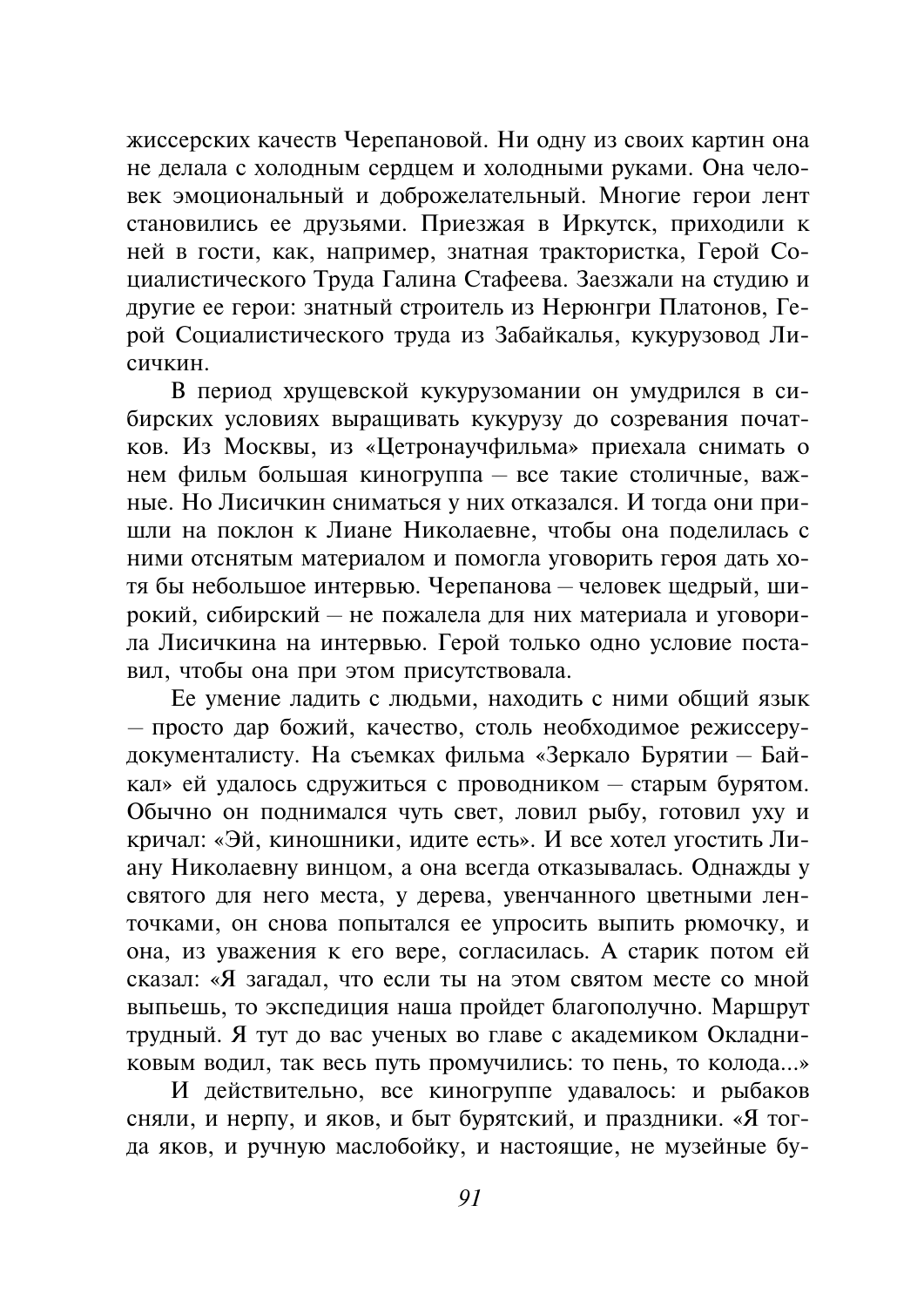рятские юрты впервые увидела», - вспоминает режиссер. Экзотический материал сам в руки шел. Тот факт, что у Черепановой рука легкая, на студии знали все. Не случайно юбилейная статья о ней в газете «Восточно-Сибирская правда» так и была озаглавлена «С ней работалось легко» (Березин В. «ВСП». 7.09.  $2002$ ).

Людям, впервые столкнувшимся с Лианой Николаевной на съемках, это казалось чудом. Для работы над заказным фильмом «Окно в Сибирь» директор рыбзавода дал под ее начало лва рыболовецких судна. Одно, взяв на борт ассистента оператора с аппаратурой. - внезапно кула-то исчезло. Позднее оказалось, что они из суеверия не хотели женщину к себе на борт брать. Группа поехала с другой командой. На ночь рыбаки поставили сети. На рассвете, когда режимные съемки дают особо красивую «картинку», режиссер подняла всех, и начались съемки. Рыбаки стали вытягивать сети, вот тут-то и случилось чудо: подняли на борт столько рыбы, сколько никогда не бывало. И все это богатство переливалось и трепетало в лучах восходящего солнца. Фильм был цветной, оператор талантливый, и эпизод получился на славу. А у другой бригады, у той команды, что сбежала от киношников, сети оказались совершенно пустыми. По всему рыбзаводу слух пошел: женщина-режиссер приносит удачу. И уже никого больше не пришлось уговаривать сниматься. А бывших «беглецов» продолжали преследовать неудачи. Лодка с молодым матросом попала в водоворот. Парень выпрыгнул за борт и начал тонуть. Благо, наш оператор Г. Ландин - отменный силач, спортсмен, пловец и подводник, вытащил бедолагу из воды, а потом и лодку пригнал.

Подобных историй немало. Режиссер побывала по крайней мере в трех автомобильных авариях, но всегда все кончалось благополучно. Однажды навстречу несся лесовоз с пьяным волителем. Оператору Б. Винокуру удалось отвернуть в последнее мгновенье. Когда вышли наружу, увидели, что машина двумя передними колесами зависла над обрывом. Случалось Черепановой и с лошади падать. Вдоль скалистого прижима прошли удачно, а как к деревне Орлик подъезжать стали, лошадь и понесла. Лиана Николаевна съехала с ее крупа на землю, но так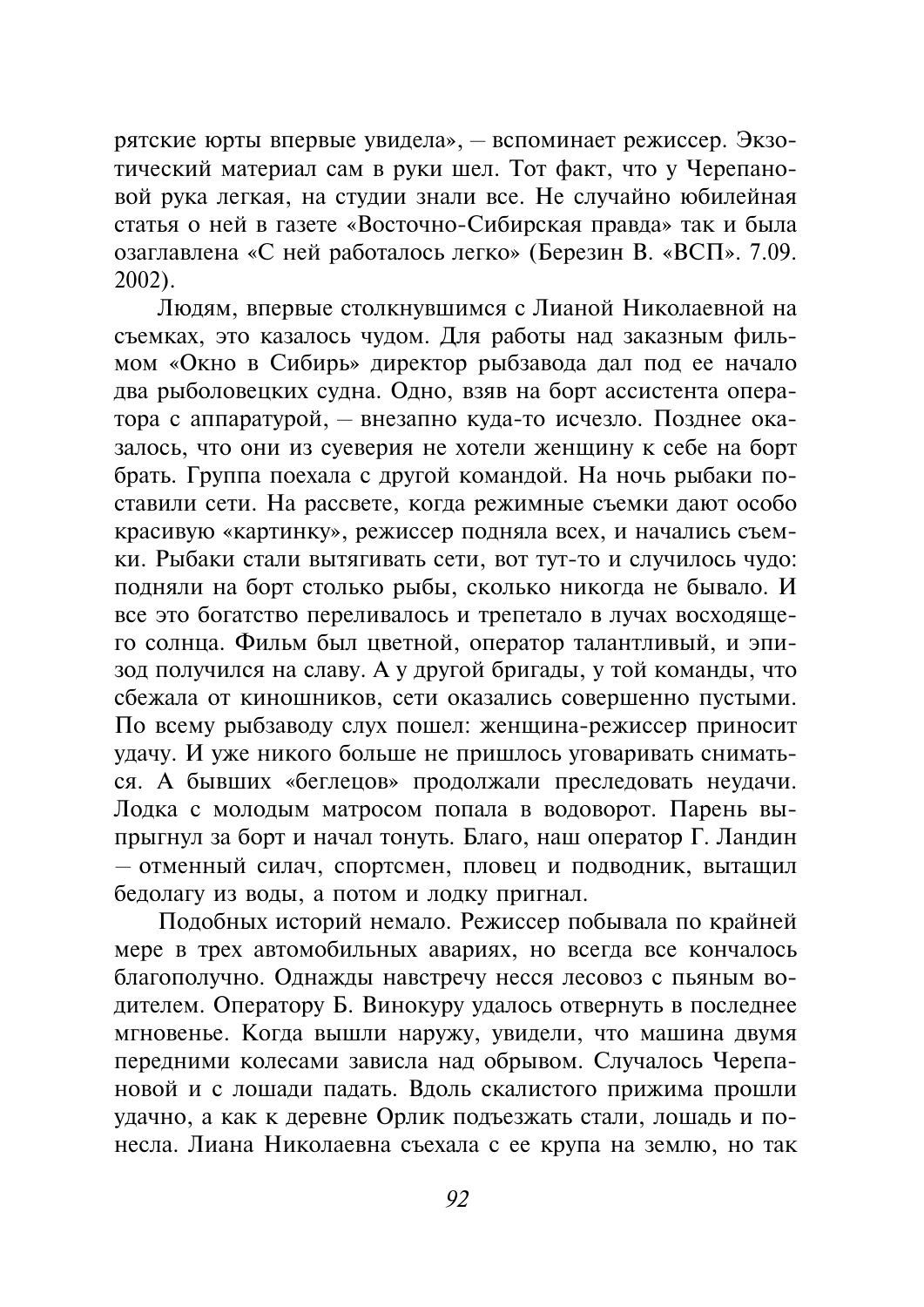удачно, что даже ни одного синяка не получила. «Когда лошадь оглянулась и посмотрела на меня, - вспоминает наша путешественница, - в ее глазах было столько презрения, мол, не умеешь ездить - не садись!»

А встречи! Сколько интересных встреч было на режиссерском пути. Снимала и первую женщину-космонавта Валентину Терешкову, и руководителей компартий Яноша Кадара и Вальтера Ульбрихта (есть фотографии, где она с ним рядом). И Брежнева довелось снимать. Вот Хрущева «люди в штатском» опортретить не позволили. Да и не диво! Он прилетел в Иркутск из Братска, где рабочие встретили его плохо, задавали много «неудобных» вопросов. Генсек был не в настроении и крыл матом тогдашнего председателя Облисполкома Иркутска за то, что ему на трап не успели постелить ковер.

Самые неизгладимые впечатления оставил Фидель Кастро. «На митинге в Братске мы с оператором стояли к Фиделю ближе всех. Других корреспондентов оттеснили, потому что только у нас была синхронная звукозаписывающая аппаратура.

Наши штатные ораторы говорили много, нудно и скучно. Фидель откровенно скучал, показывал нам знаками, вот, мол, у докладчика такая кипа листов и сокрушенно качал головой. Потом оживлялся, на пальцах показывал, - осталось три, два, один лист и начинал улыбаться. Его, прирожденного оратора, казенные речи утомляли. И вот, наконец, заговорил он. Расшумевшееся людское море мгновенно стихло. Переводчик работал так синхронно, что казалось, что Фидель говорит по-русски. Его речь завораживала. Она была эмоциональной, горячей и, главное, искренней. Говорил он без бумажки, но поражал своими знаниями и памятью. Он восхищался подвигом братчан, сыпал фамилиями, фактами, называл героев стройки, с которыми успел лично пообщаться. Он даже попроведал упавшего с высоты и ставшего инвалидом Гайнулина.

Позднее из отснятого материала Черепанова смонтировала спецвыпуск в 400 метров пленки. Обратились в Госкино за разрешением увеличить метраж. Разрешили, но только до трехсот метров (10 минут). Но и это была большая победа. «Я буквально со слезами на глазах выбрасывала каждый кадр, так все бы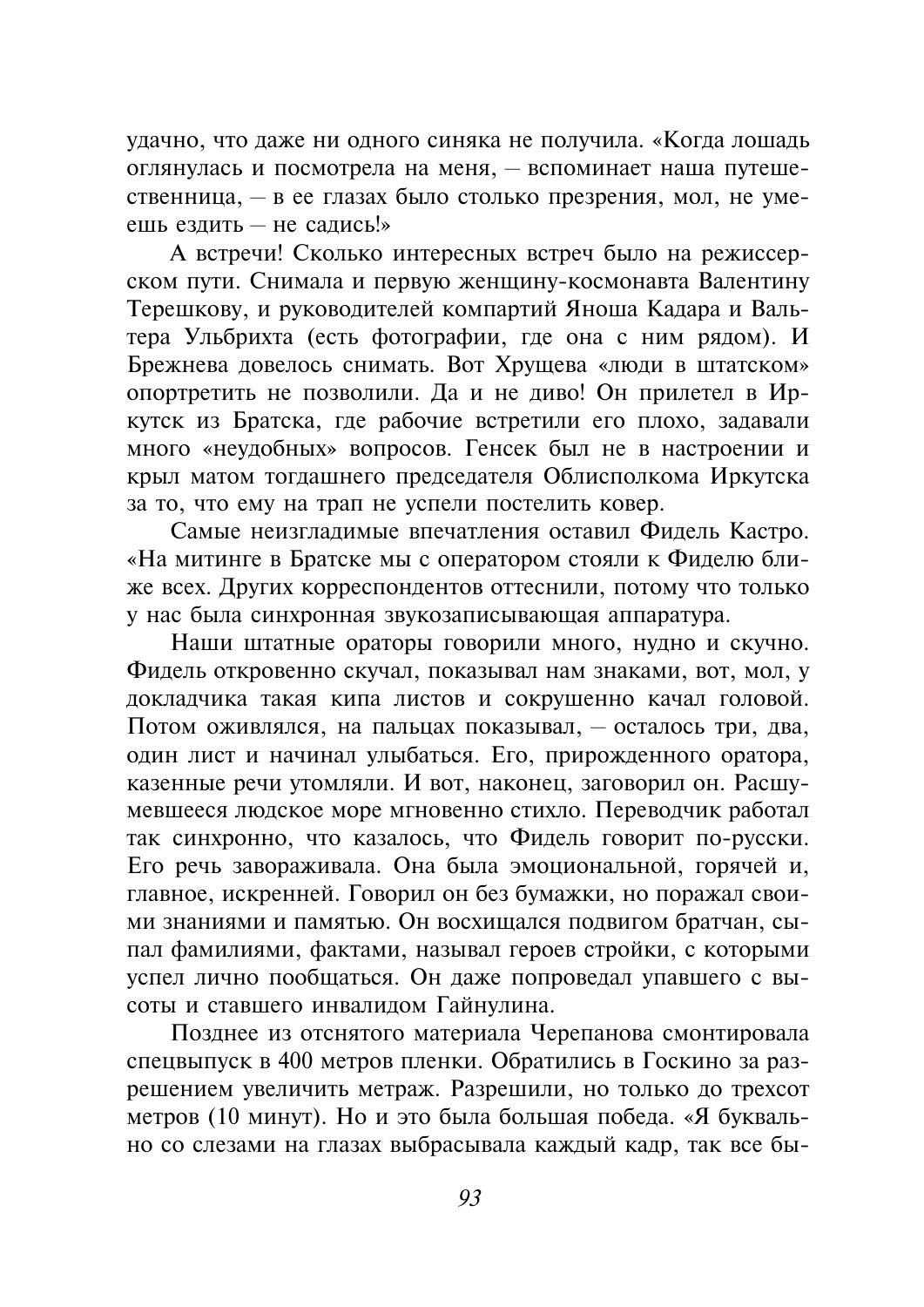ло значительно и интересно» - рассказывает режиссер. Спецвыпуск назвали «Иркутск встречает Фиделя Кастро» («Восточная Сибирь». № 24. 1963).

Кстати, после выхода этого журнала студии разрешили увеличить метраж всех журналов до трехсот метров (одна часть). До этого случая метраж был 200 метров (около семи минут). Тогда показывали журналы во всех кинотеатрах в начале сеанса, и по телевидению как в Восточно-Сибирском регионе, так и в Москве. Кинохроника была в почете.

Говоря о людях, которых Лиана Николаевна считает своими учителями, она вспоминает 1952 год. Именно тогда на студию приехала из Москвы целая плеяда талантливых профессионалов на волне репрессий против «безродных космополитов». Это режиссер Авербах, операторы Берковец, Франковский, Цейтлин. Последний был фронтовым оператором, снимал военную хронику для ЦСДФ, а потом был осужден на 10 лет, и большую часть срока отсидел в сталинских лагерях. Все это были люди высокообразованные и хорошо знающие профессию кинопублициста. Кроме того, со студией сотрудничали писатели. Вернувшись с войны, стал сотрудничать со студией Марк Сергеев. На одном из юбилеев Союза писателей в поздравлении от кинематографистов прозвучали такие стихи:

Подрастала вместе с Марком

Честь и слава нашей марки.

С ним - киношником бывалым -

Мы прошли дорог немало.

Он на фронте был связистом,

А у нас стал сценаристом.

А за ним - за рядом ряд -

Весь писательский отряд.

Был нам ко двору Игнатий Дворецкий,

Подбрасывал жар в наш костер и Огневский,

Поэт Левитанский дарил нам стихи,

Вампилов не прочь был на текст забрести.

Работа на кинохронике была в те годы престижной. Музыкальное оформление постоянно делали известный музыковед Владимир Сухиненко и дирижер Иркутского симфонического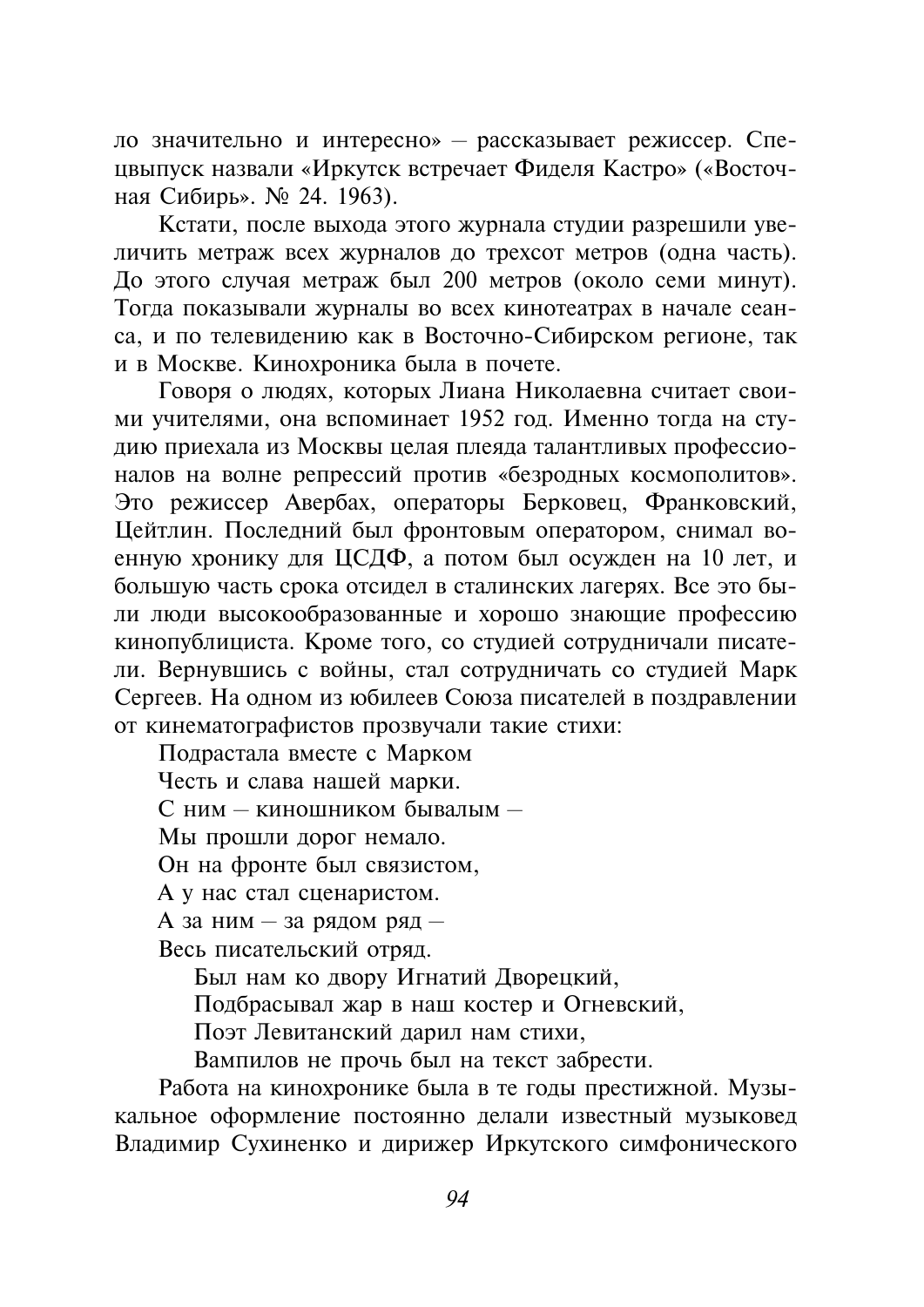оркестра Игорь Соколов. Потом приехала из ВГИКа целая плеяда грамотной и талантливой молодежи. «Мне много довелось снимать со Славой Мишиным - удивительным человеком, талантливым, веселым, доброжелательным, простым в общении и изобретательным в работе. Знакомство и общение со всеми этими людьми и было моими университетами», - вспоминает Лиана Николаевна

Особая страница ее творчества - это съемки заказных фильмов. Эта работа почему-то считалась на студии не особо престижной. Фильмы, снимаемые по заказу различных министерств и ведомств, пренебрежительно называли «Болты в томате». Почему так? Сами названия этих лент подскажут ответ: «Зеркальный карп», «Урожай увеличившим - слава!», «Организация охраны труда в лесной промышленности», «Табунное и продуктивное коневодство Якутии», «Дома серии 122 на БА-Ме», «Отчего сгорел садовый домик», «Омское аграрно-промышленное объединение по производству овощей». Подобных лент в творческой карточке Черепановой более двадцати. К ее чести - она не чуралась никакой работы. И о заказных фильмах тоже вспоминает тепло

Именно благодаря «заказухе» география ее поездок не ограничивалась одной только Сибирью. Со съемочными группами ей удалось побывать чуть ли не во всех республиках СССР: на Кавказе и в Средней Азии. Прибалтике и на Украине. Познакомиться с известными учеными, историками, биологами, агрономами, производственниками, изобретателями. Без этих поездок и встреч ее биография была бы неполной. А в последнее десятилетие заказные картины в буквальном смысле слова кормили коллектив ВССК.

Подводя итог, хочу привести некоторые фактические данные о героине этой главы. За годы работы на студии Черепанова смонтировала около 400 журналов «Восточная Сибирь», из них 50 спецвыпусков. Сняла более 50 документальных и заказных фильмов.

Ее работы получали дипломы и призы на фестивалях. Так. на Всесоюзном фестивале спортивных фильмов в г. Фрунзе (1981) тематический журнал «Восточная Сибирь» №. 24 за 1979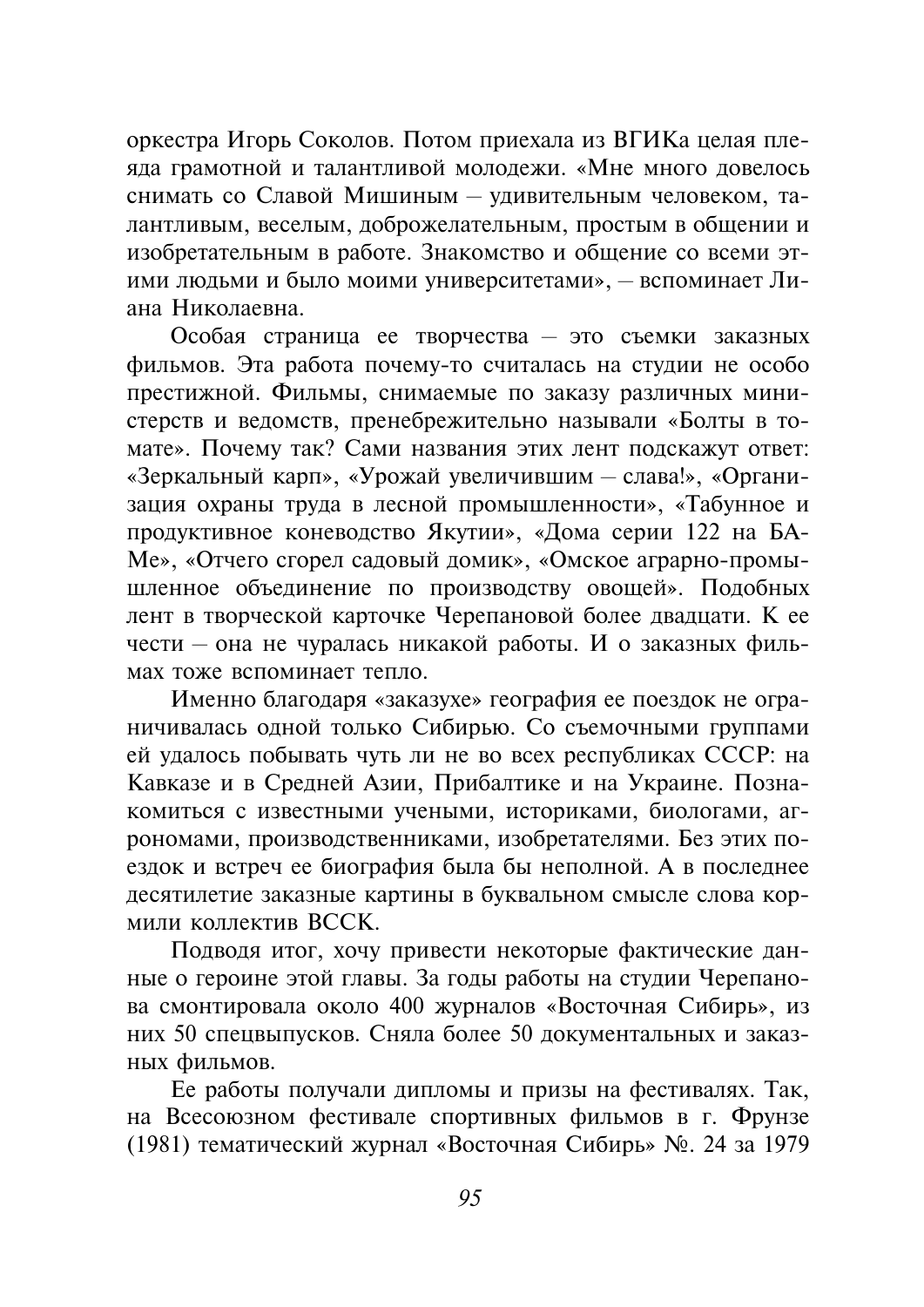год получил диплом 3-й степени. Спецвыпуск «Танец орлят» на Всероссийском семинаре-совещании по кинопериодике получил почетную грамоту Госкино РСФСР и ЦК профсоюза работников культуры. На XVIII Всесоюзном кинофестивале в г. Минске (1985) фильм «Нужны Платоновы» получил специальный приз и липлом. Снятая ею лента «Кто построит завод-сад?» удостоена диплома и третьей премии за лучший фильм на Всероссийском конкурсе фильмов об охране природы в г. Махачкале (1988).

Призом «Серебряный Пегас» (Москва, 1996) награжден фильм «Сибирь стояла под Москвой» (ВССК, автор сценария А. Голованов, режиссер Л. Черепанова).

Она - лауреат IV Всероссийского конкурса «Патриот России». В номинации «За цикл передач на тему героического прошлого страны» присужден приз «Александра Невского» за телефильмы цикла «Сибирские дивизии». Диплом I степени IV Международного фестиваля телевизионных программ и фильмов «Вечный огонь» в номинации «Лучшая военно-историческая программа» («Сибирские дивизии» снят на Иркутской ГТРК, автор А. Голованов).

Л. Н. Черепанова - лауреат программы «Национальная слава России» за фильм «Сибирские дивизии. Засекреченный подвиг» с формулировкой - «За вклад в укрепление национального самосознания».

Дипломом «Золотая Запятая» награждена Черепанова Лиана Николаевна в номинации «За кадром» за вклад в развитие кинематографии и режиссуры в Иркутске в 2003 г.

Кроме того, имеет ряд правительственных наград и званий: 1965 - «Отличник кинематографии СССР»

1967 - Благодарность Союзного комитета за спецзадание.

1970 - от имени президента Верховного Совета СССР награждена юбилейной медалью «За доблестный труд» в ознаменование 100-летия со дня рождения В. И. Ленина.

1979 - Почетная грамота Госкино СССР.

1986 - медаль «За трудовую доблесть».

1987 - мелаль «Ветеран труда».

1990 - Заслуженный работник культуры РСФСР.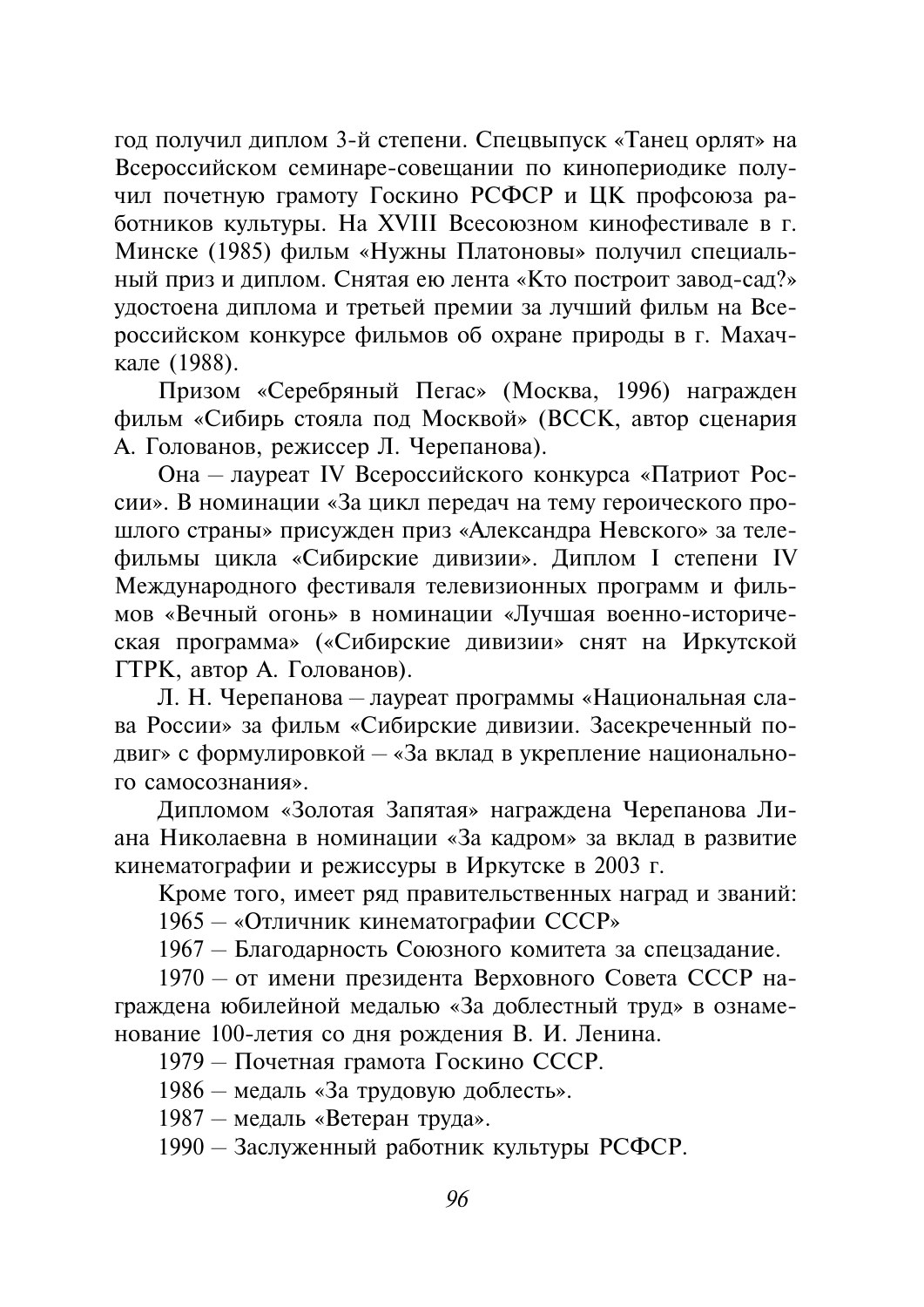В нашей последней беседе, которая состоялась в мае 2009 года, она сказала мне на прощанье: «Если бы меня спросили, что для меня было всегда на первом месте, я бы сказала - стулия...

Не семья, не сын, не внуки, а студия. Хотя сына и внуков безумно люблю. Когда снимала фильм «Отчего сгорел садовый домик», мои внуки должны были сыграть детей, которые, балуясь с огнем, вызвали пожар. Начался настоящий пожар, внуки испугались, заплакали, побежали. Я их жестко вернула на место съемок, чтобы снять дубли. Тут они уже от страха заревели во весь голос. Мы все сняли. И только потом я полумала, что я лелаю!

Кино - это моя жизнь. Подними меня в ночь, в полночь, больную, старую, без сил, я встала и полетела. Мой организм мгновенно мобилизуется, и я готова снова работать. Новые люди, новая обстановка, новые впечатления, и я живу, дышу, тружусь, надеюсь!»

## Леонид Андреевич Сурин (1940-1984)

Леня родился на Южном Урале в городе Белорецке. Он сын сталевара на металлургическом заводе, где пушки лили еще Пугачеву.

Впервые попал на практику на тогда еще Иркутскую стулию кинохроники летом 1962 года. В 1965 году закончил режиссерский факультет ВГИКа, мастерскую известнейшего кинодокументалиста Романа Кармена.

Пожалуй, не было на студии другого такого эрудита, как Сурин. У него было такое, как он сам называл, «провинциальное хобби». Он всю жизнь собирал автографы знаменитостей. Не просто собирал. Он знал все о мастерах искусств – поэтах, художниках, музыкантах, звездах оперы, балета, эстрады. Кроме отличной библиотеки, у него на каждого «мэтра» кино была заведена отдельная папочка, с фотографиями, вырезками из газет и журналов, дающими новую информацию о его кумирах. Когда я начала читать в университете курс лекций о кино, я этими папочками пользовалась.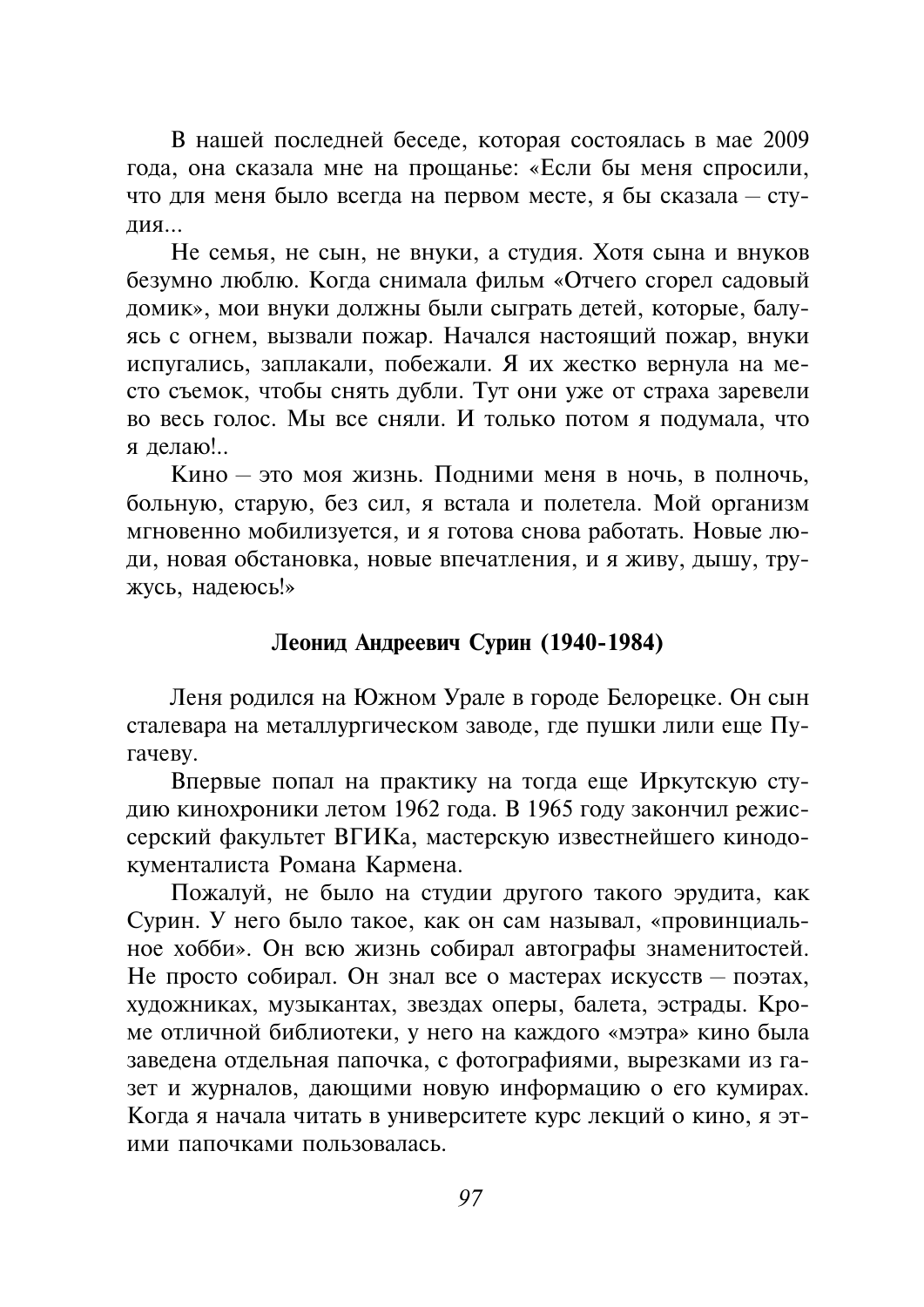В этой главе буду опираться на воспоминания его друга и сокурсника Валерия Хоменко, он позволил мне использовать материал из его неизданной книги «Кинематографическая Атлантила».

«Леня рос «белой вороной» в семье доброй, скромной, но лалекой от искусства. Школьником был знаменит в городе как чтец, танцор, певец. «Гастролировал» на смотрах самодеятельности в соседнем Магнитогорске, Уфе. После десятого класса сразу был принят в штат городской газеты.

Поступая во ВГИК (конкурс сумасшедший), набрал на экзаменах 25 баллов из 25 возможных. С блеском защитил дипломную работу серией иркутских лент. Высоко оценил его фильмы председатель ГЭК, знаменитый режиссер С. Ростоцкий. Актерское мастерство вел на курсе профессор ВГИКа В. В. Белокуров, Народный артист, актер МХАТа, начинавший у Немировича-Данченко, снявшийся в кино в роли Чкалова, Чичикова и др.

В Сурине дар лицедейства он распознал сразу, благоволил к нему, «осыпал» пятерками...»

Свой первый студенческий фильм Леня снял об Утесове. Лента называлась «С песней по жизни». Когла отмечали 70-летие Утесова, гле был весь ивет Москвы от Фуриевой ло Райкина, ведущий Михаил Жаров объявил: «А сейчас слово дипломнику ВГИКа». Выходит Сурин, совсем не при параде (жил-то на одну стипендию в 22 рубля) и преподносит юбиляру четыре коробки пленки с фильмом о герое торжества. Цитирую слова свидетеля этой сцены Хоменко, который был в тот вечер в театре «Сатиры»: «Мэтр чмокнул Леньку - и знаешь, что он мне потом сказал, - делился с другом Сурин, - что мой фильм - самый дорогой для него подарок! По доброте души, конечно, сказал, но все равно приятно...»

Талант Сурина, на мой взгляд, был направлен не в то русло. Ему бы снимать портреты знаменитостей, а он делал ленты о доярках и свинарках, чабанах, строителях. Это были посвоему интересные темы, что доказывали работы Петра Власова, Анатолия Сидлера и др., однако у Лени был свой конек. К сожалению, в то время и в тех обстоятельствах - не модный.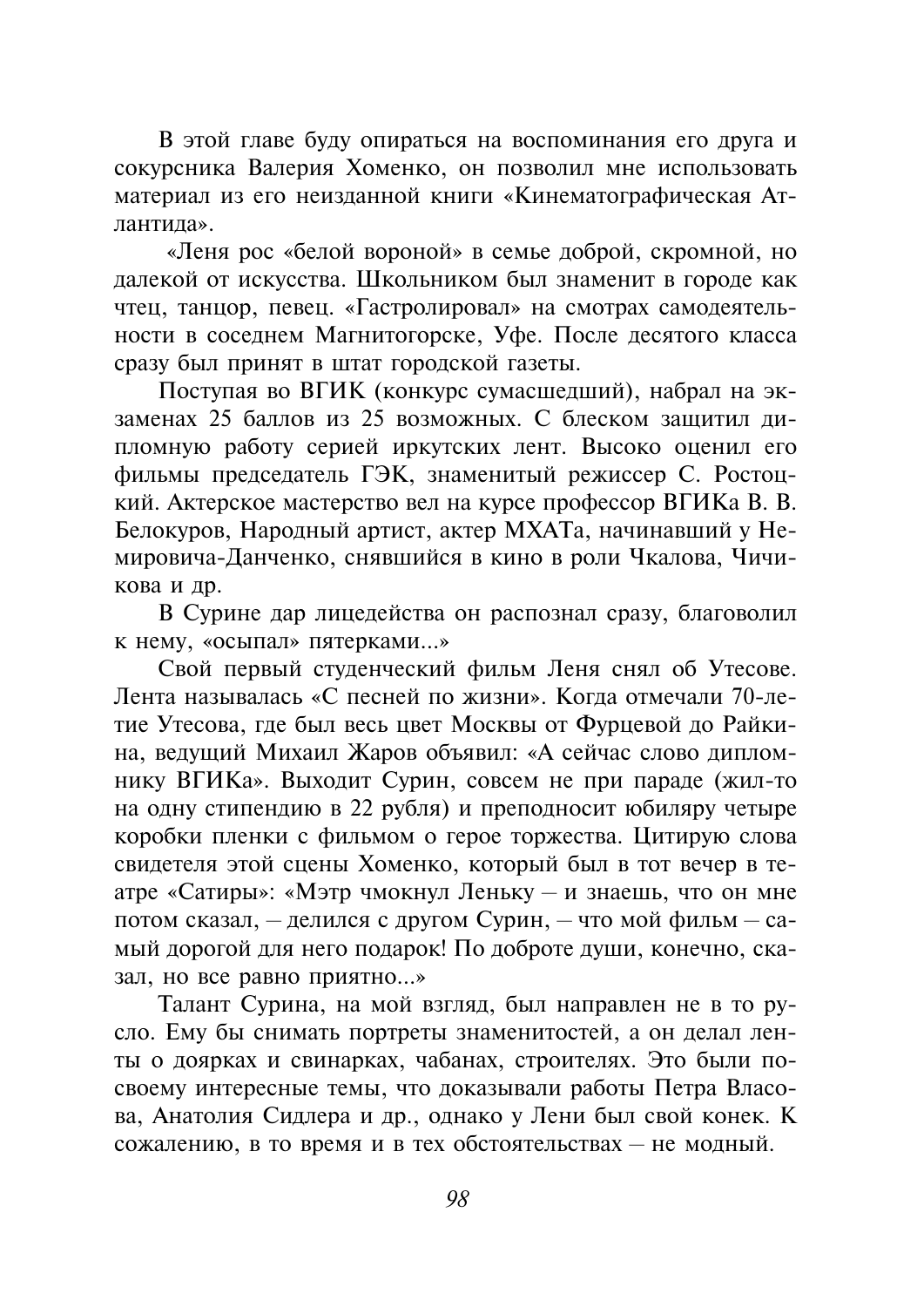Начало карьеры было обнадеживающим. В первый же год он стал режиссером весьма заметных работ, которые отметила пресса и оценили коллеги. В обзоре газеты «Советская молодежь» назван спецвыпуск к/ж № 16 за 1966 год - «Якутия. Март». Это была серия портретов: девятнадцатилетняя девушка-охотница, убившая за сезон четырех медведей; врач Миша Тапычев, который, несмотря на молодость, уже не одному больному спас жизнь; художник-якут Васильев, тоже очень молодой, впоследствии ставший одним из основоположников известной в стране самобытной школы якутской графики; юная, но уже известная в северной республике балерина Евдокия Степанова. Ни одного Героя Соц. Труда, ни одного эпохального события. Но зато тепло, человечно и как-то по-особому интеллигентно передает лента зрителю образ далекого экзотического края.

В декабре выходит еще один спецвыпуск о народных художниках Тувы. Газета отметила тот факт, что «он стоит особняком в привычном потоке студийной хроники с кипением заводов и строек. Неожиданный прорыв в тишину, в творчество, в красоту природы и человека».

В 1967 году Сурин делает фильм (оператор В. Орлов) «Дни. часы, минуты Ларисы Сахьяновой» о балерине-звезде Улан-Удэнского театра оперы и балета. Вскоре начальство, заметит, что молодой режиссер уходит в сторону от актуальных тем. Но пока еще он рассказывает о том, что знает и любит и, благодаря этому, работы получаются. Леонид быстро становится одним из ведущих режиссеров студии. Правда, балерина была не совсем довольна фильмом о ней. Она надеялась увидеть себя только в парадном обличье, во время исполнения наиболее выигрышных партий. Но тогда это был бы не фильм-портрет, а фильм-концерт. Сурин же создал интереснейший портрет актрисы. Он много снимал ее в репетиционном зале, где она «истязала» себя бесконечным тренажом у станка и перед зеркалами. Режиссер подстерегал ее за кулисами, с камерой и микрофоном, после пленившего зал танца с вопросом: «Как вам нынче танцевалось, Лариса Петровна?» И тяжело дыша, балерина признавалась ему, что недовольна собой, что вот верчения по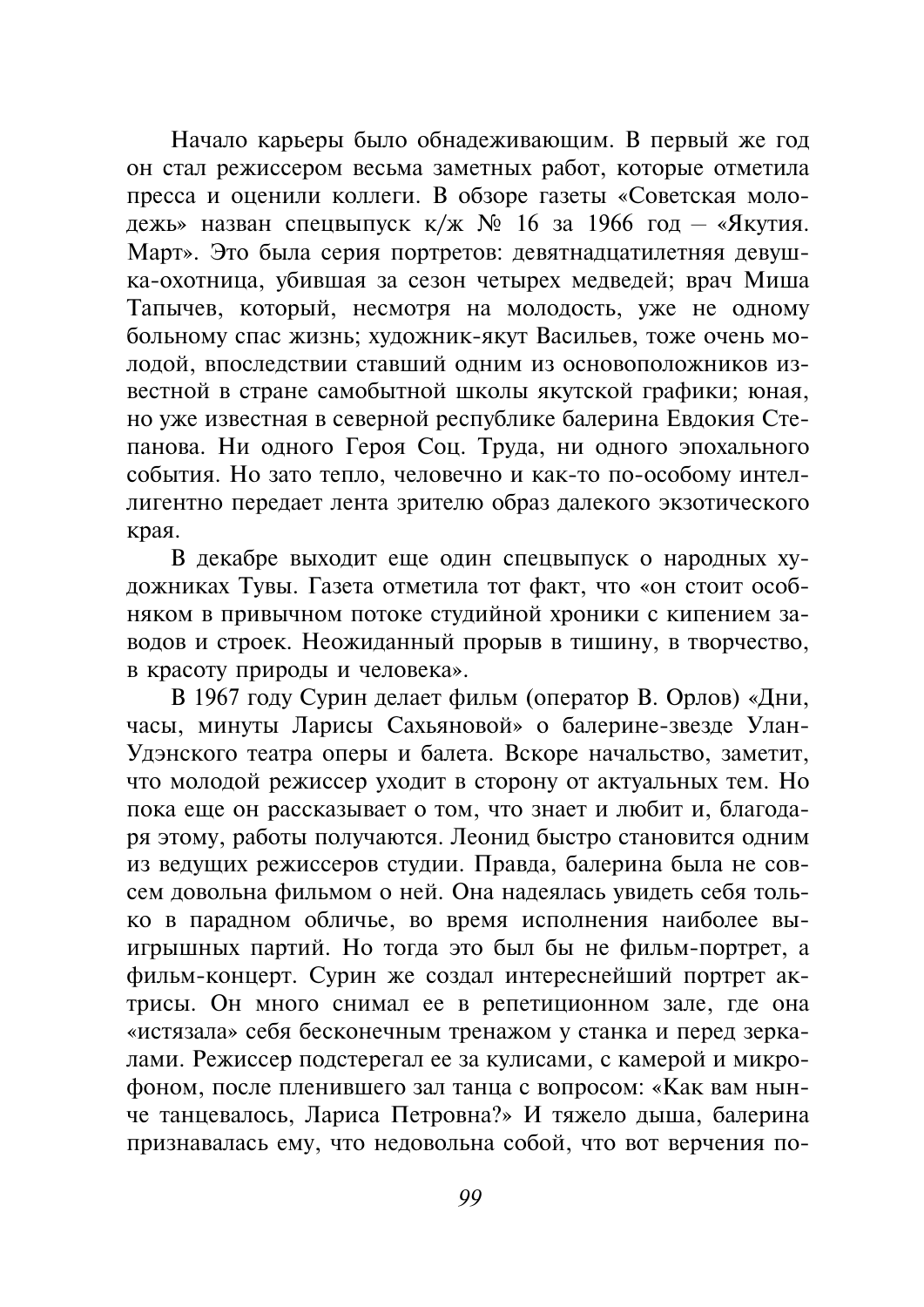лучились не так, и еще чего-то там не дотянула... И все это под громовые аплодисменты зала, после многочисленных вызовов восторженной публики.

Звездным часом режиссера стал фильм «Сибирский богатырь Иван Ярыгин» (1976). Эта картина призер сразу трех фестивалей - двух внутрисоюзных и одного международного. Хорошо сработала вся съемочная группа. Но основная заслуга принадлежит в данном случае, конечно, режиссеру. Какие великолепные он взял синхроны. Как выстроил эпизолы! Богатырская сила героя - чемпиона страны. Европы, мира, Олимпийских игр - борца Ярыгина раскрывается не сразу. Мы знакомимся с ним в тот момент, когда он потерпел сразу два поражения подряд. Некоторые специалисты поспешили списать его: все - сошел Ярыгин. Вот тут-то тренер Д. Миндиашвили и решил отправить его в деревню к родителям отдохнуть, к родной земле прикоснуться, сил набраться. (Кстати, сделал он это на самом деле по просьбе съемочной группы.) И вот Иван на крестьянской работе: пилит вековые сосны, колет дрова - на три гола вперел наколол...

Поражает в картине искусство суринского монтажа. «Чеканный ритм, броская пластика - не просто от мастерства, пишет Хоменко, - это рождено влюбленностью режиссера в физическое совершенство человека, в стать и пластику Ярыгина. Не так ли древние греки восхищались олимпийскими атлетами, по ним моделирую своих богов!»

Искусство монтажа сродни поэзии - это искусство ритмическое, и как в поэзии при помощи ритмов можно передать и настроение, и чувства, и свое отношение к источнику вдохновения, так и в кинематографе. Еще Юрий Тынянов отметил это сходство: «Если проводить аналогию кино со словесными искусствами, то единственно законной аналогией будет аналогия кино не с прозой, а со стихом...» (сб. «Поэтика кино).

Монтажом Леонид Андреевич владел в совершенстве. Я считаю его своим учителем в этом вопросе. Работая над фильмами, журналами, мне часто приходилось наблюдать, как он монтирует. Будучи при этом хорошим педагогом, он по ходу объяснял тот или иной монтажный стык. Как-то он долго бил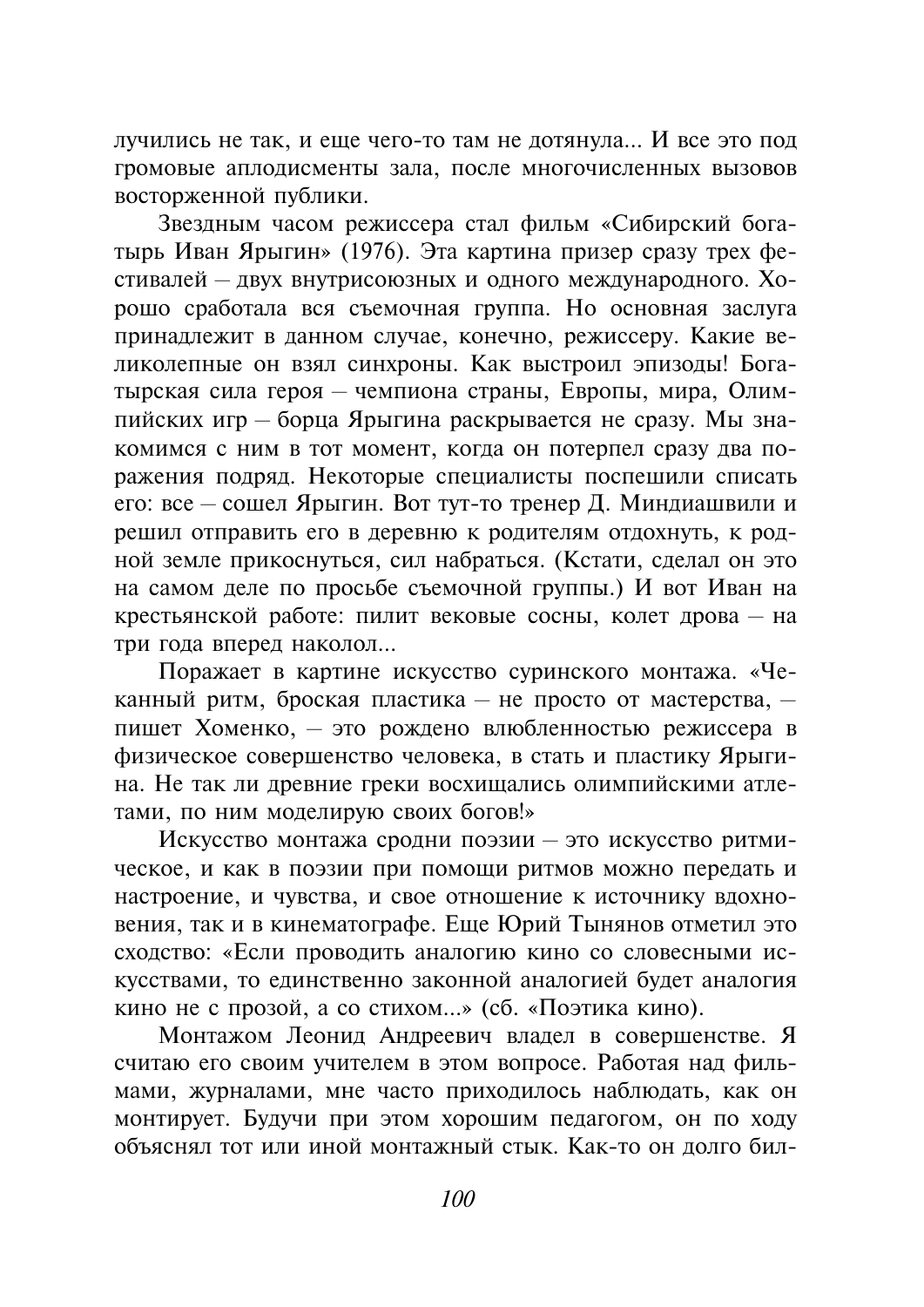ся, по моим тогдашним понятиям, над простой склейкой. «В чем дело, Леня, почему мы застряли?» - спросила я. Он показал на экран: «Вот черный фломастер в руках штурмана прочерчивает на белом листе маршрут. А вот ледокол носом наезжает на белую льдину и по ней начинает бежать черная трещина. Я хочу соединить два этих кадра так, чтобы одно движение незаметно переходило в другое». И он сделал это: линия на бумаге превратилась в трещину на льду. Мысль и воля человека зрительно, образно воплотилась в дело, в реальность.

Иногла он любил в монтаже «похулиганить». Был у нас в области первый секретарь обкома партии Н. В. Банников (по уровню власти это как сегодняшний губернатор). Иркутяне его не любили. Желая выслужиться перед Москвой, он заявил, что Иркутская область в поставках продовольствия не нуждается, сама себя прокормит. И это в период великих строек, когда крестьяне тысячами уходили из деревень в новые города, бросая свое хлопотное и безденежное дело. В результате в области начался настоящий голод. Даже анекдот в то время родился: «Летят космонавты, видят - люди голодные, раздетые бегают. Продукты друг у друга из рук рвут. «Это что, - спрашивает один, - земля Санникова?» - «Нет, - отвечает другой, - земля Банникова!» Так вот. Сурин. монтируя какое-то мероприятие. проходившее на Байкале, сделал так. То лысая голова Банникова, толкающего очередную речь, возникает над трибуной, то голова выныривающей из воды нерпы. И так - несколько раз. Вся студия смотрела и хохотала. Сходство было поразитель- $Hoe...$ 

Подобный пример монтажного мастерства приводит в своей «Кинематографической Атлантиде» Валерий Хоменко. «До сих пор стоит перед моими глазами сюжет о читинской доярке - Герое Соц. Труда. Русской крестьянке, женщине в летах, которой в сельском клубе тожественно вручают Золотую Звезду, дарят цветы, подарки, гремят аплодисменты. И она, растроганная, говорит заученно: «Спасибо родной партии, правительству за заботу о нас...» На этом тексте, прерывая это шаблонное действие в параллельном монтаже, идут кадры, запечатлевшие ее подневольный труд: месит сапогами болотную грязь, орудует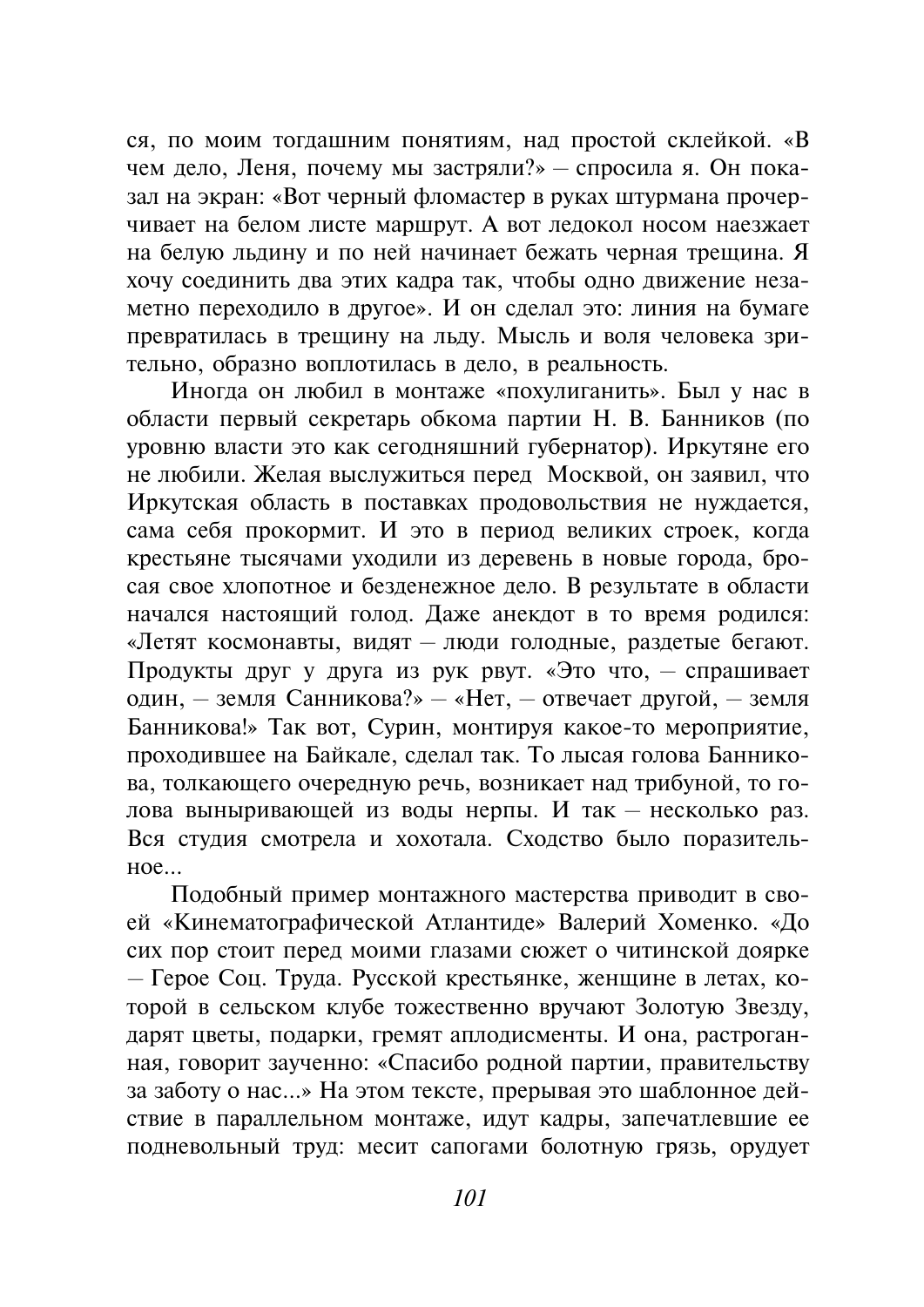вилами, гнется под тяжестью увесистых кулей. И все это в контрапункте с приветственными речами и бурными овациями. От такого монтажа зрительские симпатии к «некрасовской бабе» удесятерялись». Ну а к правительству? Как говорится, догадайтесь сами. И это уже не просто мастерство. Это - позиция. Лишь мы, коллеги, помним теперь, каким утонченным стилистом был Сурин, монтируя ленту. У него был природный дар на соотношение целого и деталей, чувство ритма, пропорции меpы.

«О сколько безграмотности на теперешнем иркутском экране. - пишет дальше Хоменко. - сколько откровенной пленочной макулатуры!» И эта оценка справедлива. Уменьшить количество этой макулатуры - задача тех, кто сегодня читает эти строки, а года через два будет делать погоду на Иркутском телевилении. Не спешите записывать себя в мастера, внимательно изучайте ленты прошлых лет, перенимайте подлинное мастерство у тех, кто, как Леонид Андреевич Сурин, уже ушел от нас. Ушел на сорок четвертом году жизни, утонул во время съемок фильма. Мы, его коллеги, понимаем, что его талант не был реализован не то что полностью, но и на сотую часть данных ему природой возможностей. Причина - ему в руки шло мало тем, соответствующих его наклонностям. А бороться, пробивать в высоких инстанциях свои заявки он не умел. Помнится, пришел в редакцию и говорит: «Другие себе темы как невест выбирают, а мне оборыши остаются». В этом была доля правды. Однако в экранной журналистике нельзя полагаться на «свах». Самим надо искать свои темы и пробивать их. А Леонид Андреевич, как это часто бывает у людей способных, пробивными качествами не обладал (это его в какой-то степени роднит с Борисом Шуньковым). Ну, низкий поклон ему и за то, что он успел слелать.

## Валерий Владимирович Хоменко (р. 1938)

Валерий Владимирович родился 25 декабря 1938 года в столице Азербайджана г. Баку. Он настолько сросся с Иркутском, что мне поначалу казалось, что он - коренной сибиряк. Пом-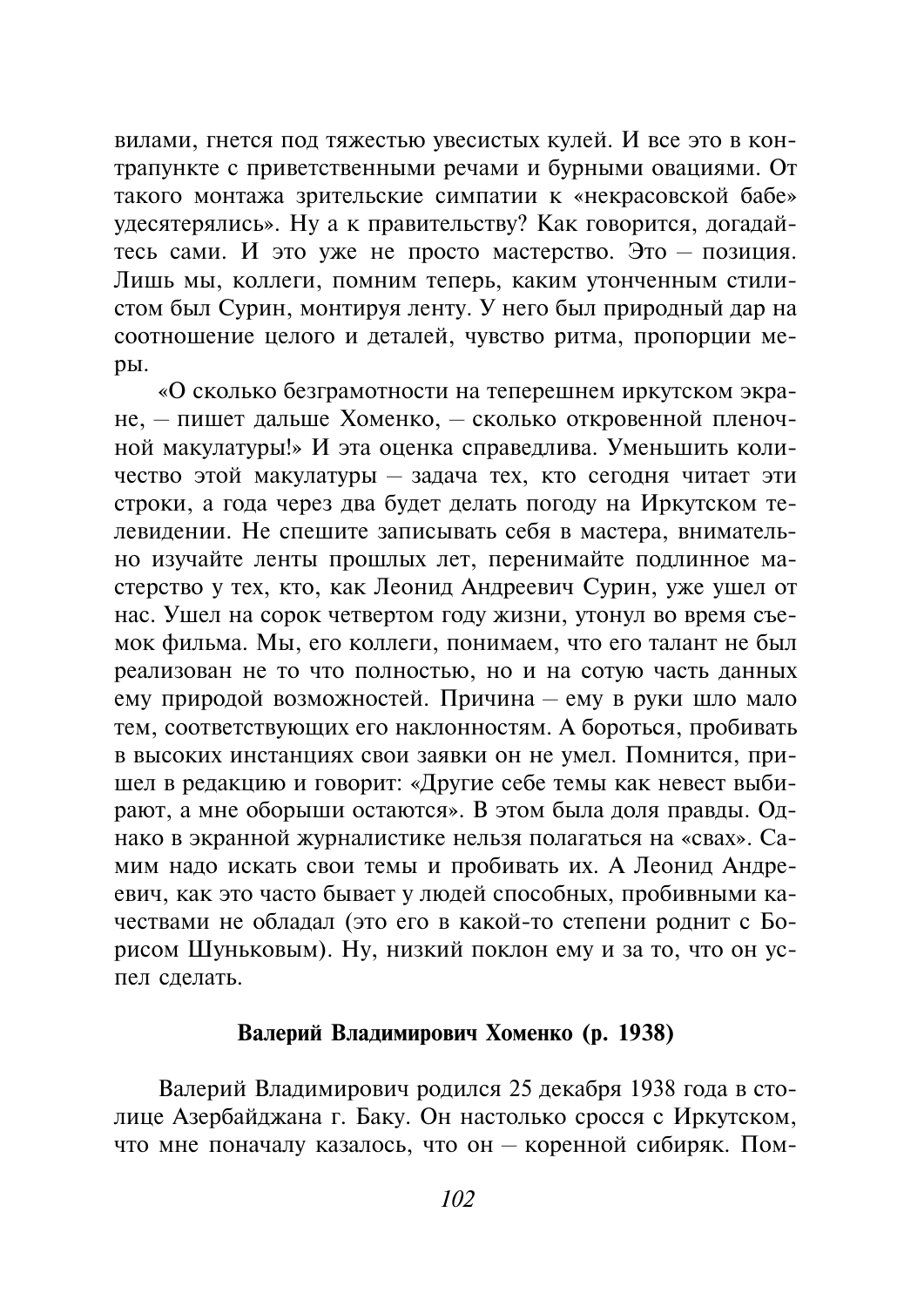ню, как-то на съемках протянула ему веточку цветущей черемухи, и когда он спросил, что это за растение, я решила, что Валера меня разыгрывает. На что он с обидой ответил, что он южанин и не должен знать всех местных растений. Да, с ботаникой вышел конфуз. Зато географию Сибири, Дальнего Востока и Крайнего Севера он знал не по учебникам, исколесив эти края влоль и поперек, сняв за 30 лет работы более пятилесяти документальных фильмов и добрую сотню спецвыпусков киножурнала «Восточная Сибирь».

Причем его фамилия в титрах - это знак качества. И неуливительно. Уже во время учебы во ВГИКе он вылелился из целой плеяды талантливых студентов. Режиссерской мастерской руководил документалист с мировым именем Роман Лазаревич Кармен – сценарист, режиссер, оператор. Как оператор, он снимал Гражданскую войну в Испании, войну за независимость в Китае («Китай в борьбе», 1938-1939 гг.). В годы войны руководил фронтовыми киногруппами (к/ф «Разгром немецких войск под Москвой», «Ленинград в борьбе» (1942), «Берлин» (1945)). Возглавил съемки Нюрнбергского процесса «Суд народов» (1947, Государственная премия СССР). Объехал с камерой полмира (Чили, Вьетнам, Индия, Германия и т. д.). Его ленты пять раз получали главные призы на международных кинофестивалях в Лейпциге, Оберхаузене. И вот этот человек из всего курса выбрал именно Хоменко и отправил его как своего ассистента на съемки в Братск, доверив ему самостоятельно сделать эпизод для своего фильма.

Так Валерий впервые попал в Сибирь. Там познакомился с оператором Борисом Винокуром, который пригласил его в Иркутск, где он прошел студенческую практику на Иркутской студии кинохроники (так в те годы называлась ВССК). Вместе с однокурсником и другом Л. Суриным они впервые приехали в Иркутск летом 1962-го. Вот как пишет об этом сам Хоменко: «Очарованы были городом, ни на какой другой не похожим, уютным и праздничным, с норовом столицы сибирской и подомашнему провинциально-гостеприимным... Иркутск стал не просто «второй родиной». Это, наверное, как счастье, привалившее однолюбу - любимую жену встретил и на всю жизнь».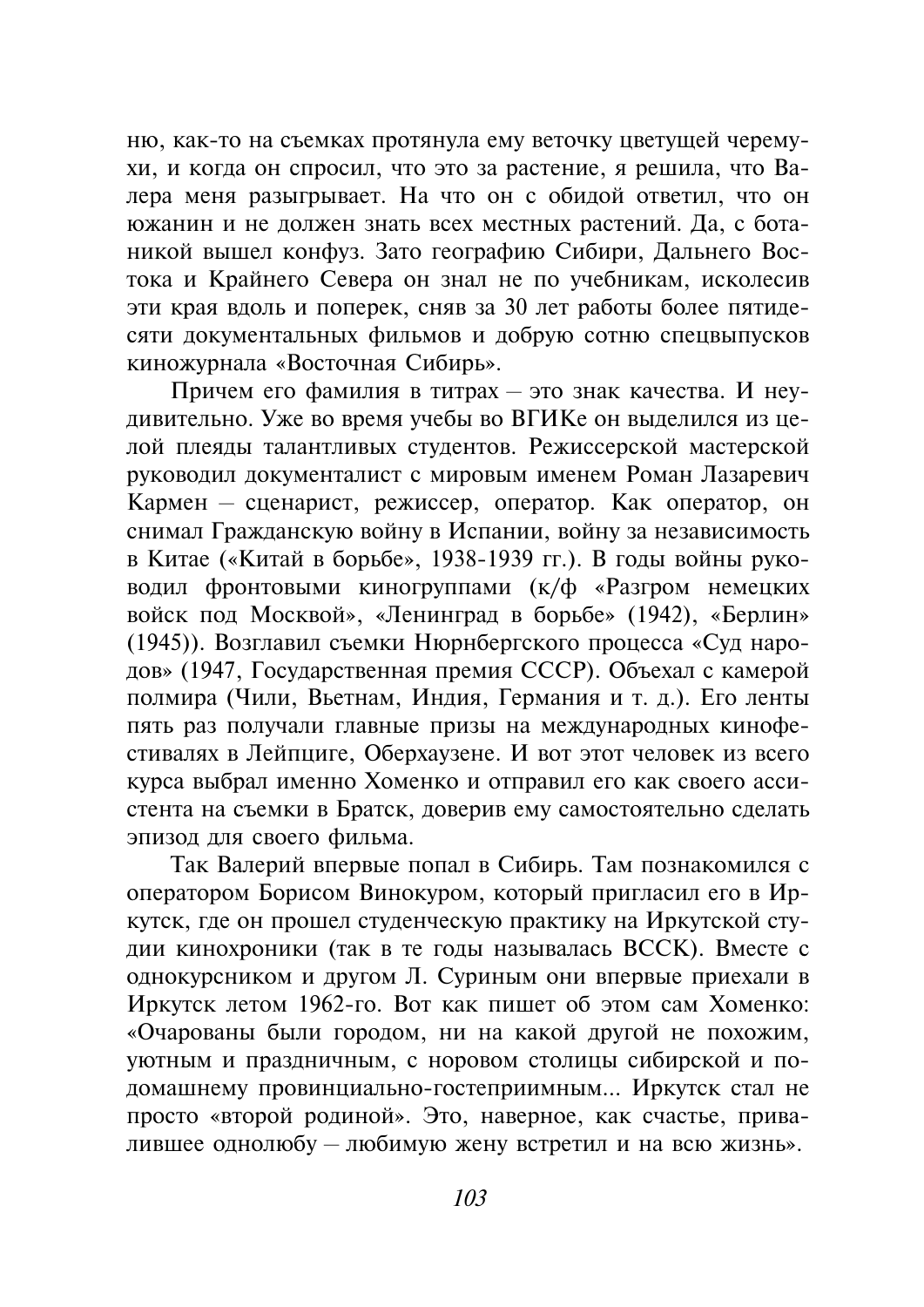Первая самостоятельная работа Хоменко носит почти символическое название «Транзит» (1966) На долгие годы транзит станет образом жизни талантливого режиссера. Короткие остановки в Иркутске, где шел монтаж и озвучивание отснятого материала - и снова в путь.

Фильм «Транзит» был посвящен строительству дороги Хребтовая - Усть-Илим. Уже в этой первой ленте проявились особенности творческого почерка Хоменко. Вместо унылой хроникально-повествовательной формы, властвовавшей до тех пор на студии, Валерий Владимирович показал возможности монтажа образного, ассоциативного, использовал темпоритмические особенности монтажного искусства. Вот как писала об этом газета «Советская культура» за 8 декабря 1966 г.: «Монтаж фильма динамичен и горяч. Но не в одном вихревом ритме перемежающихся планов, отсылающих то в прошлое, то в день сегодняшний, находит режиссер возможность языком кино передать свой замысел. Время от времени камера надолго задерживается на выразительной детали, на лице персонажа, захваченного врасплох, в момент высокого напряжения, отражающего «жизнь человеческого духа». Три тысячи километров Южсиба... Последнее звено... 14 тысяч опор. Новые железнодорожные станции, названные именами первых строителей, которых уже нет в живых - Кошурников, Стофато, Журавлев... Эстафету приняли молодые... Сколько дорог может проложить человек за свою жизнь? Трудно сказать. Транзит вечен». (Спец. корр. «Советской культуры» Ф. Меркова).

А редактор Семен Аркадьевич Меклер в газете «Восточно-Сибирская правда» за 22 марта 1967 года в рецензии «Герой документальной ленты» писал: «Семь лет собирала студия летописный материал о стройке. «Транзит» позволил увидеть философскую связь событий, помог понять психологию строителей: что им дорого и почему. В фильме есть неподдельная романтика и есть правда – и это трогает... Если спросить: кто больше всех заинтересовал зрителя в очерке, я бы не задумываясь ответил: человек, которого нет на экране – кинорежиссер... Весь фильм окрашен эмоциями этого человека, подчинен мысли, которую режиссер передает с экрана зрителю».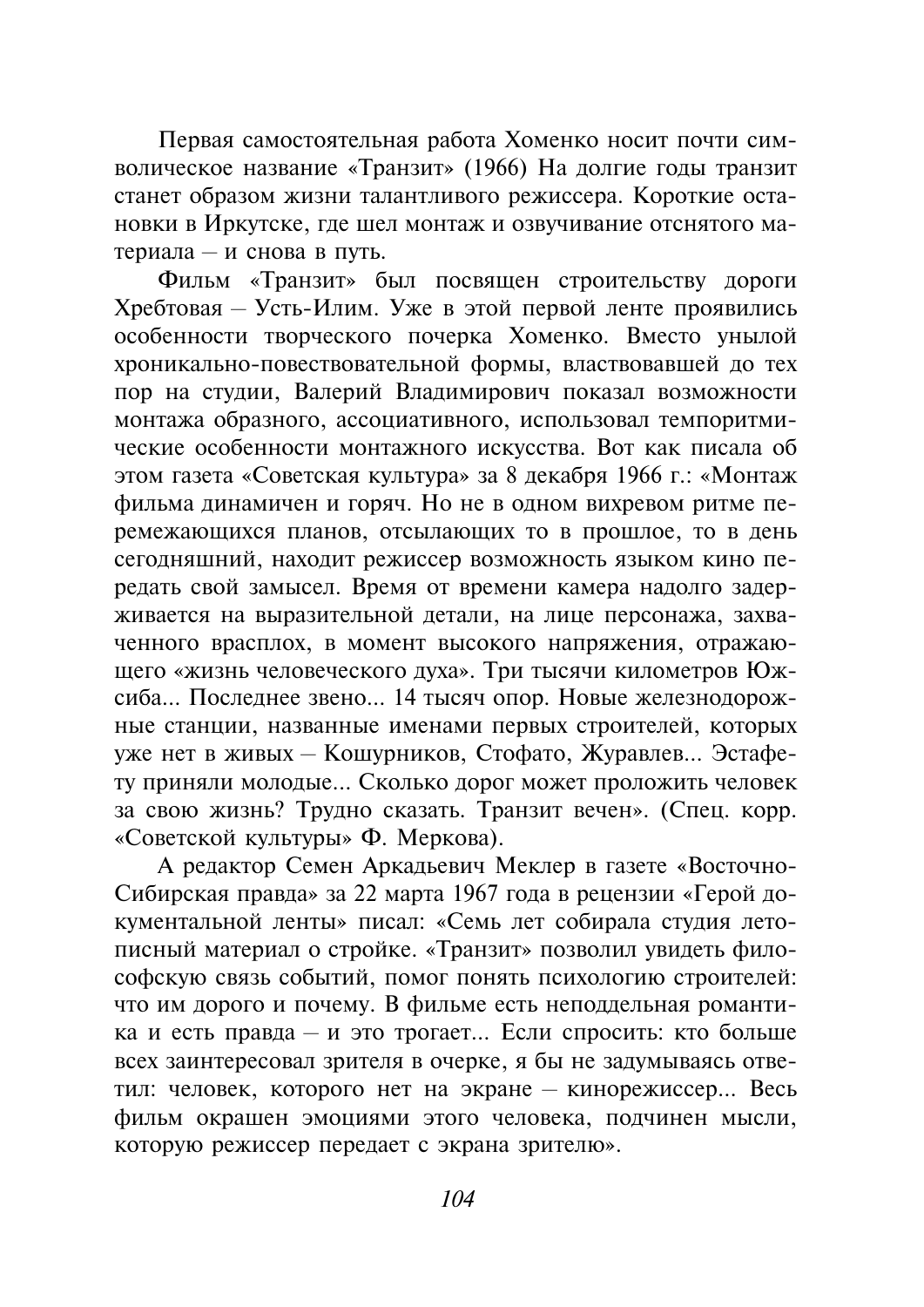Недавно в бывшей студии, а теперь «Доме кино» отметили семидесятилетие Валерия Владимировича. Меня попросили написать поздравление. Мне не составило труда написать его на трех страницах и состояло оно только из названий его фильмов: «В те годы Валера пустил крепкие «Корни» в сибирскую землю. Фильм «Корни» снимал на Диксоне. «Утро Хантайки» он встречал уже в Заполярье. Летом 1966-го в Минусинском районе Красноярского края сочинял «Легенду о живой воде». А 1969-м весь посевной и уборочный сезон провел в деревне Быстрая того же Красноярского края, где был создан фильм «Пятое лето Виталия Сургутского...»

На этой ленте хотелось бы остановиться подробнее. По стечению обстоятельств, герой Хоменко, так же как в то время и сам режиссер, работал на своей должности пятый год. Лето для молодого председателя колхоза выдалось тяжелым, засушливым. Селянам приходилось спасать урожай в экстремальных погодных условиях. В газете «Советская молодежь» в обзоре фильмов студии «Размышление о документальном фильме» («Советская молодежь», 1979, 25 июня) Сергей Иоффе писал: «Это по-настоящему публицистическое произведение... Непростительно редко появляются фильмы, которые бы ставили сложные вопросы: разумное хозяйствование, рентабельность, научная организация труда... Удача фильма прежде всего заключается в том, что он поднимает насущную проблему: создание специализированных хозяйств, работающих по отраслевому принципу... Как надо хозяйствовать, мы узнаем на примере ценного опыта колхоза, который за короткий срок выведен Сургутским из отстающих в передовые. Успех не случаен: Сургутский интеллигентен, образован, энергичен, кровно заинтересован в успехе своего дела...»

И, действительно, хороший получился фильм-портрет. Но, как вспоминает сам Хоменко, «цензура Госкино его подгадила». Им не нужна была правда жизни, им нужен был лубок в стиле «Потемкинских деревень». Бесконфликтная, угодная столичным чиновникам фальшивка. Это было первое столкновение мастера с чиновниками из Госкино. Валерий отчаянно сопротивлялся, пытаясь отстоять свои позиции, но фильм, по его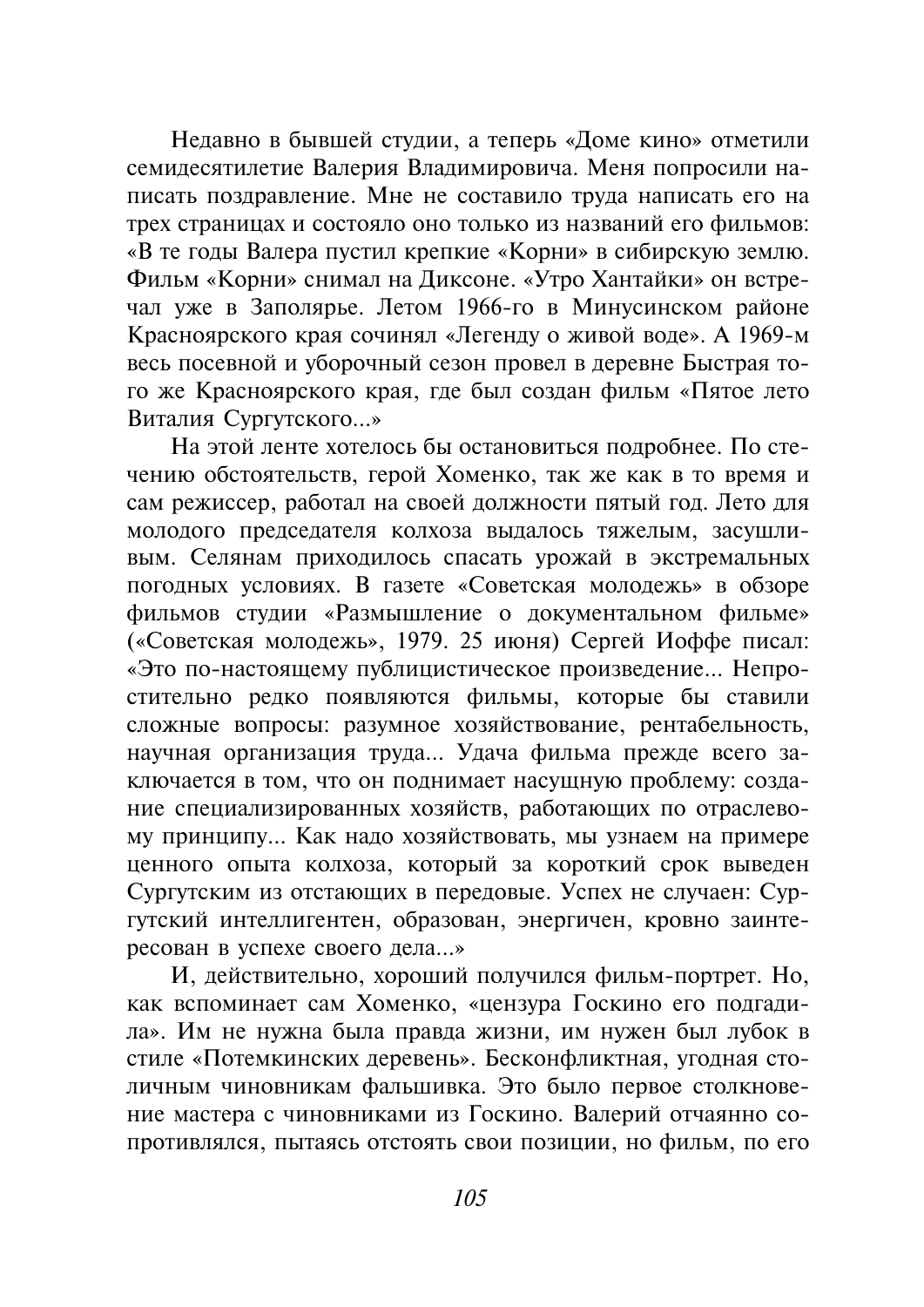свидетельству, «был жутко искорежен московской цензурой». Это был первый, но, к сожалению, не последний удар из тех, что посылают творческого человека в нокаут.

Представь, что ты все продумал, организовал, снял, смонтировал, во все вложил свою душу, мысли, свое видение мира. И вдруг невежды, не снявшие за свою жизнь ни одного метра пленки. бракуют то, что ты выстрадал. Отстаивая свои авторские права, Валерий добился только того, что прослыл человеком неуживчивым и строптивым. И в будущем к его лентам проявляли особое внимание, бдительно выверяя их идеологическую направленность. Однако Валерий Владимирович не из тех, кто отступает. Вместе с писателем Марком Сергеевым они задумали яркий проблемный фильм «Репортаж с партийного собрания». Ими был выбран верный «дипломатический ход».

То, что нельзя было подвергать критике от имени киножурналистов, можно было сделать объектом критики самих коммунистов, выступавших на одном из партийных собраний. По тем временам фильм был предельно смелым. Его заметили и критика, и зрители. Кстати, этот опыт поучителен и для сегодняшних публицистов. Если хотите поднять какую-то острую проблему, найдите и привлеките в свою программу людей, авторитет которых не подлежит сомнению!

Обычно неподцензурны высказывания известных писателей, ученых, крупных общественных и политических деятелей. Ваша задача - суметь убедить их принять участие в важном для вас разговоре людей такого уровня и незаметно направить диалог, а еще лучше, дискуссию в нужное для вас русло. В Америке этот прием называют так: «проехаться на хвосте чужого успеха». Со временем Хоменко научился в совершенстве использовать этот прием, привлекая для интервью таких влиятельных людей, как акалемики Аганбегян, Логачев, Героев Соц. Труда Ревтова, Дорохова и других известных в то время личностей, которым цезура не имела власти заткнуть рот.

В 1972 году Валерий Владимирович в паре с режиссером Т. Чирковой работает над полнометражным цветным широкоэкранным фильмом «Капсэ, Якутия» («Капсэ» - так по-якутски звучит приветствие). Для документального фильма 50 минут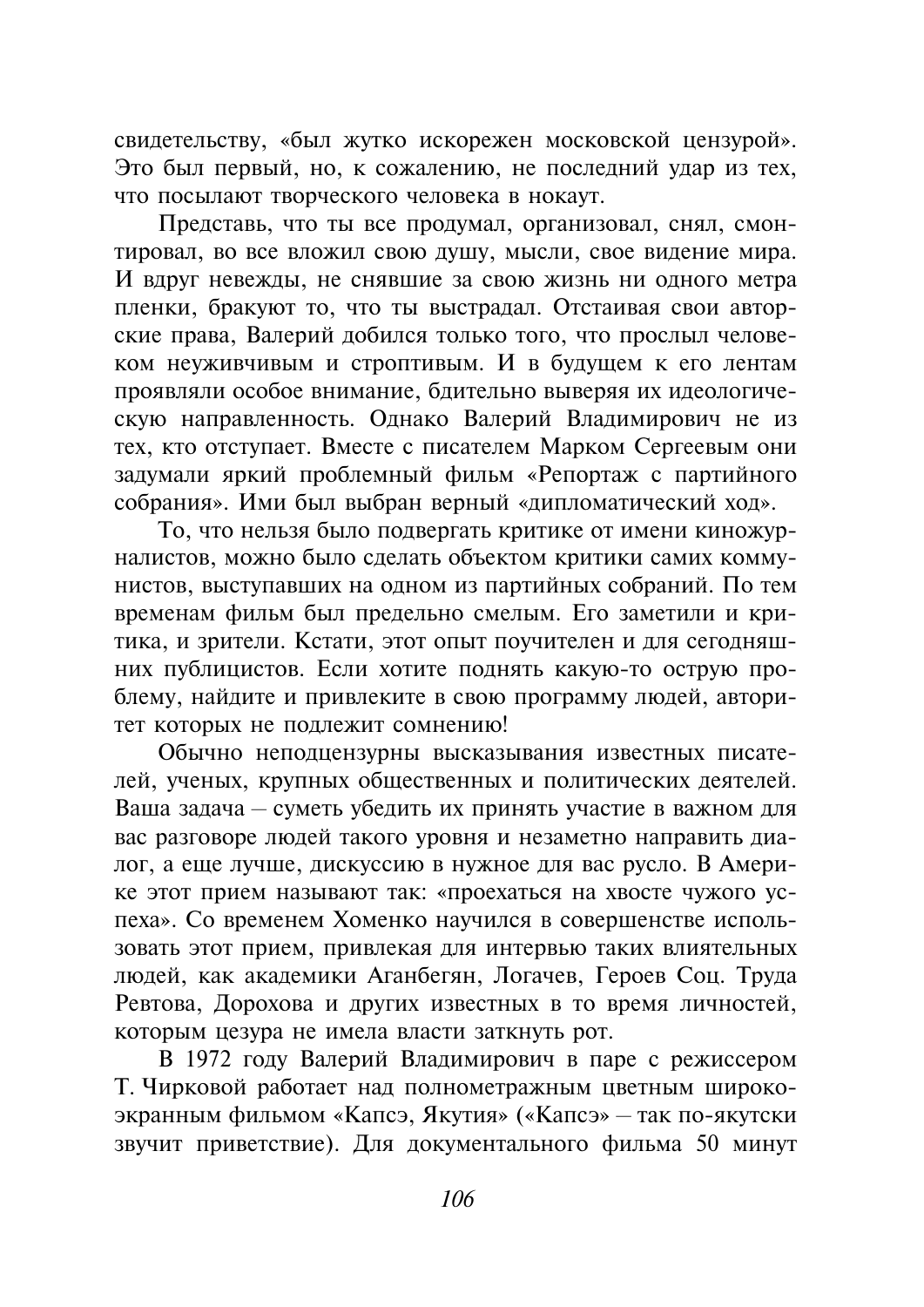снять трудно. Не просто снять, а снять так, чтобы зрителю не было скучно. Задачу осложняло и то обстоятельства, что фильм был юбилейный, поставленный в план к 50-летию образования Якутской АССР, т. е. он должен был понравиться не только зрителям, но и властным структурам республики. Выход был найден. Лента была решена через портреты известных и уважаемых в республике людей. С этими людьми Хоменко свел Никандр Саввинов - собкор из Якутии. Драматург Дмитрий Кононович Сивцев - «наш Шекспир», как его величали в этой северной республике, помог режиссерам переосмыслить сценарий, найти нужных для картины и интересных для зрителей людей. Позднее автор сценария, посмотрев фильм, признался, что если бы он знал героев ленты раньше, то строил бы свое произведение на них. Такие сценаристы, которые знают тему поверхностно - не нужны. Не случайно Валерий Владимирович все свои последние фильмы снимал только по собственным сценариям. Или, по крайней мере, в сотворчестве с такими надежными сценаристами, как С. Иоффе и Л. Шинкарев.

В 1970-80-е годы круг интересов режиссера определился. Его все больше привлекала производственная тематика. Названия фильмов тех лет говорят сами за себя: «Фундамент», «Рубежи Усть-Илима», «Дело Шубина», «Красноярский миллиард». В гуле новостроек, в заводских цехах он находил и поэзию, и романтику. Это не было ни данью времени, ни конъюнктурой, ни какими-либо карьерными соображениями. С присущей ему тщательностью он изучал все тонкости нового для него дела, все узкие места, все проблемы и потом находил яркое кинематографическое решение тем, которые другие режиссеры считали скучными. Особая страница его творчества - это серия фильмов о БАМе. В 1975 году он впервые едет на стройку века – как тогда называли магистраль. Там снимает по сценарию С. Иоффе фильм «Мосты». Как редактор этой ленты, помню. Что сценарий был добротный. Иоффе вырос на БАМе, его отец еще до войны руководил строительством железнодорожной ветки. В сценарии было сопоставление с прошлым, было в нем и что-то пронзительно личное. Хоменко, как всегда, обогатил авторский замысел, ввел новых героев. Особенно запоминается молодень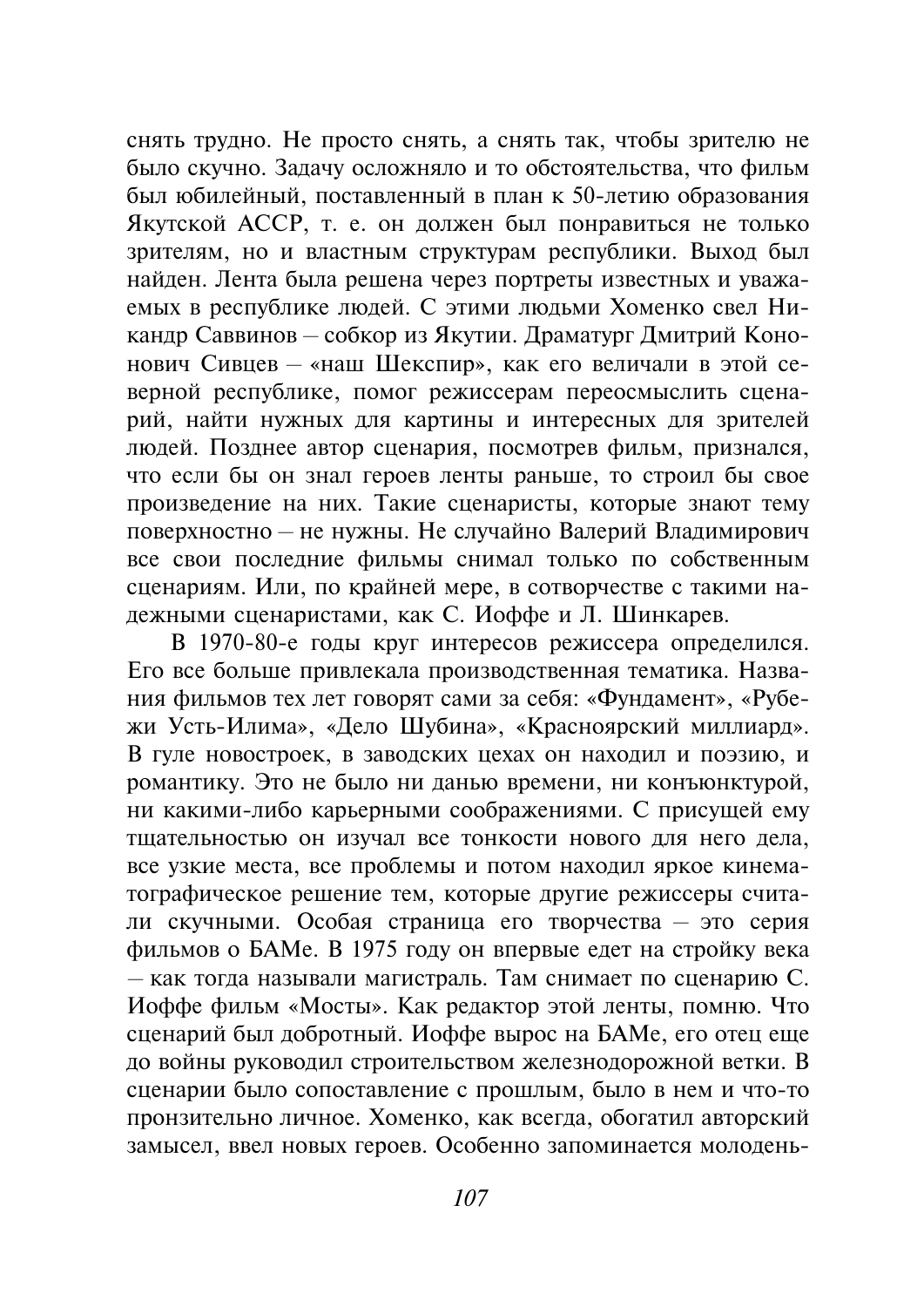кая девчушка, приехавшая с первым десантом. Ее ностальгия по самым первым дням стройки, по всем тем трудностям, которые пришлось пережить подкупает эмоциональностью и непосредственностью. И все-таки мне жаль, что из фильма ушла судьба первой довоенной БАМовской ветки, которая в годы войны была разобрана и увезена в Сталинград. С ее помощью город получал продовольствие и боеприпасы. Но объективно фильм и без этого экскурса в прошлое получился, завоевал награду на Всесоюзном кинофестивале.

Поначалу документалисты БАМ снимали как хронику. В центре внимания было событие. Валерий первым снял очередное событие стройки, как публицистику. Его фильм «Золотое звено» посвящен приходу первого поезда на Якутскую землю.

Зритель видит это событие то глазами старого охотника, то ученого, то исполнителя народных песен олонхо и, наконец, первого секретаря Якутского обкома КПСС. Становится понятна все историческая значимость происходящего события. События, о котором якутский народ грезил в своих песнях о железном, крылатом, обгоняющем оленей коне, несущем людям счастье. Мысль о связи времен, об устремленности сиюминутного события в будущее республики стала тем волшебным кристаллом, благодаря которому фильм-репортаж превратился в художественно-публицистическое обобщение.

Еще острее и глубже тема рождающегося в рабочих буднях будущего решена в картине «Здравствуй, Нерюнгри!». Судьба первооткрывательницы нерюнгринских углей Саимы Сафиевны Каримовой пересекается с судьбой автора «поляров» архитектора Шипкова и с сульбами рядовых строителей БАМа молодоженов Винокуровых. В каких домах предстоит жить Винокуровым - спорят архитекторы и проектировщики. Где они будут в будущем работать - рассказывает главный геолог геологической партии, депутат Каримова. Интересно было бы сейчас найти тех молодых героев фильма и посмотреть, что сталось с их мечтами.

1978 год прошел в трудах над фильмом «Большой десант». Эта полнометражная картина была задумана как экранный вариант книги известного публициста Леонида Шинкарева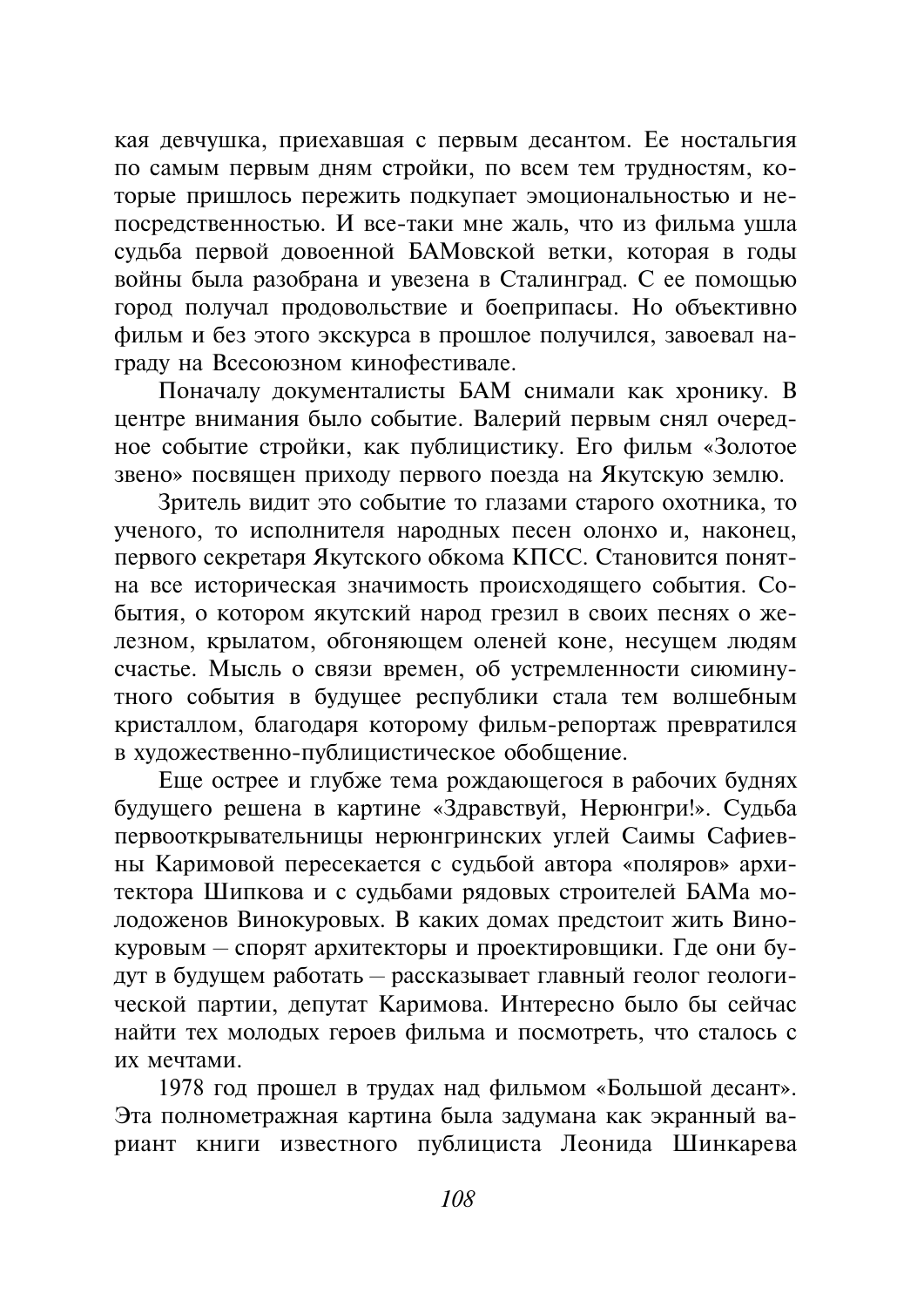«Большой чертеж Сибири». Книга повествовала о том, как БАМ открывает новые возможности к освоению природных богатств северных территорий Сибири и Дальнего Востока. В ней говорилось о новых ТПК - территориальных комплексах, то есть, о новых городах, рудниках, заводах, комбинатах, которые вырастут вдоль трассы. Все это открывало новые горизонты, невиданные доселе перспективы развития нашего края. Все было просчитано и выверено учеными-экономистами. И хотя возникало немало вопросов и проблем по стратегии и тактике грандиозного плана, и не во все и тогда верилось, но в главном сомнений не было. Вель это был просчитанный и выверенный план освоения земель, и такого бессмысленного разграбления края, которое мы сегодня наблюдаем, даже представить было невозможно.

Я работала с Хоменко и Шинкаревым как редактор. Мне посчастливилось со съемочной группой фильма работать в Братске. Братск был выбран как уже состоявшийся центр ТПК, чтобы на его опыте проанализировать как достижения, так и ошибки подобных структур. Не знаю, почему, но Валера - сам мастер интервью - поручил мне взять синхрон у Героя Соц. Труда Ревтова. Тогда я на себе почувствовала его твердую режиссерскую руку. Во время разговора со знатным строителем я поменяла местами слова в заранее сформулированных и согласованных с Валерой вопросах, за что получила от него нагоняй.

- Какая разница! - заспорила я. - Лишь бы смысл вопроса сохранился!

Оказывается, нужное ему ключевое слово было специально поставлено в конец фразы, чтобы интервью ируемый начал свой ответ с него. И чтобы потом, при помощи монтажа, соединить целый ряд однотипных ответов, акцентируя ключевое слово повторением, и таким способом облегчая для зрителя процесс восприятия авторской мысли.

Я всегда знала, что Хоменко ас монтажа. Но тогда я поняла, что секрет филигранной точности его склеек часто задуман еще в процессе съемок. Работая над фильмом «Большой десант», Валерий Владимирович проявил себя как режиссер, умеющий не только постигать сложные экономические и со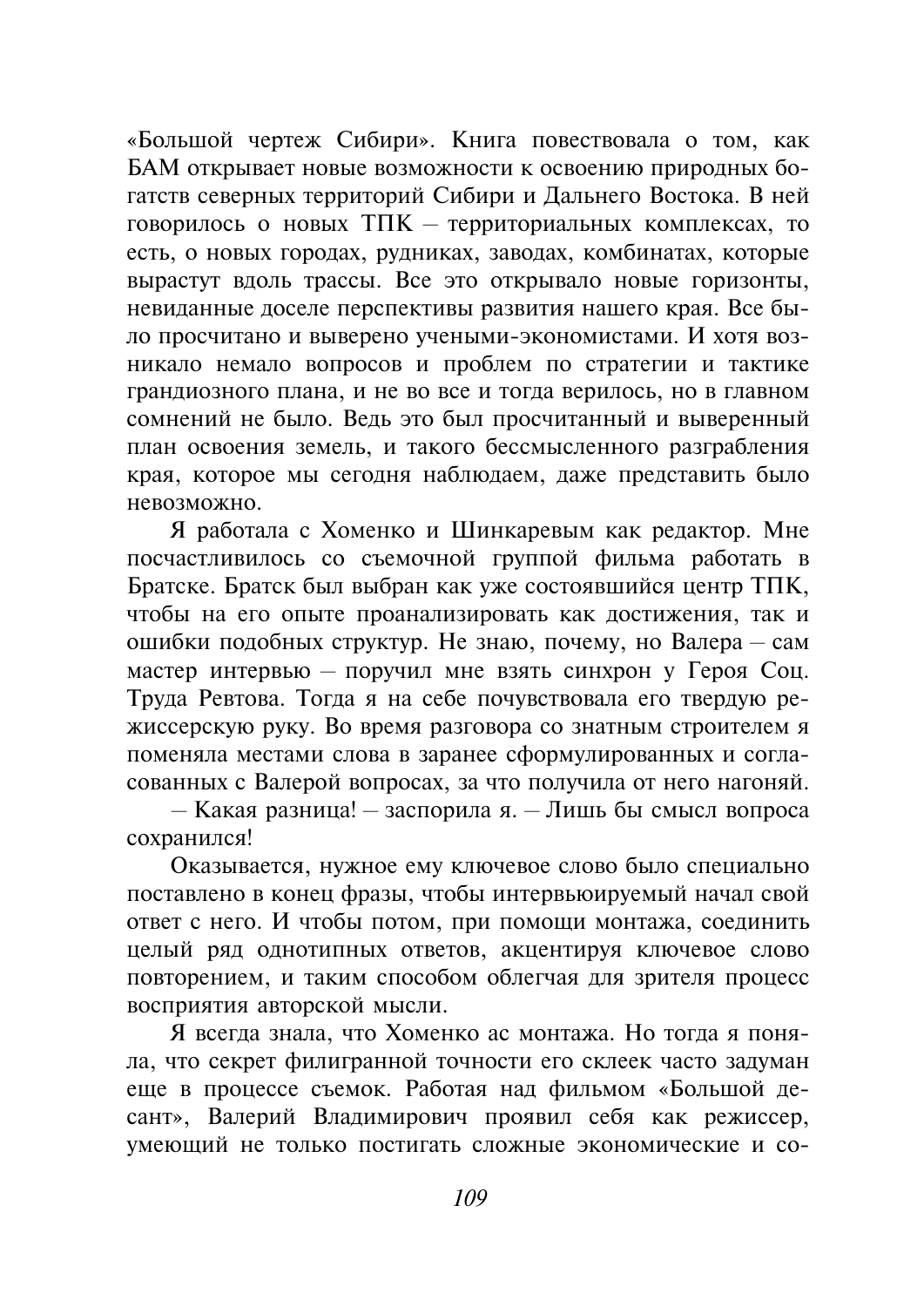циальные проблемы времени, но и при помощи ярких кинематографических решений делать их понятными и доступными для зрителя.

Съемки происходили на БАМе, который начинается в нашей области и через три с лишним тысячи километров выходит к водам Тихого океана. Путь, проделанный группой, раза в три превышает протяженность трассы, то есть около 10 тысяч километров, поскольку речь шла не столько о самом БАМе, сколько, как уже говорилось, о будущих ТПК. Вот как описывает сам Валерий в своей «Кинематографической Атлантиде» один из съемочных моментов: «Интервью у мэра города Советская Гавань можно было взять в исполкомовском кабинете... Но у меня принцип – не облегчать, а наоборот – «становиться на уши» ради экранного эффекта... Татарский пролив... Штормит баллов 5-6. Потом на экране я увидел, как скачет горизонт: то в кадре фоном сплошные свинцовые волны, то - белесое небо. В какой-то момент так качнуло, что Гена Ландин, оператор, рухнул. Повалился и Вова Поспехов, звукооператор. Я потерял равновесие... «Вы, мужики, поосторожнее, так и за борт можно сыграть», - помню, сказал мэр, у которого я брал интервью. Он, человек бывалый, широко расставил ноги, крепко держась за борт и меня слегка подстраховывая. Слава Богу, «авария» была без последствий, встали на ноги, крепче закрепили штатив, съемка продолжилась... А что творилось на носу, которым катер резал волны! Лавинные фонтаны брызг до небес - киношное великолепие!»

Да, во время съемок Хоменко бывал крут. Но представьте, если капитан корабля по совету членов своей команды будет без конца менять курс, то корабль, как минимум, сядет на мель. Валерий, как опытный капитан, всегда точно знал маршрут: какой замысел и как он будет воплощать в своем фильме. И ничто не могло сбить его с заранее намеченного курса.

Сколько соблазнов, сколько возможностей открывается во время съемок. Многие поддаются этим соблазнам и начинают плыть по воле волн. В результате отдельные моменты картины могут получиться интересными, а в целом материал рассыпает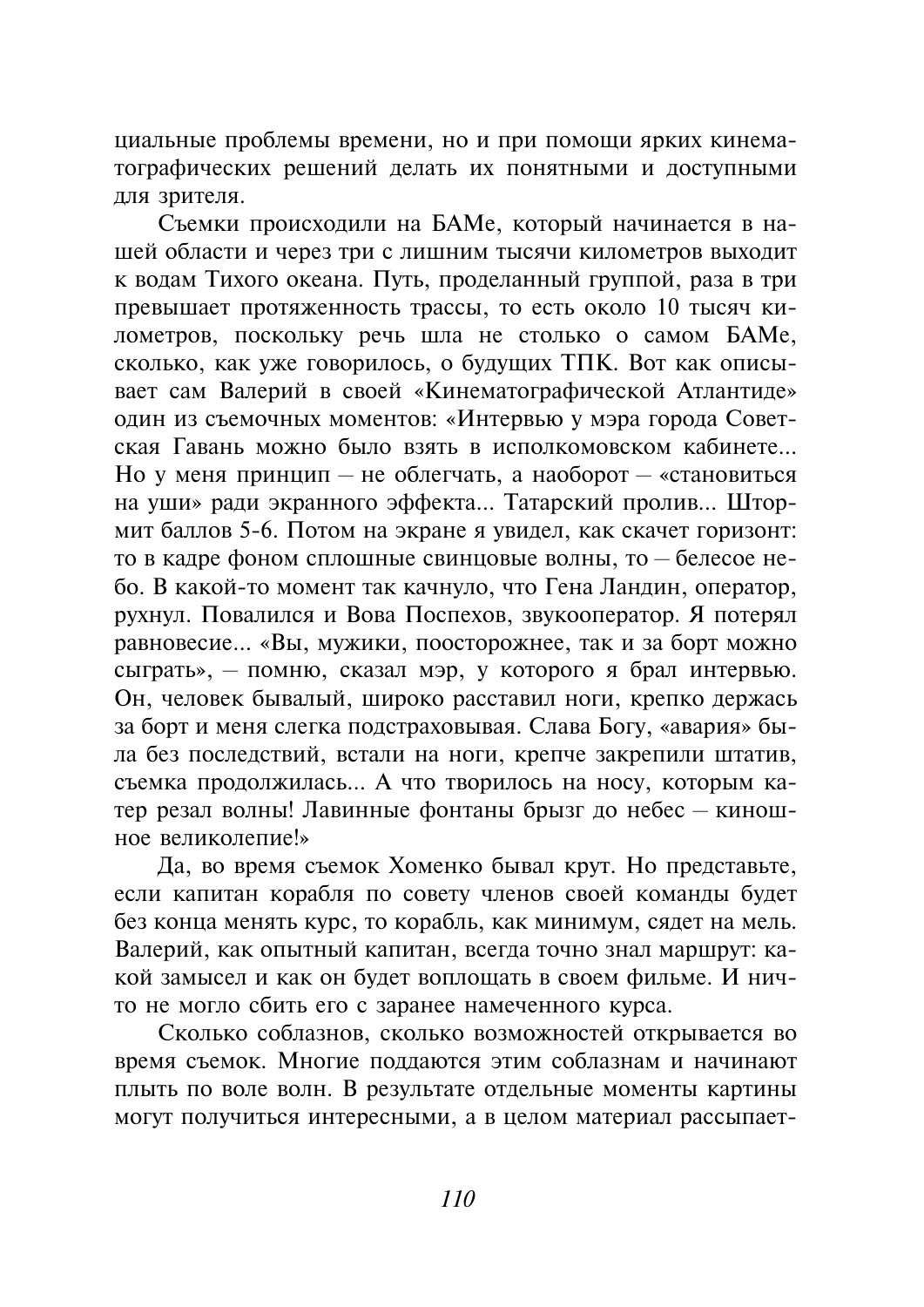ся на части. Если нет единства замысла, нет цельности в структурном решении, нет подчинения всего материала одному сюжету, единой задаче - фильм не состоится. В этом я не раз убеждалась за долгие годы своей редакторской и авторской работы. Фильм «Большой десант» состоялся, о чем свидетельствует «Диплом жюри», которым картина была награждена на XII Всесоюзном кинофестивале 1979 года в г. Ашхабаде.

В 1979 году Хоменко сделал две блистательные одночастевки (10 мин.). Это спецвыпуски киножурнала «Восточная Сибирь» № 27-79 «Стойкость» и киножурнала № 48-79 «На Таймыре рассказывают». О «Стойкости» я уже писала в главе, посвященной оператору Д. Смекаеву. На съемках этой ленты Валерия Владимировича не было, но как он ее смонтировал! Если говорить о втором спецвыпуске, то по нему молодым можно учиться, как брать интервью. Такое интервью, которое, по классификации критика Комарской, определяется, как интервью, взятое «в жанре». Это когда герои лент рассказывают свои истории не для камеры и микрофона, они о них забывают, их не чувствуют. Рассказывают между делом, не отрываясь от своих повселневных забот. Например, ветеран войны чистит рыбу и между делом повествует, как их тут, на Таймыре, жестоко бомбили немцы, сколько выдержки, смекалки надо было проявить, чтобы не сдать позиции, да и просто остаться в живых. Другая героиня - повариха - что-то стряпает, печет, а попутно с большим юмором вспоминает о своей встрече с белым медведем. Она выскочила из балка, чтобы набрать щепы для печки, щепы, которую выбрасывает на берег Ледовитый океан. Идет, подбирает, а ей кричат: «Медведь! Медведь!». Ну она подумала, что шутят, разыгрывают ее. Голову подняла - а навстречу ей такой вот полярный «гость». Она хоть и припустила от него, не чуя ног, но дров из рук не выпустила...

Умение документалиста по формуле Дзиги Вертова поймать «жизнь врасплох» - это высшая степень мастерства, и Хоменко владеет этим мастерством в совершенстве. Во всех его журналах, фильмах синхронные интервью взяты безукоризненно. Рассказы звучат естественно, раскованно и доверительно. Толь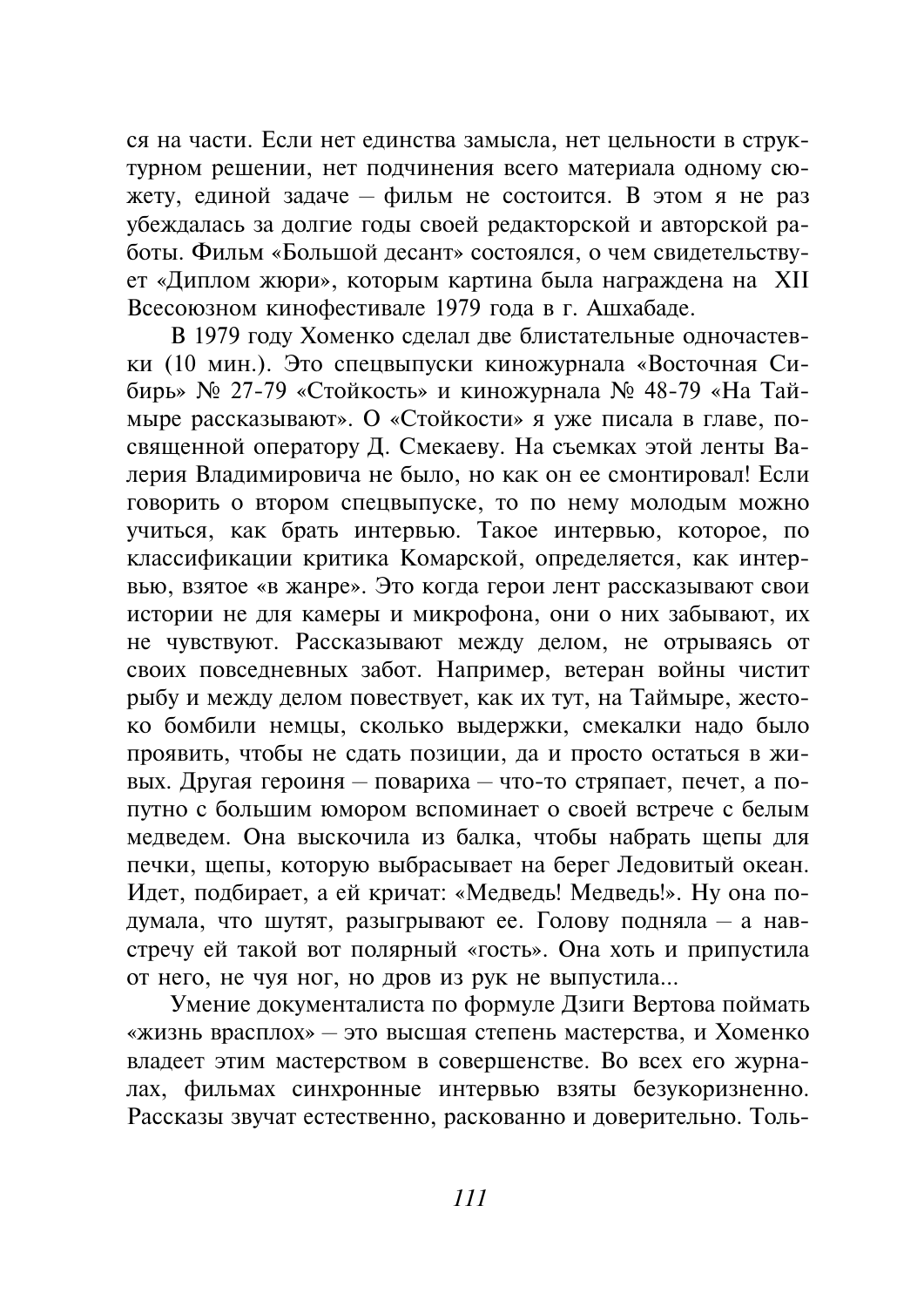ко профессионалы знают, как сложно достичь этой кажущейся простоты. Оба спецвыпуска получили на смотре фильмов о Сибири и Дальнем Востоке в г. Красноярске первую премию и диплом жюри.

Совершенно в другом ключе - поэтическом - решен фильм 1980 года «Рождение Удокана». Режиссер В. Хоменко и оператор А. Новопашин столкнулись во время съемок с большими трудностями. На Удокане в тот год почти никаких работ не велось. Там все или в прошлом, или в будущем: исследовательские работы закончены, а строительные еще не начаты. Когда геологи нашли в этих местах уникальное по запасам месторождение меди, в Москве во время защиты нового месторождения им сказали: «Вы бы еще на Луне медь нашли». Ни дорог, ни каких-либо примет цивилизации - горы, тайга, затерянность, глухомань. Красиво и поэтично снял этот край под руководством Валерия Владимировича наш читинский собкор Александр Новопашин. Кажется, не только люди, но и сама природа притихла в ожидании перемен - прихода первого БАМовского поезда и начала промышленного освоения самых богатых в мире залежей медной руды.

В 1982 году Хоменко поручают съемки полнометражного фильма «Иркутские встречи». Этот фильм представляет собой галерею портретов сибиряков - академика, байкальского рыбака, председателя колхоза. Здесь опять все держится на великолепных «интервью в жанре». Запоминается рассказ академика, директора НИИ Логачева о своем рождении. Этот ученый с мировым именем показан не в начальственных кабинетах, не в лабораториях, а у себя на даче, напоминающей простую крестьянскую избу. Он рубит дрова, топит печь и рассказывает, рассказывает. Особенно интересной мне показалась история его рождения. Его родители были крестьяне, жили в глухой деревушке. Когда матери пришло время родить, отец запряг лошадь и повез ее в ближайшее большое село. Но доехать они не успели: «Так я на телеге посреди дороги и родился», - говорит акалемик. - «Так всю жизнь и живу на колесах - весь мир объехал». И дальше идет такой экзотичный перечень мест, где он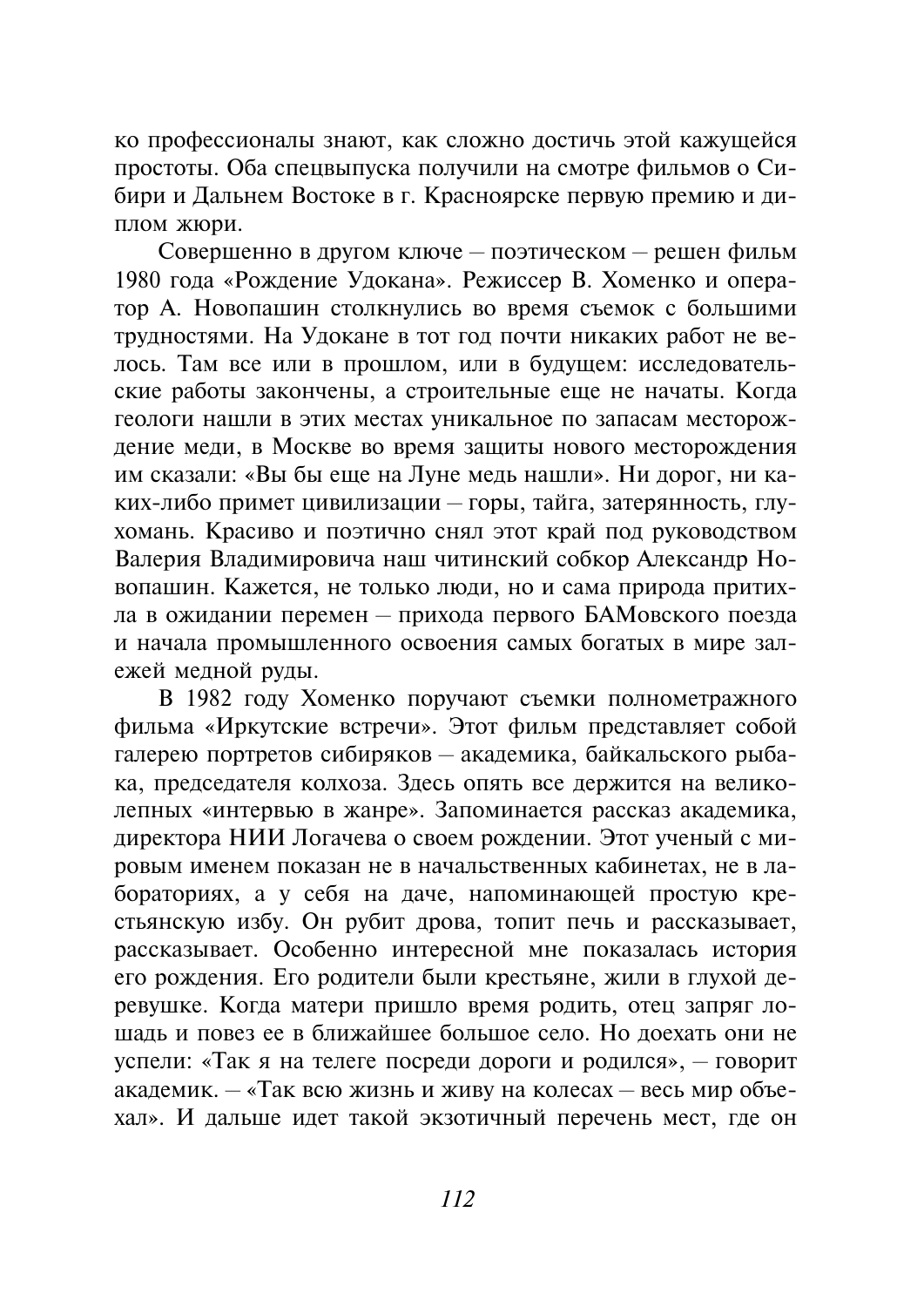побывал, что невольно вспоминаешь: древние народы верили в мистическую связь событий, связанных с рождением ребенка с его будущим предназначением, с его судьбой. На Всероссийском смотре фильмов о Сибири и Дальнем Востоке 1983 года эта картина получила вторую премию и диплом газеты «Советская культура».

В июле 1983 года Хоменко не поладил со студийным начальством и уехал работать на Западно-Сибирскую студию. Там он снял пять документальных фильмов. Один - полнометражный - слелал потом на Свердловской киностудии.

Когда началась перестройка, мы поначалу обрадовались той свободе, которая давала право снимать без оглядки на цензуру. Гласность подарила творческую свободу. Но денег на производство фильмов становилось все меньше. Первым от наших фильмов и журналов «Восточная Сибирь» отказалось региональное телевидение, а потом и кинопрокат. Предприимчивые режиссеры и операторы стали создавать собственные фирмы -Госкино субсилировало их заявки, уменьшая госполлержку студии. 1990-1991 годы были последними годами моей работы на ВССК. В этот период Хоменко снял или смонтировал несколько прекрасных фильмов. Например, лента «Майские каникулы Цырена Нимбуева» рассказывает об одном из первых руководителей забайкальского совхоза, занявшегося предпринимательской деятельностью. Фильм «Время зовет» запечатлел агонию Иркутского станкостроительного завода. Картина «Осанна» была посвящена озеру Байкал, «Мараленок» - Тувинской цирковой труппе (два последних фильма сняты по моим сценариям). Но наиболее значительными и творчески интересными стали, на мой взгляд, две ленты - «Кулацкая правда» и «Какое на дворе тысячелетие?»

Герой фильма «Кулацкая правда» — один из первых фермеров в Иркутской области Николай Алексеевич Артемов. Он долго шоферил на Крайнем Севере, скопил деньжат и решил, как он сам говорил, «заделаться помещиком». В Усольском районе ему выделили землю. Он купил и вместе с сыном отремонтировал несколько единиц списанной сельхозтехники, по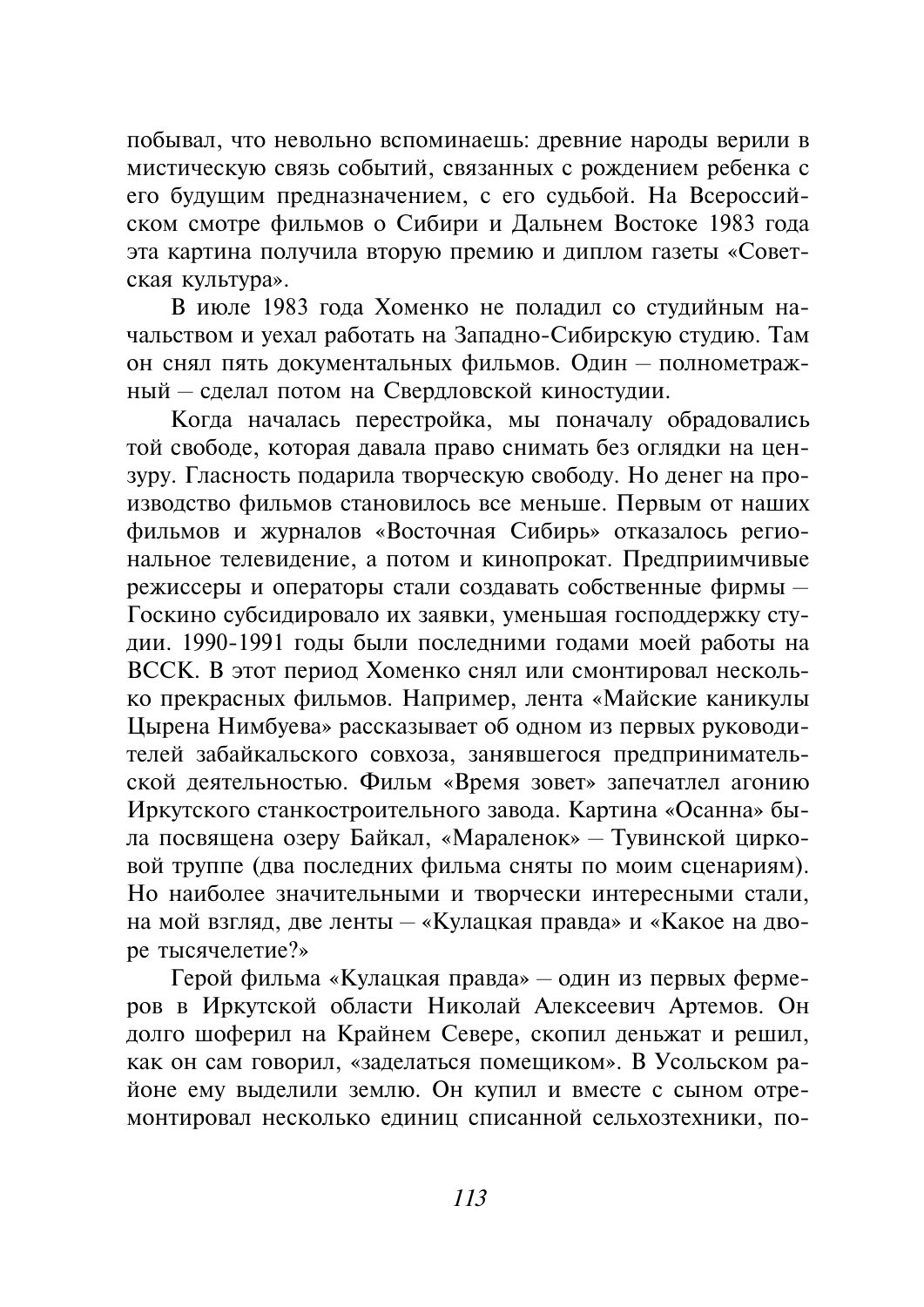строил свинарник и стал хозяйничать. Хоменко нашел великолепный драматургический ход. Он использовал эпизоды из фильма М. Ромма «Ленин в 1918 году». Спор Ленина с кулаком Валерий дал в параллельном монтаже с сегодняшними реалиями фермерства. Получилось так, что в исторической перспективе спор-то Владимир Ильич проиграл. Кулацкая правда проверку временем вылержала. Однако инерция прошлого, издержки бюрократической системы до сих пор не дают «кулаку» прочно встать на ноги. Фермер Артемов в одном из эпизодов фильма рассказывает: «Сын на полях работает, а я каждое утро, как на службу, в Усолье еду, по кабинетам начальников хожу. Бумажки подписываю. Говорю им: «Вы бы мне тут кабинет выделили, чтоб я отсюда вообще не уезжал». Четыре раза забор на своем участке переставлял. Его границы в восемнадцати инстанциях согласовывал. И все комиссии надо принимать, кормить, поить, одаривать».

Симпатии зрителя на стороне Артемова. Он обаятелен, киногеничен, говорит образно, раскованно, обладает чувством юмора и даром убеждать. Выбор героя во многом определил успех картины. Могу похвастать, что нашла этого героя для Валеры я.

Фильм «Какое на дворе тысячелетие?» воссоздает трагическую историю гибели нескольких тысяч якутов в годы войны. В главе, посвященной творчеству Н. Саввинова, я подробно останавливалась на этой истории. Добавлю только, что роль Хоменко в создании ленты огромна. Это и впервые использованый им метод восстановления факта. Причем Валерий вспоминает, что якуты, родственники, друзья и знакомые которых когда-то погибли, с большим желанием снимались в этом эпизоде. Их не надо было просить: и слезы, и горе, и все детали страшного события были подлинными, потому что такое - не забывается. Когда я впервые увидела эпизод, решила, что кадры эти взяты из хроники. А уж у меня-то взгляд наметанный. В этом фильме Валерий избежал внешних эффектов, к которым, честно говоря, неравнодушен. Факты настолько чудовищны, что в броской подаче не нуждались. Интервью звучат на якутском языке, в сопровождении синхронного перевода, сделанно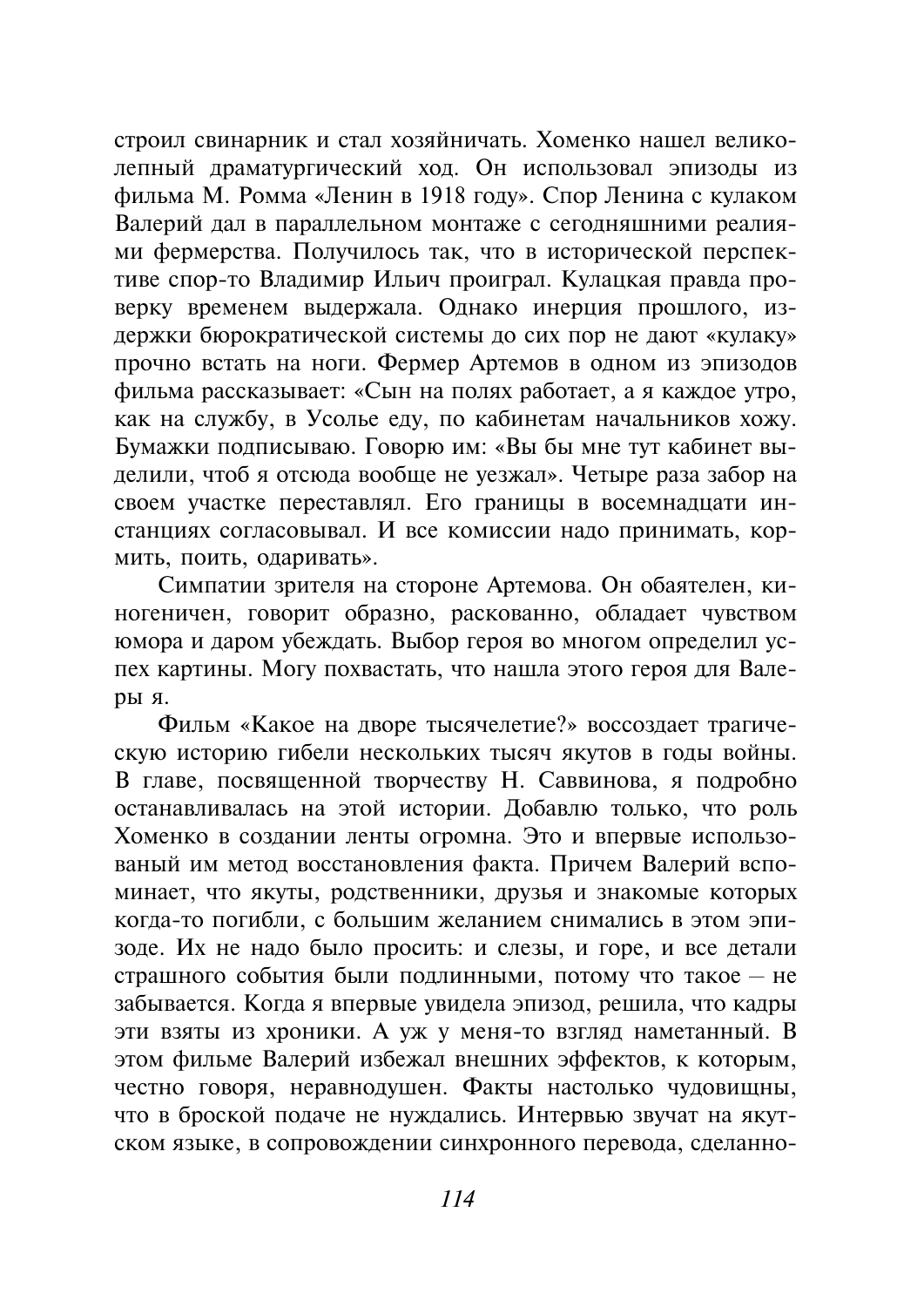го Никандром Саввиновым - это подчеркивает подлинность и историческую точность свидетельских показаний. Если когданибудь все-таки состоится суд над сталинизмом, эта лента станет одним из веских обвинительных документов.

Подводя итог творчеству Хоменко, еще раз назовем основные грани его таланта: умение драматургически остро и нестандартно выстраивать материал; исповедальный характер синхронных интервью, нередко взятых «в жанре»; высочайшая монтажная культура: тончайшее музыкально-шумовое озвучание лент, создающее яркий звуко-зрительный образ - все это ставит его в первый ряд режиссеров документального кино не только Сибири, но и России.

25 лекабря 2008 года Валерию Владимировичу Хоменко исполнилось 70 лет. Строками, которые я посвятила его юбилею, хотелось бы закончить эту главу.

Есть в киноцехе мастера Высокого полета. Для них искусство - все: игра, Азарт, любовь, работа. Они приносят на алтарь Своей капризной музе И жизнь свою, и сердца жар, Хоть знают, что их ждет печаль, Забвенье, бедность и беда, И драматический финал В неверном том союзе. Их золотой век миновал, И их осталось мало. Кто не сменил в судьбе своей Большой экран на малый. Средь них есть рыцарь верный, Быть может, самый первый, А может, и последний Из кинокавалерии По имени Валерий. Ему нижайший наш поклон За все, что снял и сделал он.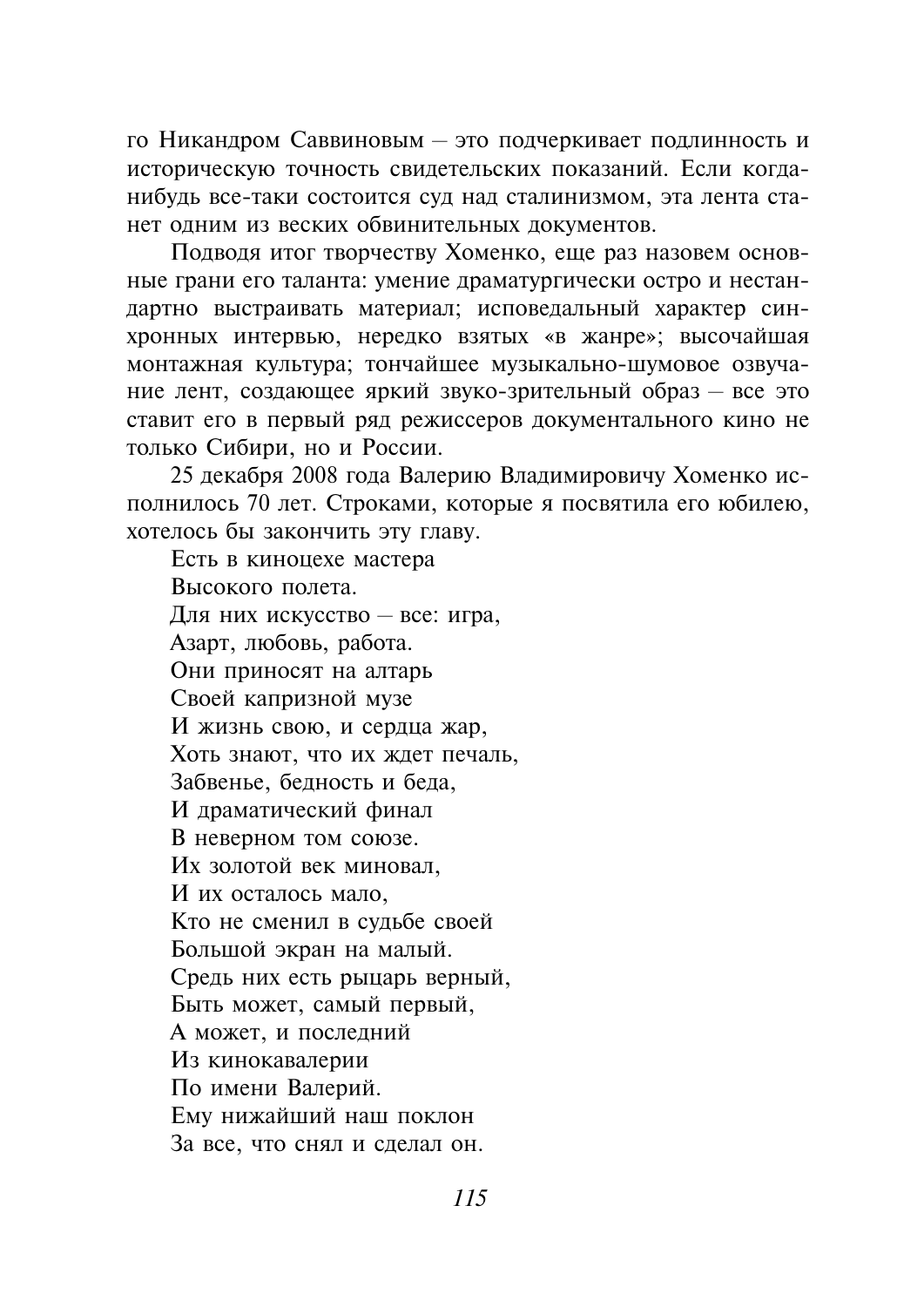#### Борис Васильевич Шуньков (1950-1995)

Борис был коренным иркутянином и очень любил наш город. Не случайно один из своих лучших фильмов он назвал «Наваждение». В этой ленте Иркутск выступает как некая духовная сущность, в плену которой находится автор. Это и круг друзей режиссера - художников, поэтов, актеров - талантливых и странных, милых и провинциальных (в лучшем смысле этого слова) «чудиков». Это и дочь, как светлый, почти ангельский образ любви и належлы на лучшее будущее. Это тот самый старый Иркутск, который Чехов назвал «городом интеллигентным». Борис был и автором, и оператором, и режиссером многих своих картин. Операторски Иркутск снят удивительно, словно это город-сновидение. Мчащиеся по Ангарскому мосту машины, снятые длиннофокусной оптикой, медленно выплывают из тьмы. А широкоугольник неузнаваемо меняет привычные очертания улиц и зданий. Этот фильм близок мне еще и потому, наверно, что я тоже сибирячка в четвертом колене и в сердце моем тоже жив образ старого города. И наши с Борисом сульбы в чем-то схожи и даже как-то переплетаются. Моя мама училось одновременно с Бориной матерью Надеждой Владимировной Ковригиной на филологическом факультете ИГУ. Позднее на том же факультете Надежда Владимировна учила меня и была одним из наших любимых педагогов.

В военные годы моя мать вынуждена была бросить учебу и ради повышенного хлебного пайка поступить в юридическую школу. С ней в одну группу попал демобилизованный по ранению фронтовик Василий Шуньков - будущий отец Бориса. Василий был необыкновенно одаренным человеком. В те предельно унифицированные времена у него на все был свой взгляд, его суждения были оригинальны и необычны, он пытался писать какую-то книгу о фронтовых впечатлениях, рисовал. Мне думается, талантливость Бориса от него. Но от него же досталась и одна слабость - тяга к спиртному. На фронте совсем молодым парнишкам каждый день выдавали фронтовые «сто грамм». На деле выходило гораздо больше - пили за убитых и за раненых, пока те еще значились в списках. Об этом как-то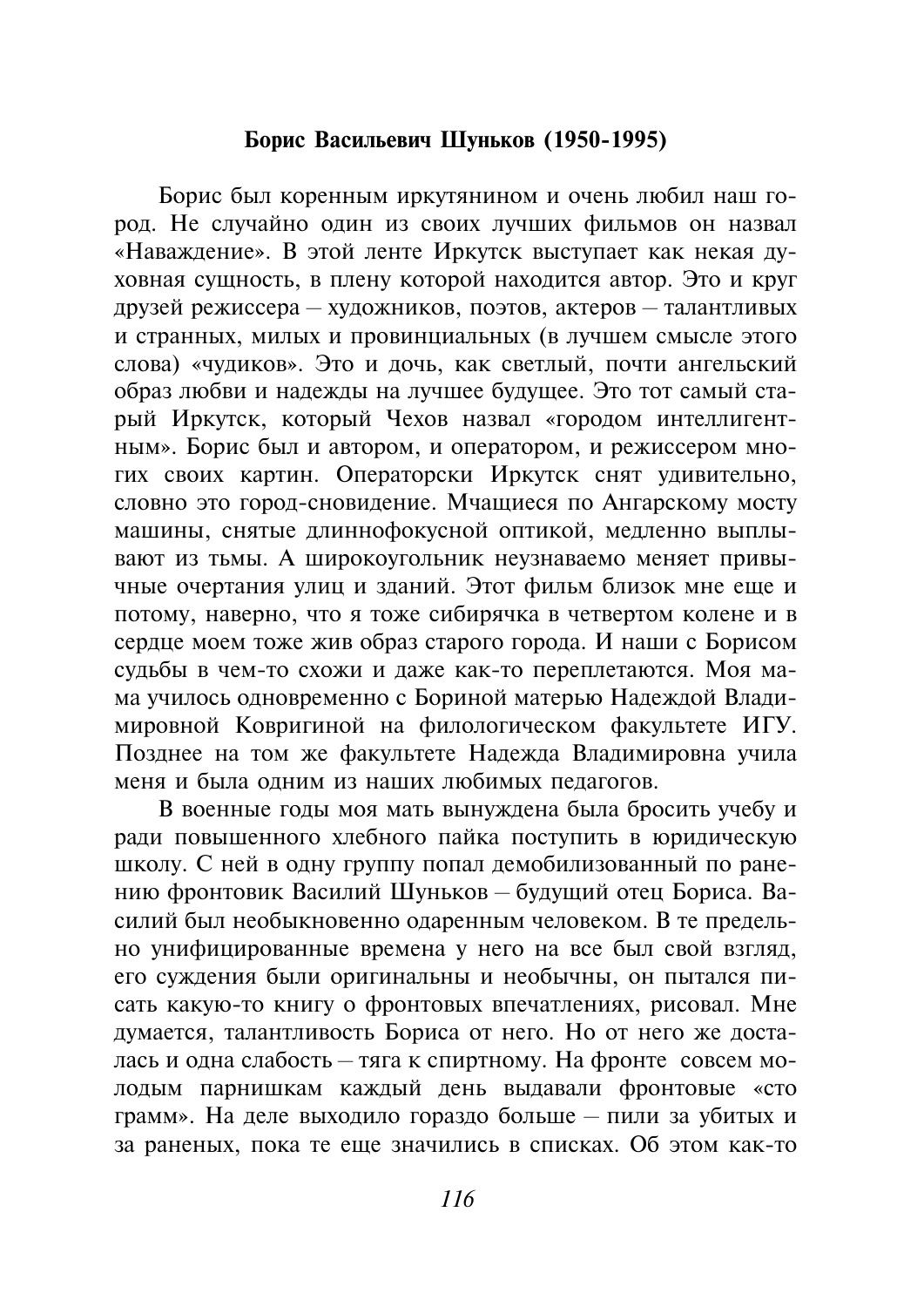не принято говорить, но война многих «споила». И прежде, конечно, пропускали на праздник рюмку-другую, но пьяницы, и в городе, и в деревне были наперечет. А тут вернулись с фронта герои, победители - и вино полилось рекой.

Боря утонул в день рождения своего друга, ему было только 45 лет, а друзья продолжали праздновать и не заметили его исчезновения... Сколько талантливых работ он бы мог еще сделать!..

Еще одно редкое для оператора качество - он был высокообразованным человеком. Многое в этом плане дала ему мать - кандидат филологических наук. Надежда Владимировна вела у нас курс зарубежной литературы и, когда кто-нибудь из студентов проявлял возмутительное невежество, она говорила: «Мой сын знал это в 5 лет». Ее легендарного сына я увидела на занятиях театральной студии, которую вела Ковригина. Это был мальчик лет одиннадцати маленького ростика и такой хорошенький, что мы дружно решили - лучше бы ему родиться девочкой. Поразила нас его серьезность: он вел себя так, как будто был старше нас, и нас это тогда смешило. Мой добрый приятель и друг детства Бориса Федя Ясников рассказывал, что их любимой игрой была игра в кино. Родители подарили Боре любительскую кинокамеру, и мальчики без конца снимали кино. И не какое-нибудь, а художественное. Говорят, одна из его детских лент сохранилась до сих пор. Все это я пишу так подробно, потому что уверена, изречение «Все мы родом из детства» абсолютная истина.

Во второй раз я увидела Шунькова семнадцатилетним, когда он пришел на иркутскую студию телевидения работать ассистентом оператора. Я к тому времени руководила редакцией передач для детей и юношества. При редакции у нас был «Пионерский театр», и я предложила Боре организовать еще и детскую киностудию. Идея его вдохновила. Он принес план работы, сценарные заявки будущих фильмов. Все это было интересно, но вскоре его забрали в армию. Зачем ему надо было терять бесценные годы, почему он сразу после школы не поступил во ВГИК - не знаю, но думаю, поступление во ВГИК многое бы изменило в его судьбе. ВГИК Борис закончил потом заочно. 15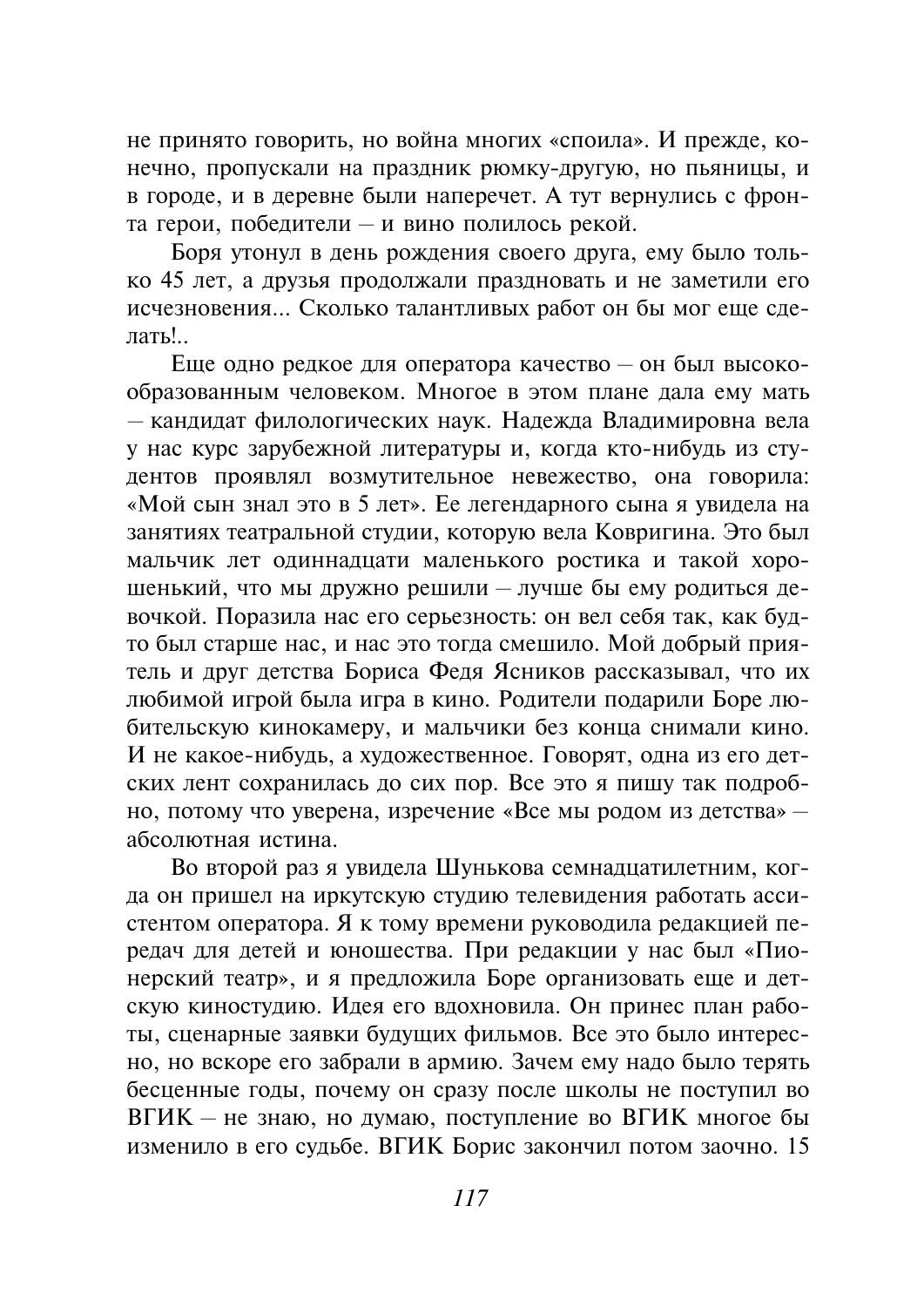лет отдал работе на телевидении. Как он сам говорил: «Это было 15 лет, вычеркнутых из жизни».

«То, что делал на иркутском телевидении - жуткая явь. Снимать Бог знает какие сюжеты для «Приангарья», панегирические циклы про «стройки века», очерки о лжегероях лжетрудовых побед. Я не понимаю, что за термин - документальное кино. Протокол судебного заседания, справка с места жительства, больничный лист - это документ. Но когда я снимаю фильм, то никак не могу быть объективен. В конце концов, снимает не техника - а человек, его душа, его подсознание, снимает его «Я», - вспоминал потом Борис Васильевич.

Его дипломный фильм «Моя Тофалария» был замечен и отмечен - получил специальный приз на Всесоюзном кинофестивале в г. Баку. С точки зрения операторской работы фильм был снят великолепно, за счет этого и снискал лавры. Однако не могу не согласиться с мнением Хоменко, который пишет: «Фильм «Моя Тофалария» по «голому содержанию» необыкновенно убог. Примитив какой-то: актер читает за калром по шаблонно написанному тексту «от имени героя» монолог с сильным акцентом, что-то вроде: «Однако пора тайга охоту ходить...» Содержанием было то, как снял этот фильм Борис. Полволя итог. Хоменко пишет: «Со своими постановшиками он был, как правило, в творческом смысле - в разных весовых категориях» («Кинематографическая Атлантида»). Вот тут Валерий Владимирович поднял очень важную тему: почему Борис Васильевич при всех своих несомненных талантах так медленно и трудно шел к творческим вершинам. Пока он был оператором, у него не хватало отваги полностью взять судьбу фильма в свои руки. Он был слишком мягок и интеллигентен, чтобы противостоять напору невежд.

Сколько времени и сил было растрачено впустую. И это тоже урок для вас, молодых. Если вы заболели темой, если ясно видите, как ее воплотить - смело идите своим путем, и пусть никто и ничто не заставит вас свернуть с этого пути. Свой талант нало уметь зашишать. Паралокс в том, что истинный талант часто беззащитен.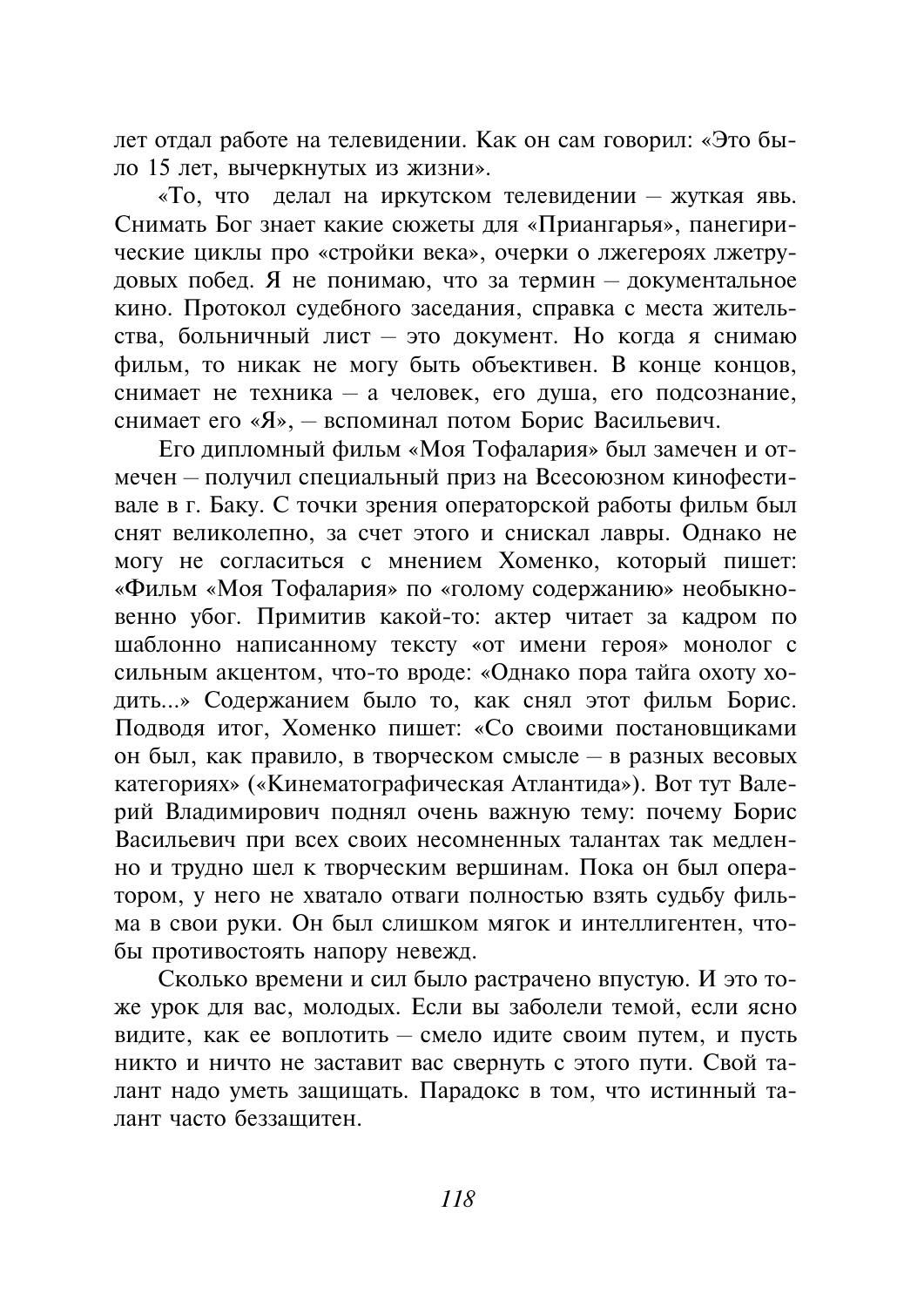Но вернемся к истории. На Иркутском телевидении Шуньков снял еще несколько интересных работ: фильм «Другая вершина», притча про альпинистов, где только за одну закадровую фразу - «тревожный мир Саян» - Борису устроили разнос при сдаче ленты на ЦТ. Время было такое. Если в кино кое-какие вольности позволялись, то телевидение, ввиду массовости аудитории, должно было только звать вперед к трудовым подвигам.

Ленту про ульчей и нанайцев, снятую на Амуре, «зарубили»: «Что это у вас не советское передовое охотхозяйство, а африканские джунгли». Спустя год эта «полочная» лента получила приз на фестивале «Экология, этнография народов Севера». Те, кто когда-то ее зарубил, теперь хвалили...

Еще один хороший фильм снял Шуньков на Иркутсктелефильме - очерк о художнике Жибинове, талантливом ученике великого Филонова

В 1987 году Борис Васильевич переходит с телевидения на Восточно-Сибирскую студию кинохроники. Как оператор снимает не очень удачный по режиссуре фильм «Аварийный полет». В тот же год делает с Шамилем Седен-оолом профессионально крепкий, но без особых находок фильм «Секундант» о тувинской национальной борьбе хуреш. И затем, как автор, режиссер и оператор, два спецвыпуска «Красные косынки», говоря словами Булата Окуджавы о бывших «комсомольских богинях» — активистках 30-40-х годов. И «Живущие напротив» — о судьбе жителей Порта Байкал, небольшого, ныне умирающего поселка. В этих работах начинает звучать одна из главных тем зрелого периода его творчества. Откуда родом, с чего начались все наши беды, что привело российскую глубинку к вымиранию и краху. Старожилы Порта Байкал вспоминают годы репрессий, когда уводили из поселка самых достойных, работящих, «крепких» мужиков. Оставшихся - подобрала война. И потом последний удар - порт закрыли. Теперь доживающих свой век стариков и похоронить-то не в чем: на гробы разбирают старые заборы.

Оба спецвыпуска цельны по замыслу, по настроению. Они по-шуньковски пронзительны, искренни и исповедальны. А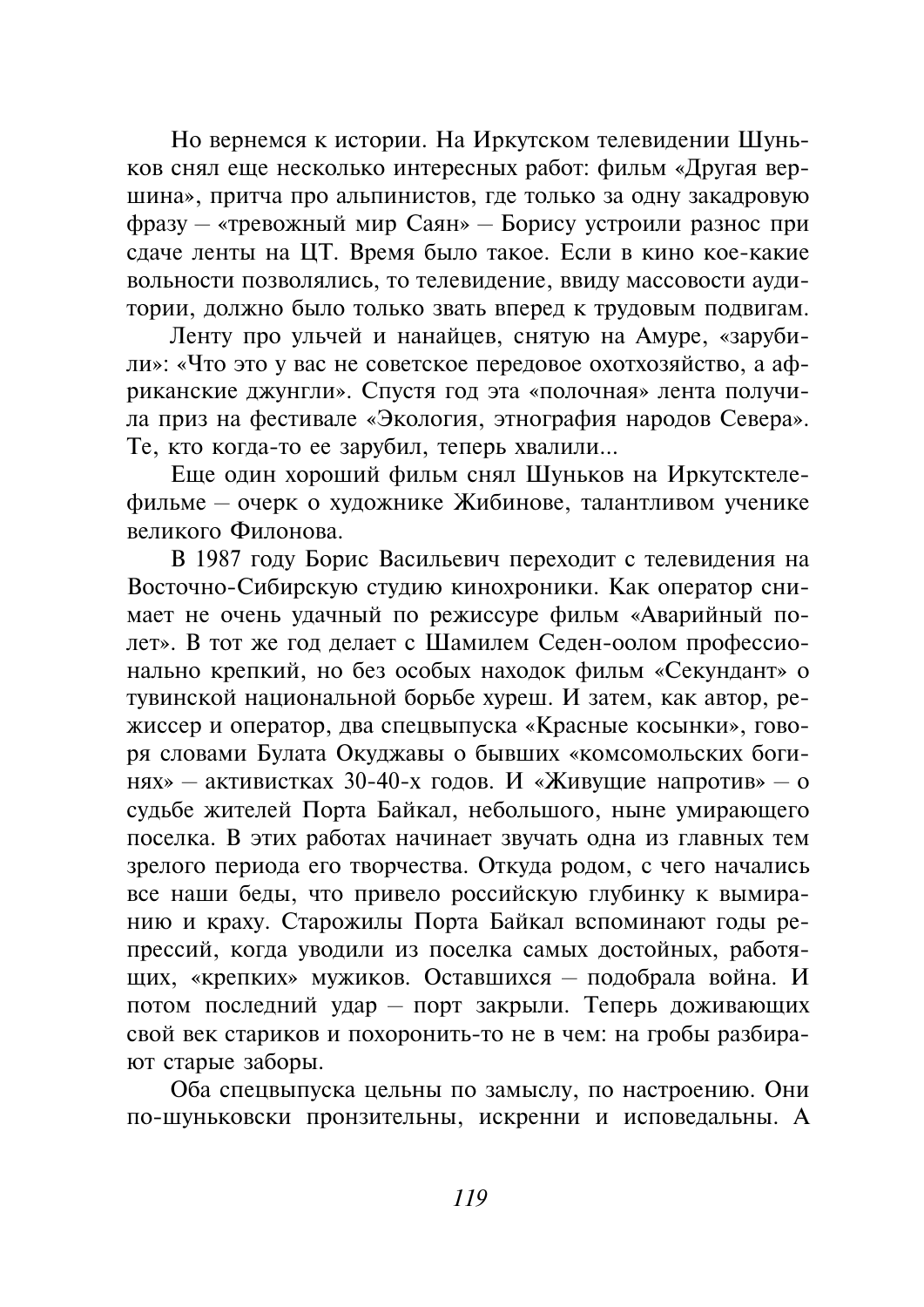главное, редакция начинает понимать, что Шунькову не нужен режиссер, он сам и автор и режиссер. Авторское кино - это его стезя. С 1988 года по 1995 всего за каких-то семь лет свободного полета он создает лучшие свои работы, такие шедевры, как «Зона затопления» («Серебряный дракон» МКФ в Кракове), «На краю» (главные призы МКФ в Лейпциге, Париже и Барселоне), «Наваждение», «Гиблое место», спецвыпуски «Вернется ли Наумов», «Последний выезд» и др.

История фильма «Вокруг трубы. Урок демократии», где Борис был одним из операторов, такова: редакция узнала, что в Иркутске будет проходить первый несанкционированный властями митинг, направленный против строительства отводной трубы, по которой стоки с Байкальского целлюлозного комбината потекут в реку Иркут, а оттуда – в Ангару. Но куратор из КГБ запретил строго-настрого проводить съемку. Шел 1988 год. и свет демократии едва забрезжил. Традиции подцензурного прошлого были еще очень сильны. Мы решили затеряться в толпе и снимать незаметно. Начальство приказало, чтобы машина с надписью «Кинохроника» на митинге на «светилась». Решили спрятать машину в проулке за почтой. Заезжаем потихоньку - и лоб в лоб почти сталкиваемся с машиной нашего кэгэбэшного куратора, он тоже решил спрятаться. Мы делаем вид, что его не знаем, он - то же самое! Долго потом смеялись над этой «конспирацией».

День, как назло, выдался невероятно холодный, как будто погода проверяла иркутян на прочность. Тем не менее народу собралось много - около полутора тысяч. Люди привели с собой детей, несли лозунги, плакаты. Все было по-настоящему, вопреки указкам свыше. Такой был подъем, народ был готов ко всему, но обошлось. Колонна прошла через центр города, власти не посмели ее остановить. В людях пробудилась надежда на добрые перемены. И все это Борис снял ярко.

Другой оператор, Вадим Мезенцев, снимал тем временем пикеты «зеленых» на просеке, где уже начали укладывать трубы. Фильм получил широкий обшественный резонанс. был показан по каналу ОРТ. Трубы, которые уже успели уложить, разобрали и увезли. Вот это была победа!!!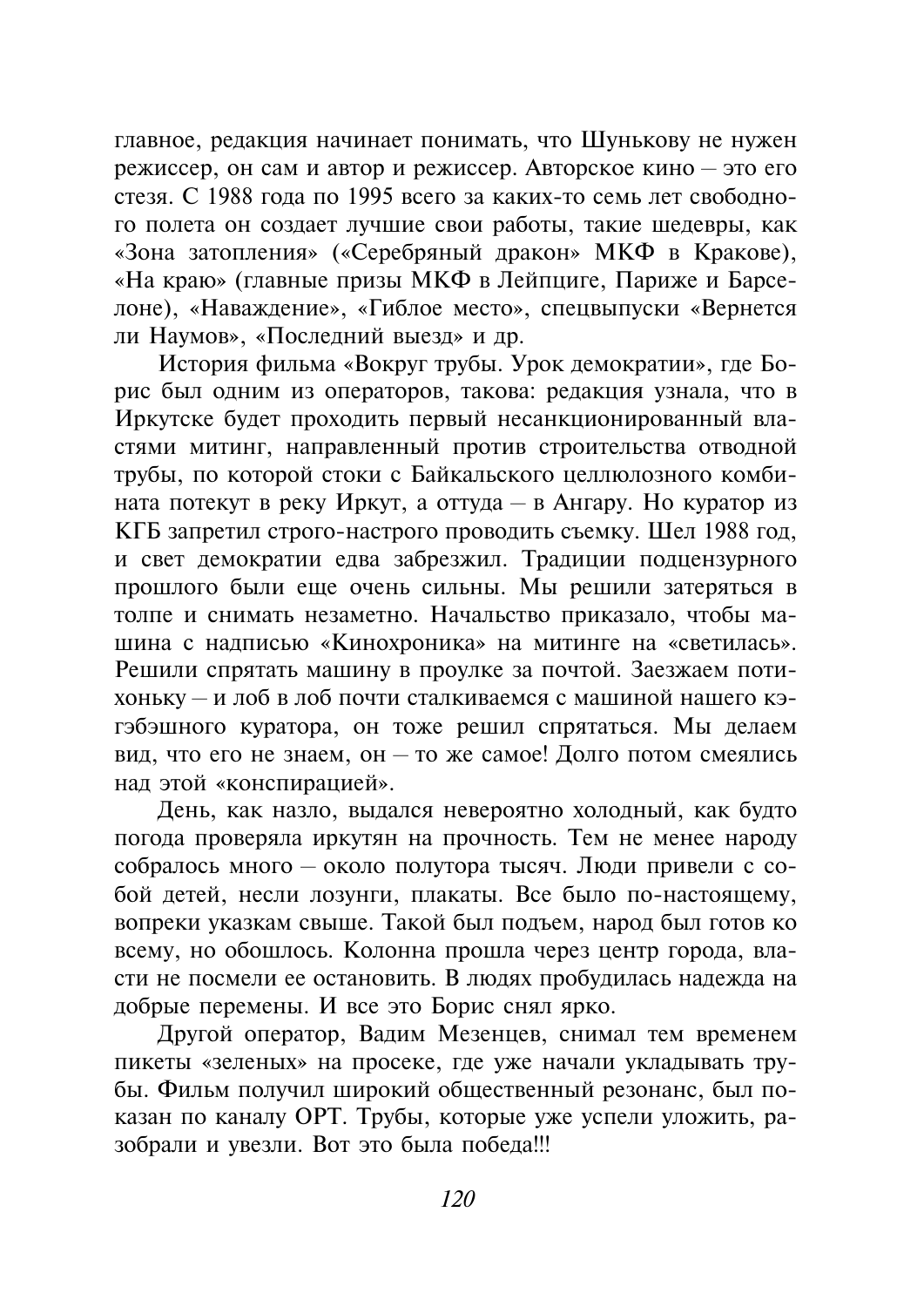О ленте того же 1988 года «Зона затопления» написано немало. Главный приз XXIII международного кинофестиваля в Польше (Краков). Борис Васильевич выступал здесь как автор сценария и режиссер. Оператором был Шамиль Седен-оол. Я, как редактор фильма, была свидетелем того, как рождался замысел. Борис не просто продумывал, но придумывал буквально кажлый эпизол булушего фильма, обтачивал свои илеи на мне: хочу, говорит, сделать такой образ, как «царский листвень» в распутинской «Матёре». Помнишь, его никак не могут свалить. - Ну... - отвечаю, битва с деревом в кино будет смотреться неинтересно. Нало найти какой-то тувинский образ, может, каменные бабы - кижикоже... - А что, это мысль, - обрадовался Борис. И потом в сценарии появился прекрасно разработанный эпизод, в котором современная техника «сражается» с каменным идолом, пытаясь вырвать его из земли, в которую он за тысячелетия врос покрепче царского лиственя. Жаль, в фильме этот эпизод оказался несколько смазанным, пьяный тракторист напортачил, не удалось в полной мере снять так, как было задумано.

Сценарий был написан Борисом так подробно и с таким тщанием, как к художественному фильму. Это еще раз свидетельствует о том, как важен в документальном фильме предварительный, хорошо разработанный сценарий. Из всех наших студийных режиссеров только Валерий Хоменко так же серьезно работал над сценарным замыслом. На фоне реальных событий действовали и говорили специально для этого подготовленные Шуньковым герои.

Так, самую яркую речь в защиту тувинской земли произносит на митинге мать оператора Седен-оола - заслуженная артистка Тувинской АССР. В ее уста Борис вложил много своих мыслей. Другой герой - старик тувинец - показывая рукой на водную гладь наступающего рукотворного моря, говорит слова, которые не оставляют равнодушными никого из зрителей: «Там мой дом стоял... Там меня мать в колыбели качала... Там я впервые девушку обнял... А теперь моя земля, моя колыбель ушла под воду». И начинает плакать. Не будем скрывать, что и этот монолог сыграл актер. Такие незаметные, органично во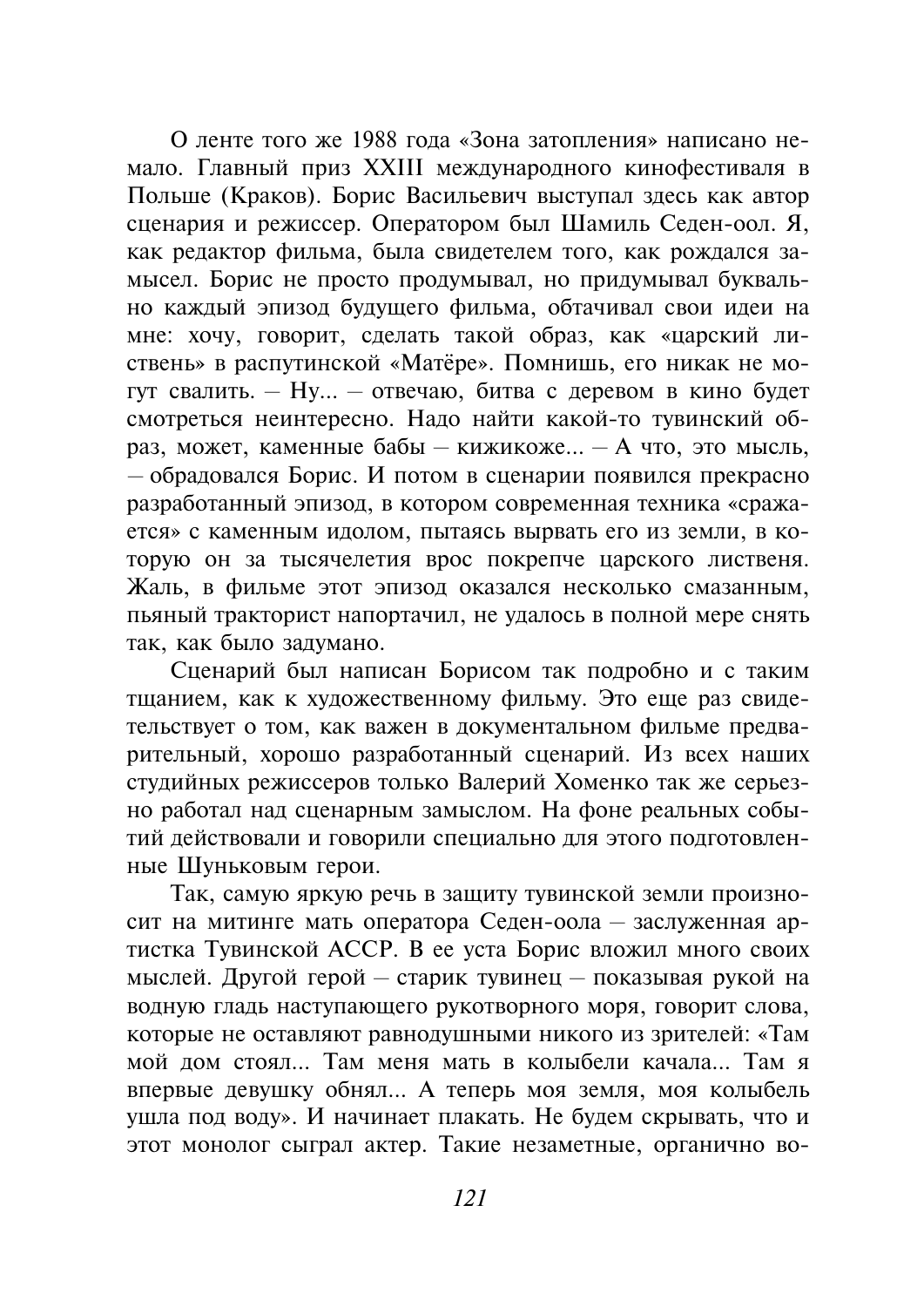шедшие в ткань документально снятых эпизодов вкрапления помогли точнее выстроить ленту, сделать яркие смысловые и образные акценты.

Блюстители жанровой чистоты считают подобные методы работы в локументальном кино нелопустимыми, но еще великий Эйзенштейн назвал ленты ярых сторонников принципов киноправды «не короткометражными, а короткомозглыми».

Изобретайте, фантазируйте, ищите нужные образы, инсценируйте, если, конечно, сможете сделать это так тонко и органично, как это умел делать Борис. Важна не ползучая сиюминутная бытовая правда жизни, а высокая правда искусства. Та, которая открылась вам и которой вы должны поделиться со зрителем.

В 1988 году, летом, по моему сценарию Шуньков снял весьма добротный спецвыпуск «Вернется ли Наумов?» - о талантливом учителе, директоре юннатской станции, которого затравили бездушные чиновники, сняв с работы за несоблюдение какой-то там надуманной инструкции, а еще за то, что по образованию он - охотовед, а не педагог. Операторская работа Бориса настолько убедительна, что веришь герою, хочется попасть к нему в ученики, побывать с ним в ночном походе, освещая себе путь фонариками. Цепочка призрачных огней, снятая Шуньковым в ночном лесу, прекрасна, как детская мечта.

А привал у родника, где наставник разговаривает с птицами на «их» языке, имитируя то уханье, то щебет, то свист. И птицы отвечают ему. Эта перекличка человека и лесных обитателей и восхищенные взгляды притихших детей сняты так одухотворенно, как мог снять только Борис.

1989 год принес еще два фильма. «Контингент», повествующий об «афганцах» - солдатах, чьи судьбы изломаны ненужной и неправедной войной. В этом фильме Боря, на мой взгляд, как творец оттеснен режиссером на второй план, поэтому не буду останавливаться на нем подробно, хотя фильм и разделил третью премию с ростовским «Котлованом» на Всероссийском смотре.

Зато в ленте «Последний выезд» Шуньков как Бог - един в трех лицах: автор, режиссер, оператор (монтаж В. Хоменко).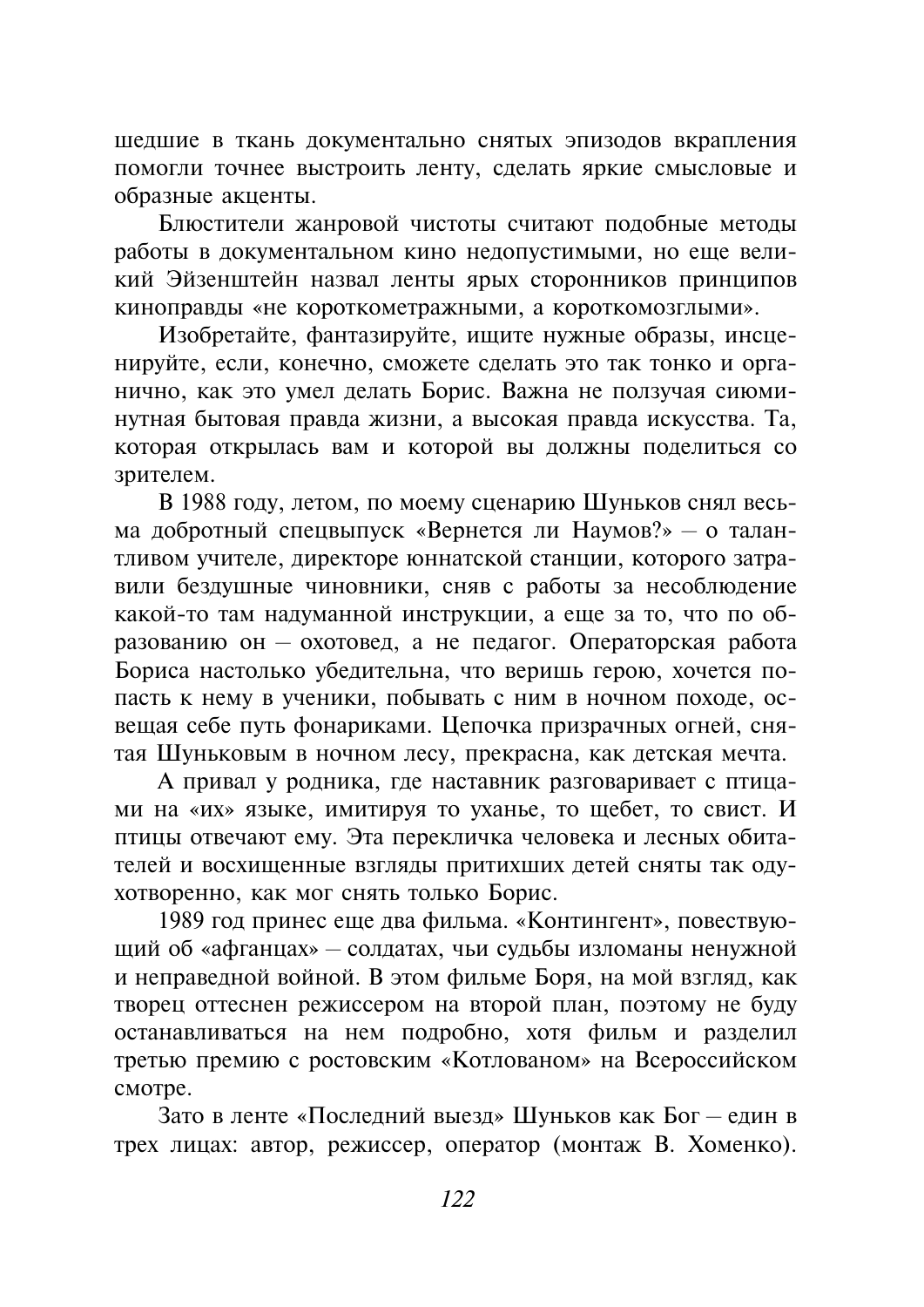Это грустная история дружбы человека и лошади. И того и другого выкинули из жизни за ненадобностью. Им обоим нет места в большом городе, как нет места и искренним чувствам дружбе, верности, любви. Пересказывать этот фильм совершенно невозможно - настолько он кинематографичен. Его надо смотреть. Ностальгия по прошлому, боль утрат, одиночество, бессмысленность настоящего, безнадежность будущего - все это передано через изображение.

В видеотеке кафедры телевидения, радиовещания и истории журналистики эта лента есть, и студенты могут ее посмотреть, так же как и к/ф «На краю», «Зона затопления», «Живущие напротив», «Гиблое место».

Начало 1990-х - вершина творческого взлета Бориса Васильевича. Не испытывая больше на себе гнета чужих режиссерских идей, от фильма к фильму в своем творчестве он становится все смелее и глубже.

1991-й год - фильм «На краю», 1992 - «Наваждение», 1995 - «Гиблое место». Все это - настоящее авторское кино, трилогия о современном апокалипсисе.

Первый фильм исследует историю вырождения нации, начавшуюся в 1917-м. Разрушение веры, разрушение храмов, разрушение нравственных основ жизни - об этом в фильме рассказывают старухи-старожилы. Затем - алкоголизация народа. И как результат - судьба сегодняшних детей: сиротство, вырождение, психиатрическая больница.

Вторая лента показывает состояние творческой элиты, ее трагическое увядание в родном для режиссера Иркутске.

Третья - демонстрирует нравственное вырождение деревни, представлявшей прежде фундамент и основу русской жизни. Один из главных героев фильма забил жену, пристрелил маленького сынишку, а старшего довел до самоубийства. Теперь - топит в вине свою тоску.

Все три картины - это исповеди, они словно пронизаны чувством какой-то сопричастности, собственной вины и личной ответственности за все происходящее в этом чудовищном, тотально пьяном и больном мире.

В фильме «На краю» родители одного из мальчиков, нахо-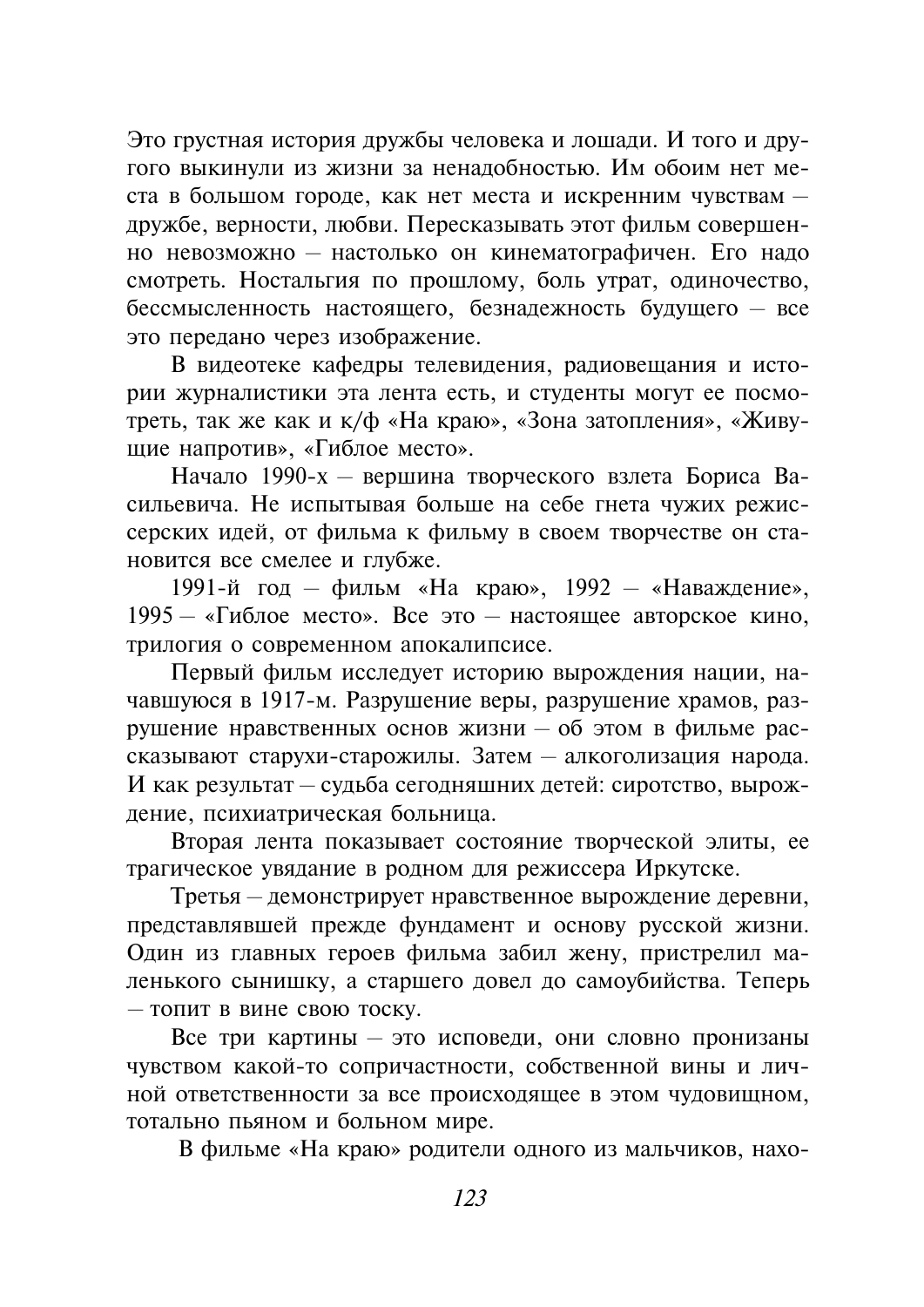дившихся в детской психиатрической больнице, рассуждают между собой: Мать (не совсем трезвым голосом): «Тоже мне гуманное государство! Говорят: нарожали детей - сами и воспитывайте...» А столь же нетрезвый отец ей с горечью отвечает: «А мы... Разве мы сами не виноваты, что он такой?». Больные дети подводят итог спору: «Отец бегает по Кяхте, пьянствует», «Мою мать пьяную сбила машина - умерла», «А моя - пшикпшик - нюхает наркотики...», «Ко мне - нет - никто не приезжал $\dots$ ».

Такой честный подход к больным проблемам времени отличает Шунькова от других авторов, пытающихся обелить народ, непременно найти виновных во всех наших бедах где-то на стороне. Эта позиция высоко возносит Бориса над сонмищем режиссеров, журналистов, писателей, боящихся до конца взглянуть в глаза страшной правде. Его мужество достойно восхищения еще и потому, что оно пронизано неподдельной болью. Он не «над схваткой». Он сам частица этого грешного и страдаюшего народа.

С точки зрения кинематографической формы все три картины, на мой взгляд, совершенны. Это и высокое мастерство синхронов. Все они сняты «в жанре», как принято сегодня говорить. То есть это не интервью. Это естественные, живые, реальные разговоры, которые герои лент ведут между собой, не для камеры, не для микрофона. Чего стоит, например, синхрон мальчишки, записанный в ночной тишине больничной палаты. Он шепотом рассказывает другу о первой любви: «... Пошли в беседку... Ты меня любишь? - Люблю! А ты меня? - Люблю! -Ну, поцеловались. - А больше ничего не было? - любопытствует друг. - Ничего!» - И общий смех. Такой веселый, счастливый, обычный мальчишеский смех, что забываешь, что это лечебница для душевнобольных.

Расскажу, как рождался еще один эпизод. Его Боря придумал до съемок.

- Хочу сделать что-то вроде чеховского письма Ваньки Жукова «на деревню дедушке». Пусть дети пишут, но кому? Родителям - нет смысла...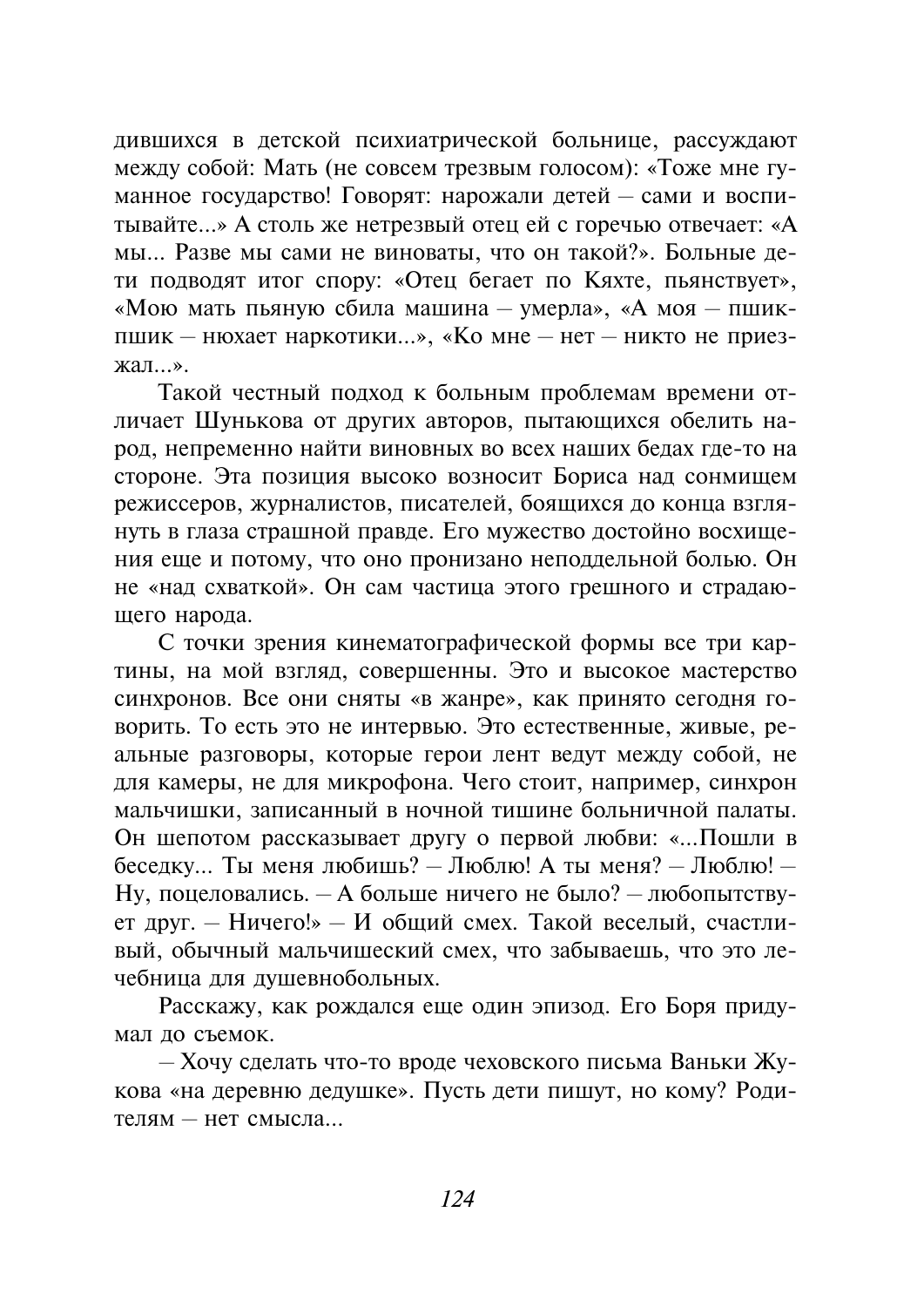- Может, как запорожцы - турецкому султану, - пошутила я. - Для дурдома то, что надо.

- Да, турецкому султану... - в раздумье повторил он. - Понял!!! Не письмо должно быть, а жалоба. И не турецкому султану, а президенту.

В сценарии эпизод этот был прописан ярче, но и в картине он доходит до сердца зрителя. «Пиши! - говорит один пацан другому и начинает диктовать: «Тетя Клава хлещет плеткой и ставит уколы аминазина ни за чо». Так Боря нашел решение еще одного мучившего его эпизода: ярко рассказал о жестокости персонала по отношению к детям. Снял он эту сцену методом провокации, пообещав детям доставить их письмо куда следует.

Еще одна мысль не давала ему покоя: что было бы с этими детьми, не случись трагедии семнадцатого года и всех последо-ВАВШИХ ЗА ЭТИМ КАТАКЛИЗМОВ

На этот вопрос Шуньков ответил совершенно гениально задуманным финальным эпизодом новогоднего карнавала. Костюмы для карнавала он взял напрокат в Улан-Удэнском театре. Причем каждый выбирал сам. Брал только те, которые соответствовали предреволюционной поре. И добился желаемого эффекта. Вот этот мальчик в форме с эполетами стал бы гвардейским офицером. А эта девочка - сестрой милосердия, а эта - мешаночкой, а эта - купчихой...

В сцене карнавала автор пытается собрать осколки разбитой вдребезги жизни. В проемах церковных окон дети смотрятся не как юродивые, а как святые. Надо сказать, что психиатрическая больница располагалась в бывшем храме, и Борис не раз использует церковные интерьеры для воплощения идеи фильма.

Последний эпизод смонтирован под финальную музыку из фильма «8,5» Федерико Феллини. Эта развернутая метафора как будто говорит: «Да, жизнь ужасна, но она и прекрасна. И даже здесь, в аду, бывают радости и остается луч надежды, что все переменится к лучшему, все устроится и наладится, образуется. И мы, и эти дети будем жить не в сумасшедшем доме, а в нормальной, цивилизованной стране».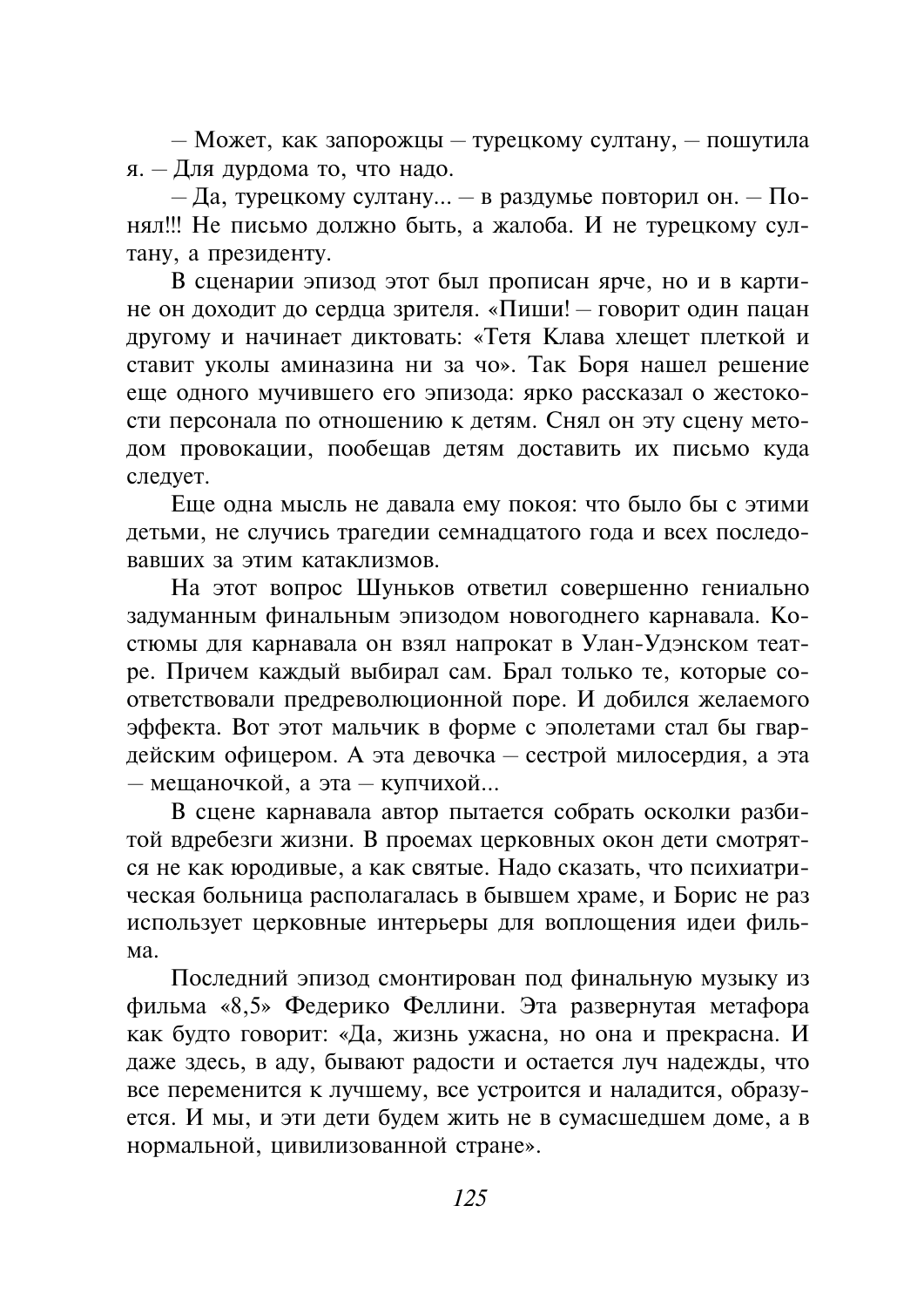- Будем ли? - вопрошает взгляд мальчика, крупный план которого наезжает на зрителя...

Фильмы «Наваждение» и «Гиблое место» были сняты уже после моего ухода со студии. Не знаю, как они задумывались, но ощущение трагического конца в них нарастает. Особенно безысхолным кажется мне «Гиблое место».

Борис Васильевич утонул, не закончив последнюю работу. Фильм, «Гиблое место», уже после смерти смонтировал его большой друг режиссер Валерий Хоменко.

В архиве осталась еще одна замечательная работа. Она снята новосибирским режиссером Валерием Соломиным, а Борис выступал в ней только как оператор, но обойти ее нельзя. Это большой полнометражный документальный фильм, в центре внимания которого судьба реального человека. По сюжету лента перекликается с «Калиной красной» Шукшина. Вышедший из тюрьмы сибирский охотник возвращается домой в таежное село и пытается наладить свою жизнь: починить дом, жениться, ходить на охоту... Но этим простым мечтам не суждено сбыться... Реальный герой, действующий в совершенно реальных жизненных обстоятельствах, вызывает у зрителей гораздо больше сочувствия, чем герой вымышленный. Как тут не повторить слова одного из самых авторитетных теоретиков мирового кино Зигфрида Кракаура: «Подлинный кинематограф - это кинематограф реальный».

«Теперь уже классик» - так назвал свой очерк о Борисе Васильевиче Шунькове В. Хоменко. Мне остается только согласиться с этой оценкой творческого наследия нашего земляка и моего коллеги, замечательного сценариста, режиссера и оператора.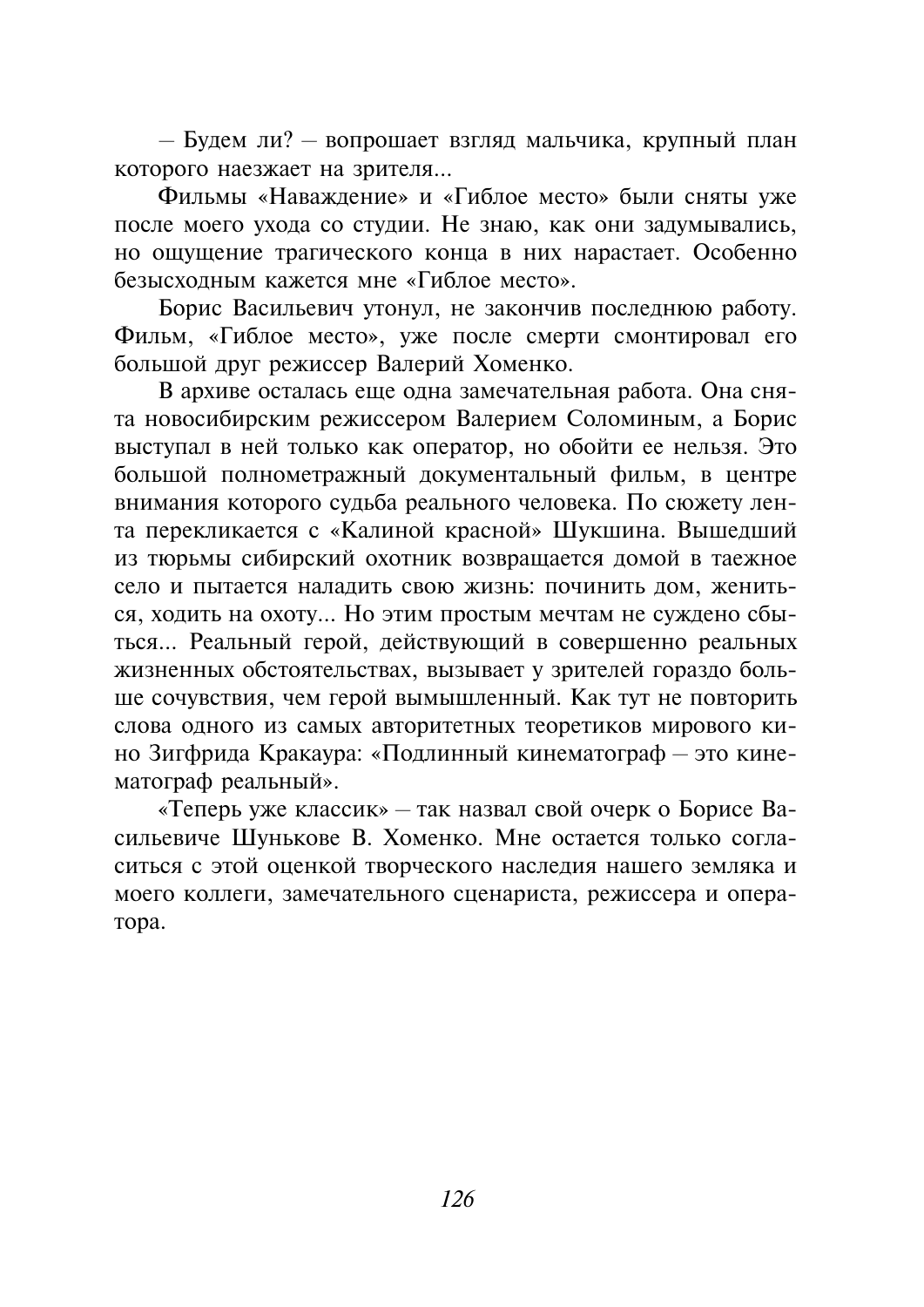#### Заключение

Настоящая книга - это попытка соединить авторские воспоминания и фактические данные из разных журнально-газетных статей. Насколько мне известно, это первая книга о Восточно-Сибирской студии кинохроники - студии, создавшей уникальную по своей полноте и многообразию, бесценную кинолетопись края. Тема более чем семидесятилетнего существования иркутского кинематографа заслуживает серьезного и глубокого научного исследования. Но я не историк, а журналист.

Моя задача скромнее. Во-первых, я попыталась через серию очерков познакомить студентов с талантливыми сценаристами, операторами, режиссерами, с которыми мне довелось вместе работать, и чей творческий опыт мог бы пригодиться начинающим тележурналистам.

Во-вторых, хотелось поделиться воспоминаниями о том, как рождался тот или иной известный фильм, впоследствии обошедший экраны мира и собравший немалый урожай всесоюзных и международных наград.

И, наконец, привлечь внимание будущих исследователей к незаслуженно забытой сегодня, недооцененной, но, пожалуй, самой яркой странице истории иркутской журналистики.

Объем данной работы был продиктован задачами учебного курса лекций «Мастера экранной журналистики Сибири» и количеством акалемических часов. Поэтому список героев книги пришлось ограничивать. Принцип отбора - рассказ о наиболее известных мастерах экрана, оказавших ошутимое влияние на формирование сибирской школы экранной документалистики в двух ее основных направлениях - хроникальном и художественно-публицистическом.

За рамками книги осталась целая плеяла творцов, о коих в этой работе не упомянуто или упомянуто вскользь и перед которыми чувствую себя в долгу. Это и сиенаристы: Марк Сергеев, Леонид Гуревич, Сергей Иоффе, Владимир Жемчужников, Леонид Шинкарев, Борис Лапин, Леонид Капелюшный. И режиссеры: Герц Франк, Валерий Соломин, Михаил Павлов, Стас Марков, Сергей Пинигин. Тамара Чиркова, Михаил Шмулевич.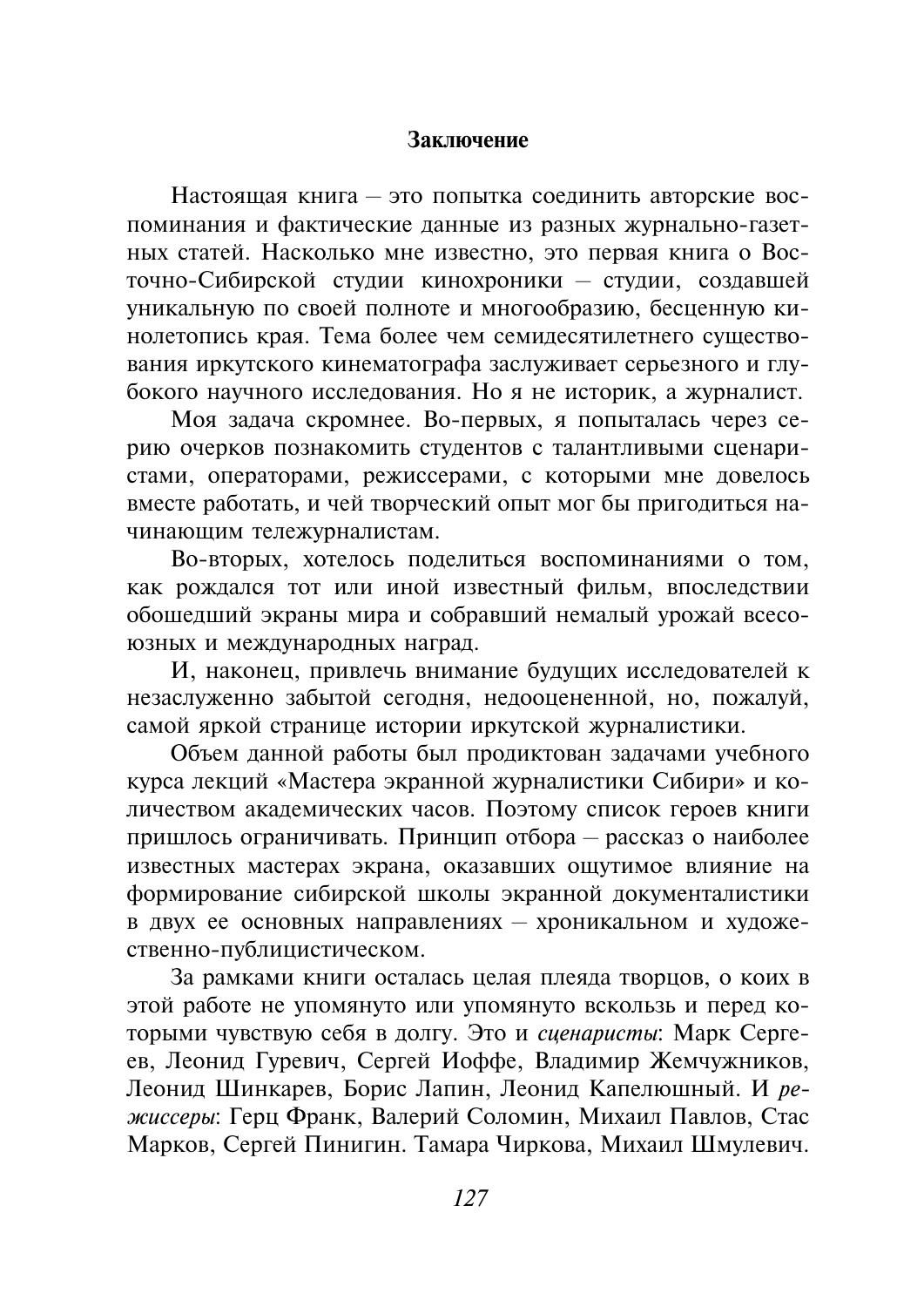И операторы: Вадим Орлов, Валерий Яковлев, Александр Новопашин, Вадим Мезенцев. Александр Непомнящих, Михаил Дегтярев, Владимир Пономарев. Все они внесли свою лепту в копилку наград студии, которых больше семидесяти.

Вам, сегодняшним студентам, множить славу и традиции сибирского кино. И не забывать, что история Восточно-Сибирской студии кинохроники ждет своих последователей и исслелователей.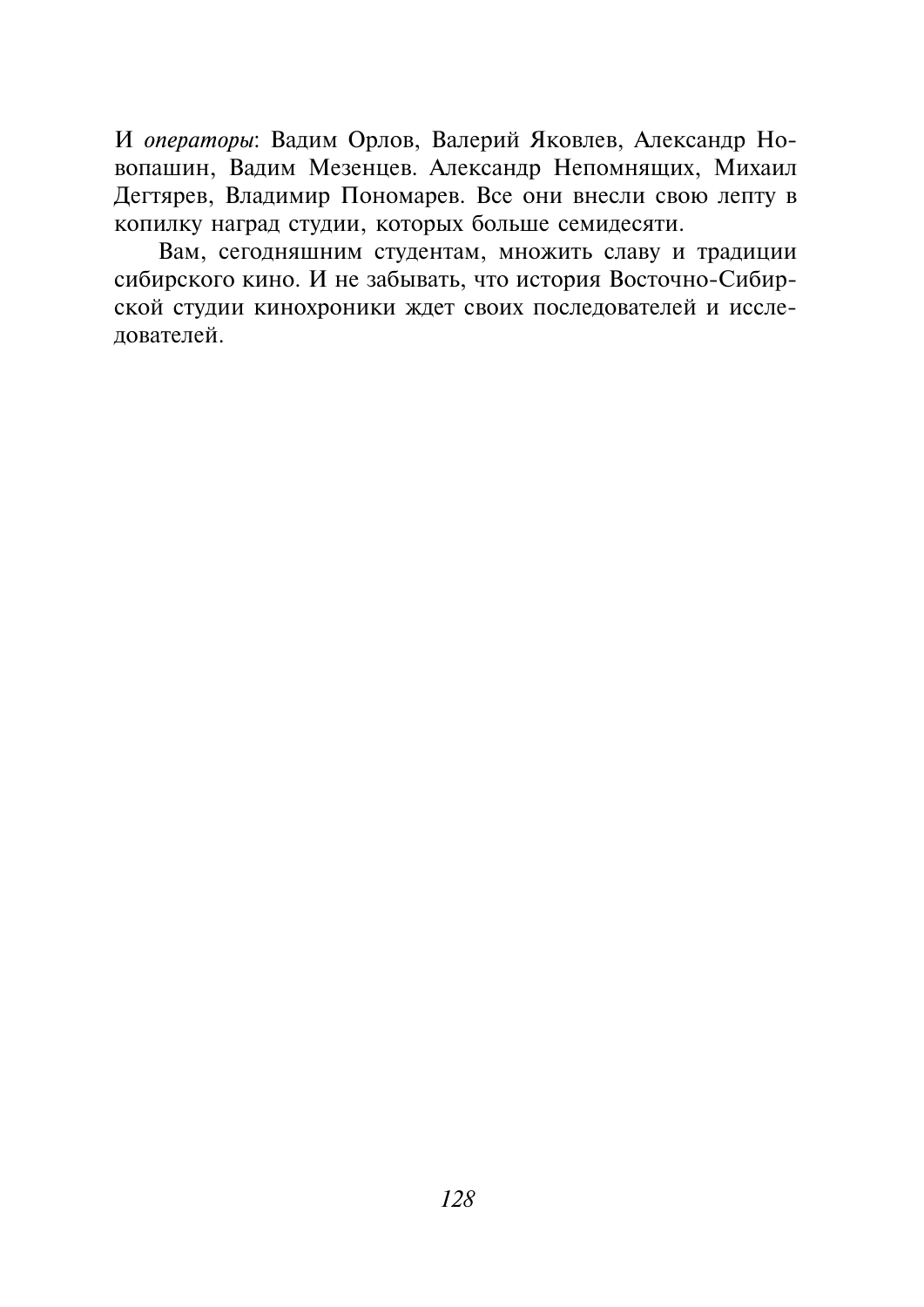## Вопросы и задания для повторения

#### Залание 1

1. Где и когда состоялся первый в мире киносеанс?

2. Первый киносеанс в Иркутске.

3. Кто был первым и самым известным в Иркутске кинопрокатчиком и первым кинохроникером?

4. Когда закончился первый этап существования сибирского кинематографа?

5. Возрождение иркутской кинохроники. Кто из известных в стране кинооператоров начинал свой творческий путь в довоенном Иркутске?

6. Послевоенный хроникальный период работы Иркутской студии кинохроники.

7. Алексей Белинский и его творчество.

8. Новые идеи поколения ВГИКовцев-шестидесятников: П. Власова, М. Колесникова, С. Мишина, И. Коловского?

9. Собкоровская гвардия ВССК. Какие работы этих операторов вам известны?

10. Эйснер + Корзун. Проанализируйте один из фильмов этих мастеров.

11. Хоменко + Ландин. Совместное творчество этих документалистов.

12. Назовите и проанализируйте один из более 70 фильмов ВССК, получивших награды разных достоинств.

13. Творческий путь ветеранов ВССК (операторов, режиссеров).

14. Причины закрытия ВССК. Судьба ее документальных фильмов.

#### Залание 2

Просмотрите в учебной студии ТВ один из предложенных в данном списке фильмов и проанализируйте его.

1. На краю (3 ч. Реж. Б. Шуньков, оп. В. Пономарев).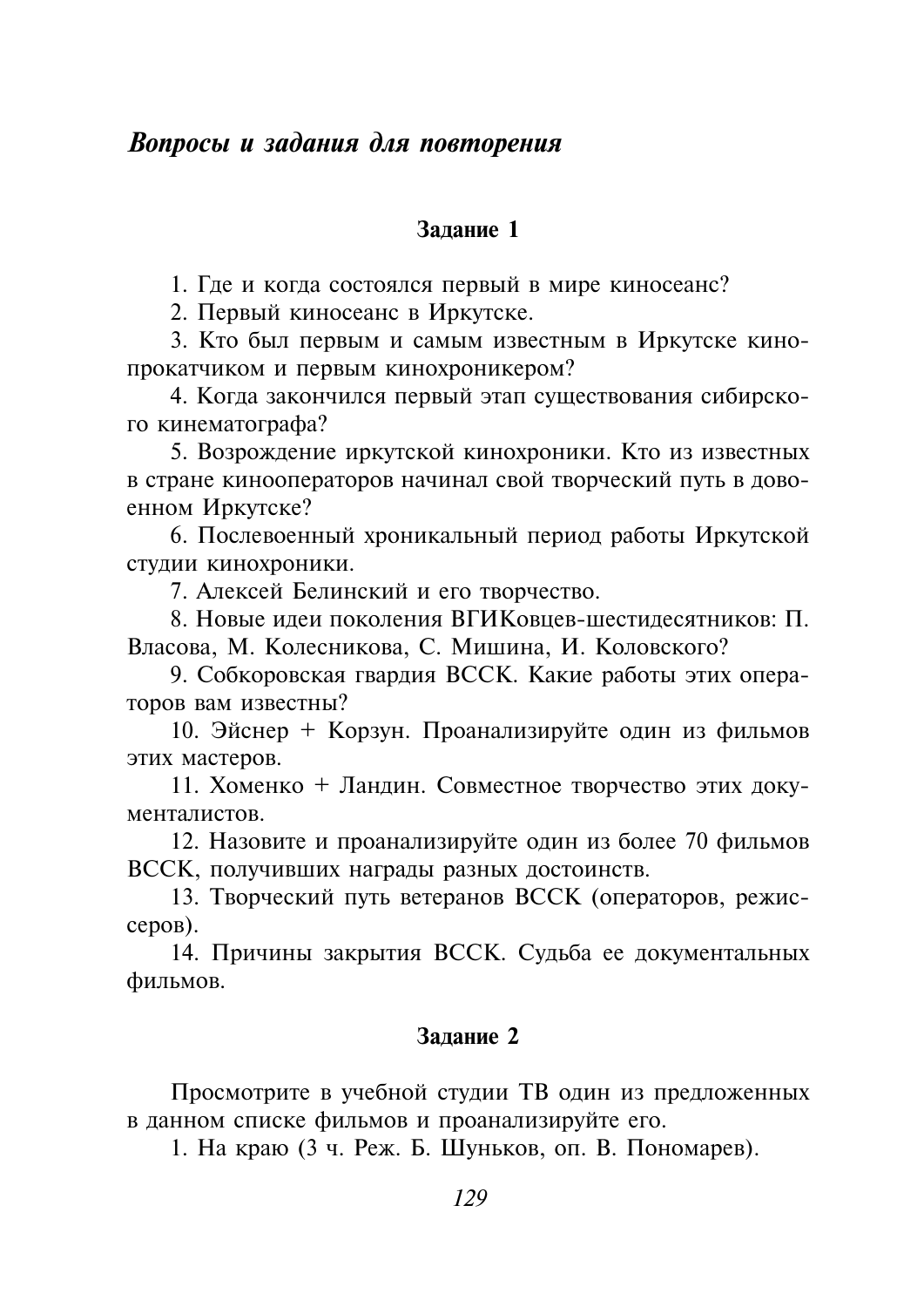2. Зона затопления (2 ч. Реж. Б. Шулков, оп. Ш. Седен- $(00\pi)$ .

3. Гиблое место (2 ч. Реж. Б. Шуньков).

4. Последний выезд (1 ч. Реж. и оп. Б. Шуньков).

5. Бросок (Реж. В. Хоменко, оп. Б. Винокур).

6. Стойкость (Реж. В. Хоменко, оп. Л. Смекаев).

7. Кулацкая правда (Реж. В. Хоменко, оп. В. Яковлев).

8. Жили-были Семь Симеонов (Реж. В. Эйснер, оп. Е. Кор-3VH).

9. Твой современник А. Вампилов (Реж. В. Эйснер, оп. Е. Корзун).

10. Из театральной жизни Станиславского (Реж. В. Эйснер, оп. Е. Корзун).

11. Удушье (Реж. Т. Зырянова, оп. М. Поплавский).

12. Андрей Рубцов (Авт. и реж. Т. Зырянова, оп. Е. Корзун).

13. Страсти по Ангарскому каскаду (Авт. и реж. Т. Зырянова, оп. Л. Черепанова, В. Яковлев).

Порядок анализа фильма

1. В чем заключен, на ваш взгляд, замысел фильма? Как он воплошается?

2. Драматургические ходы; приведите примеры отмеченных вами приемов аналогии, нарастания контраста.

3. Операторская работа. Какие яркие, запоминающиеся детали вы заметили в фильме? Работает ли на тему композиция кадра, ракурс, свет, оптика и другие приемы, применяемые оператором.

4. Что интересного вы заметили в монтаже? (принципы стыковки эпизодов и отдельных кадров, ритм и пластика, звуко-зрительный образ).

5. Как вы оцениваете текст фильма?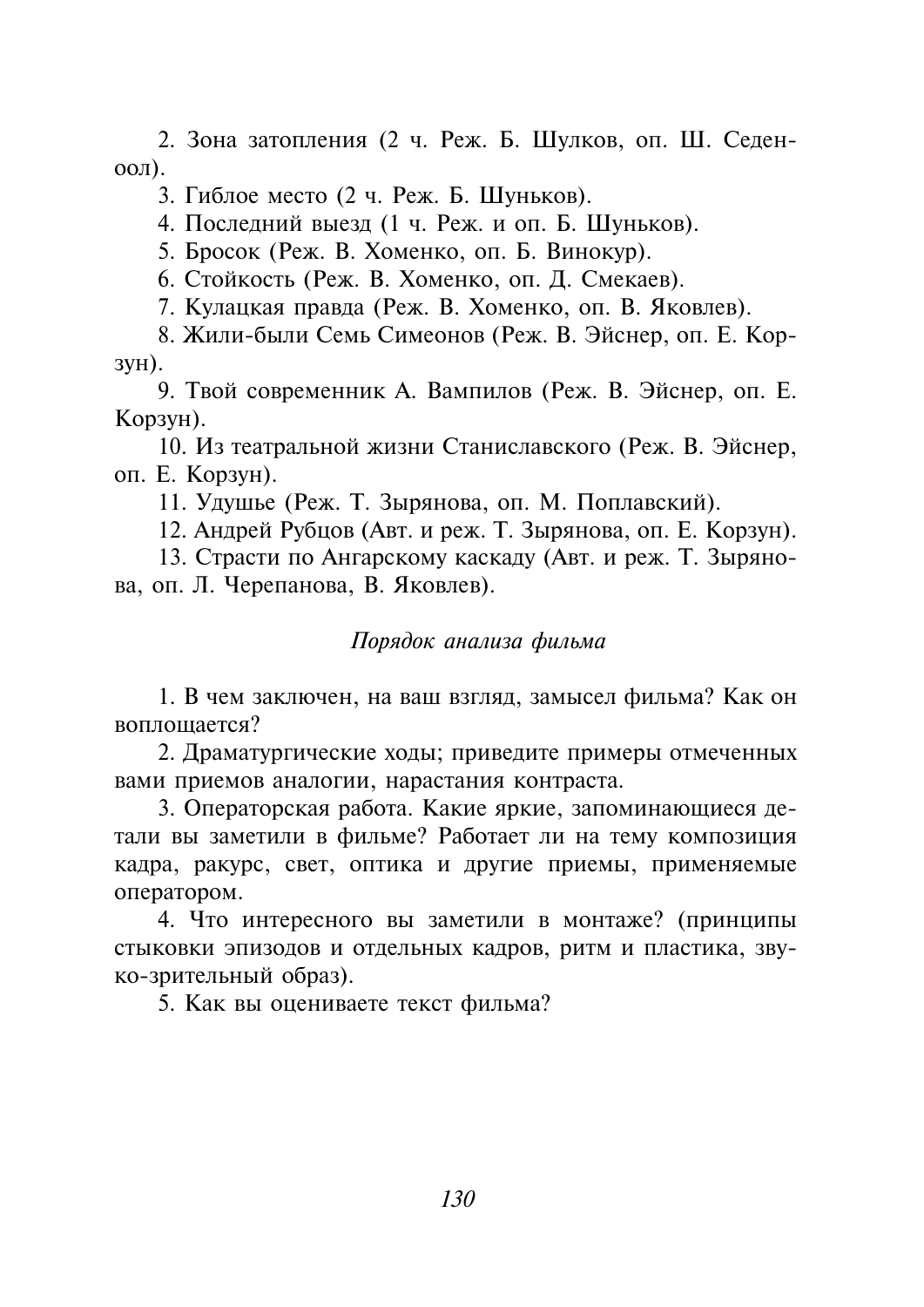### Библиографический список

Азадовский М. К. Очерки литературы и культуры в Сибири / М. К. Азадовский. - Иркутск, 1947. Вып. 1.

Алексеев Н. Е. Кинодокументы региональных студий - летопись провинциальной России // Отечественные архивы. - 1996. -  $N_2$  5.

Алексеева И. Байкал // Вост.-Сиб. правда. - 1961. - 11 января.

Александрова Л. Человек крупным планом // Сов. молодежь. - 1977. -27 августа.

Арбатский М. Самое массовое искусство // Вост.-Сиб. правда. - $1967. - 25$  марта.

Арбатский М. Экран миллионов. Славная годовшина // Вост.-Сиб. правда. - 1969. - 27 августа.

Архивариус «ГД» (гостиного двора). Сибирский кинематограф // Сов. молодежь. - 1981. - 17 октября.

Баталин А. Нести правду жизни // Вост.-Сиб. правда. - 1978. - 11 апр. Баталин А. Очерель в иркутскую «Хронику» // Лит. газета. - 1978. - $1$  марта.

Баталин А. Большой десант // Вост.-Сиб. правда. - 1979. - 1 дек.

Березин В. Фильм длиною в жизнь // Вост.-Сиб. правда. - 2002. -31 июля.

Березин В. С ней работалось легко // Вост.-Сиб. правла. - 2002. -7 сентября.

Берестенев Р. Патриарх кинохроники // Вост.-Сиб. правда. - 1998. -14 февраля.

*Бессараб В. Иркутским экранам - 70 лет. // Вост.-Сиб. правда. - 1987,*  $21$  Mag

*Бессараб В.* Десятая муза // Сов. молодежь. - 1987. - 4 апреля.

Ватолин В. Синема в Сибири. - Новосибирск, 1981.

Верещагина С. Фильмы об Иркутске // Вост.-Сиб. правда. - 1986. -19 мая.

Выгодский Р. «Восточная Сибирь» / Р. Выгодский, В. Васильев // Сов. культура. - 1957. - 7 сентября.

Глубокова В. Олимпийские надежды // Сов. молодежь. - 1979. - 25 окт. Голованов А. Возможности короткого фильма // Сов. молодежь. - 1969, 13 ноября.

Голованов А. И. «В одном отдельно взятом российском регионе...» (Беседа с директором ВССК - запись Э. Лындиной) // Искусство кино. - $1991. - N<sub>2</sub>$  4.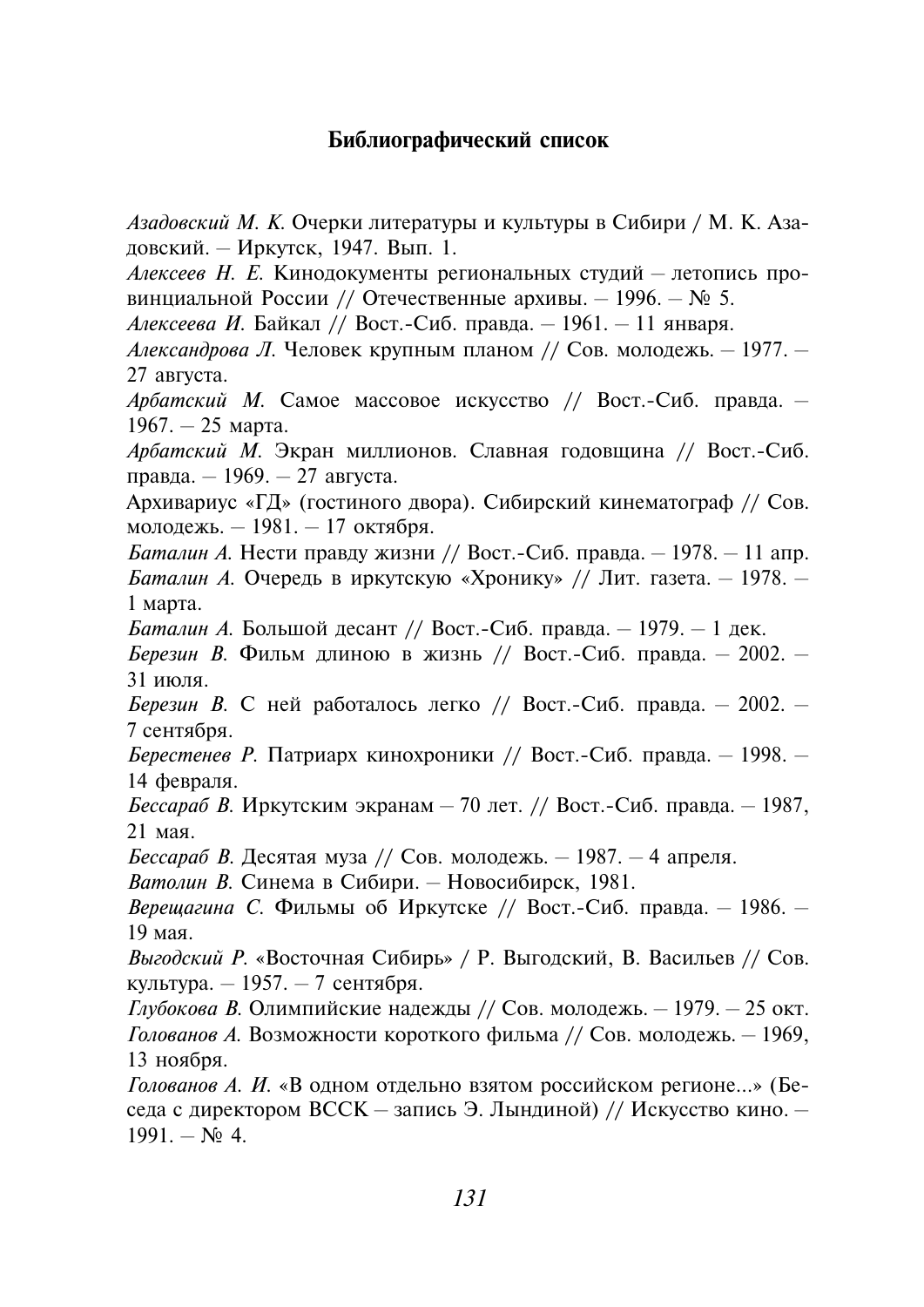Горская Г. Поэма об Отечестве // Вост.-Сиб. правда. - 1970. -20 февраля.

Давыдов А. Кинохроника Восточной Сибири // Копейка. - 2004. -27 августа.

Данилов Л. Все о кино // Сов. молодежь. - 1978. - 11 июня.

Даниленко Л. Человек с кинокамерой // Вост.-Сиб. правда. - 1964. -24 марта.

Денискин М. Отчего колос светится? // Сов. молодежь. - 1979. -6 декабря.

Денискин М. Потому что любим! // Сов. молодежь.  $-1985, -27$  августа. *Евтюхов Н.* «Если бы лошадь могла говорить...» // Сов. молодежь. -1991. - 21 февраля.

Зырянова Т. Д. Рождается кинолетопись // Правда. - 1978. - 6 мая.

Зырянова Т. Д. Осталось за кадром // Сов. молодежь. - 1976. -9 декабря.

Инокентьев А. «Баргузин» - зрителям// Вост.-Сиб. правда. - 1988. -10 марта.

Иоффе С. Размышления о документальном фильме // Сов. молодежь.  $-1970 - 25$  июня.

Иркутский киноархив: журн., вып. первый. 1938-1955 гг. - Иркутск, 1955.

Каталог кинолокументов, храняшихся в фильмотеке Восточно-Сибирской студии кинохроники. Иркутская областная типография, 1955. № 1. С. 106. Иркутская летопись 1661-1940 / сост. Ю. П. Колмаков. -Иркутск: Оттиск. 2003.

Камышев В. Время зовет, но куда? // Сов. молодежь. - 1991. -13 апреля.

Камышев В. Иркутский киноархив. Взгляните на лицо эпохи // Вост.-Сиб. правда. - 1994. - 26 августа.

Касьянова Н. Творческий разговор // Вост.-Сиб. правда. - 1959, 26 марта.

Каширин В. Здесь будет студия // Вост.-Сиб. правда. - 1966, 24 сентября.

Кино. «Восточно-Сибирская студия кинохроники» // Энцикл. словарь.  $-$  М.: Сов. энциклопедия, 1986. - С. 80.

Киренский И. Новые киноочерки и журналы иркутской студии // Вост.-Сиб. правда. - 1956. - 27 сентября.

Клименкова Л. Доронина говорит по-бурятски // Сов. молодежь. - $1976. - 5$  июня.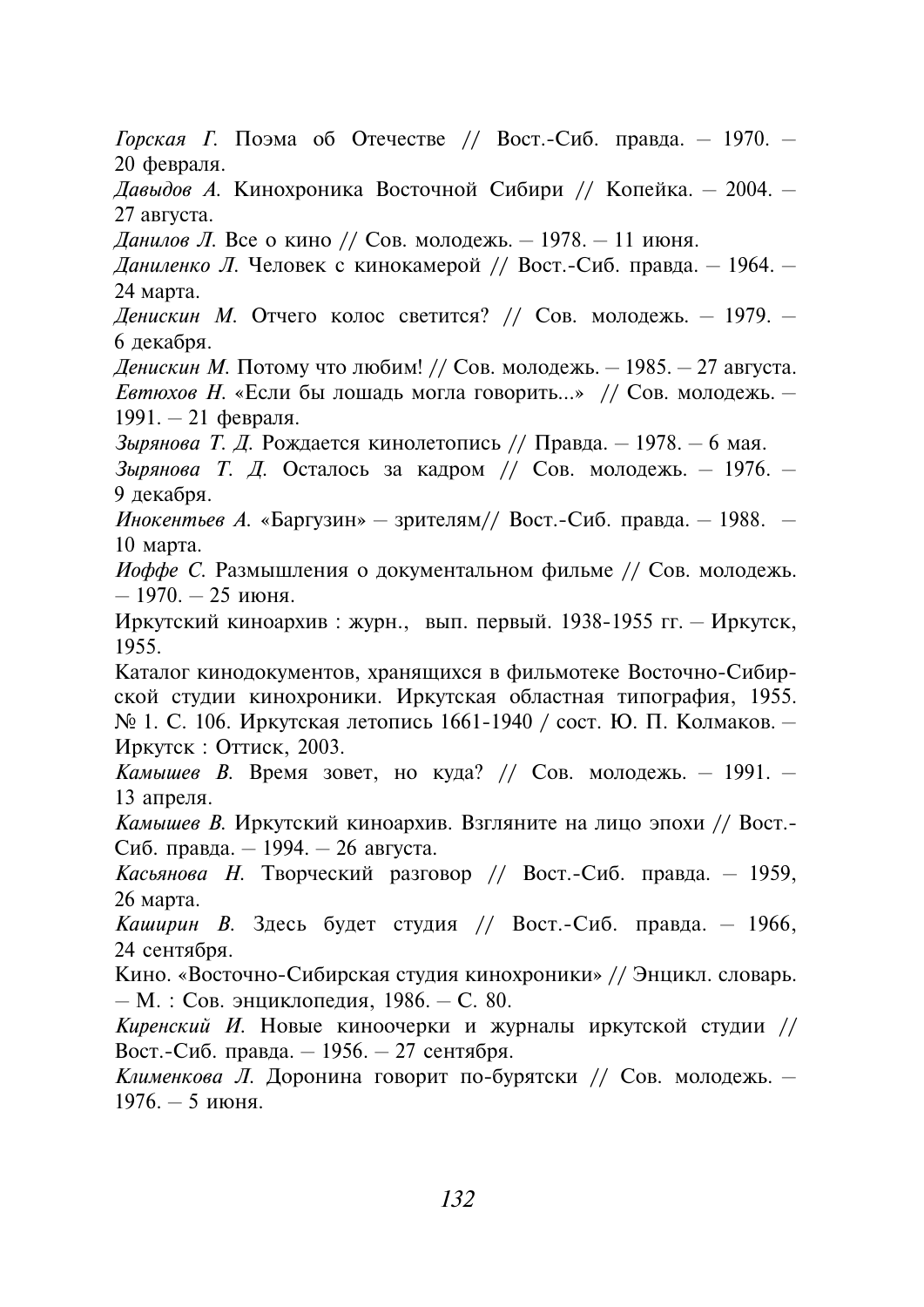Козловская Л. От «электротеатра» до «художественного» // Вост.-Сиб. правда. - 1974. - 2 сентября.

Красноярова О. В. Международный байкальский фестиваль «Человек и природа - 2002» : Каталог. - Иркутск : ООО Полиграфика, 2002.

Красноярова О. Ясные окна в доме // Вост.-Сиб. правда. - 1991. -21 ноября.

Кривдик В. Зона затопления // Тувинская правда, 1989. - 5 августа.

Круковер. В. Кинематограф, какой он? // Сов. молодежь. - 1966, 5 июня.

Кудрявиев Г. «Товарищество Алексеев, Дон Отелло и К» // Вост.-Сиб. правла. - 1989. - 11 февраля.

Кутырева Г. Весь Иркутск на экране // Сов. молодежь. - 1977.

Ладик Л. Живой и моментальный снимок // Сов. молодежь. - 1981, 23 мая.

Лапин Б. Поезда, самолеты, олени // Сибирь. - 1974. - № 1.

Леонтьева Л. С маркой иркутской студии // Вост.-Сиб. правда. - 1966, 17 марта.

Лобанович Л. Новые киножурналы // Вост.-Сиб. правла. - 1962. -7 ноября.

Любимова С. Человек крупным планом // Сов. молодежь. - 1974. -28 февраля.

Малахов Ю. Кинодокументалистика сегодня // Вост.-Сиб. правда. - $1980. - 15$  апреля.

Маяков Ю. Кинолетопись о сибиряках // Вост.-Сиб. правда. - 1976. -6 ноября.

Меклер С. Герой документальной ленты // Вост.-Сиб. правда. -1967. - 29 марта.

Нович Л. Показывает «Восточная Сибирь» // Вост.-Сиб. правда. -1962. - 19 октября.

Огнев Л. Кинолетопись Восточной Сибири // Вост.-Сиб. правда. - $1951. - 16$  марта.

Огневский Л. Восточная Сибирь на экране // Вост.-Сиб. правда. - $1958 - 6$  сентября.

Перспективы развития неигрового кино. Стенографический отчет с совещания 31 марта - 2 апреля 1998 года. Государственный комитет по кинематографии РФ. Союз кинематографистов РФ. - доп. - М.,  $1998. - C. 313.$ 

Пынько А. В Иркутской студии кинохроники // Вост.-Сиб. правда.  $1956. - 15$  июля.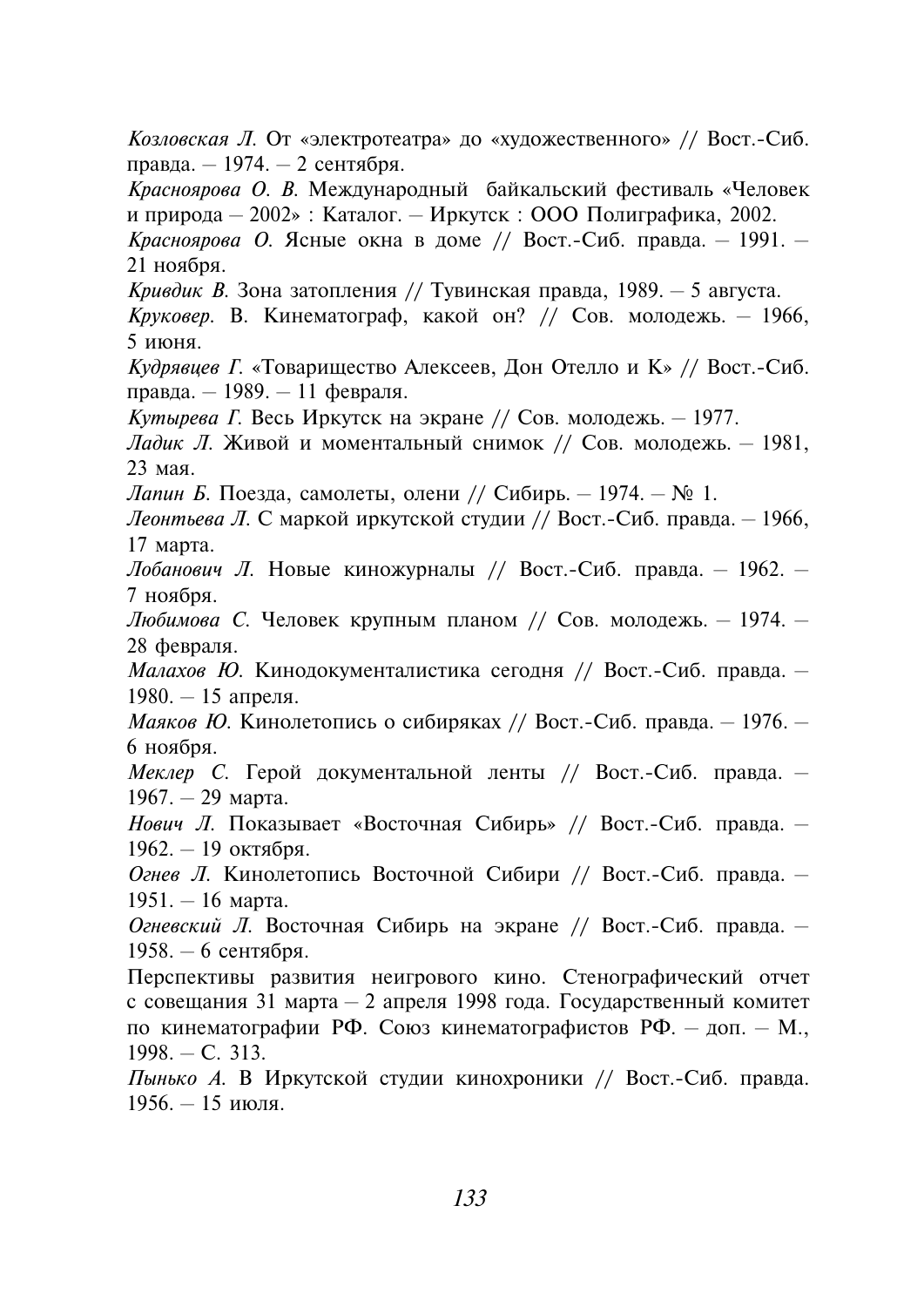*Романов В.* Наш товарищ – кино / В. Романов. – Новосибирск: Зап. Сиб. кн. изл-во. 1981. Рябинин В. Поэма об Усть-Илиме // Вост.-Сиб. правла. - 1966. -21 октября. Рязанцева Н. Живыми не сдаваться // Сов. экран. - 1990. - № 2. Савчено М. Живые кадры военной хроники // Копейка. - 2006. - $28$  июня Седова Т. Парень с камерой в руках // Вост.-Сиб. правда. - 1968. -30 января. Семенов А. Кинолетопись родного края // Вост.-Сиб. правда. - 1969. -6 сентября. Семенов А. Как в капле росы // Вост.-Сиб. правда. - 1987. -14 лекабря. Семенов А. Годы и фильмы // Вост.-Сиб. правда. - 1983. - 29 июля. Сиркес П. Сибирская хроника // Сов. культура. - 1975. - 7 октября. Столярова И. От имени семи поколений // Сов. молодежь. - 1991. -7 ноября. Трасова М. «Семь Симеонов» // Сов. культура. - 1986. - 18 ноября. Федина Л. Большой экран // Сов. молодежь. - 1979. - 26 августа. Федоренко Л. На экране – Сибирь // Вост.-Сиб. правла. – 1960. – 21 лекабря. Федоренко Л. Человек с киноаппаратом // Сов. молодежь. - 1962. - $1$  апреля. Федоренко Л. Молодежь пойдет дальше // Сов. молодежь. - 1963. -2 апреля. Хоменко В. Кинематографическая Атлантида // Иркутские товары. -цены услуги. - 1998. - № 1-12. Штряков В. Сокровище сибирской тайги // Вост.-Сиб. правла. - 1960. 15 апреля. Шугаева Э. Самостоятельный экран // Сов. молодежь. - 1968. -15 июня. Шумайлов Ю. Оранжевая ягода рябина // Сибирь. − 1976. – № 2.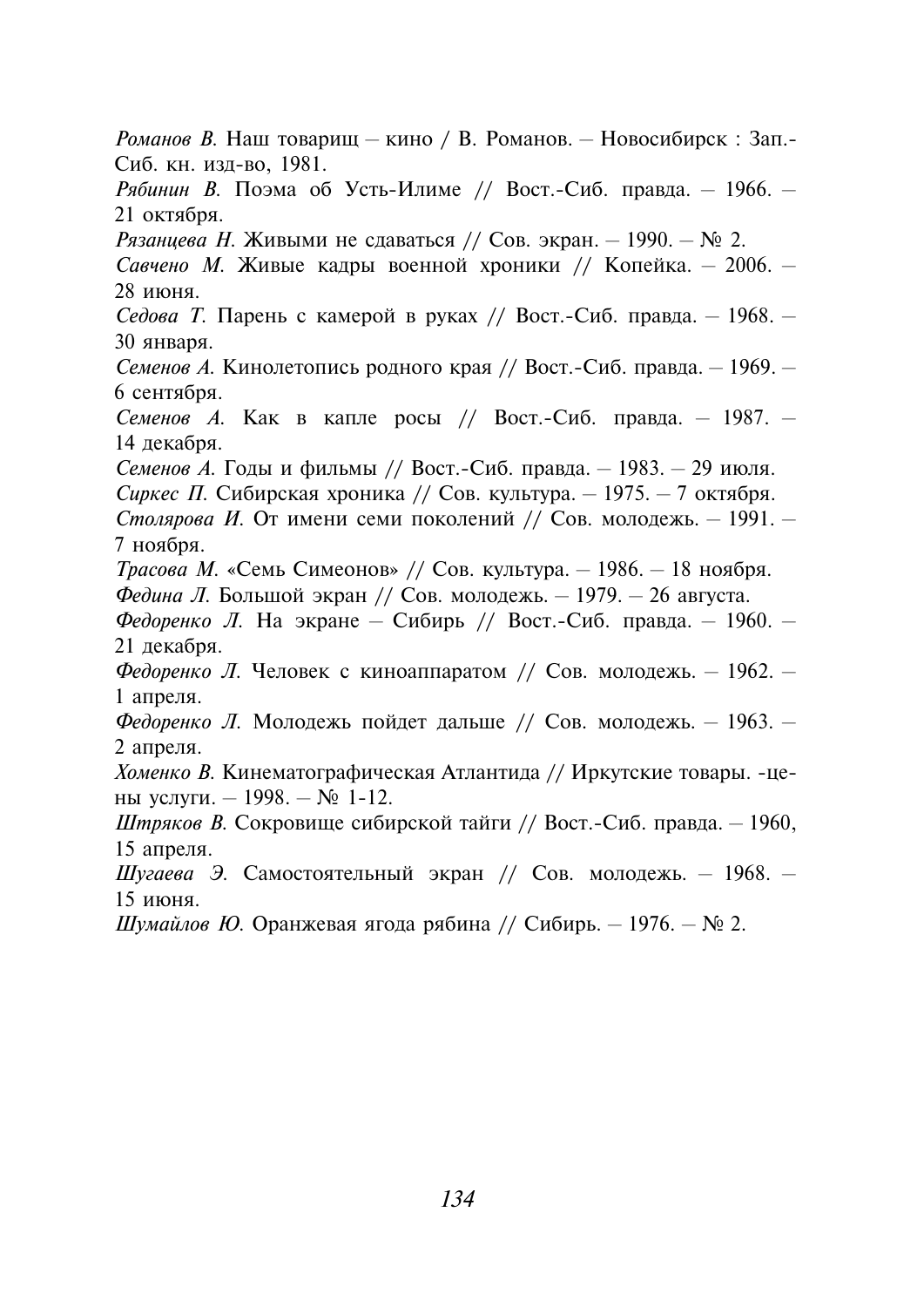# **ОГЛАВЛЕНИЕ**

| СТРАНИЦЫ ИСТОРИИ ВОСТОЧНО-СИБИРСКОЙ<br>СТУДИИ КИНО-ХРОНИКИ: НАЧАЛО И КОНЕЦ  12 |  |
|--------------------------------------------------------------------------------|--|
|                                                                                |  |
|                                                                                |  |
|                                                                                |  |
|                                                                                |  |
| Алексей Александрович Белинский (1920-1964)  25                                |  |
|                                                                                |  |
|                                                                                |  |
|                                                                                |  |
|                                                                                |  |
|                                                                                |  |
|                                                                                |  |
|                                                                                |  |
|                                                                                |  |
|                                                                                |  |
|                                                                                |  |
|                                                                                |  |
|                                                                                |  |
|                                                                                |  |
|                                                                                |  |
| Валерий Владимирович Хоменко (р. 1938)  102                                    |  |
| Борис Васильевич Шуньков (1950-1995)  116                                      |  |
|                                                                                |  |
|                                                                                |  |
|                                                                                |  |